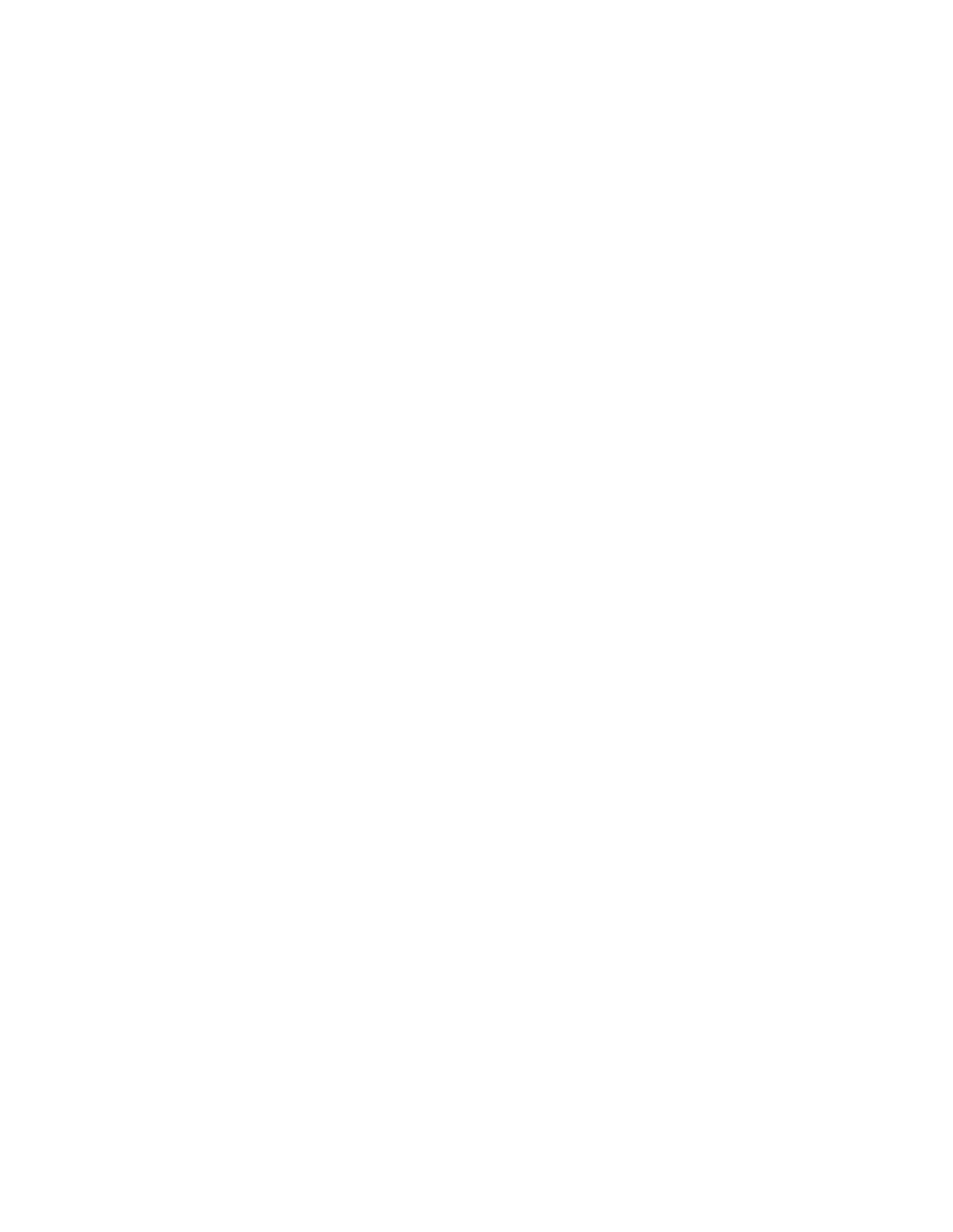# Report of the International Conference on **Financing for Development**

Monterrey, Mexico, 18-22 March 2002



United Nations • New York, 2002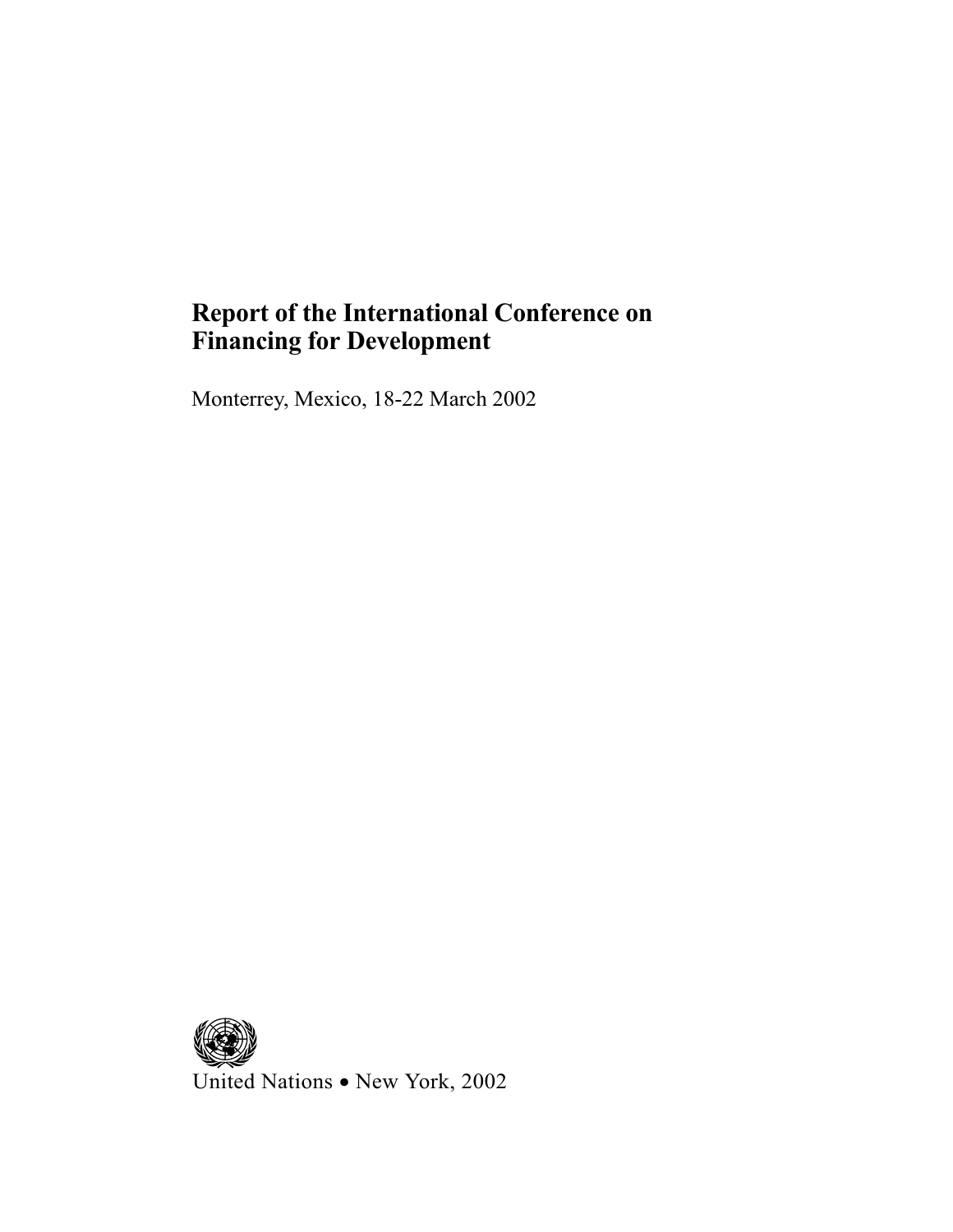A/CONF.198/11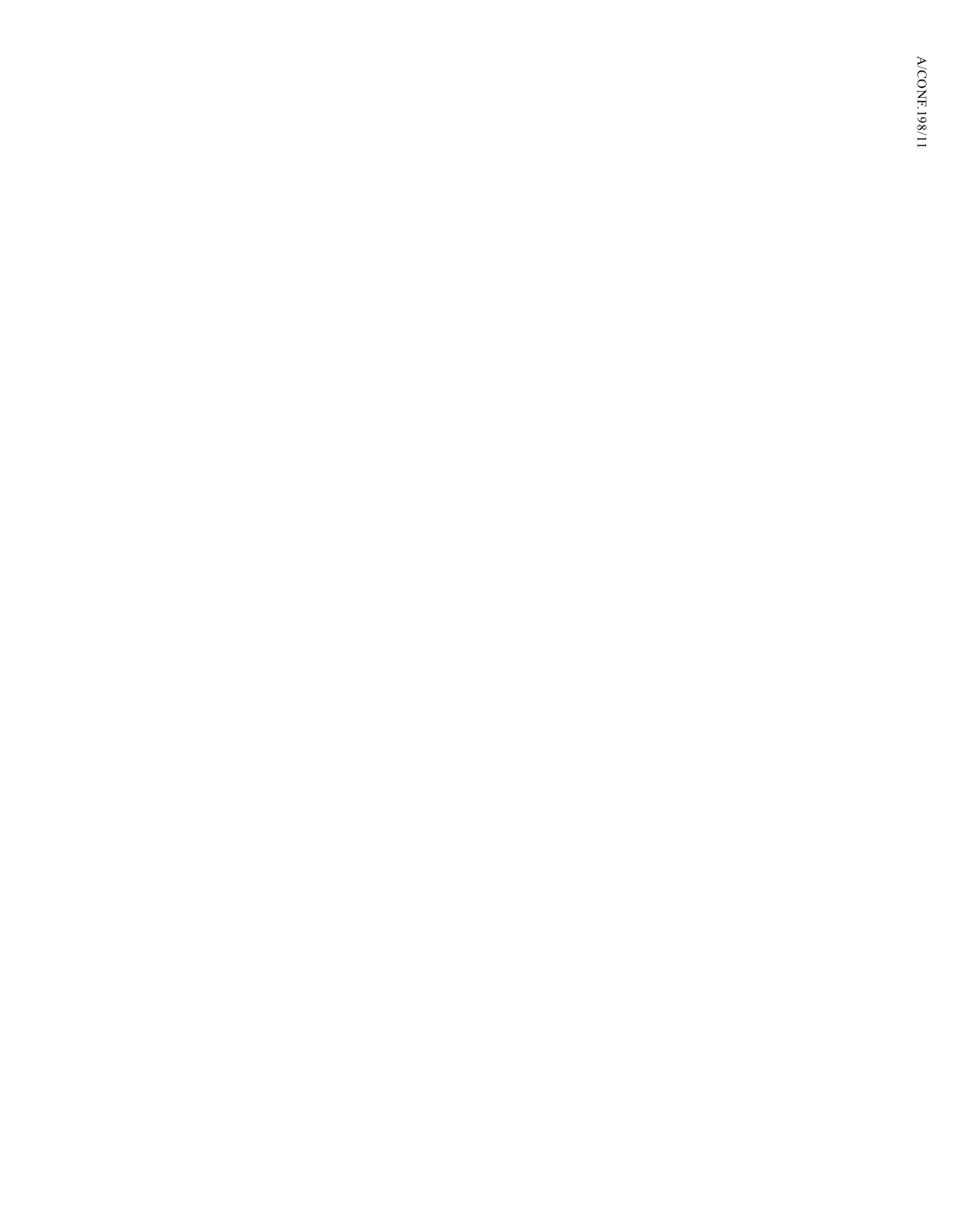Symbols of United Nations documents are composed of capital letters combined with figures.

The designations employed and the presentation of the material in this publication do not imply the expression of any opinion whatsoever on the part of the Secretariat of the United Nations concerning the legal status of any country, territory, city or area or of its authorities, or concerning the delimitation of its frontiers.

> A/CONF.198/11 United Nations publication Sales No. E.02.II.A.7

**Note**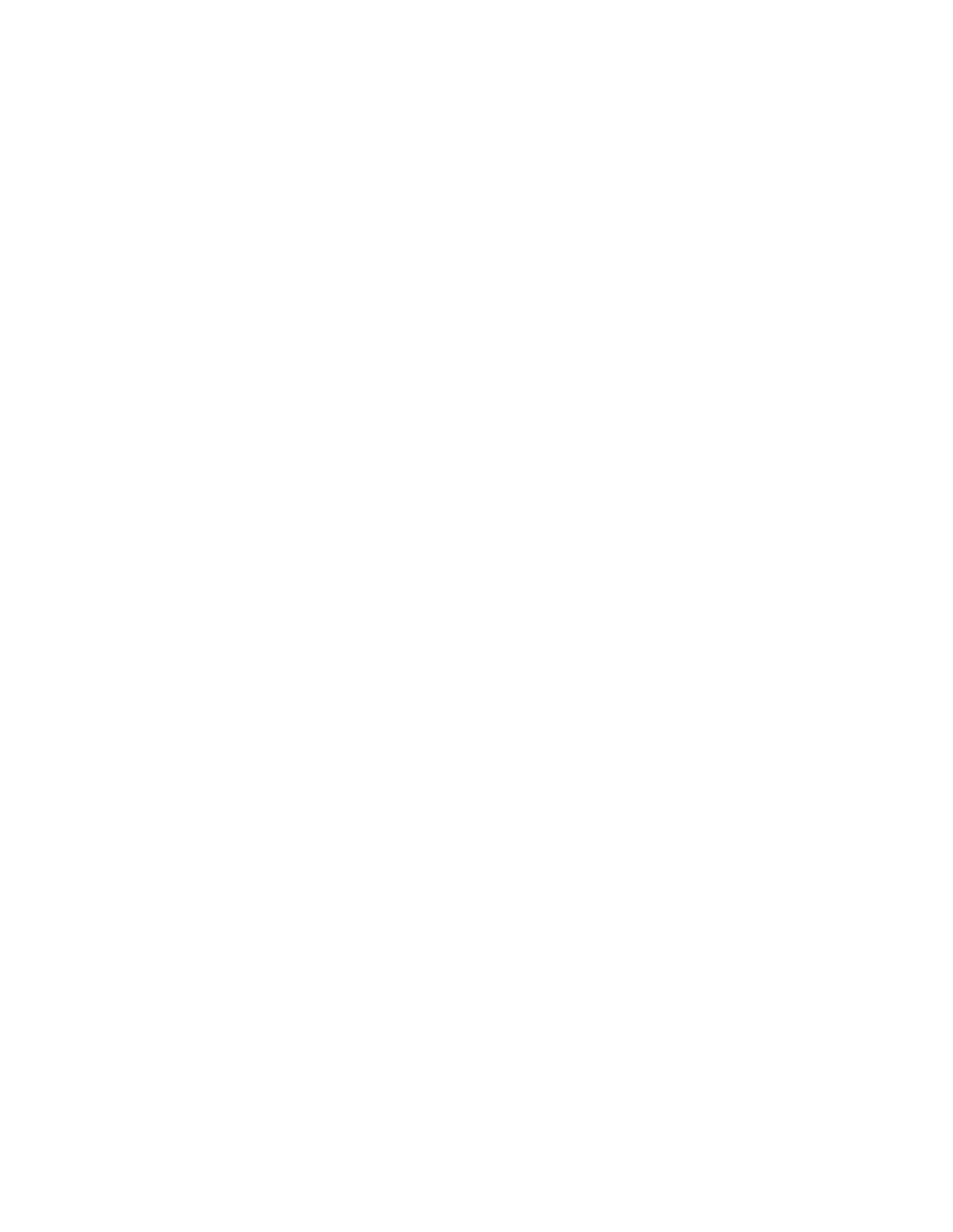# Contents

| Chapter |                |                                                                                                                                                                 | Page         |
|---------|----------------|-----------------------------------------------------------------------------------------------------------------------------------------------------------------|--------------|
| L.      |                |                                                                                                                                                                 |              |
|         | 1.             | Monterrey Consensus of the International Conference on Financing for Development                                                                                | $\mathbf{1}$ |
|         | 2.             | Expression of thanks to the people and Government of Mexico                                                                                                     | 17           |
|         | 3.             | Credentials of representatives to the International Conference on Financing for                                                                                 | 18           |
| II.     |                |                                                                                                                                                                 | 19           |
|         | А.             |                                                                                                                                                                 | 19           |
|         | <b>B.</b>      |                                                                                                                                                                 | 19           |
|         | C.             | Opening of the Conference and election of the President of the Conference and                                                                                   | 23           |
|         | D.             |                                                                                                                                                                 | 23           |
|         | E.             |                                                                                                                                                                 | 23           |
|         | $F_{\rm{L}}$   |                                                                                                                                                                 | 24           |
|         | G.             |                                                                                                                                                                 | 24           |
|         | Н.             |                                                                                                                                                                 | 25           |
|         | L.             | Organization of work, including the establishment of [the Main Committee,] the high-<br>level officials segment, the ministerial segment and the summit segment | 25           |
|         | J.             |                                                                                                                                                                 | 26           |
| III.    |                |                                                                                                                                                                 | 27           |
|         | A <sub>1</sub> |                                                                                                                                                                 | 27           |
|         | <b>B.</b>      | Consideration of the draft Monterrey Consensus                                                                                                                  | 27           |
|         | C.             |                                                                                                                                                                 | 27           |
| IV.     |                |                                                                                                                                                                 |              |
|         | A.             |                                                                                                                                                                 | 28           |
|         | <b>B.</b>      |                                                                                                                                                                 | 28           |
|         | $\mathbf{C}$ . |                                                                                                                                                                 | 29           |
|         | D.             |                                                                                                                                                                 | 29           |
| V.      |                |                                                                                                                                                                 | 55           |
|         | A.             |                                                                                                                                                                 | 55           |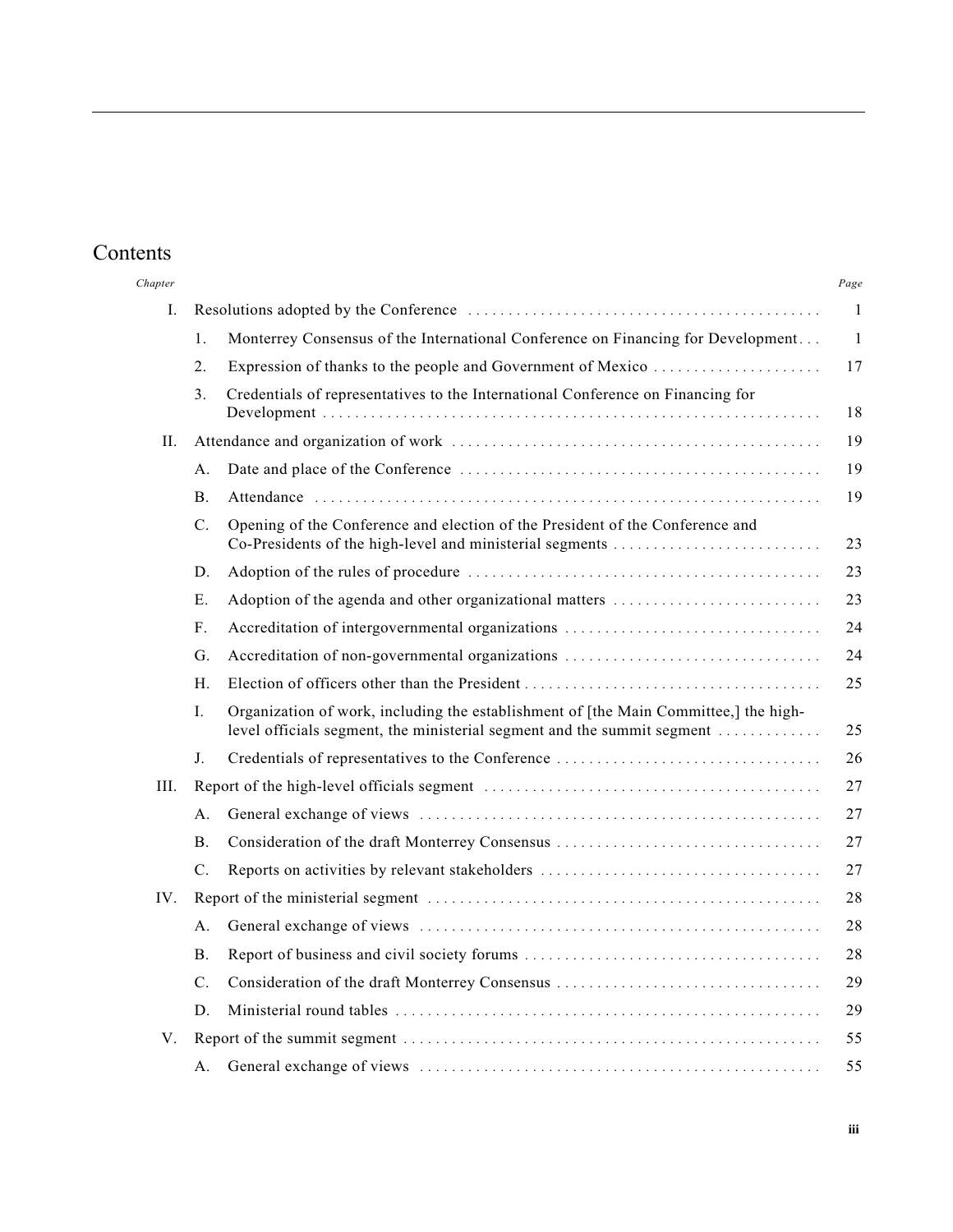|         | Consideration of the draft Monterrey Consensus<br>B. | 58 |
|---------|------------------------------------------------------|----|
|         |                                                      | 58 |
| VI.     |                                                      | 73 |
| VII.    |                                                      | 74 |
| VIII.   |                                                      | 76 |
| IX.     |                                                      | 77 |
| Annexes |                                                      |    |
| L       | 78                                                   |    |
| Н.      |                                                      |    |
| III.    |                                                      | 92 |
|         | A.                                                   | 92 |
|         | $\mathbf{B}$ .                                       | 93 |
|         | C.                                                   | 93 |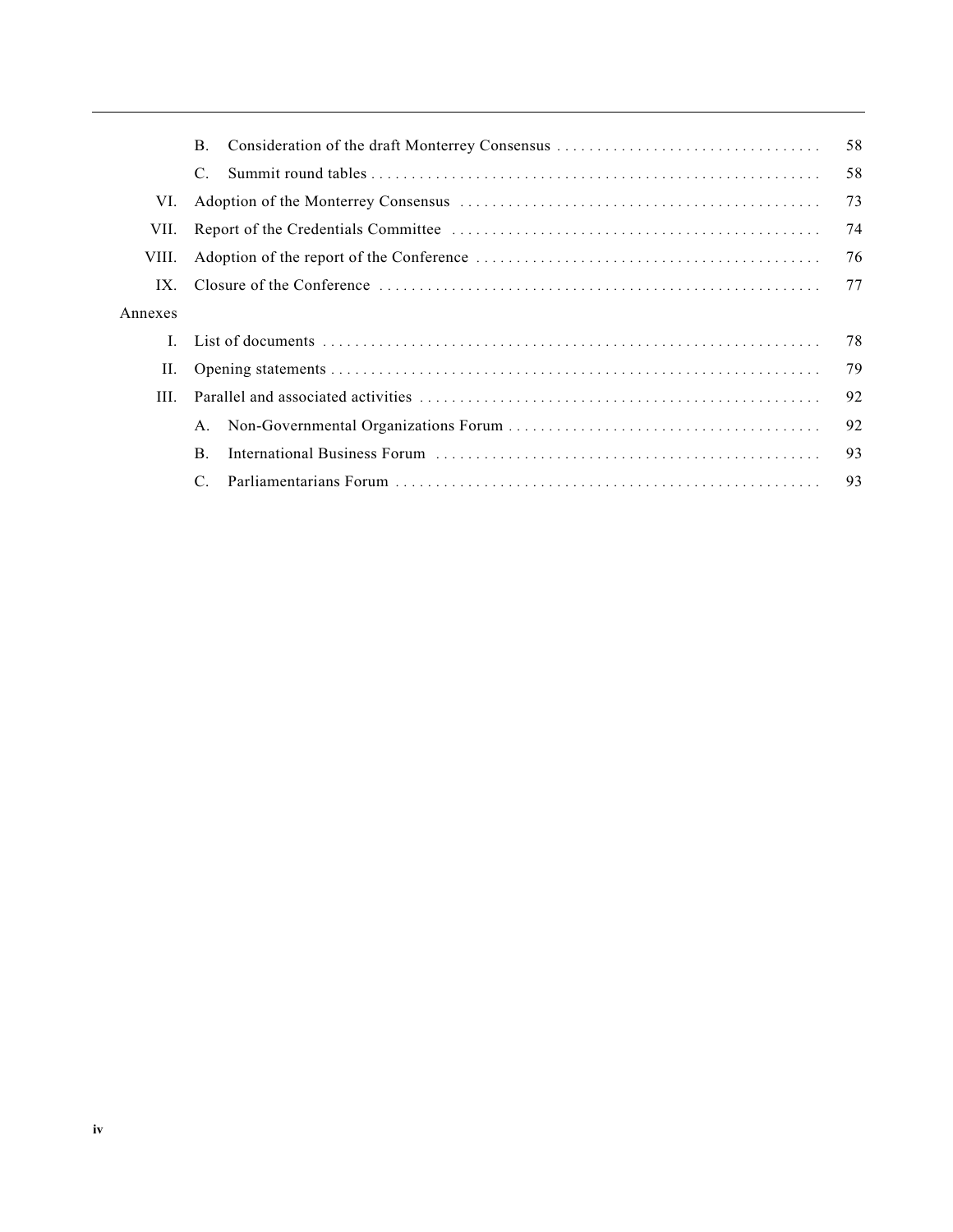### **Chapter I Resolutions adopted by the Conference**

#### **Resolution 1\***

#### Monterrey Consensus of the International Conference on **Financing for Development**

The International Conference on Financing for Development,

Having met in Monterrey, Mexico, from 18 to 22 March 2002,

 $1.$ Adopts the Monterrey Consensus of the International Conference on Financing for Development, which is annexed to the present resolution;

Recommends to the General Assembly that it endorse the Monterrey  $\overline{2}$ . Consensus as adopted by the Conference.

#### **Annex**

#### Monterrey Consensus of the International Conference on **Financing for Development**

### Contents

| Chapter |                                                                            |                                                                                                                                                   | Paragraphs | Page |
|---------|----------------------------------------------------------------------------|---------------------------------------------------------------------------------------------------------------------------------------------------|------------|------|
| Ι.      | Confronting the challenges of financing for development: a global response |                                                                                                                                                   | $1 - 9$    | 2    |
| П.      |                                                                            |                                                                                                                                                   | $10 - 67$  | 3    |
|         | А.                                                                         | Mobilizing domestic financial resources for development                                                                                           | $10 - 19$  | 3    |
|         | В.                                                                         | Mobilizing international resources for development: foreign direct                                                                                | $20 - 25$  | 5    |
|         | C.                                                                         | International trade as an engine for development                                                                                                  | $26 - 38$  | 7    |
|         | D.                                                                         | Increasing international financial and technical cooperation for development                                                                      | $39 - 46$  | ç    |
|         | Е.                                                                         |                                                                                                                                                   | $47 - 51$  | 11   |
|         | F.                                                                         | Addressing systemic issues: enhancing the coherence and consistency of the<br>international monetary, financial and trading systems in support of |            |      |
|         |                                                                            |                                                                                                                                                   | $52 - 67$  | 12   |
| III.    |                                                                            |                                                                                                                                                   | 68-73      | 15   |
|         |                                                                            |                                                                                                                                                   |            |      |

<sup>\*</sup> Adopted at the 5th plenary meeting, on 22 March 2002; for the discussion, see chap. VI.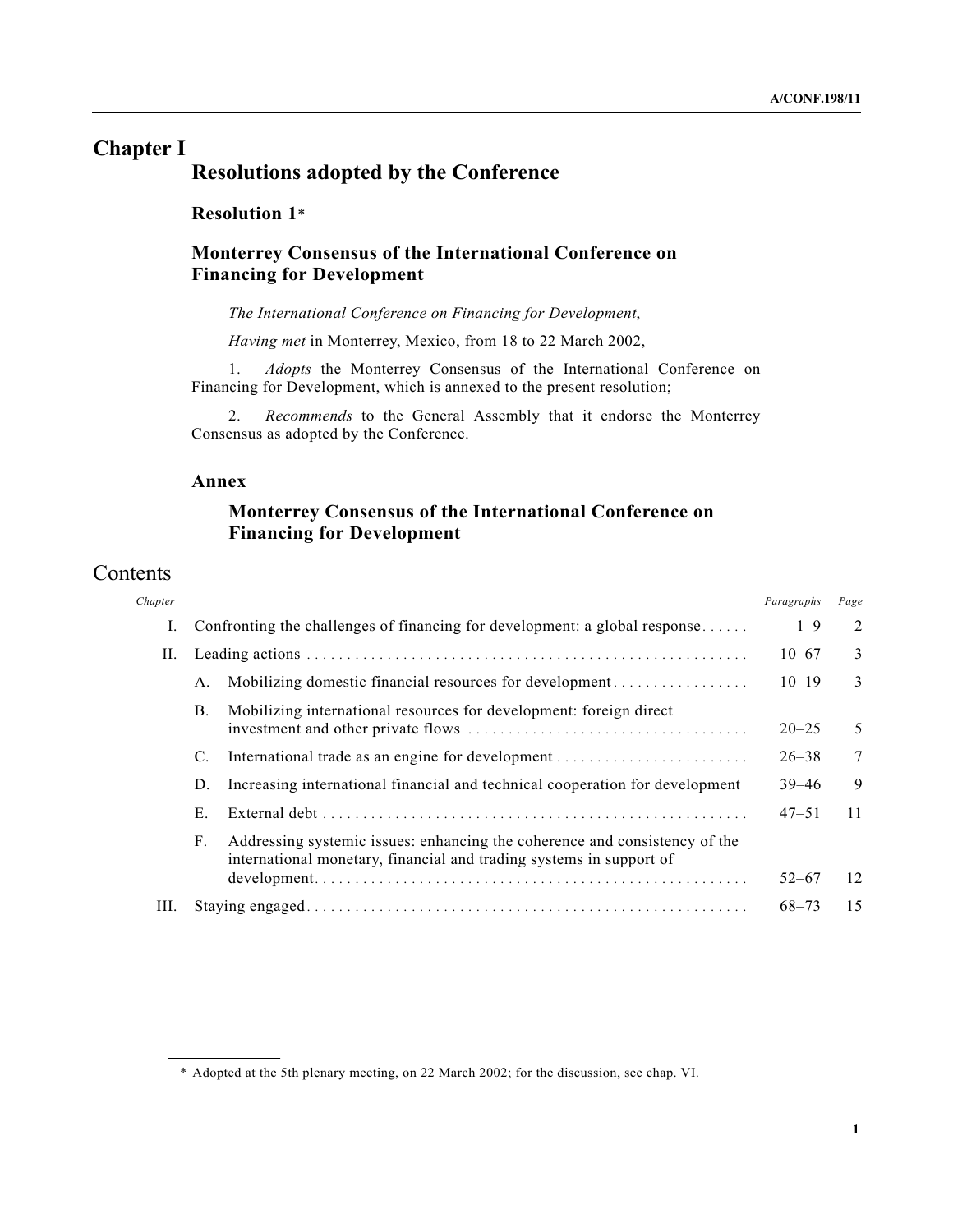### I. Confronting the challenges of financing for development: a global response

We the heads of State and Government, gathered in Monterrey, Mexico, on 21 1. and 22 March 2002, have resolved to address the challenges of financing for development around the world, particularly in developing countries. Our goal is to eradicate poverty, achieve sustained economic growth and promote sustainable development as we advance to a fully inclusive and equitable global economic system.

2. We note with concern current estimates of dramatic shortfalls in resources required to achieve the internationally agreed development goals, including those contained in the United Nations Millennium Declaration.<sup>1</sup>

Mobilizing and increasing the effective use of financial resources and 3. achieving the national and international economic conditions needed to fulfil internationally agreed development goals, including those contained in the Millennium Declaration, to eliminate poverty, improve social conditions and raise living standards, and protect our environment, will be our first step to ensuring that the twenty-first century becomes the century of development for all.

Achieving the internationally agreed development goals, including those 4. contained in the Millennium Declaration, demands a new partnership between developed and developing countries. We commit ourselves to sound policies, good governance at all levels and the rule of law. We also commit ourselves to mobilizing domestic resources, attracting international flows, promoting international trade as an engine for development, increasing international financial and technical cooperation for development, sustainable debt financing and external debt relief, and enhancing the coherence and consistency of the international monetary, financial and trading systems.

The terrorist attacks on 11 September 2001 exacerbated the global economic 5. slowdown, further reducing growth rates. It has now become all the more urgent to enhance collaboration among all stakeholders to promote sustained economic growth and to address the long-term challenges of financing for development. Our resolve to act together is stronger than ever.

6. Each country has primary responsibility for its own economic and social development, and the role of national policies and development strategies cannot be overemphasized. At the same time, domestic economies are now interwoven with the global economic system and, inter alia, the effective use of trade and investment opportunities can help countries to fight poverty. National development efforts need to be supported by an enabling international economic environment. We encourage and support development frameworks initiated at the regional level, such as the New Partnership for Africa's Development and similar efforts in other regions.

7. Globalization offers opportunities and challenges. The developing countries and countries with economies in transition face special difficulties in responding to those challenges and opportunities. Globalization should be fully inclusive and equitable, and there is a strong need for policies and measures at the national and international levels, formulated and implemented with the full and effective

<sup>&</sup>lt;sup>1</sup> General Assembly resolution 55/2.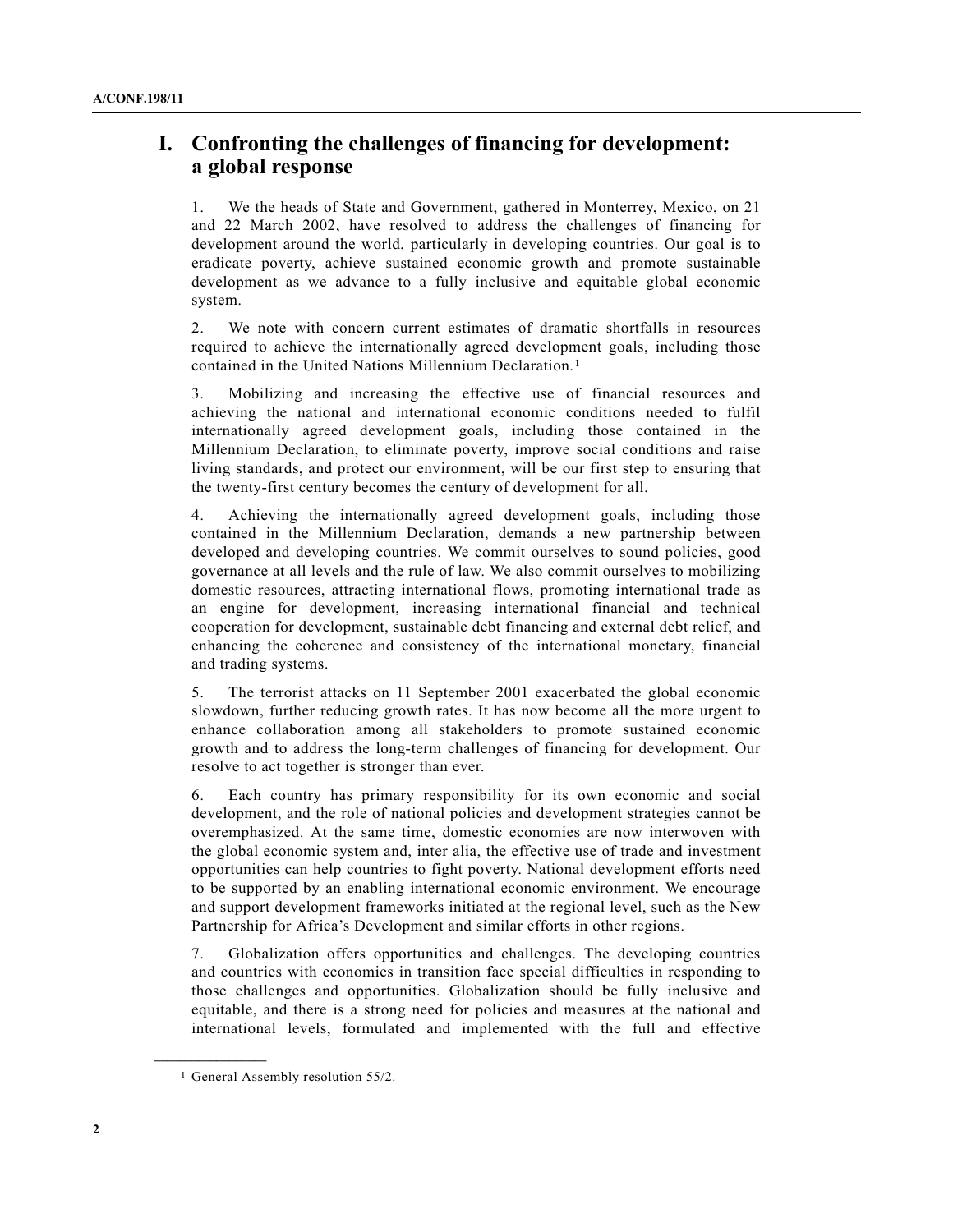participation of developing countries and countries with economies in transition to help them respond effectively to those challenges and opportunities.

In the increasingly globalizing interdependent world economy, a holistic 8. approach to the interconnected national, international and systemic challenges of financing for development — sustainable, gender-sensitive, people-centred development — in all parts of the globe is essential. Such an approach must open up opportunities for all and help to ensure that resources are created and used effectively and that strong, accountable institutions are established at all levels. To that end, collective and coherent action is needed in each interrelated area of our agenda, involving all stakeholders in active partnership.

9. Recognizing that peace and development are mutually reinforcing, we are determined to pursue our shared vision for a better future, through our individual efforts combined with vigorous multilateral action. Upholding the Charter of the United Nations and building upon the values of the Millennium Declaration, we commit ourselves to promoting national and global economic systems based on the principles of justice, equity, democracy, participation, transparency, accountability and inclusion.

### II. Leading actions

#### A. Mobilizing domestic financial resources for development

10. In our common pursuit of growth, poverty eradication and sustainable development, a critical challenge is to ensure the necessary internal conditions for mobilizing domestic savings, both public and private, sustaining adequate levels of productive investment and increasing human capacity. A crucial task is to enhance the efficacy, coherence and consistency of macroeconomic policies. An enabling domestic environment is vital for mobilizing domestic resources, increasing productivity, reducing capital flight, encouraging the private sector, and attracting and making effective use of international investment and assistance. Efforts to create such an environment should be supported by the international community.

11. Good governance is essential for sustainable development. Sound economic policies, solid democratic institutions responsive to the needs of the people and improved infrastructure are the basis for sustained economic growth, poverty eradication and employment creation. Freedom, peace and security, domestic stability, respect for human rights, including the right to development, and the rule of law, gender equality, market-oriented policies, and an overall commitment to just and democratic societies are also essential and mutually reinforcing.

12. We will pursue appropriate policy and regulatory frameworks at our respective national levels and in a manner consistent with national laws to encourage public and private initiatives, including at the local level, and foster a dynamic and well functioning business sector, while improving income growth and distribution, raising productivity, empowering women and protecting labour rights and the environment. We recognize that the appropriate role of government in marketoriented economies will vary from country to country.

13. Fighting corruption at all levels is a priority. Corruption is a serious barrier to effective resource mobilization and allocation, and diverts resources away from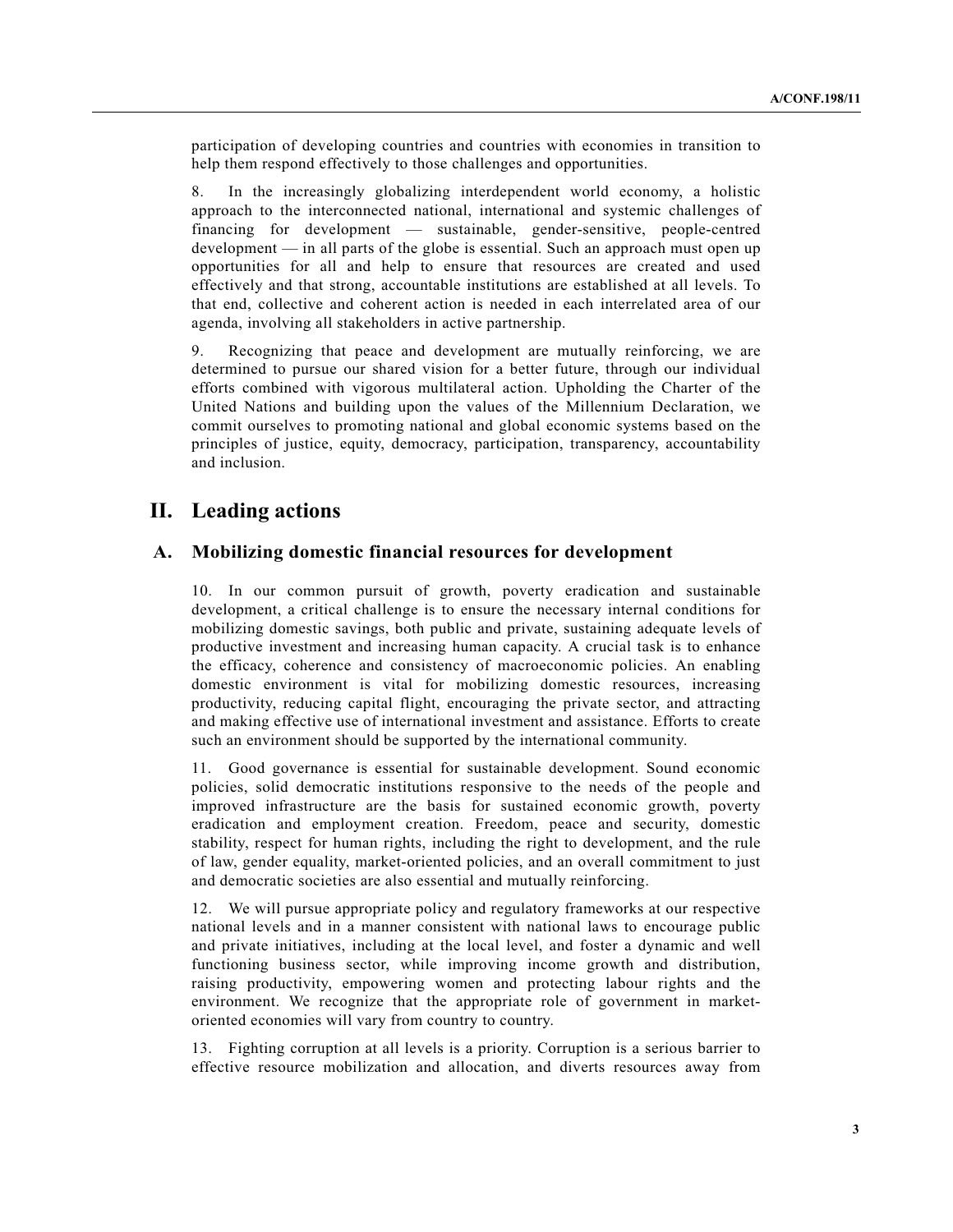activities that are vital for poverty eradication and economic and sustainable development.

14. We recognize the need to pursue sound macroeconomic policies aimed at sustaining high rates of economic growth, full employment, poverty eradication, price stability and sustainable fiscal and external balances to ensure that the benefits of growth reach all people, especially the poor. Governments should attach priority to avoiding inflationary distortions and abrupt economic fluctuations that negatively affect income distribution and resource allocation. Along with prudent fiscal and monetary policies, an appropriate exchange rate regime is required.

15. An effective, efficient, transparent and accountable system for mobilizing public resources and managing their use by Governments is essential. We recognize the need to secure fiscal sustainability, along with equitable and efficient tax systems and administration, as well as improvements in public spending that do not crowd out productive private investment. We also recognize the contribution that medium-term fiscal frameworks can make in that respect.

16. Investments in basic economic and social infrastructure, social services and social protection, including education, health, nutrition, shelter and social security programmes, which take special care of children and older persons and are gender sensitive and fully inclusive of the rural sector and all disadvantaged communities, are vital for enabling people, especially people living in poverty, to better adapt to and benefit from changing economic conditions and opportunities. Active labour market policies, including worker training, can help to increase employment and improve working conditions. The coverage and scope of social protection needs to be further strengthened. Economic crises also underscore the importance of effective social safety nets.

17. We recognize the need to strengthen and develop the domestic financial sector, by encouraging the orderly development of capital markets through sound banking systems and other institutional arrangements aimed at addressing development financing needs, including the insurance sector and debt and equity markets, that encourage and channel savings and foster productive investments. That requires a sound system of financial intermediation, transparent regulatory frameworks and effective supervisory mechanisms, supported by a solid central bank. Guarantee schemes and business development services should be developed for easing the access of small and medium-sized enterprises to local financing.

18. Microfinance and credit for micro-, small and medium-sized enterprises, including in rural areas, particularly for women, as well as national savings schemes, are important for enhancing the social and economic impact of the financial sector. Development banks, commercial and other financial institutions, whether independently or in cooperation, can be effective instruments for facilitating access to finance, including equity financing, for such enterprises, as well as an adequate supply of medium- and long-term credit. In addition, the promotion of private-sector financial innovations and public-private partnerships can also deepen domestic financial markets and further develop the domestic financial sector. The prime objective of pension schemes is social protection, but when those schemes are funded they can also be a source of savings. Bearing in mind economic and social considerations, efforts should be made to incorporate the informal sector into the formal economy, wherever feasible. It is also important to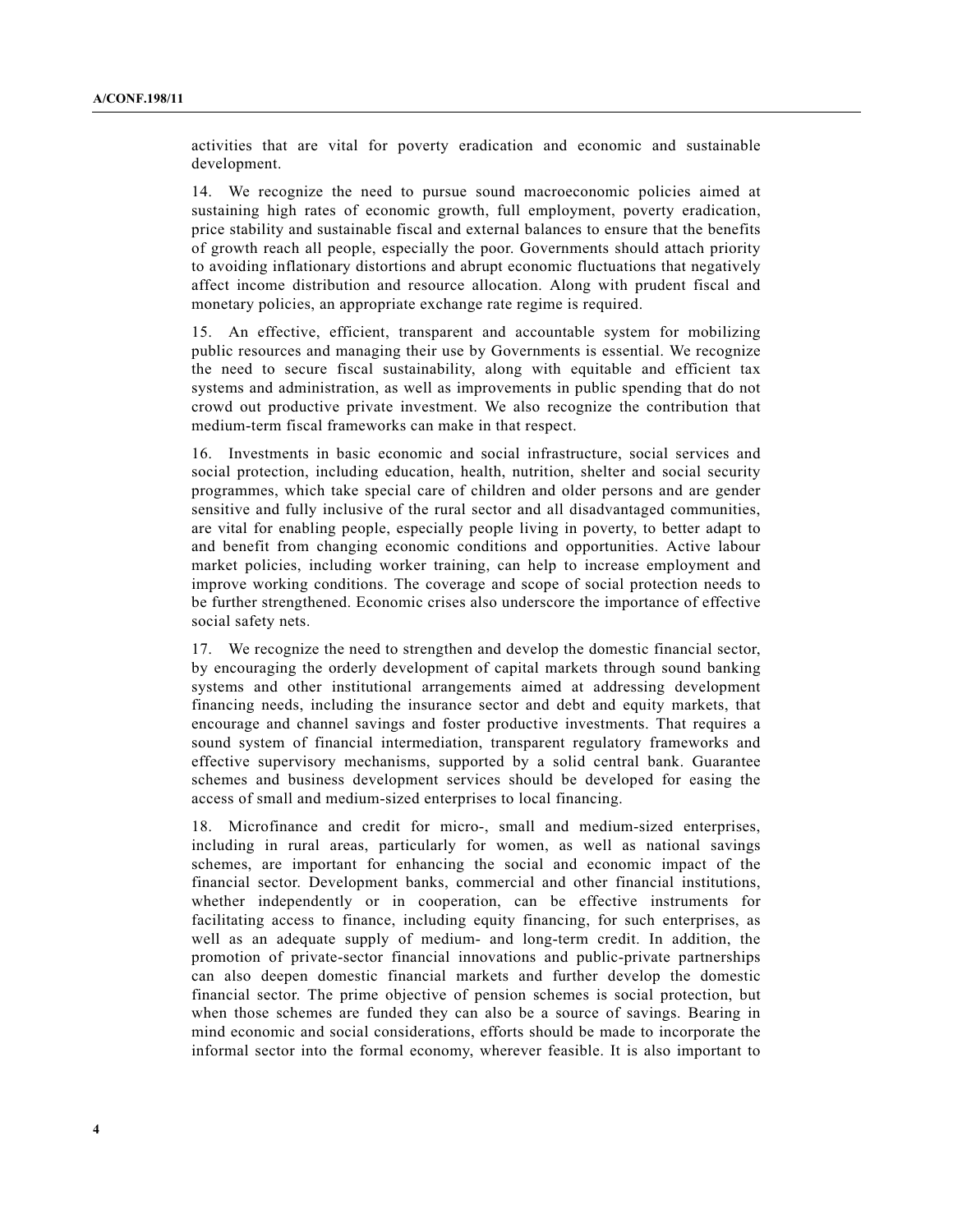reduce the transfer costs of migrant workers' remittances and create opportunities for development-oriented investments, including housing.

19. It is critical to reinforce national efforts in capacity-building in developing countries and countries with economies in transition in such areas as institutional infrastructure, human resource development, public finance, mortgage finance, financial regulation and supervision, basic education in particular, public administration, social and gender budget policies, early warning and crisis prevention, and debt management. In that regard, particular attention is required to address the special needs of Africa, the least developed countries, small island developing States and landlocked developing countries. We reaffirm our commitment to the Programme of Action for the Least Developed Countries for the Decade 2001-2010,<sup>2</sup> adopted by the Third United Nations Conference on the Least Developed Countries, held in Brussels from 14 to 20 May 2001, and the Global Programme of Action for the Sustainable Development of Small Island Developing States.<sup>3</sup> International support for those efforts, including technical assistance and through United Nations operational activities for development, is indispensable. We encourage South-South cooperation, including through triangular cooperation, to facilitate exchange of views on successful strategies, practices and experience and replication of projects.

#### Mobilizing international resources for development: foreign direct **B.** investment and other private flows

20. Private international capital flows, particularly foreign direct investment, along with international financial stability, are vital complements to national and international development efforts. Foreign direct investment contributes toward financing sustained economic growth over the long term. It is especially important for its potential to transfer knowledge and technology, create jobs, boost overall productivity, enhance competitiveness and entrepreneurship, and ultimately eradicate poverty through economic growth and development. A central challenge, therefore, is to create the necessary domestic and international conditions to facilitate direct investment flows, conducive to achieving national development priorities, to developing countries, particularly Africa, least developed countries, small island developing States, and landlocked developing countries, and also to countries with economies in transition.

21. To attract and enhance inflows of productive capital, countries need to continue their efforts to achieve a transparent, stable and predictable investment climate, with proper contract enforcement and respect for property rights, embedded in sound macroeconomic policies and institutions that allow businesses, both domestic and international, to operate efficiently and profitably and with maximum development impact. Special efforts are required in such priority areas as economic policy and regulatory frameworks for promoting and protecting investments, including the areas of human resource development, avoidance of double taxation, corporate governance, accounting standards, and the promotion of a competitive

<sup>&</sup>lt;sup>2</sup> A/CONF.191/11.

<sup>&</sup>lt;sup>3</sup> Report of the Global Conference on the Sustainable Development of Small Island Developing States, Bridgetown, Barbados, 25 April-6 May 1994 (United Nations publication, Sales No. E.94.I.18 and corrigenda), chap. I, resolution 1, annex II.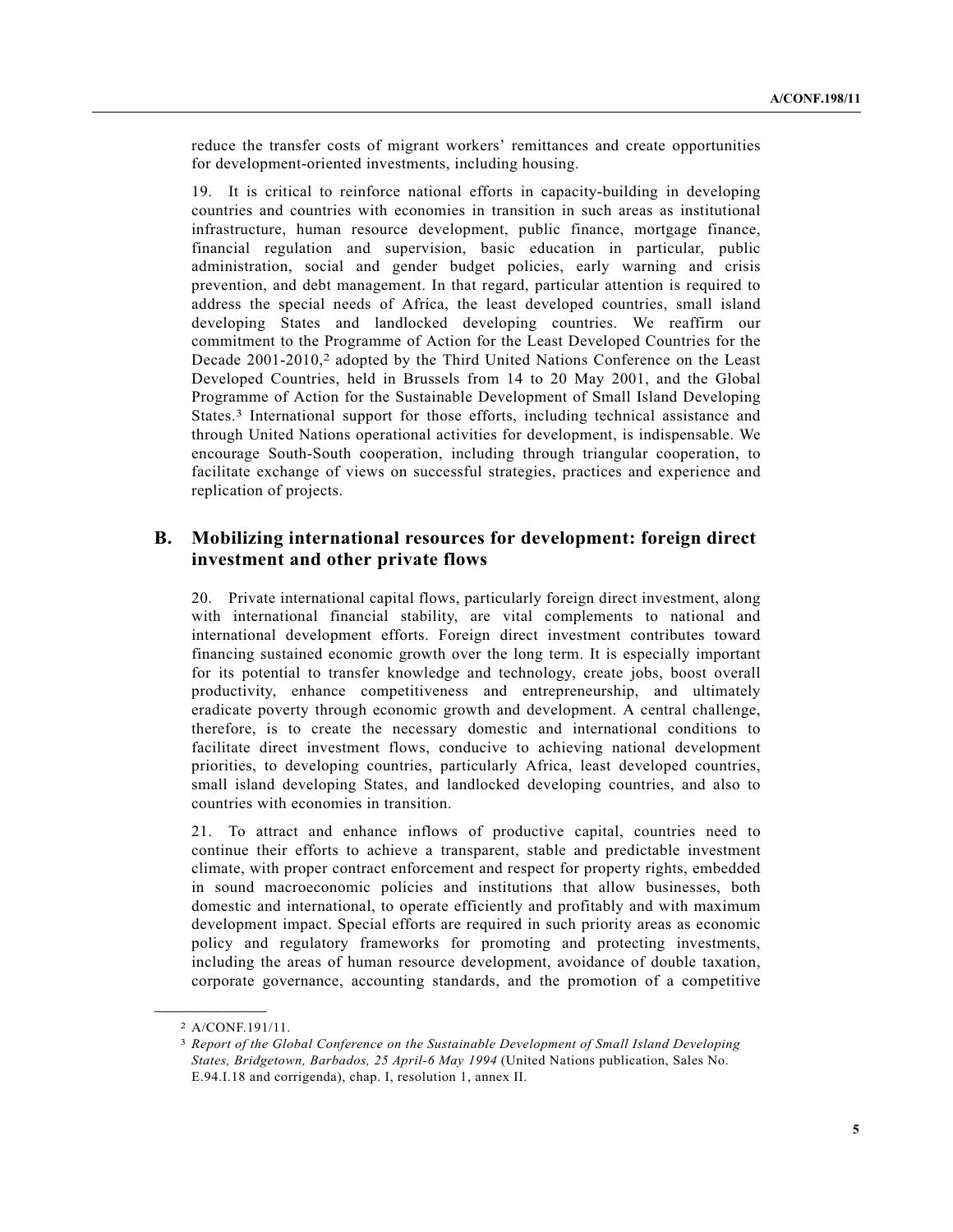environment. Other mechanisms, such as public/private partnerships and investment agreements, can be important. We emphasize the need for strengthened, adequately resourced technical assistance and productive capacity-building programmes, as requested by recipients.

22. To complement national efforts, there is the need for the relevant international and regional institutions as well as appropriate institutions in source countries to increase their support for private foreign investment in infrastructure development and other priority areas, including projects to bridge the digital divide, in developing countries and countries with economies in transition. To this end, it is important to provide export credits, co-financing, venture capital and other lending instruments, risk guarantees, leveraging aid resources, information on investment opportunities, business development services, forums to facilitate business contacts and cooperation between enterprises of developed and developing countries, as well as funding for feasibility studies. Inter-enterprise partnership is a powerful means for transfer and dissemination of technology. In this regard, strengthening of the multilateral and regional financial and development institutions is desirable. Additional source country measures should also be devised to encourage and facilitate investment flows to developing countries.

23. While Governments provide the framework for their operation, businesses, for their part, are expected to engage as reliable and consistent partners in the development process. We urge businesses to take into account not only the economic and financial but also the developmental, social, gender and environmental implications of their undertakings. In that spirit, we invite banks and other financial institutions, in developing countries as well as developed countries, to foster innovative developmental financing approaches. We welcome all efforts to encourage good corporate citizenship and note the initiative undertaken in the United Nations to promote global partnerships.

24. We will support new public/private sector financing mechanisms, both debt and equity, for developing countries and countries with economies in transition, to benefit in particular small entrepreneurs and small and medium-size enterprises and infrastructure. Those public/private initiatives could include the development of consultation mechanisms between international and regional financial organizations and national Governments with the private sector in both source and recipient countries as a means of creating business-enabling environments.

25. We underscore the need to sustain sufficient and stable private financial flows to developing countries and countries with economies in transition. It is important to promote measures in source and destination countries to improve transparency and the information about financial flows. Measures that mitigate the impact of excessive volatility of short-term capital flows are important and must be considered. Given each country's varying degree of national capacity, managing national external debt profiles, paying careful attention to currency and liquidity risk, strengthening prudential regulations and supervision of all financial institutions, including highly leveraged institutions, liberalizing capital flows in an orderly and well sequenced process consistent with development objectives, and implementation, on a progressive and voluntary basis, of codes and standards agreed internationally, are also important. We encourage public/private initiatives that enhance the ease of access, accuracy, timeliness and coverage of information on countries and financial markets, which strengthen capacities for risk assessment.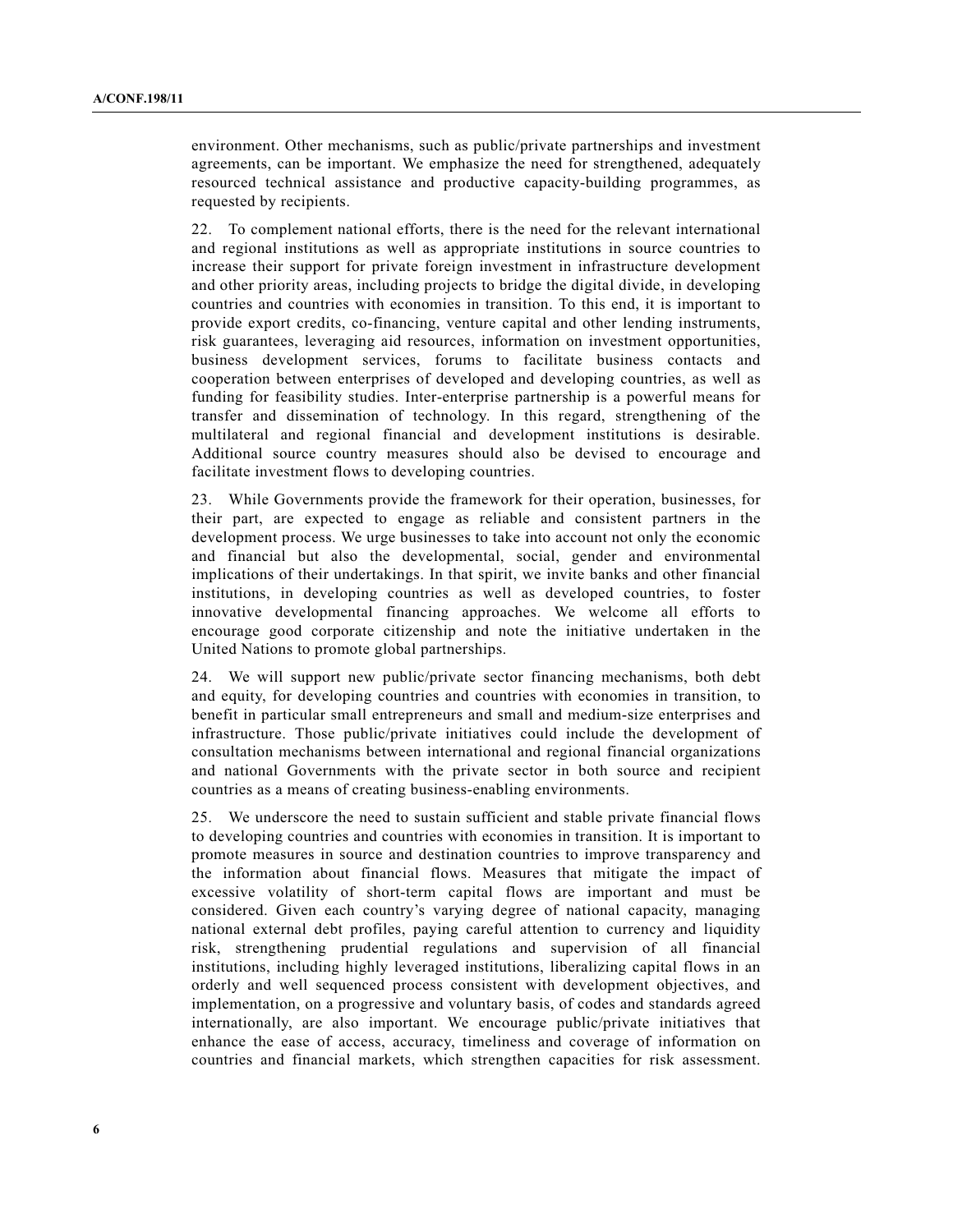Multilateral financial institutions could provide further assistance for all those purposes.

#### C. International trade as an engine for development

26. A universal, rule-based, open, non-discriminatory and equitable multilateral trading system, as well as meaningful trade liberalization, can substantially stimulate development worldwide, benefiting countries at all stages of development. In that regard, we reaffirm our commitment to trade liberalization and to ensure that trade plays its full part in promoting economic growth, employment and development for all. We thus welcome the decisions of the World Trade Organization to place the needs and interests of developing countries at the heart of its work programme, and commit ourselves to their implementation.

27. To benefit fully from trade, which in many cases is the single most important external source of development financing, the establishment or enhancement of appropriate institutions and policies in developing countries, as well as in countries with economies in transition, is needed. Meaningful trade liberalization is an important element in the sustainable development strategy of a country. Increased trade and foreign direct investment could boost economic growth and could be a significant source of employment.

28. We acknowledge the issues of particular concern to developing countries and countries with economies in transition in international trade to enhance their capacity to finance their development, including trade barriers, trade-distorting subsidies and other trade-distorting measures, particularly in sectors of special export interest to developing countries, including agriculture; the abuse of antidumping measures; technical barriers and sanitary and phytosanitary measures; trade liberalization in labour intensive manufactures; trade liberalization in agricultural products; trade in services; tariff peaks, high tariffs and tariff escalation, as well as non-tariff barriers; the movement of natural persons; the lack of recognition of intellectual property rights for the protection of traditional knowledge and folklore; the transfer of knowledge and technology; the implementation and interpretation of the Agreement on Trade-Related Aspects of Intellectual Property Rights<sup>4</sup> in a manner supportive of public health; and the need for special and differential treatment provisions for developing countries in trade agreements to be made more precise, effective and operational.

29. To ensure that world trade supports development to the benefit of all countries, we encourage the members of the World Trade Organization to implement the outcome of its Fourth Ministerial Conference, held in Doha, Qatar from 9 to 14 November 2001.

30. We also undertake to facilitate the accession of all developing countries, particularly the least developed countries, as well as countries with economies in transition, that apply for membership of the World Trade Organization.

<sup>&</sup>lt;sup>4</sup> The Results of the Uruguay Round of Multilateral Trade Negotiations: The Legal Texts (Geneva, GATT secretariat, 1994), annex 1C.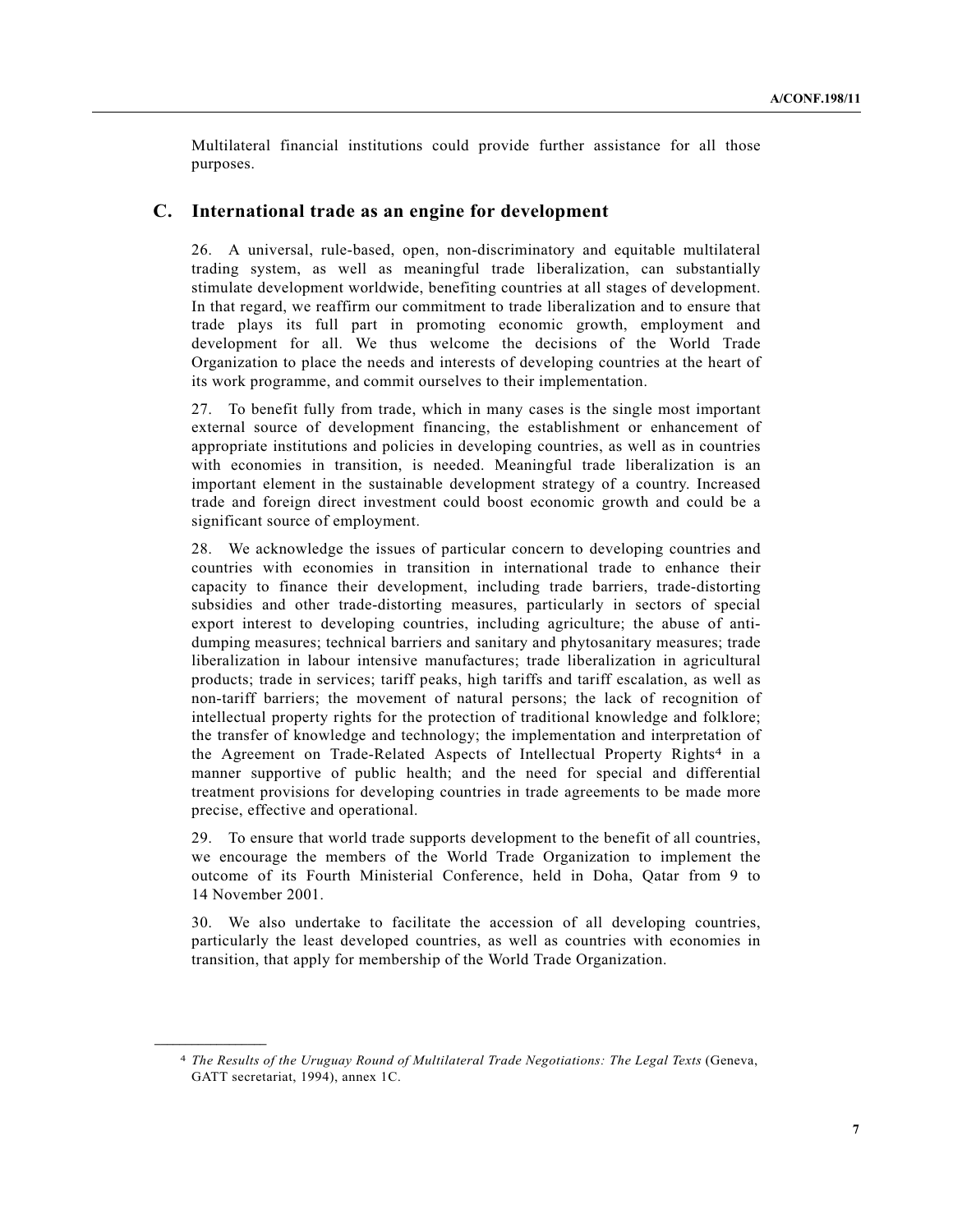31. We will implement the commitments made in Doha to address the marginalization of the least developed countries in international trade as well as the work programme adopted to examine issues related to the trade of small economies.

32. We also commit ourselves to enhancing the role of regional and subregional agreements and free trade areas, consistent with the multilateral trading system, in the construction of a better world trading system. We urge international financial institutions, including the regional development banks, to continue to support projects that promote subregional and regional integration among developing countries and countries with economies in transition.

33. We recognize the importance of enhanced and predictable access to all markets for the exports of developing countries, including small island developing States, landlocked developing countries, transit developing countries and countries in Africa, as well as countries with economies in transition.

34. We call on developed countries that have not already done so to work towards the objective of duty-free and quota-free access for all least developed countries' exports, as envisaged in the Programme of Action for the Least Developed Countries adopted in Brussels. Consideration of proposals for developing countries to contribute to improved market access for least developed countries would also be helpful.

35. We further recognize the importance for developing countries as well as countries with economies in transition of considering reducing trade barriers among themselves.

36. In cooperation with the interested Governments and their financial institutions and to further support national efforts to benefit from trade opportunities and effectively integrate into the multilateral trading system, we invite multilateral and bilateral financial and development institutions to expand and coordinate their efforts, with increased resources, for gradually removing supply-side constraints; improve trade infrastructure; diversify export capacity and support an increase in the technological content of exports; strengthen institutional development and enhance overall productivity and competitiveness. To that end, we further invite bilateral donors and the international and regional financial institutions, together with the relevant United Nations agencies, funds and programmes, to reinforce the support for trade-related training, capacity and institution building and trade-supporting services. Special consideration should be given to least developed countries, landlocked developing countries, small island developing States, African development, transit developing countries and countries with economies in transition, including through the Integrated Framework for Trade-Related Technical Assistance to Least Developed Countries and its follow-up, the Joint Integrated Technical Assistance Programme, the World Trade Organization Doha Development Agenda Global Trust Fund, as well as the activities of the International Trade Centre.

37. Multilateral assistance is also needed to mitigate the consequences of depressed export revenues of countries that still depend heavily on commodity exports. Thus, we recognize the recent review of the International Monetary Fund Compensatory Financing Facility and will continue to assess its effectiveness. It is also important to empower developing country commodity producers to insure themselves against risk, including against natural disasters. We further invite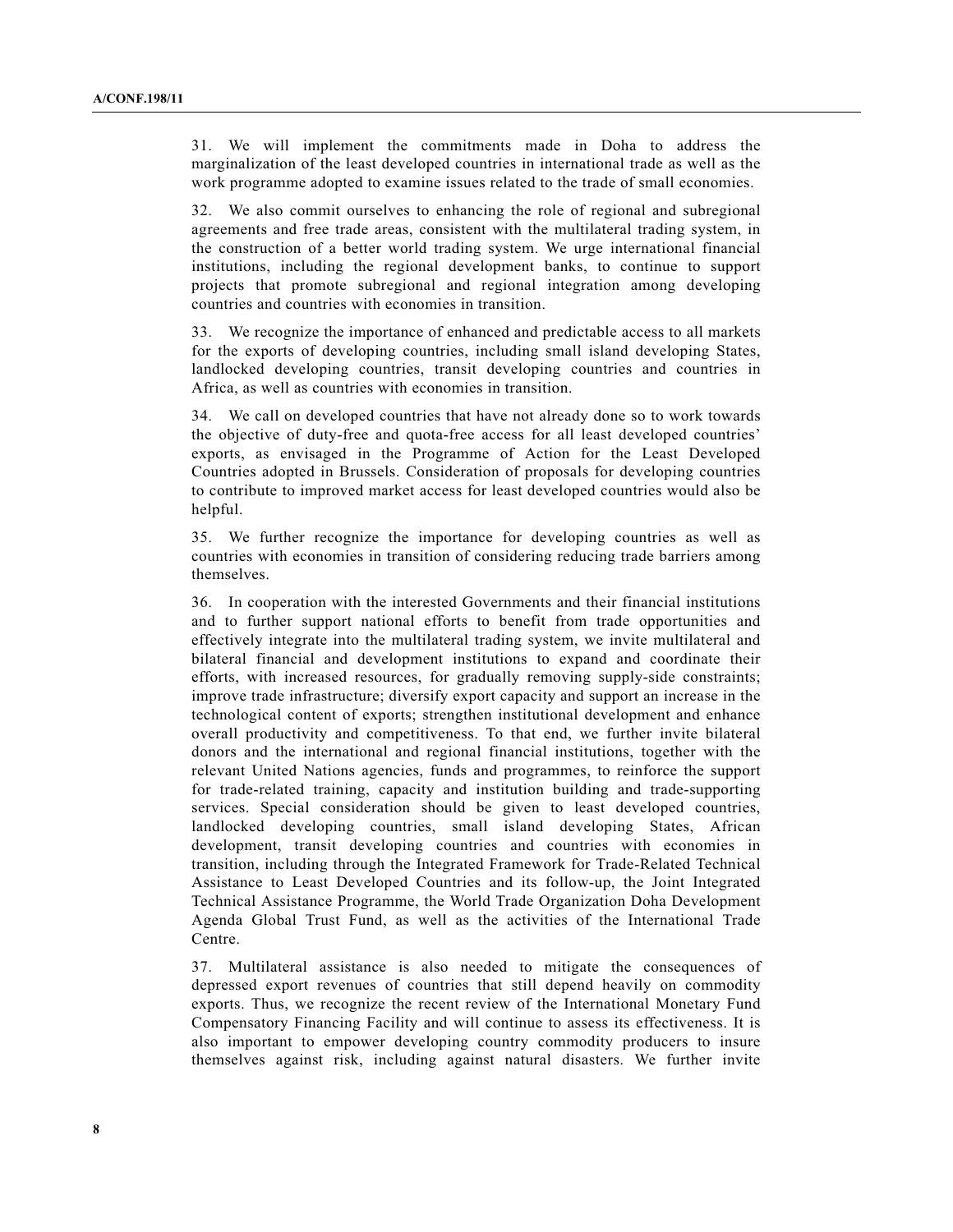bilateral donors and multilateral aid agencies to strengthen their support to export diversification programmes in those countries.

38. In support of the process launched in Doha, immediate attention should go to strengthening and ensuring the meaningful and full participation of developing countries, especially the least developed countries, in multilateral trade negotiations. In particular, developing countries need assistance in order to participate effectively in the World Trade Organization work programme and negotiating process through the enhanced cooperation of all relevant stakeholders, including the United Nations Conference on Trade and Development, the World Trade Organization and the World Bank. To those ends, we underscore the importance of effective, secure and predictable financing of trade-related technical assistance and capacity-building.

#### D. Increasing international financial and technical cooperation for development

39. Official development assistance (ODA) plays an essential role as a complement to other sources of financing for development, especially in those countries with the least capacity to attract private direct investment. ODA can help a country to reach adequate levels of domestic resource mobilization over an appropriate time horizon, while human capital, productive and export capacities are enhanced. ODA can be critical for improving the environment for private sector activity and can thus pave the way for robust growth. ODA is also a crucial instrument for supporting education, health, public infrastructure development, agriculture and rural development, and to enhance food security. For many countries in Africa, least developed countries, small island developing States and landlocked developing countries, ODA is still the largest source of external financing and is critical to the achievement of the development goals and targets of the Millennium Declaration and other internationally agreed development targets.

40. Effective partnerships among donors and recipients are based on the recognition of national leadership and ownership of development plans and, within that framework, sound policies and good governance at all levels are necessary to ensure ODA effectiveness. A major priority is to build those development partnerships, particularly in support of the neediest, and to maximize the poverty reduction impact of ODA. The goals, targets and commitments of the Millennium Declaration and other internationally agreed development targets can help countries to set short- and medium-term national priorities as the foundation for building partnerships for external support. In that context, we underline the importance of the United Nations funds, programmes and specialized agencies, and we will strongly support them.

41. We recognize that a substantial increase in ODA and other resources will be required if developing countries are to achieve the internationally agreed development goals and objectives, including those contained in the Millennium Declaration. To build support for ODA, we will cooperate to further improve policies and development strategies, both nationally and internationally, to enhance aid effectiveness.

42. In that context, we urge developed countries that have not done so to make concrete efforts towards the target of 0.7 per cent of gross national product (GNP) as ODA to developing countries and 0.15 to 0.20 per cent of GNP of developed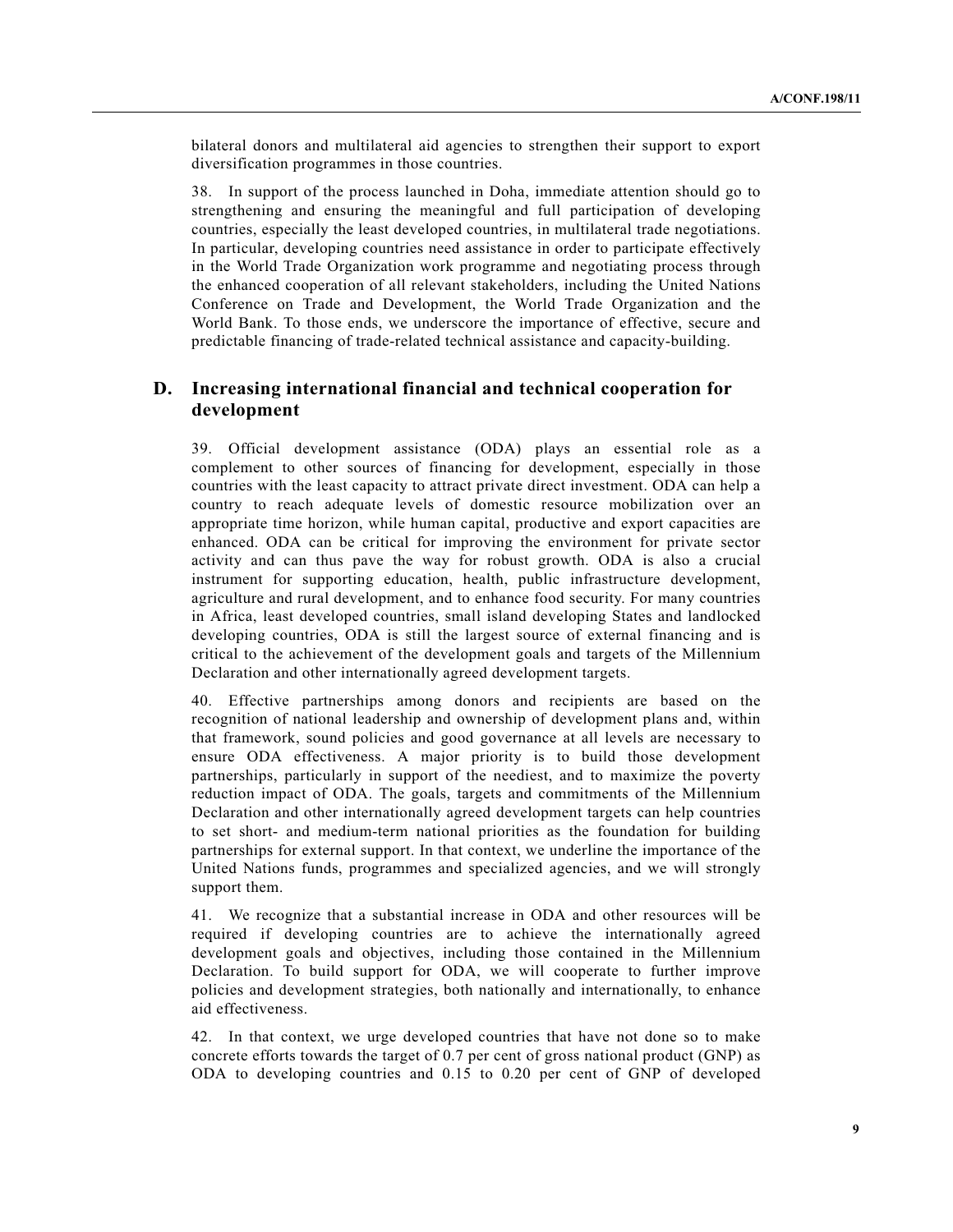countries to least developed countries, as reconfirmed at the Third United Nations Conference on Least Developed Countries, and we encourage developing countries to build on progress achieved in ensuring that ODA is used effectively to help achieve development goals and targets. We acknowledge the efforts of all donors, commend those donors whose ODA contributions exceed, reach or are increasing towards the targets, and underline the importance of undertaking to examine the means and time frames for achieving the targets and goals.

43. Recipient and donor countries, as well as international institutions, should strive to make ODA more effective. In particular, there is a need for the multilateral and bilateral financial and development institutions to intensify efforts to:

- Harmonize their operational procedures at the highest standard so as to reduce transaction costs and make ODA disbursement and delivery more flexible, taking into account national development needs and objectives under the ownership of the recipient country;
- · Support and enhance recent efforts and initiatives, such as untying aid, including the implementation of the Organisation for Economic Cooperation and Development/Development Assistance Committee recommendation on untying aid to the least developed countries, as agreed by the Organisation for Economic Cooperation and Development in May 2001. Further efforts should be made to address burdensome restrictions;
- · Enhance the absorptive capacity and financial management of the recipient countries to utilize aid in order to promote the use of the most suitable aid delivery instruments that are responsive to the needs of developing countries and to the need for resource predictability, including budget support mechanisms, where appropriate, and in a fully consultative manner;
- · Use development frameworks that are owned and driven by developing countries and that embody poverty reduction strategies, including poverty reduction strategy papers, as vehicles for aid delivery, upon request;
- Enhance recipient countries' input into and ownership of the design, including procurement, of technical assistance programmes; and increase the effective use of local technical assistance resources;
- Promote the use of ODA to leverage additional financing for development, such as foreign investment, trade and domestic resources;
- Strengthen triangular cooperation, including countries with economies in transition, and South-South cooperation, as delivery tools for assistance;
- Improve ODA targeting to the poor, coordination of aid and measurement of results.

We invite donors to take steps to apply the above measures in support of all developing countries, including immediately in support of the comprehensive strategy that is embodied in the New Partnership for Africa's Development and similar efforts in other regions, as well as in support of least developed countries, small island developing States and landlocked developing countries. We acknowledge and appreciate the discussions taking place in other forums on proposals to increase the concessionality of development financing, including greater use of grants.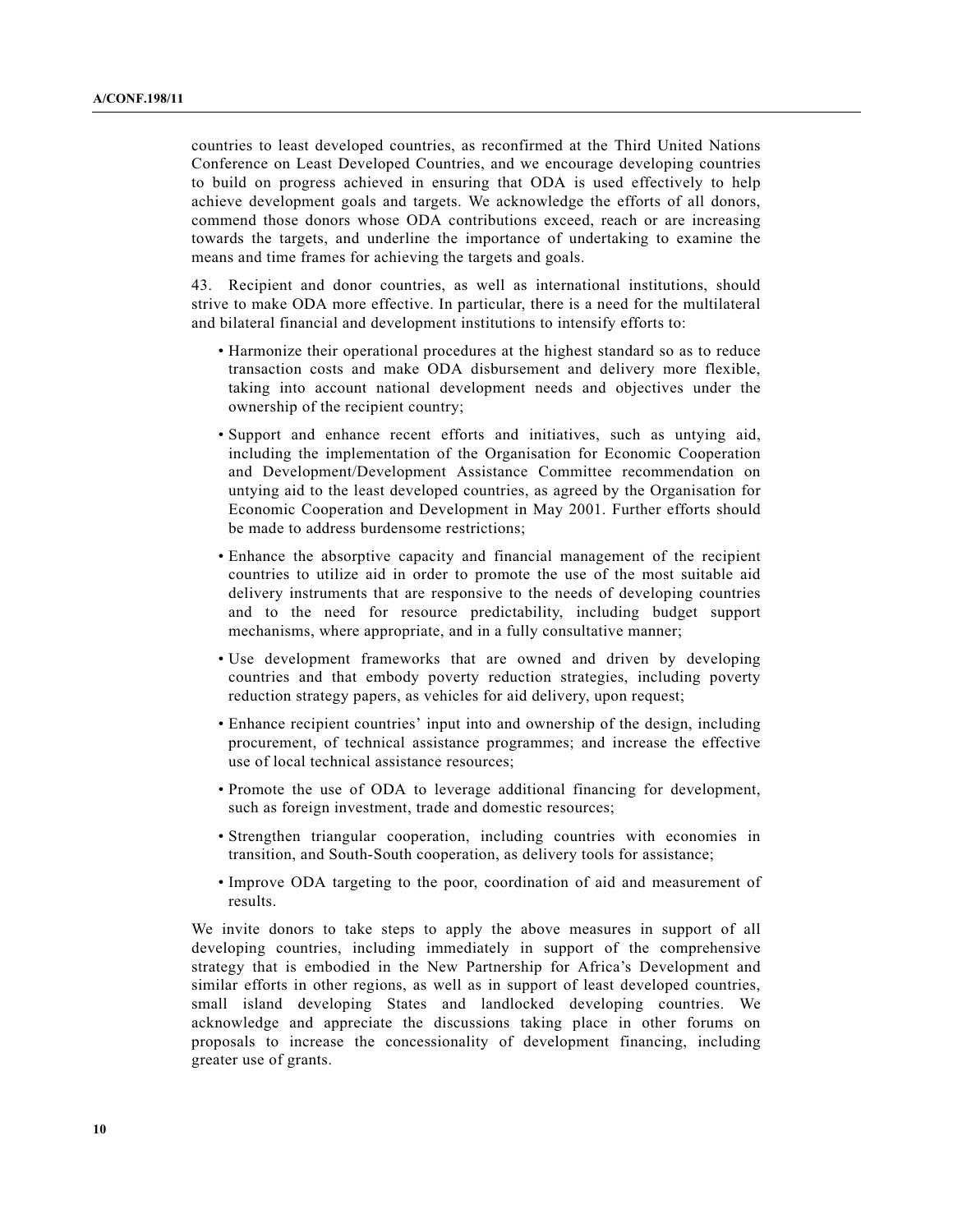44. We recognize the value of exploring innovative sources of finance provided that those sources do not unduly burden developing countries. In that regard, we agree to study, in the appropriate forums, the results of the analysis requested from the Secretary-General on possible innovative sources of finance, noting the proposal to use special drawing rights allocations for development purposes. We consider that any assessment of special drawing rights allocations must respect the International Monetary Fund's Articles of Agreement and the established rules of procedure of the Fund, which requires taking into account the global need for liquidity at the international level.

45. Multilateral and regional development banks continue to play a vital role in serving the development needs of developing countries and countries with economies in transition. They should contribute to providing an adequate supply of finance to countries that are challenged by poverty, follow sound economic policies and may lack adequate access to capital markets. They should also mitigate the impact of excessive volatility of financial markets. Strengthened regional development banks and subregional financial institutions add flexible financial support to national and regional development efforts, enhancing ownership and overall efficiency. They also serve as a vital source of knowledge and expertise on economic growth and development for their developing member countries.

46. We will ensure that the long-term resources at the disposal of the international financial system, including regional and subregional institutions and funds, allow them to adequately support sustained economic and social development, technical assistance for capacity-building, and social and environmental protection schemes. We will also continue to enhance their overall lending effectiveness through increased country ownership, operations that raise productivity and yield measurable results in reducing poverty, and closer coordination with donors and the private sector.

#### E. **External debt**

47. Sustainable debt financing is an important element for mobilizing resources for public and private investment. National comprehensive strategies to monitor and manage external liabilities, embedded in the domestic preconditions for debt sustainability, including sound macroeconomic policies and public resource management, are a key element in reducing national vulnerabilities. Debtors and creditors must share the responsibility for preventing and resolving unsustainable debt situations. Technical assistance for external debt management and debt tracking can play an important role and should be strengthened.

48. External debt relief can play a key role in liberating resources that can then be directed towards activities consistent with attaining sustainable growth and development, and therefore, debt relief measures should, where appropriate, be pursued vigorously and expeditiously, including within the Paris and London Clubs and other relevant forums. Noting the importance of re-establishing financial viability for those developing countries facing unsustainable debt burdens, we welcome initiatives that have been undertaken to reduce outstanding indebtedness and invite further national and international measures in that regard, including, as appropriate, debt cancellation and other arrangements.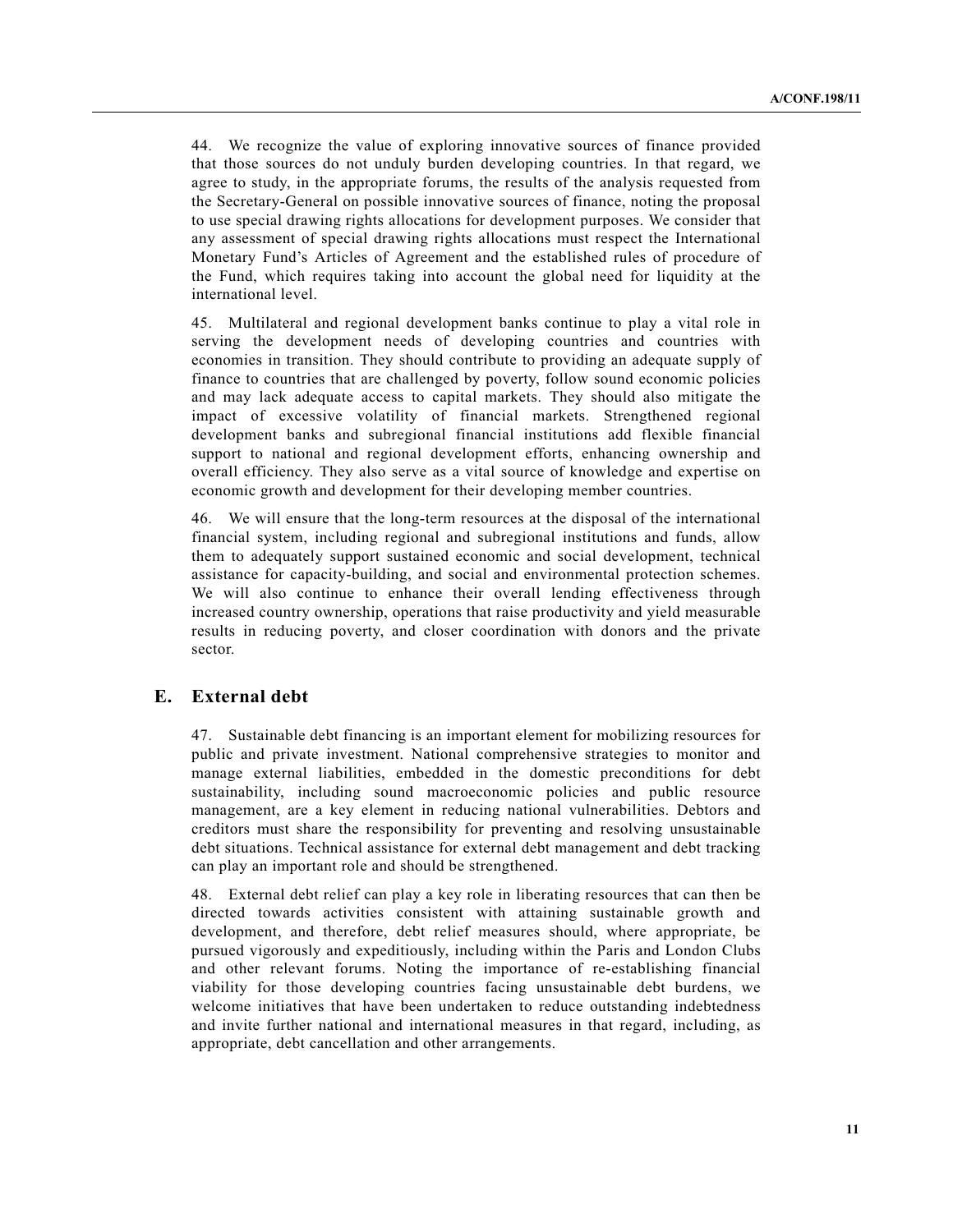49. The enhanced Heavily Indebted Poor Countries Initiative provides an opportunity to strengthen the economic prospects and poverty reduction efforts of its beneficiary countries. Speedy, effective and full implementation of the enhanced Initiative, which should be fully financed through additional resources, is critical. Heavily indebted poor countries should take the policy measures necessary to become eligible for the Initiative. Future reviews of debt sustainability should also bear in mind the impact of debt relief on progress towards the achievement of the development goals contained in the Millennium Declaration. We stress the importance of continued flexibility with regard to the eligibility criteria. Continued efforts are needed to reduce the debt burden of heavily indebted poor countries to sustainable levels. The computational procedures and assumptions underlying debt sustainability analysis need to be kept under review. Debt sustainability analysis at the completion point needs to take into account any worsening global growth prospects and declining terms of trade. Debt relief arrangements should seek to avoid imposing any unfair burdens on other developing countries.

50. We stress the need for the International Monetary Fund and the World Bank to consider any fundamental changes in countries' debt sustainability caused by natural catastrophes, severe terms of trade shocks or conflict, when making policy recommendations, including for debt relief, as appropriate.

51. While recognizing that a flexible mix of instruments is needed to respond appropriately to countries' different economic circumstances and capacities, we emphasize the importance of putting in place a set of clear principles for the management and resolution of financial crises that provide for fair burden-sharing between public and private sectors and between debtors, creditors and investors. We encourage donor countries to take steps to ensure that resources provided for debt relief do not detract from ODA resources intended to be available for developing countries. We also encourage exploring innovative mechanisms to comprehensively address debt problems of developing countries, including middle-income countries and countries with economies in transition.

#### F. Addressing systemic issues: enhancing the coherence and consistency of the international monetary, financial and trading systems in support of development

52. In order to complement national development efforts, we recognize the urgent need to enhance coherence, governance, and consistency of the international monetary, financial and trading systems. To contribute to that end, we underline the importance of continuing to improve global economic governance and to strengthen the United Nations leadership role in promoting development. With the same purpose, efforts should be strengthened at the national level to enhance coordination among all relevant ministries and institutions. Similarly, we should encourage policy and programme coordination of international institutions and coherence at the operational and international levels to meet the Millennium Declaration development goals of sustained economic growth, poverty eradication and sustainable development.

53. Important international efforts are under way to reform the international financial architecture. Those efforts need to be sustained with greater transparency and the effective participation of developing countries and countries with economies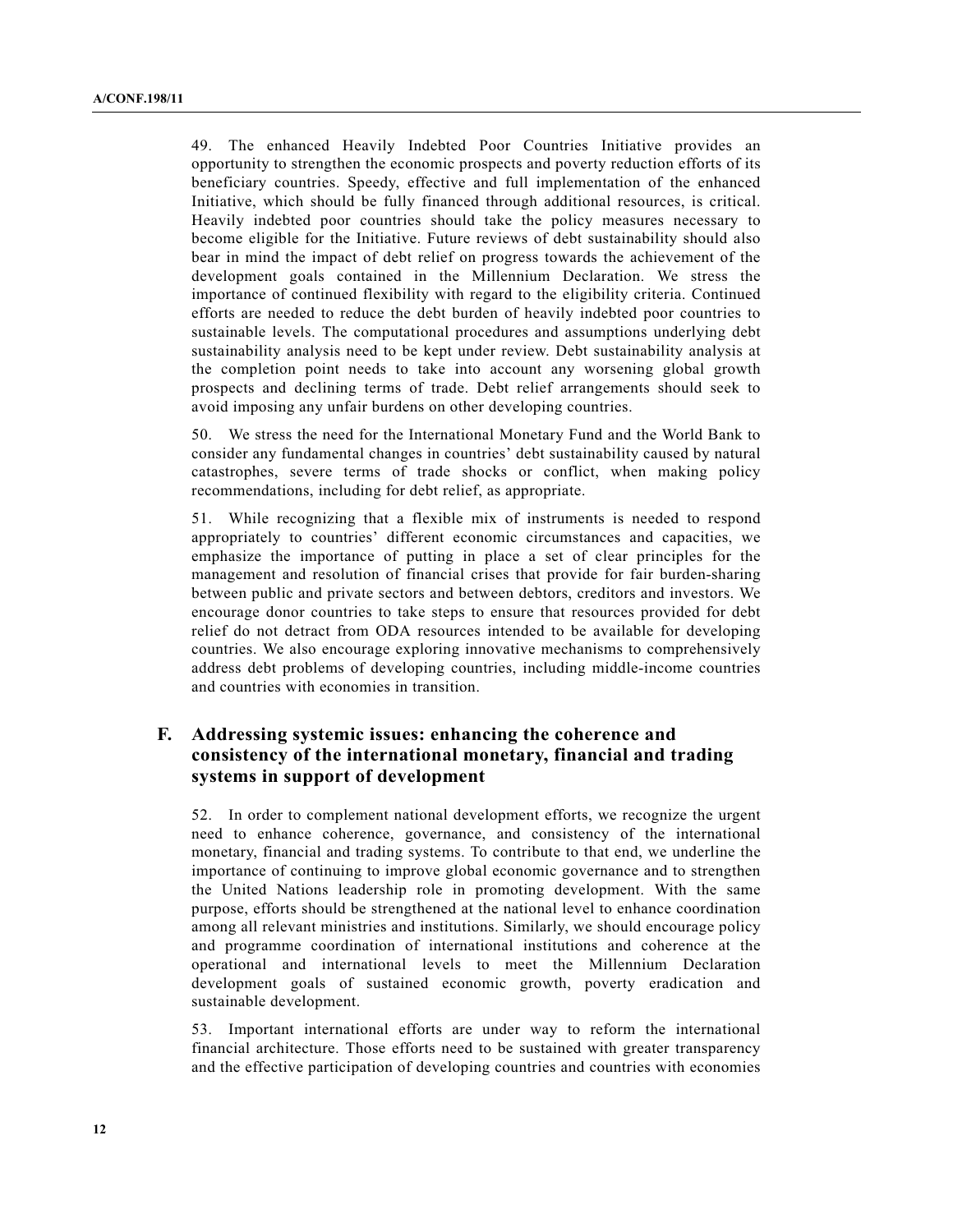in transition. One major objective of the reform is to enhance financing for development and poverty eradication. We also underscore our commitment to sound domestic financial sectors, which make a vital contribution to national development efforts, as an important component of an international financial architecture that is supportive of development.

54. Strong coordination of macroeconomic policies among the leading industrial countries is critical to greater global stability and reduced exchange rate volatility, which are essential to economic growth as well as for enhanced and predictable financial flows to developing countries and countries with economies in transition.

55. The multilateral financial institutions, in particular the International Monetary Fund, need to continue to give high priority to the identification and prevention of potential crises and to strengthening the underpinnings of international financial stability. In that regard, we stress the need for the Fund to further strengthen its surveillance activities of all economies, with particular attention to short-term capital flows and their impact. We encourage the International Monetary Fund to facilitate the timely detection of external vulnerability through well designed surveillance and early warning systems and to coordinate closely with relevant regional institutions or organizations, including the regional commissions.

56. We stress the need for multilateral financial institutions, in providing policy advice and financial support, to work on the basis of sound, nationally owned paths of reform that take into account the needs of the poor and efforts to reduce poverty, and to pay due regard to the special needs and implementing capacities of developing countries and countries with economies in transition, aiming at economic growth and sustainable development. The advice should take into account social costs of adjustment programmes, which should be designed to minimize negative impact on the vulnerable segments of society.

57. It is essential to ensure the effective and equitable participation of developing countries in the formulation of financial standards and codes. It is also essential to ensure implementation, on a voluntary and progressive basis, as a contribution to reducing vulnerability to financial crisis and contagion.

58. Sovereign risk assessments made by the private sector should maximize the use of strict, objective and transparent parameters, which can be facilitated by highquality data and analysis.

59. Noting the impact of financial crisis or risk of contagion in developing countries and countries with economies in transition, regardless of their size, we underline the need to ensure that the international financial institutions, including the International Monetary Fund, have a suitable array of financial facilities and resources to respond in a timely and appropriate way in accordance with their policies. The International Monetary Fund has a range of instruments available and its current financial position is strong. The contingent credit line is an important signal of the strength of countries' policies and a safeguard against contagion in financial markets. The need for special drawing rights allocations should be kept under review. In that regard, we also underline the need to enhance the stabilizing role of regional and subregional reserve funds, swap arrangements and similar mechanisms that complement the efforts of international financial institutions.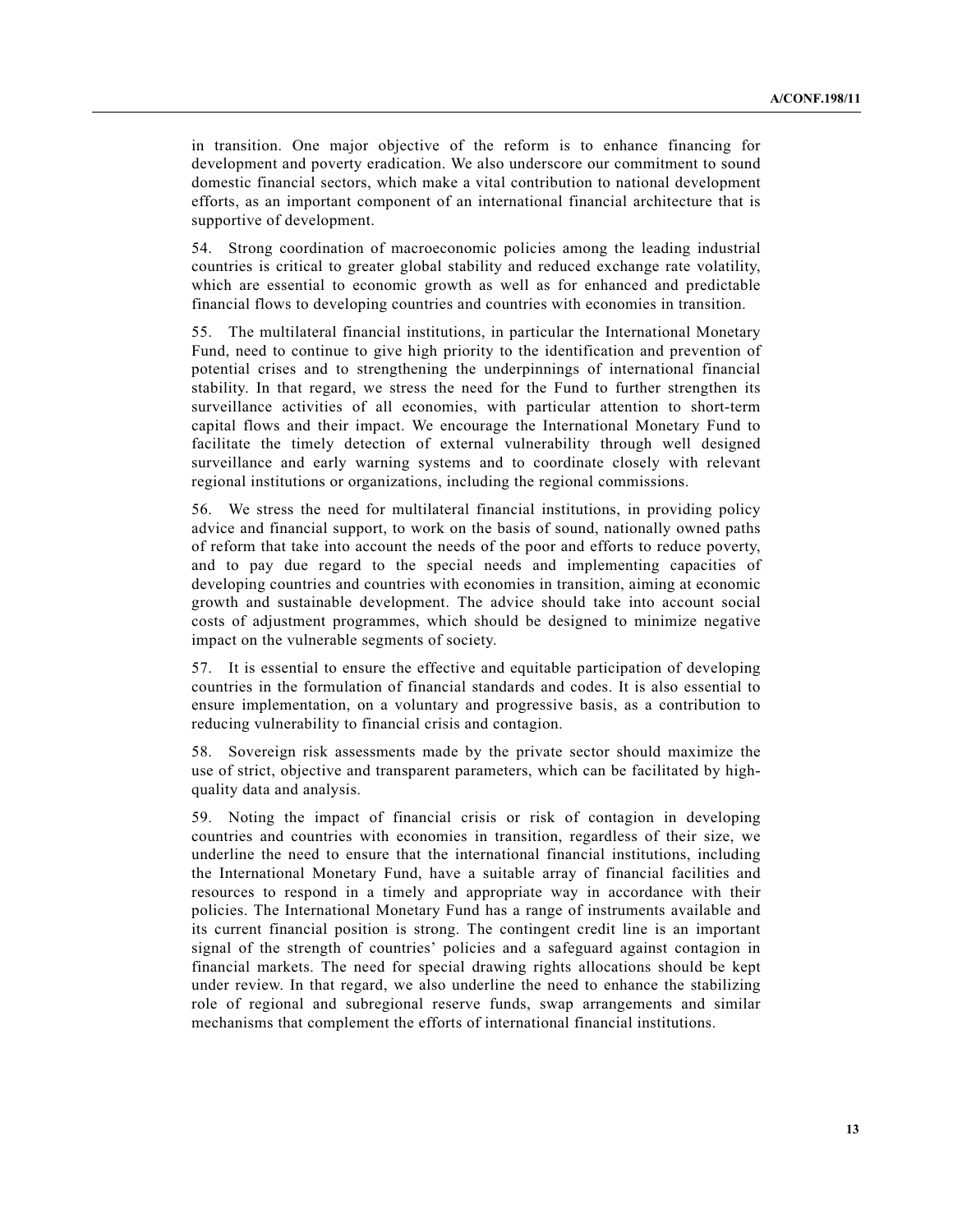60. To promote fair burden-sharing and minimize moral hazard, we would welcome consideration by all relevant stakeholders of an international debt workout mechanism, in the appropriate forums, that will engage debtors and creditors to come together to restructure unsustainable debts in a timely and efficient manner. Adoption of such a mechanism should not preclude emergency financing in times of crisis.

61. Good governance at all levels is also essential for sustained economic growth, poverty eradication and sustainable development worldwide. To better reflect the growth of interdependence and enhance legitimacy, economic governance needs to develop in two areas: broadening the base for decision-making on issues of development concern and filling organizational gaps. To complement and consolidate advances in those two areas, we must strengthen the United Nations system and other multilateral institutions. We encourage all international organizations to seek to continually improve their operations and interactions.

62. We stress the need to broaden and strengthen the participation of developing countries and countries with economies in transition in international economic decision-making and norm-setting. To those ends, we also welcome further actions to help developing countries and countries with economies in transition to build their capacity to participate effectively in multilateral forums.

63. A first priority is to find pragmatic and innovative ways to further enhance the effective participation of developing countries and countries with economies in transition in international dialogues and decision-making processes. Within the mandates and means of the respective institutions and forums, we encourage the following actions:

- · International Monetary Fund and World Bank: to continue to enhance participation of all developing countries and countries with economies in transition in their decision-making, and thereby to strengthen the international dialogue and the work of those institutions as they address the development needs and concerns of these countries;
- World Trade Organization: to ensure that any consultation is representative of its full membership and that participation is based on clear, simple and objective criteria;
- Bank for International Settlements, Basel Committees and Financial Stability Forum: to continue enhancing their outreach and consultation efforts with developing countries and countries with economies in transition at the regional level, and to review their membership, as appropriate, to allow for adequate participation;
- Ad hoc groupings that make policy recommendations with global implications: to continue to improve their outreach to non-member countries, and to enhance collaboration with the multilateral institutions with clearly defined and broadbased intergovernmental mandates.

64. To strengthen the effectiveness of the global economic system's support for development, we encourage the following actions:

• Improve the relationship between the United Nations and the World Trade Organization for development, and strengthen their capacity to provide technical assistance to all countries in need of such assistance;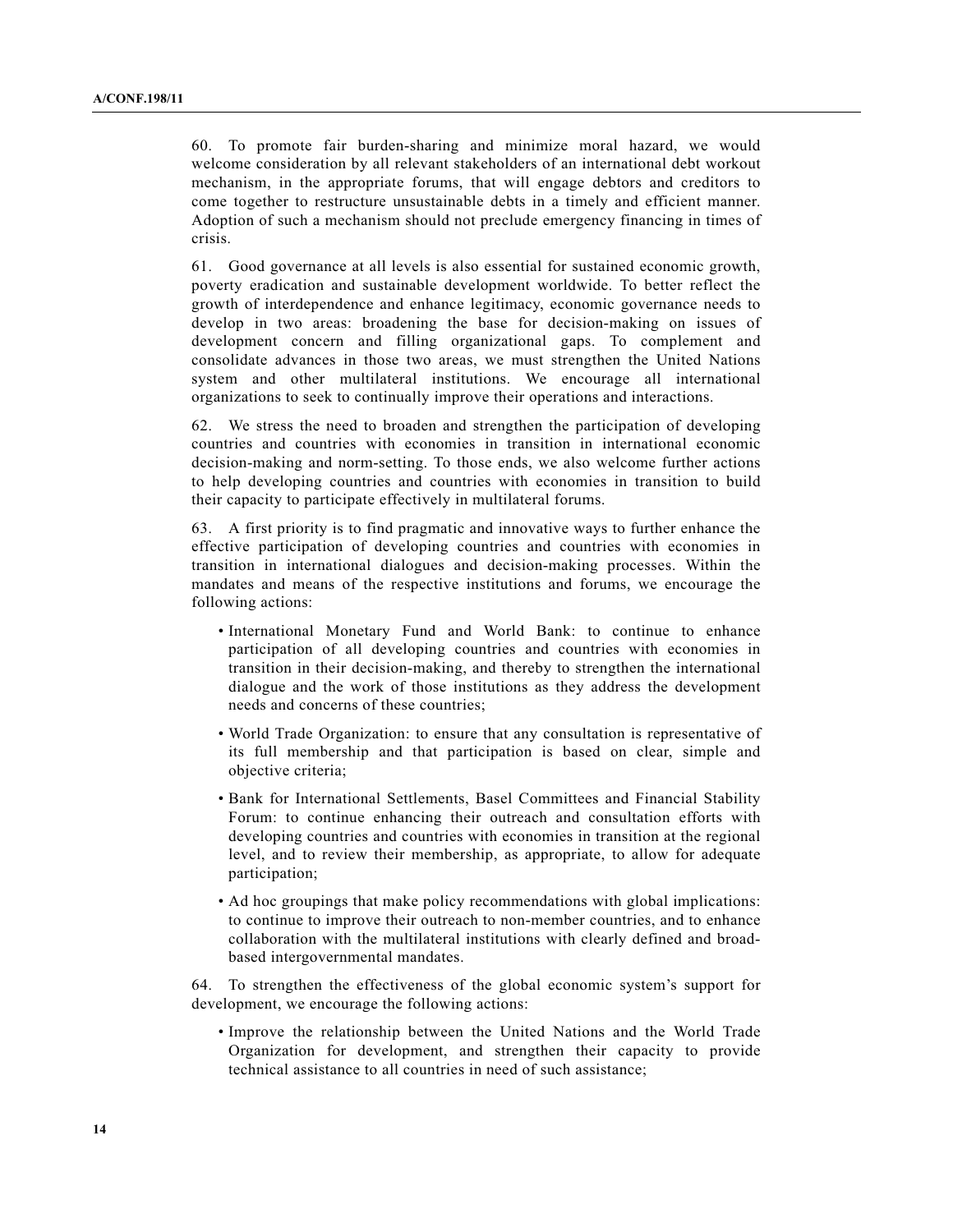- · Support the International Labour Organization and encourage its ongoing work on the social dimension of globalization;
- Strengthen the coordination of the United Nations system and all other multilateral financial, trade and development institutions to support economic growth, poverty eradication and sustainable development worldwide;
- Mainstream the gender perspective into development policies at all levels and in all sectors:
- Strengthen international tax cooperation, through enhanced dialogue among national tax authorities and greater coordination of the work of the concerned multilateral bodies and relevant regional organizations, giving special attention to the needs of developing countries and countries with economies in transition;
- Promote the role of the regional commissions and the regional development banks in supporting policy dialogue among countries at the regional level on macroeconomic, financial, trade and development issues.

65. We commit ourselves to negotiating and finalizing as soon as possible a United Nations convention against corruption in all its aspects, including the question of repatriation of funds illicitly acquired to countries of origin, and also to promoting stronger cooperation to eliminate money-laundering. We encourage States that have not yet done so to consider signature and ratification of the United Nations Convention against Transnational Organized Crime.<sup>5</sup>

66. We urge as a matter of priority all States that have not yet done so to consider becoming parties to the International Convention for the Suppression of the Financing of Terrorism,<sup>6</sup> and call for increased cooperation with the same objective.

67. We attach priority to reinvigorating the United Nations system as fundamental to the promotion of international cooperation for development and to a global economic system that works for all. We reaffirm our commitment to enabling the General Assembly to play effectively its central role as the chief deliberative, policy-making and representative organ of the United Nations, and to further strengthening the Economic and Social Council to enable it to fulfil the role ascribed to it in the Charter of the United Nations.

#### Ш. **Staying engaged**

68. To build a global alliance for development will require an unremitting effort. We thus commit ourselves to keeping fully engaged, nationally, regionally and internationally, to ensuring proper follow-up to the implementation of agreements and commitments reached at the present Conference, and to continuing to build bridges between development, finance, and trade organizations and initiatives, within the framework of the holistic agenda of the Conference. Greater cooperation among existing institutions is needed, based on a clear understanding and respect for their respective mandates and governance structures.

<sup>&</sup>lt;sup>5</sup> General Assembly resolution 55/25.

<sup>&</sup>lt;sup>6</sup> General Assembly resolution 54/109, annex.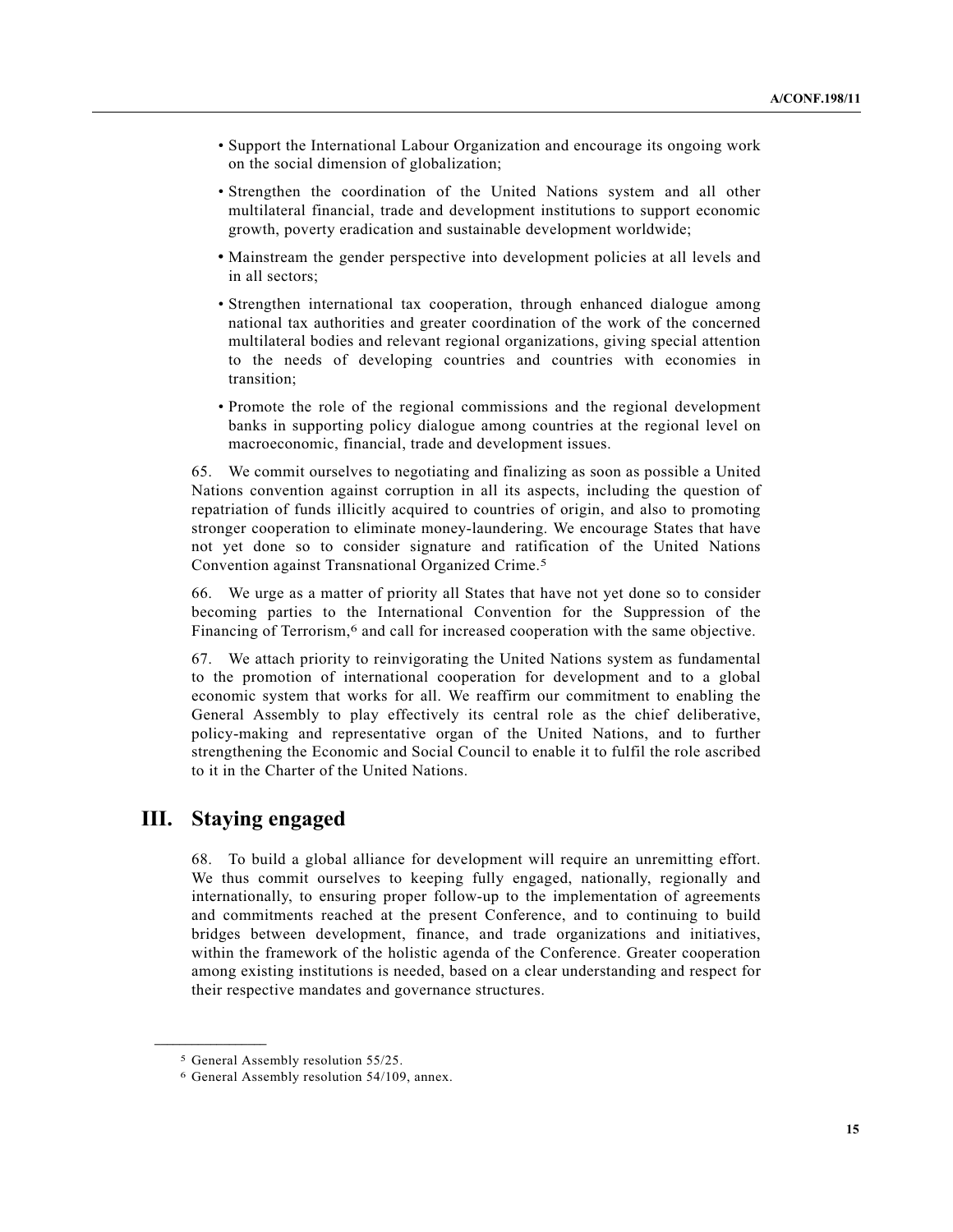69. Building on the successful experience of the Conference and the process leading up to it, we shall strengthen and make fuller use of the General Assembly and the Economic and Social Council, as well as the relevant intergovernmental/governing bodies of other institutional stakeholders, for the purposes of conference follow-up and coordination, by substantively connecting, in ascending series, the following elements:

(a) Interactions between representatives of the Economic and Social Council and the directors of the executive boards of the World Bank and the International Monetary Fund can serve as preliminary exchanges on matters related to follow-up to the Conference and preparations for the annual spring meeting between those institutions. Similar interactions can also be initiated with representatives of the appropriate intergovernmental body of the World Trade Organization;

(b) We encourage the United Nations, the World Bank and the International Monetary Fund, with the World Trade Organization, to address issues of coherence, coordination and cooperation, as a follow-up to the Conference, at the spring meeting between the Economic and Social Council and the Bretton Woods institutions. The meeting should include an intergovernmental segment to address an agenda agreed to by the participating organizations, as well as a dialogue with civil society and the private sector;

(c) The current high-level dialogue on strengthening international cooperation for development through partnership, held every two years in the General Assembly, would consider the financing for development-related reports coming from the Economic and Social Council and other bodies, as well as other financing for development-related issues. It would be reconstituted to enable it to become the intergovernmental focal point for the general follow-up to the Conference and related issues. The high-level dialogue would include a policy dialogue, with the participation of the relevant stakeholders, on the implementation of the results of the Conference, including the theme of coherence and consistency of the international monetary, financial and trading systems in support of development;

(d) Appropriate modalities to enable participation in the reconstituted highlevel dialogue by all relevant stakeholders, as necessary, will be considered.

70. To support the above elements at the national, regional and international levels, we resolve:

- To continue to improve our domestic policy coherence through the continued engagement of our ministries of development, finance, trade and foreign affairs, as well as our central banks;
- To harness the active support of the regional commissions and the regional development banks;
- To keep the financing for development process on the agenda of the intergovernmental bodies of all main stakeholders, including all United Nations funds, programmes and agencies, including the United Nations Conference on Trade and Development.

71. We recognize the link between financing of development and attaining internationally agreed development goals and objectives, including those contained in the Millennium Declaration, in measuring development progress and helping to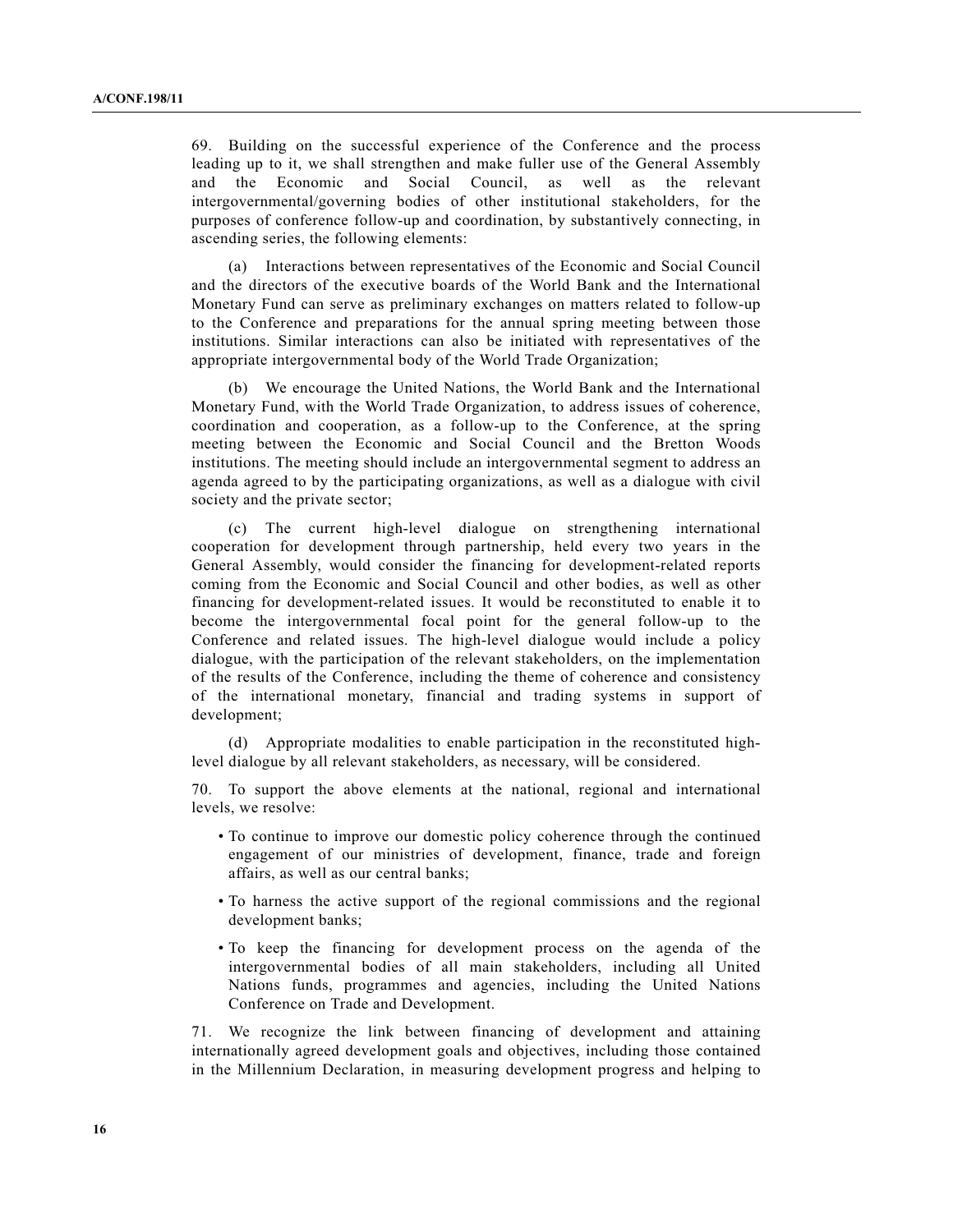guide development priorities. We welcome in that regard the intention of the United Nations to prepare a report annually. We encourage close cooperation between the United Nations, the World Bank, the International Monetary Fund and the World Trade Organization in the preparation of that report. We shall support the United Nations in the implementation of a global information campaign on the internationally agreed development goals and objectives, including those contained in the Millennium Declaration. In that respect, we would like to encourage the active involvement of all relevant stakeholders, including civil society organizations and the private sector.

72. To underpin those efforts, we request the Secretary-General of the United Nations to provide  $-$  with collaboration from the secretariats of the major institutional stakeholders concerned, fully utilizing the United Nations System Chief Executives Board for Coordination mechanism - sustained follow-up within the United Nations system to the agreements and commitments reached at the present Conference and to ensure effective secretariat support. That support will build on the innovative and participatory modalities and related coordination arrangements utilized in the preparations of the Conference. The Secretary-General of the United Nations is further requested to submit an annual report on those follow-up efforts.

73. We call for a follow-up international conference to review the implementation of the Monterrey Consensus. The modalities of that conference shall be decided upon not later than 2005.

#### **Resolution 2\***

#### **Expression of thanks to the people and Government of Mexico**

#### The International Conference on Financing for Development,

Having met in Monterrey, Mexico, from 18 to 22 March 2002, at the invitation of the Government of Mexico,

*Expresses its deep appreciation* to His Excellency Vicente Fox, President 1. of Mexico, for his outstanding contribution, as President of the International Conference on Financing for Development, to the successful outcome of the Conference:

2. Expresses its profound gratitude to the Government of Mexico for having made it possible for the Conference to be held in Mexico and for the excellent facilities, staff and services so graciously placed at its disposal;

3. Requests the Government of Mexico to convey to the city of Monterrey and to the people of Mexico the gratitude of the Conference for the hospitality and warm welcome extended to the participants.

<sup>\*</sup> Adopted at the 6th plenary meeting, on 22 March 2002; for the discussion, see chap. IX.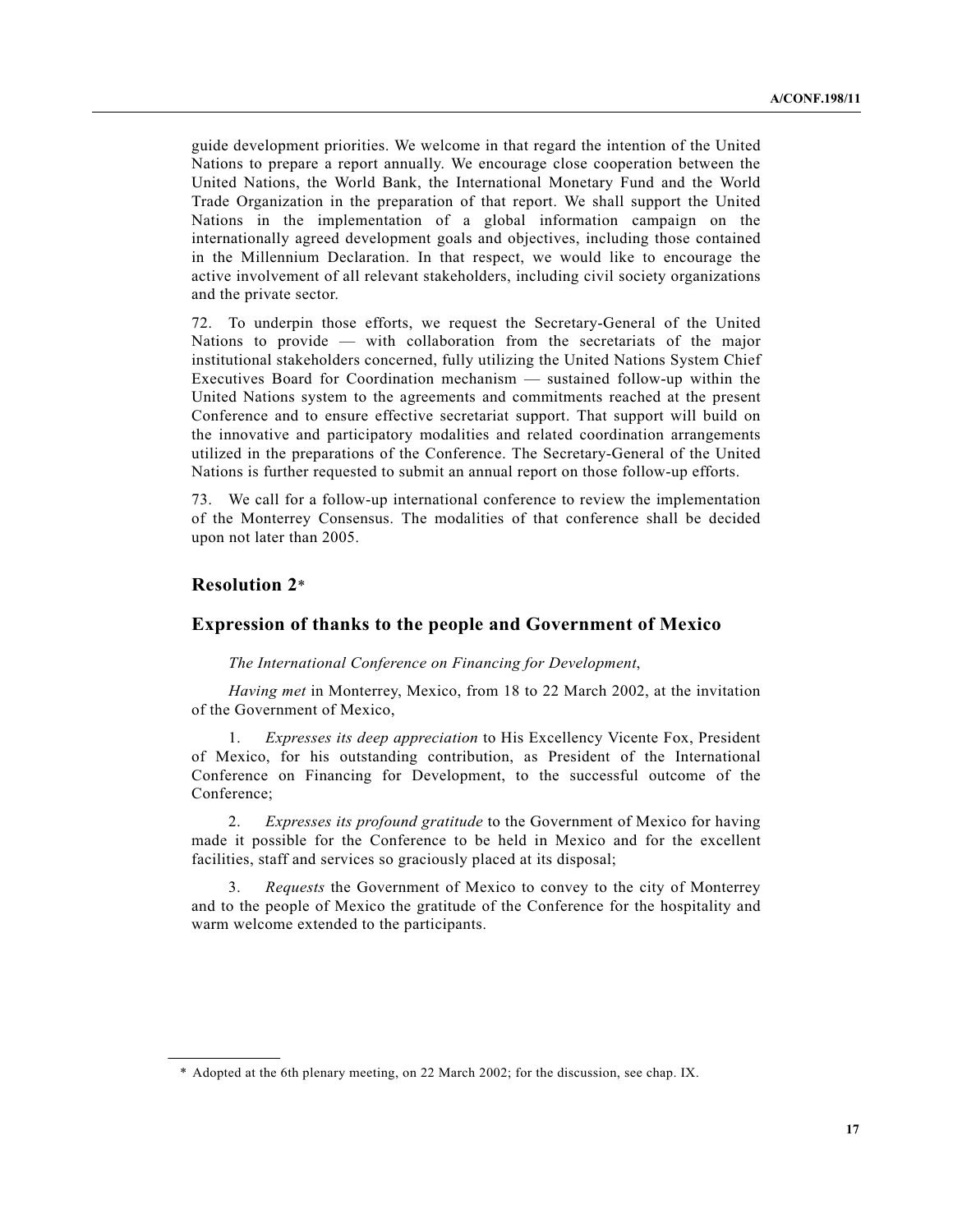#### **Resolution 3\***

### Credentials of representatives to the International Conference on **Financing for Development**

The International Conference on Financing for Development,

Having considered the report of the Credentials Committee and the recommendation contained therein,

Approves the report of the Credentials Committee.

<sup>\*</sup> Adopted at the 6th plenary meeting, on 22 March 2002; for the discussion, see chap. VII.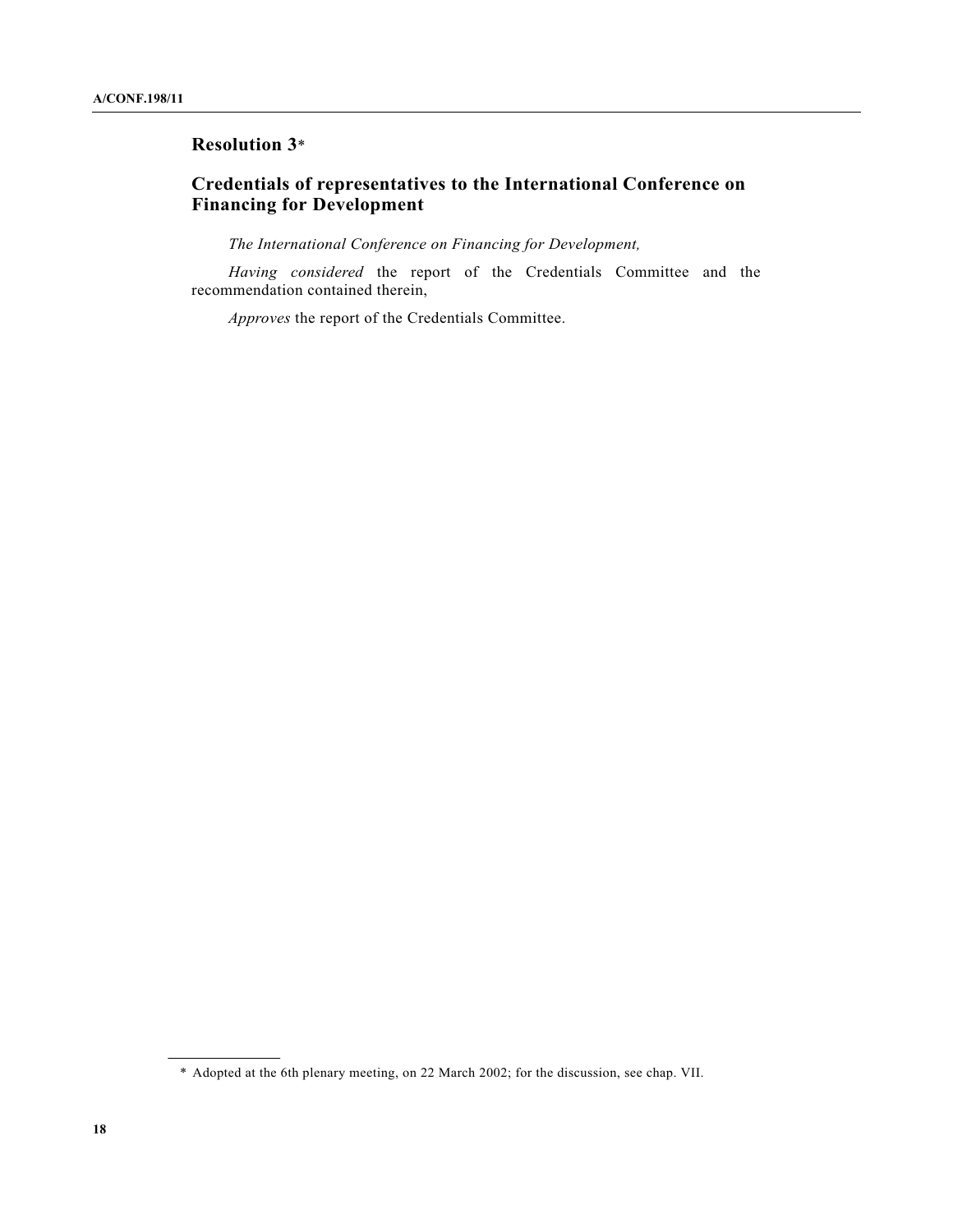## **Chapter II** Attendance and organization of work

### A. Date and place of the Conference

The International Conference on Financing for Development was held at 1. Monterrey, Mexico, from 18 to 22 March 2002, in conformity with General Assembly resolutions 55/245 A and 55/245 B of 21 March 2001. The Conference held 6 plenary meetings.

#### **B.** Attendance

 $2.$ The following States were represented at the Conference:

| Afghanistan              | Comoros                   |
|--------------------------|---------------------------|
| Albania                  | Congo                     |
| Algeria                  | Cook Islands              |
| Andorra                  | Costa Rica                |
| Angola                   | Côte d'Ivoire             |
| Antigua and Barbuda      | Croatia                   |
| Argentina                | Cuba                      |
| Armenia                  | Cyprus                    |
| Australia                | Czech Republic            |
| Austria                  | Denmark                   |
| Azerbaijan               | Djibouti                  |
| Bahamas                  | Dominican Republic        |
| Bahrain                  | Ecuador                   |
| Bangladesh               | Egypt                     |
| Barbados                 | El Salvador               |
| Belarus                  | Equatorial Guinea         |
| Belgium                  | Eritrea                   |
| Belize                   | Estonia                   |
| Benin                    | Ethiopia                  |
| Bhutan                   | <b>European Community</b> |
| Bolivia                  | Fiji                      |
| Bosnia and Herzegovina   | Finland                   |
| Botswana                 | France                    |
| Brazil                   | Gabon                     |
| Brunei Darussalam        | Gambia                    |
| Bulgaria                 | Georgia                   |
| Burkina Faso             | Germany                   |
| Burundi                  | Ghana                     |
| Cambodia                 | Greece                    |
| Cameroon                 | Grenada                   |
| Canada                   | Guatemala                 |
| Cape Verde               | Guinea                    |
| Central African Republic | Guinea-Bissau             |
| Chad                     | Guyana                    |
| Chile                    | Haiti                     |
| China                    | Holy See                  |
| Colombia                 | Honduras                  |
|                          |                           |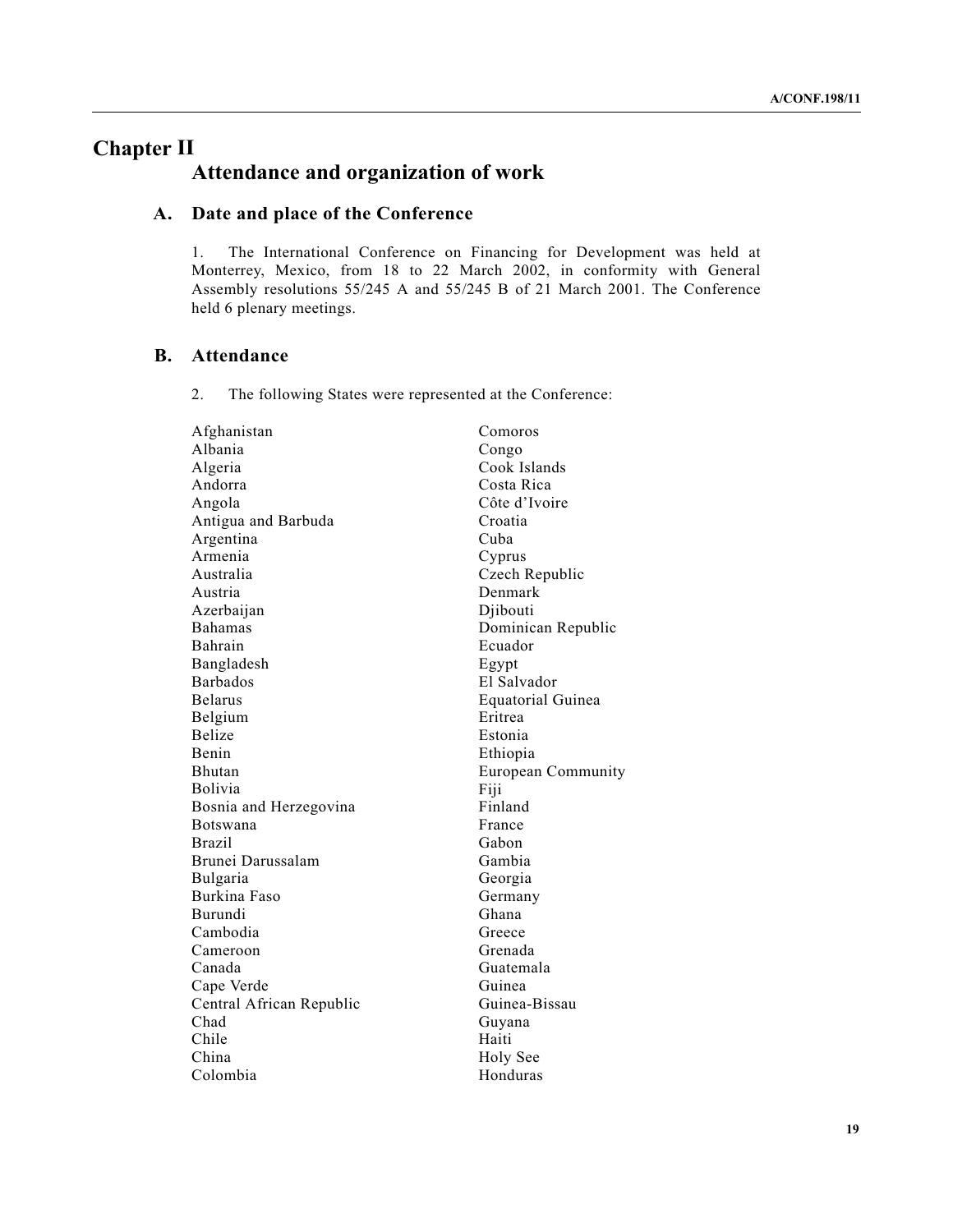Hungary Iceland India Indonesia Iran (Islamic Republic of) Iraq Ireland Israel Italy Jamaica Japan Jordan Kazakhstan Kenya Kuwait Kyrgyzstan Lao People's Democratic Republic Latvia Lebanon Lesotho Libyan Arab Jamahiriya Liechtenstein Lithuania Luxembourg Madagascar Malawi Malaysia Maldives Mali Malta Marshall Islands Mauritania Mauritius Mexico Micronesia (Federated States of) Monaco Mongolia Morocco Mozambique Myanmar Namibia Nauru Nepal Netherlands New Zealand Nicaragua Niger Nigeria Norway Oman Pakistan Palau Panama

Paraguay Peru Philippines Poland Portugal Oatar Republic of Korea Republic of Moldova Romania **Russian Federation** Rwanda Saint Kitts and Nevis Saint Lucia Saint Vincent and the Grenadines Samoa Saudi Arabia Senegal Seychelles Sierra Leone Singapore Slovakia Slovenia Solomon Islands Somalia South Africa Spain Sri Lanka Sudan Suriname Swaziland Sweden Switzerland Syrian Arab Republic Thailand The former Yugoslav Republic of Macedonia Togo Tonga Trinidad and Tobago Tunisia Turkey Turkmenistan Tuvalu Uganda Ukraine United Arab Emirates United Kingdom of Great Britain and Northern Ireland United Republic of Tanzania United States of America Uruguay Venezuela Viet Nam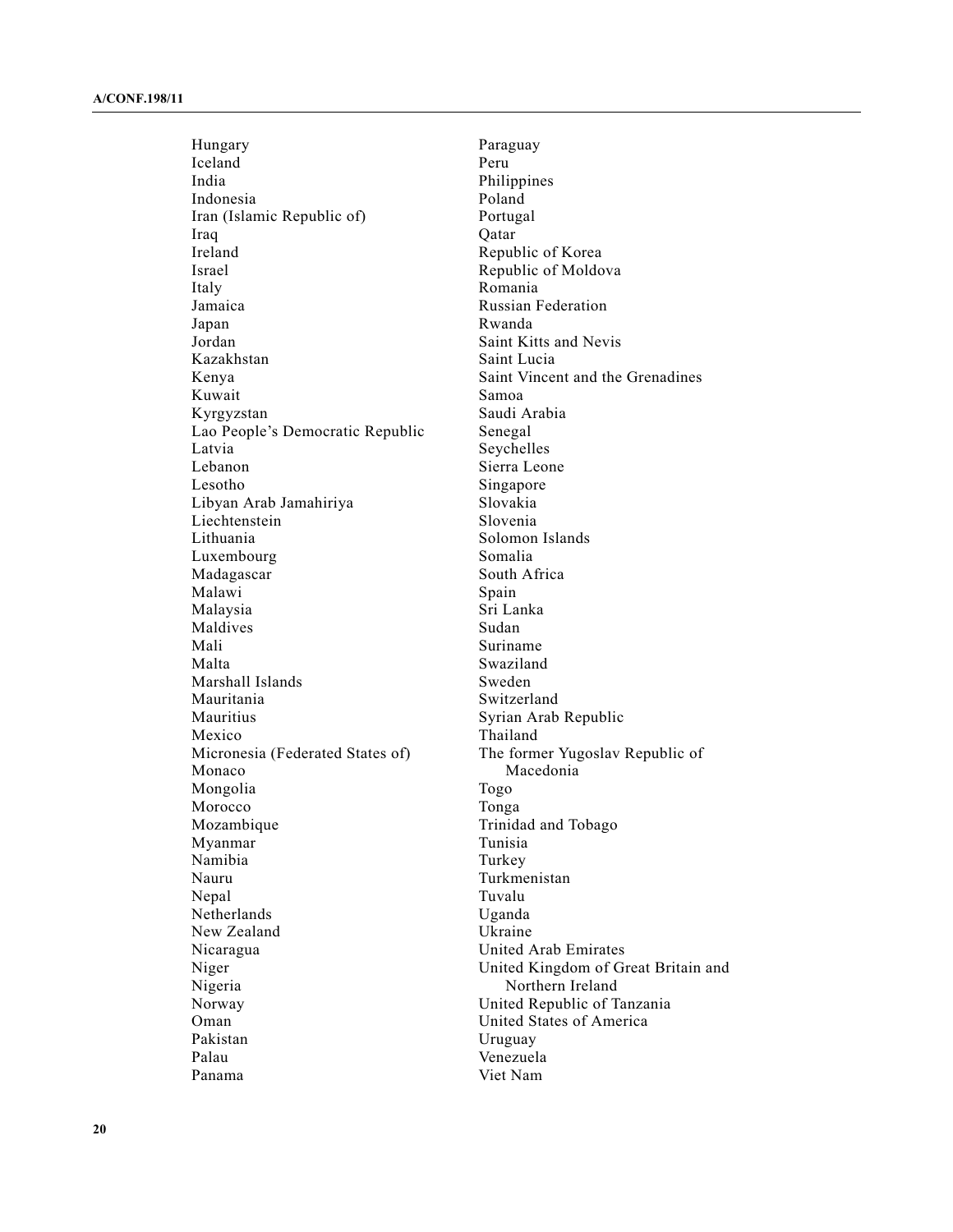Yemen Yugoslavia Zambia Zimbabwe

 $3<sub>1</sub>$ The following associate members of the regional commissions were represented by observers: Puerto Rico and United States Virgin Islands.

- $4.$ The secretariats of the following regional commissions were represented: Economic Commission for Europe Economic and Social Commission for Asia and the Pacific Economic Commission for Latin America and the Caribbean Economic Commission for Africa Economic and Social Commission for Western Asia
- 5. The following United Nations bodies and programmes were represented:

**United Nations** 

United Nations Conference on Trade and Development

United Nations Development Programme

United Nations Centre for Human Settlements

United Nations Environment Programme

United Nations Children's Fund

United Nations Population Fund

World Food Programme

United Nations Development Fund for Women

Joint United Nations Programme on HIV/AIDS

6. The following specialized agencies and related organizations were represented: International Labour Organization Food and Agriculture Organization of the United Nations World Health Organization World Bank **International Monetary Fund** World Intellectual Property Organization International Fund for Agricultural Development United Nations Industrial Development Organization

World Trade Organization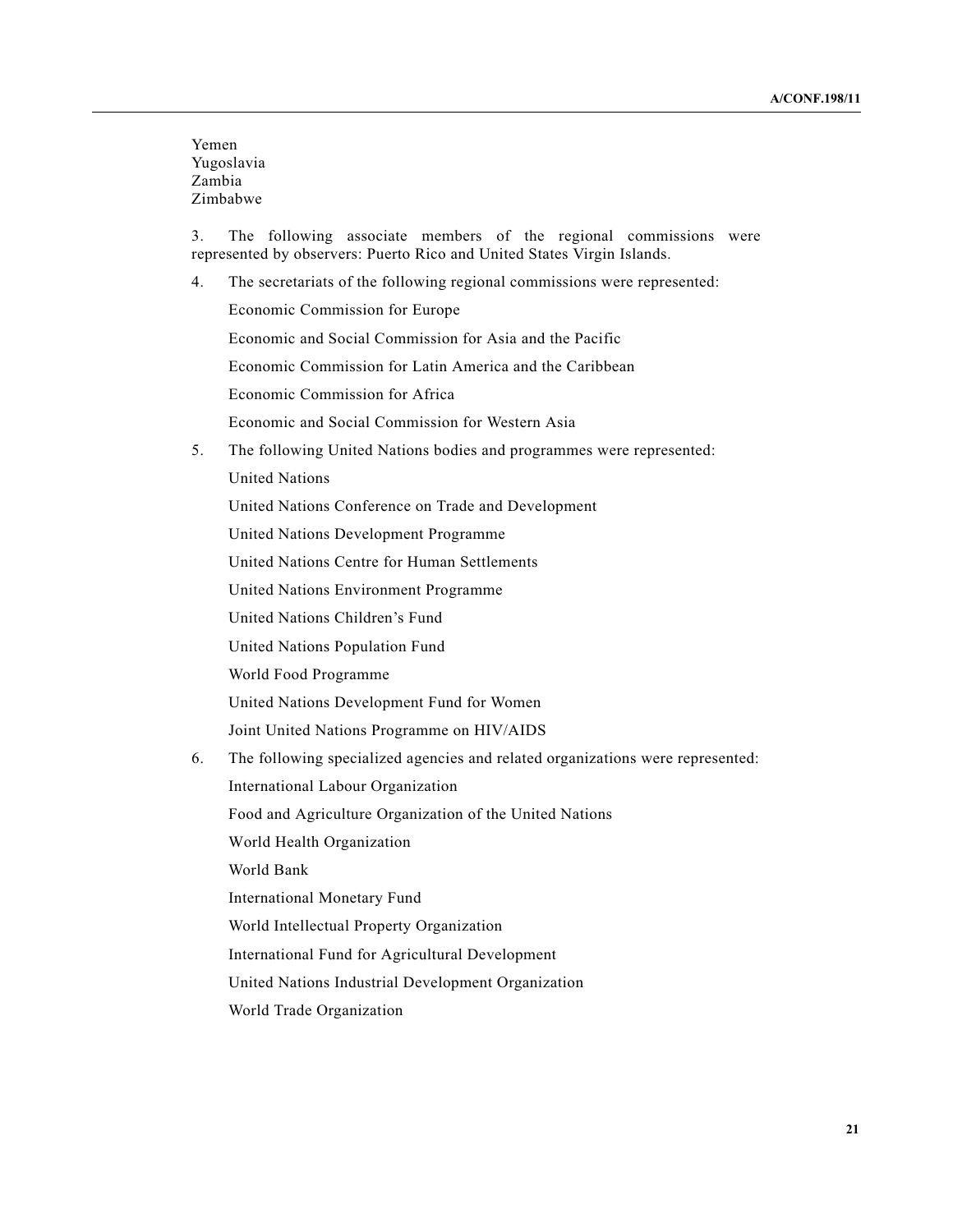| 7. | The following intergovernmental organizations were represented:          |  |  |  |  |
|----|--------------------------------------------------------------------------|--|--|--|--|
|    | Andean Community                                                         |  |  |  |  |
|    | Arab Bank for Economic Development in Africa                             |  |  |  |  |
|    | African Development Bank                                                 |  |  |  |  |
|    | Asian Development Bank                                                   |  |  |  |  |
|    | Caribbean Community                                                      |  |  |  |  |
|    | Central American Bank for Economic Integration                           |  |  |  |  |
|    | Common Fund for Commodities                                              |  |  |  |  |
|    | Commonwealth Secretariat                                                 |  |  |  |  |
|    | Council of Europe Development Bank                                       |  |  |  |  |
|    | European Bank for Reconstruction and Development                         |  |  |  |  |
|    | Eastern Caribbean Central Bank                                           |  |  |  |  |
|    | European Commission                                                      |  |  |  |  |
|    | Financial Stability Forum                                                |  |  |  |  |
|    | Inter-American Development Bank                                          |  |  |  |  |
|    | International Organization of the Francophonie                           |  |  |  |  |
|    | International Federation of Red Cross and Red Crescent Societies         |  |  |  |  |
|    | International Union for the Conservation of Nature and Natural Resources |  |  |  |  |
|    | Interparliamentary Union                                                 |  |  |  |  |
|    | The OPEC Fund for International Development                              |  |  |  |  |
|    | Organization of African Unity                                            |  |  |  |  |
|    | Organization for Economic Cooperation and Development                    |  |  |  |  |
| 8. | The Preparatory Committee for the Conference accredited a number         |  |  |  |  |

8 ber of business entities/organizations to the substantive preparatory process and the Conference. The accredited business entities/organizations are listed in documents  $A/AC.257/30$  and Add.1 and 2; additional accreditations are listed in decision 4/7 of the Preparatory Committee (see A/CONF.198/5, chap. VIII, sect. B).

9. A large number of non-governmental organizations attended the Conference. The accredited non-governmental organizations are listed in documents A/AC.257/10 and Add.1-5, and in Committee decision 4/6 (see A/CONF.198/5, chap. VIII, sect. B). The Conference also accredited two additional nongovernmental organizations (see para. 16 below).

10. Other entities having received a standing invitation and participating as observers are the International Federation of Red Cross and Red Crescent Societies and the Sovereign Military Order of Malta.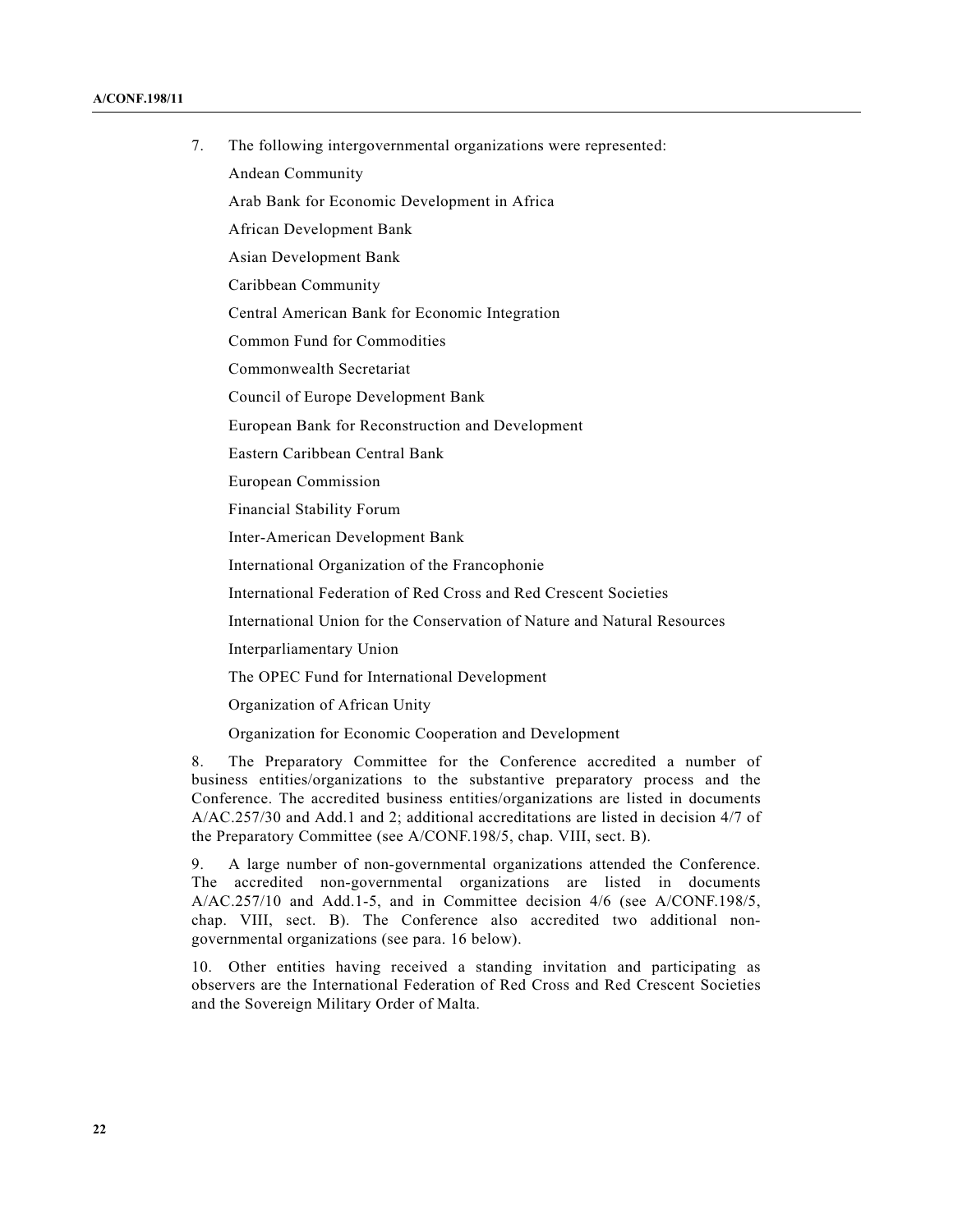#### C. Opening of the Conference and election of the President of the Conference and Co-Presidents of the high-level and ministerial segments

11. The Conference was declared open by the Under-Secretary-General for Economic and Social Affairs on behalf of the Secretary-General of the United Nations.

12. At the 1st plenary meeting, on 18 March, the Under-Secretary-General, on behalf of the Secretary-General, presided over the election of the following officers by acclamation:

President of the Conference Vicente Fox, President of Mexico

Co-Presidents of the ministerial segment

Jorge G. Castañeda Gutman, Minister of Foreign Affairs of Mexico, Francisco Gil Diaz, Minister of Finance of Mexico, and Luis Ernesto Derbez Bautista, Minister of Trade of Mexico

Co-Presidents of the high-level officials segment

Miguel Hakim Simón, Vice Minister of Foreign Affairs of Mexico, Agustin Carstens Carstens, Vice Minister of Finance of Mexico, and Luis Fernando de la Calle, Vice-Minister of Trade of Mexico

#### D. Adoption of the rules of procedure

13. At its 1st plenary meeting, on 18 March, on the recommendation of its Preparatory Committee and as approved by the General Assembly in its decision 56/446, the Conference adopted the provisional rules of procedure (A/CONF.198/2).

#### E. Adoption of the agenda and other organizational matters

14. At its 1st plenary meeting, on 18 March, the Conference adopted the provisional agenda (A/CONF.198/1/Rev.1) as recommended by its Preparatory Committee in its decision 4/2 (see A/CONF.198/5, chap. VIII, sect. A). The agenda as adopted was as follows:

- $1$ Opening of the Conference.
- $2.$ Election of the President.
- $\overline{3}$ . Adoption of the rules of procedure.
- $4.$ Adoption of the agenda and other organizational matters.
- $5<sub>1</sub>$ Election of officers other than the President.
- 6. Organization of work, including the establishment of [the Main Committee, the high-level officials segment, the ministerial segment and the summit segment.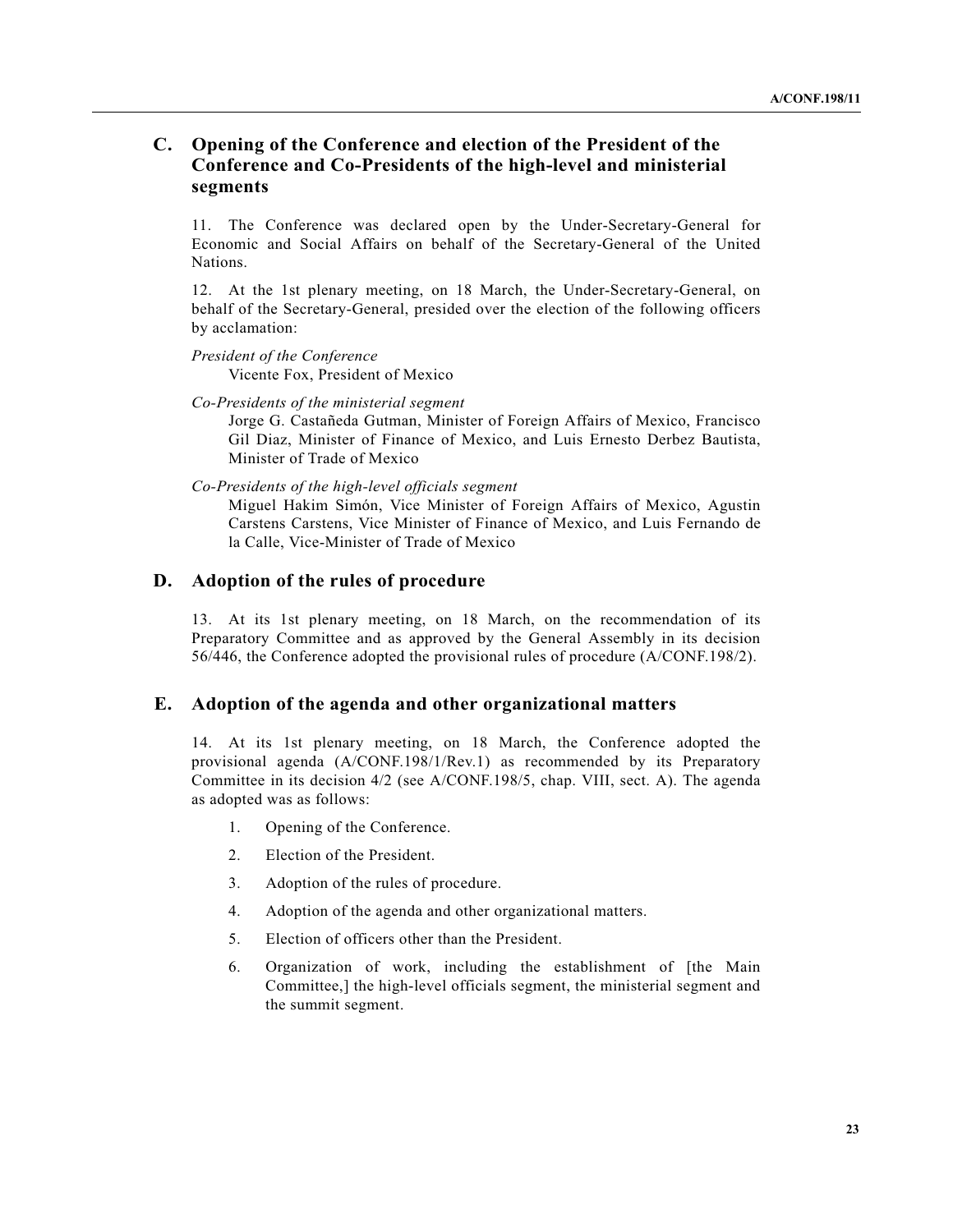- 7. Credentials of representatives to the Conference:
	- (a) Appointment of members of the Credentials Committee;
	- (b) Report of the Credentials Committee.
- 8. High-level officials segment:
	- (a) General exchange of views;
	- (b) Consideration of the draft Monterrey consensus;
	- (c) Reports on activities by relevant stakeholders.
- 9. Ministerial segment:
	- (a) General exchange of views;
	- (b) Consideration of the draft Monterrey consensus;
	- (c) Reports of business and civil society forums;
	- (d) Ministerial round tables.
- 10. Summit segment:
	- (a) General exchange of views;
	- Consideration of the draft Monterrey consensus;  $(b)$
	- (c) Summit round tables.
- 11. Adoption of the Monterrey Consensus.
- 12. Adoption of the report of the Conference.

#### F. Accreditation of intergovernmental organizations

15. At its 1st plenary meeting, on 18 March, the Conference approved the accreditation of the following six intergovernmental organizations as recommended by the Bureau of its Preparatory Committee: Commonwealth Foundation, Banque des états de l'Afrique centrale, Partners in Population and Development: a South-South Initiative, International Association of Economic and Social Councils and Similar Institutions, Eastern Caribbean Central Bank and Financial Stability Forum.

#### G. Accreditation of non-governmental organizations

16. At its 1st plenary meeting, on 18 March, the Conference approved the accreditation of the following two non-governmental organizations as recommended by the Bureau of its Preparatory Committee: Institute for International Economics, Center for Global Development.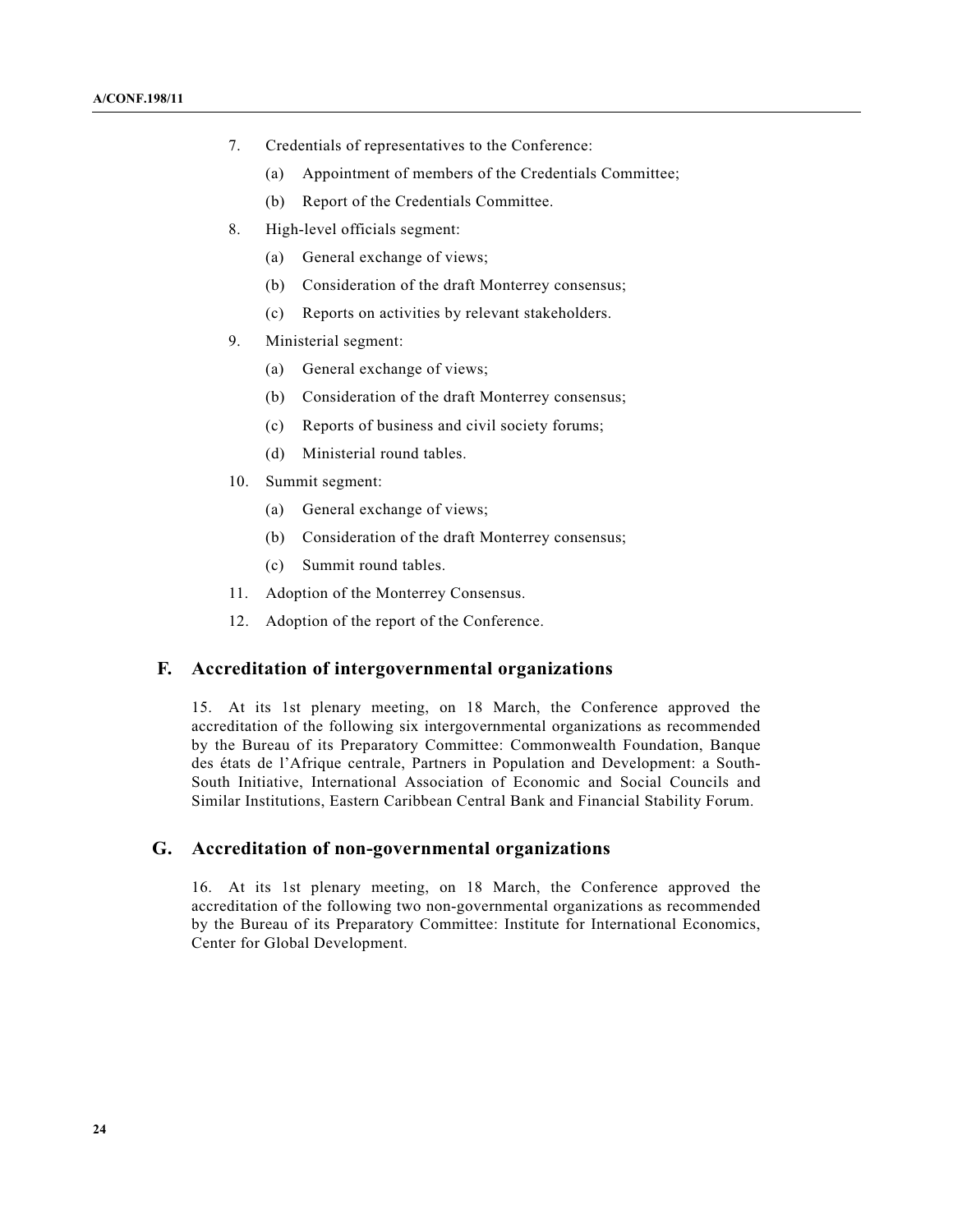#### H. Election of officers other than the President

17. At the 1st plenary meeting, on 18 March, the Co-President informed the Conference of the recommendations concerning the composition of the General Committee and the distribution of posts therein.

18. At the same meeting, the Conference elected Vice-Presidents from the following regional groups:

**African Group of States** (five Vice-Presidents) Cameroon, Egypt, Ghana, Sudan, Namibia

**Asian Group of States** (five Vice-Presidents) Bangladesh, Islamic Republic of Iran, Japan, Pakistan, Thailand

**Eastern European Group of States** (five Vice-Presidents) Bulgaria, Czech Republic, Poland, Romania, the former Yugoslav Republic of Macedonia

Latin American and Caribbean Group of States (four Vice-Presidents) Chile, El Salvador, Saint Lucia, Trinidad and Tobago

Western European and other States (five Vice-Presidents) Denmark, France, Sweden, Turkey, United States of America

19. At the same meeting, the Conference also elected an ex officio Vice-President from the host country, Jorge Castañeda Gutman, Minister of Foreign Affairs of Mexico.

20. Also at the same meeting, the Co-President informed the Conference that more consultations were needed to elect one of the Vice-Presidents of the Conference to also serve as Rapporteur-General of the Conference.

21. At its 4th plenary meeting, on 21 March 2002, the Conference elected Hazem Fahmy (Egypt) the Rapporteur-General of the Conference.

#### I. Organization of work, including the establishment of [the Main] Committee, the high-level officials segment, the ministerial segment and the summit segment

22. At the 1st plenary meeting, on 18 March, in accordance with the recommendations of the Preparatory Committee contained in its decision 4/3 (see A/CONF.198/5, chap. VIII, sect. A), the Conference approved its organization of work as contained in document A/CONF.198/4/Rev.1.

23. At the same meeting, the Conference endorsed the proposals contained in document A/CONF.198/4/Rev.1 regarding the exchange of views and the composition of the Bureau of the General Committee and the high-level officials, ministerial and summit segments.

24. Also at the same meeting, the Conference approved the proposed timetable of work for the Conference as contained in document A/CONF.198/4/Rev.1 and orally revised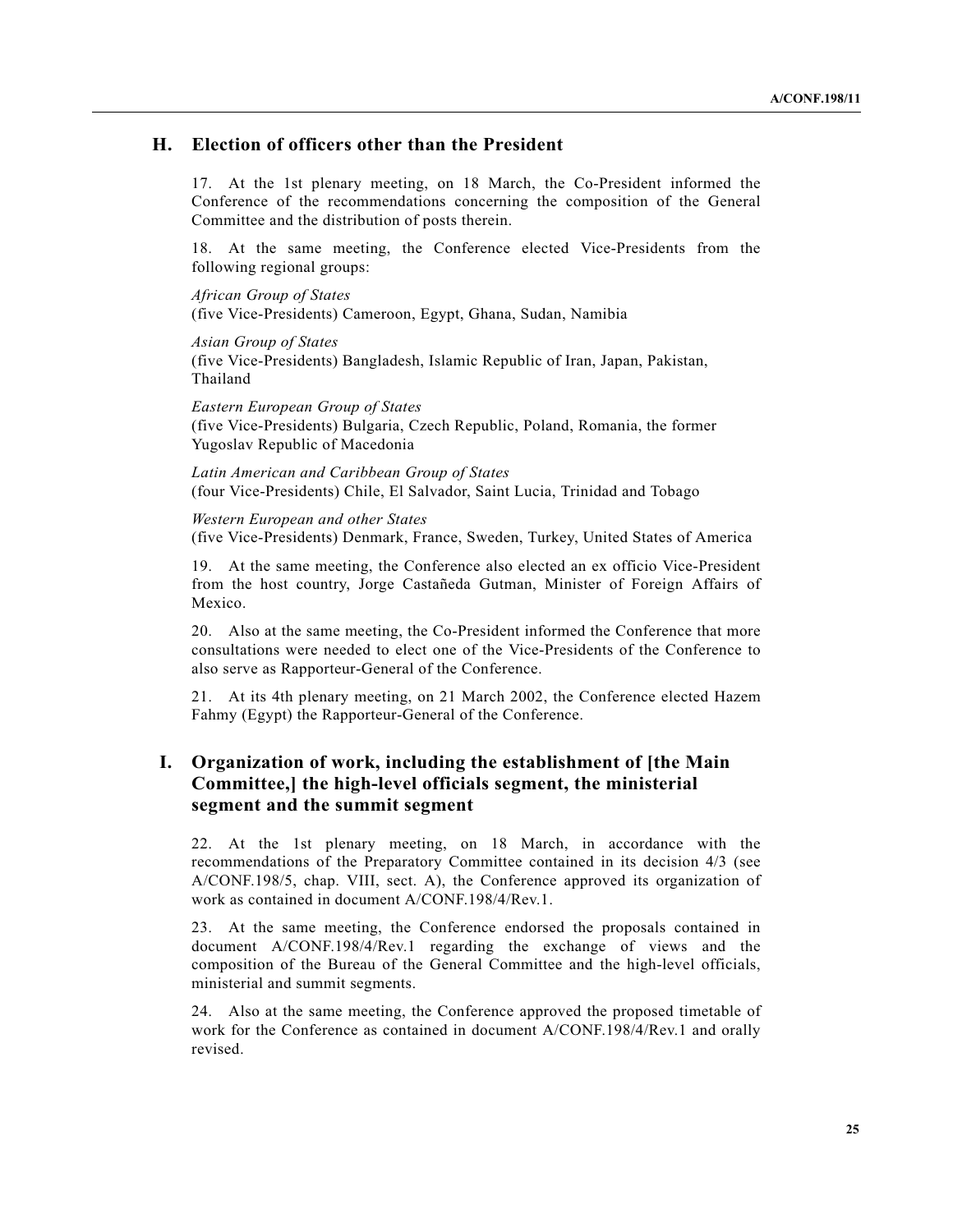#### J. Credentials of representatives to the Conference

25. At the 1st plenary meeting, on 18 March, in accordance with rule 4 of the rules of procedure of the Conference and on the proposal of the Co-Chairman, it was decided that the composition of the Credentials Committee would be based on that of the Credentials Committee of the General Assembly of the United Nations at its fifty-sixth session, as follows: China, Denmark, Jamaica, Lesotho, Russian Federation, Senegal, Singapore, United States of America and Uruguay. With regard to the report of the Credentials Committee, it was the understanding that if one of those States did not participate in the Conference, it would be replaced by another State from the same regional group.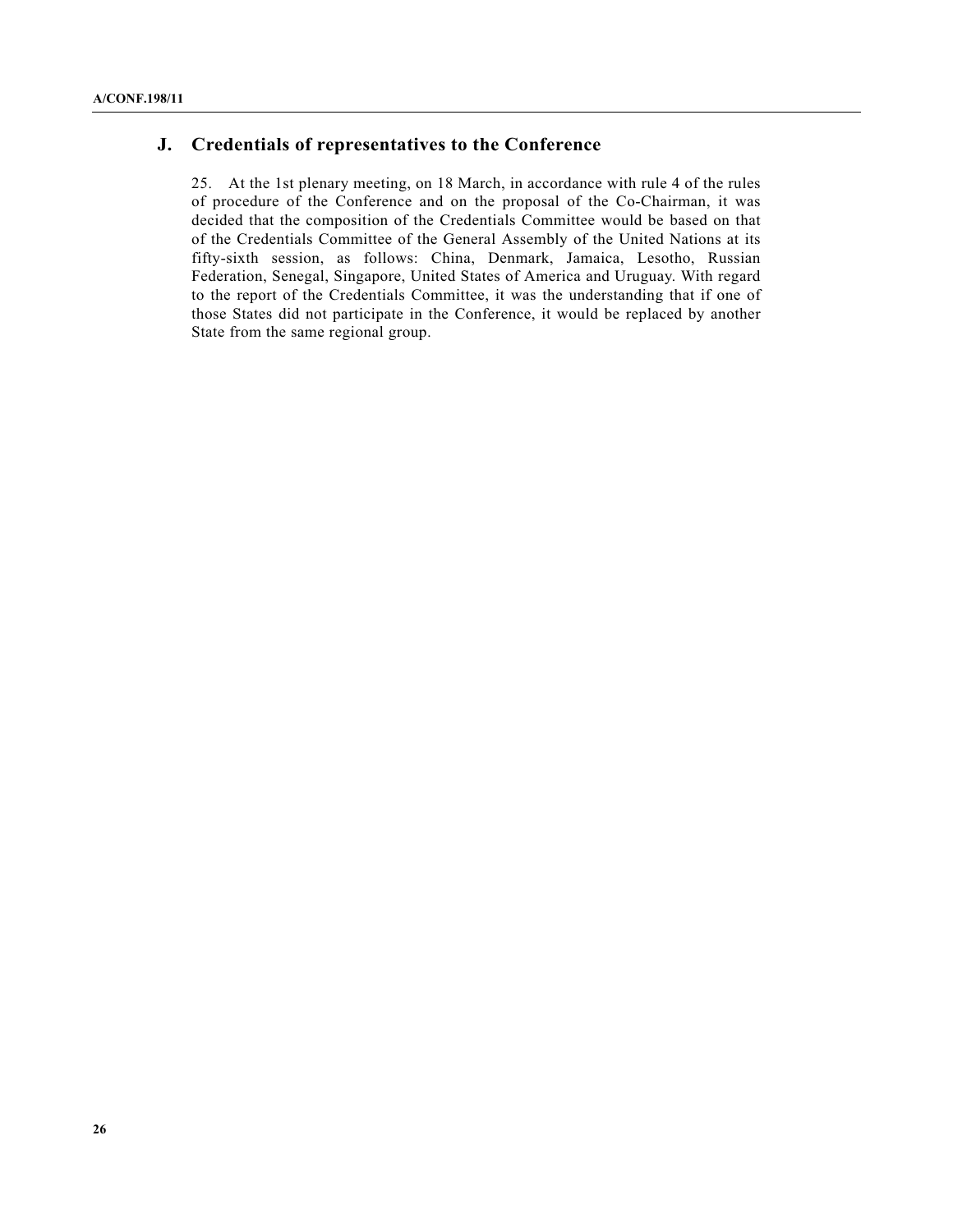### **Chapter III** Report of the high-level officials segment

At its 1st plenary meeting, on 18 March, in accordance with the  $\mathbf{1}$ . recommendations of the Preparatory Committee contained in its decision 4/3 (see A/CONF.198/5, chap. VIII, sect. A), the Conference approved the organization of work as set out in document A/CONF.198/4/Rev.1, and decided to establish a highlevel officials segment. The Conference also decided to allocate agenda item 8, "High-level officials segment", to the high-level officials segment.

#### A. General exchange of views

At its 1st plenary meeting, on 18 March, the high-level officials segment 2. considered agenda item 8 (a), "General exchange of views", and heard statements by the Executive Secretaries of the Economic Commission for Europe, the Economic and Social Commission for Asia and the Pacific, the Economic Commission for Latin America and the Caribbean, the Economic Commission for Africa and the Economic and Social Commission for Western Asia.

At the 2nd plenary meeting, on 18 March, statements were made by the 3. Vice-President of the Islamic Development Bank and the Vice-Governor of the Development Bank of the Council of Europe.

#### **B.** Consideration of the draft Monterrey Consensus

At the 1st plenary meeting, on 18 March, the high-level officials segment 4. considered agenda item 8 (b), "Consideration of the draft Monterrey Consensus"; for its consideration of the sub-item, it had before it a note by the Secretariat transmitting the draft outcome of the Conference (A/CONF.198/3).

5. At the same meeting, the high-level segment approved the draft Monterrey Consensus as contained in document A/CONF.198/3 and transmitted it to the ministerial segment for its consideration.

#### C. Reports on activities by relevant stakeholders

6. At the 1st plenary meeting, on 18 March, the high-level officials segment considered agenda item 8 (c), "Reports on activities by relevant stakeholders", and heard statements by the Co-Chairmen of the Preparatory Committee for the Conference.

7. At the 2nd plenary meeting, on 18 March, statements were made by the Chairman of the Commission on Sustainable Development acting as the preparatory committee for the World Summit for Sustainable Development and the Co-Chairpersons of the Ministerial Seminar of the Global Environment Facility.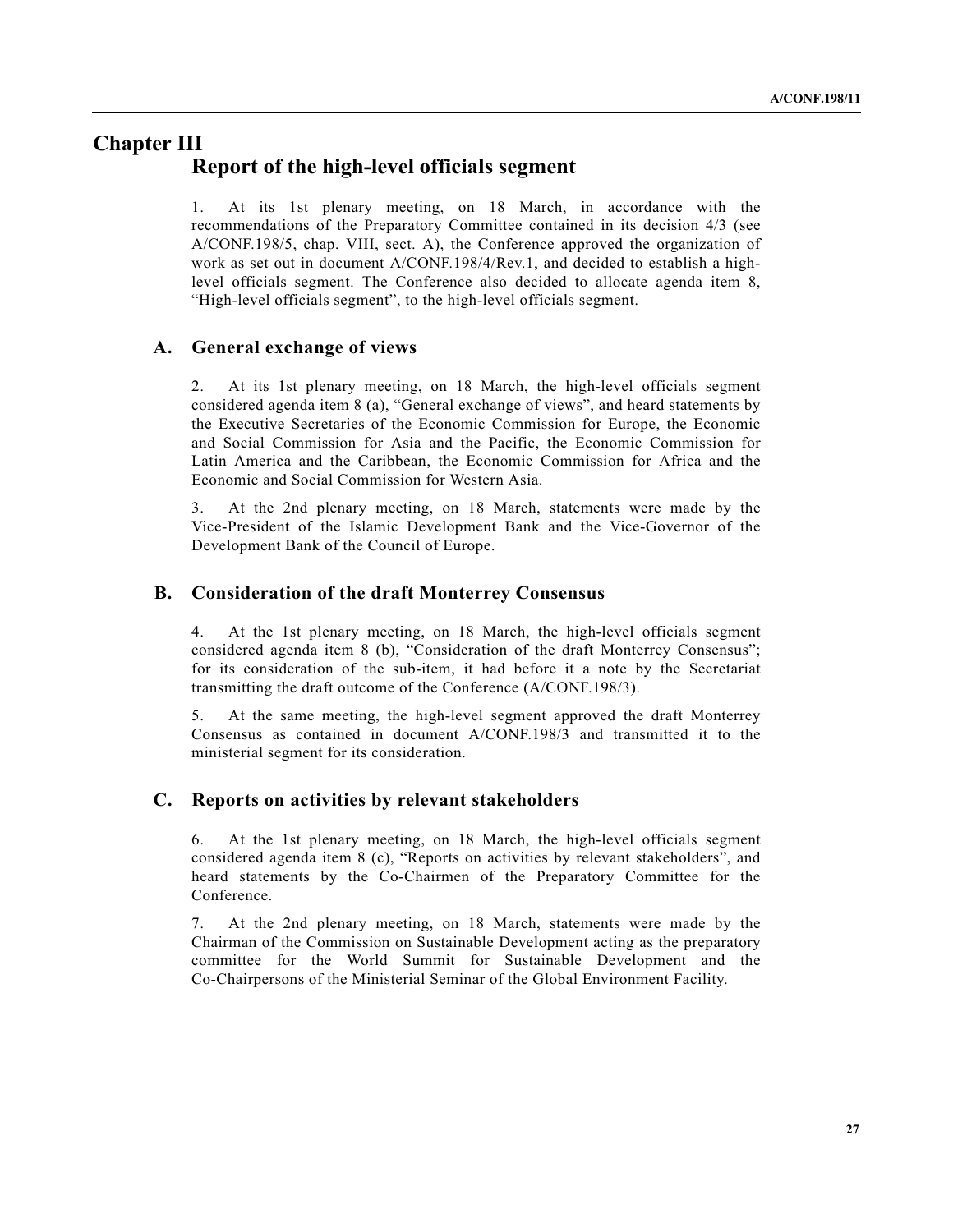### **Chapter IV Report of the Ministerial segment**

1. At its 2nd meeting, on 18 March, the Conference, in accordance with the recommendations of the Preparatory Committee contained in its decision 4/3 (see A/CONF.198/5, chap. VIII, sect. A), approved the organization of work as set out in document A/CONF.198/4/Rev.1, and decided to establish a ministerial segment. The Conference also decided to allocate agenda item 9, "Ministerial segment", to the ministerial segment.

#### **General exchange of views**  $\mathbf{A}$ .

2. At the 2nd meeting, on 18 March, the ministerial segment considered agenda item 9 (a), "General exchange of views", and heard statements by the following representatives of intergovernmental economic, financial, monetary and trade bodies and regional development banks: the Chairman of the Development Committee, the President of the Economic and Social Council, the Chairman of the G-10, the Chairman of the G-20, the Chairman of the G-24, the Chairman of the Financial Stability Forum and the representative of the Asian Development Bank.

At the same meeting, statements were made by the following representatives of 3. United Nations bodies and intergovernmental organizations: the Administrator of the United Nations Development Programme (UNDP), the Secretary-General of the United Nations Conference on Trade and Development (UNCTAD), the President of the International Fund for Agricultural Development (IFAD), the Executive Director of the United Nations Children's Fund (UNICEF), the Executive Director of the United Nations Environment Programme (UNEP), the Director-General of the United Nations Industrial Development Organization (UNIDO), the Executive Director of the United Nations Population Fund (UNFPA), the Deputy Secretary-General of the Organisation for Economic Cooperation and Development (OECD), the Assistant Secretary-General of the Organization of African Unity, the Assistant Secretary-General of the Caribbean Community (CARICOM), the Chief Economist of the Commonwealth Secretariat, the head of delegation of the Organisation Internationale de la Francophonie, the Managing Director of the Common Fund for Commodities, the President of the Latin American Parliament, the Executive Director of the United Nations Human Settlements Programme (Habitat), the Assistant Director-General of the Food and Agriculture Organization of the United Nations (FAO), the Deputy Executive Director of the World Food Programme (WFP), the Executive Director of the United Nations Development Fund for Women (UNIFEM), the head of delegation of the International Labour Organization (ILO), the Director of Strategy of the World Health Organization and the Director-General of the Global Programme HIV/AIDS.

#### Report of business and civil society forums **B.**

At the second meeting, on 18 March, the ministerial segment considered 4. agenda item 9 (c), "Report of business and civil society forums", and heard statements by the Secretary-General of the International Chamber of Commerce (on behalf of the International Business Forum), the President of ALCADECO (on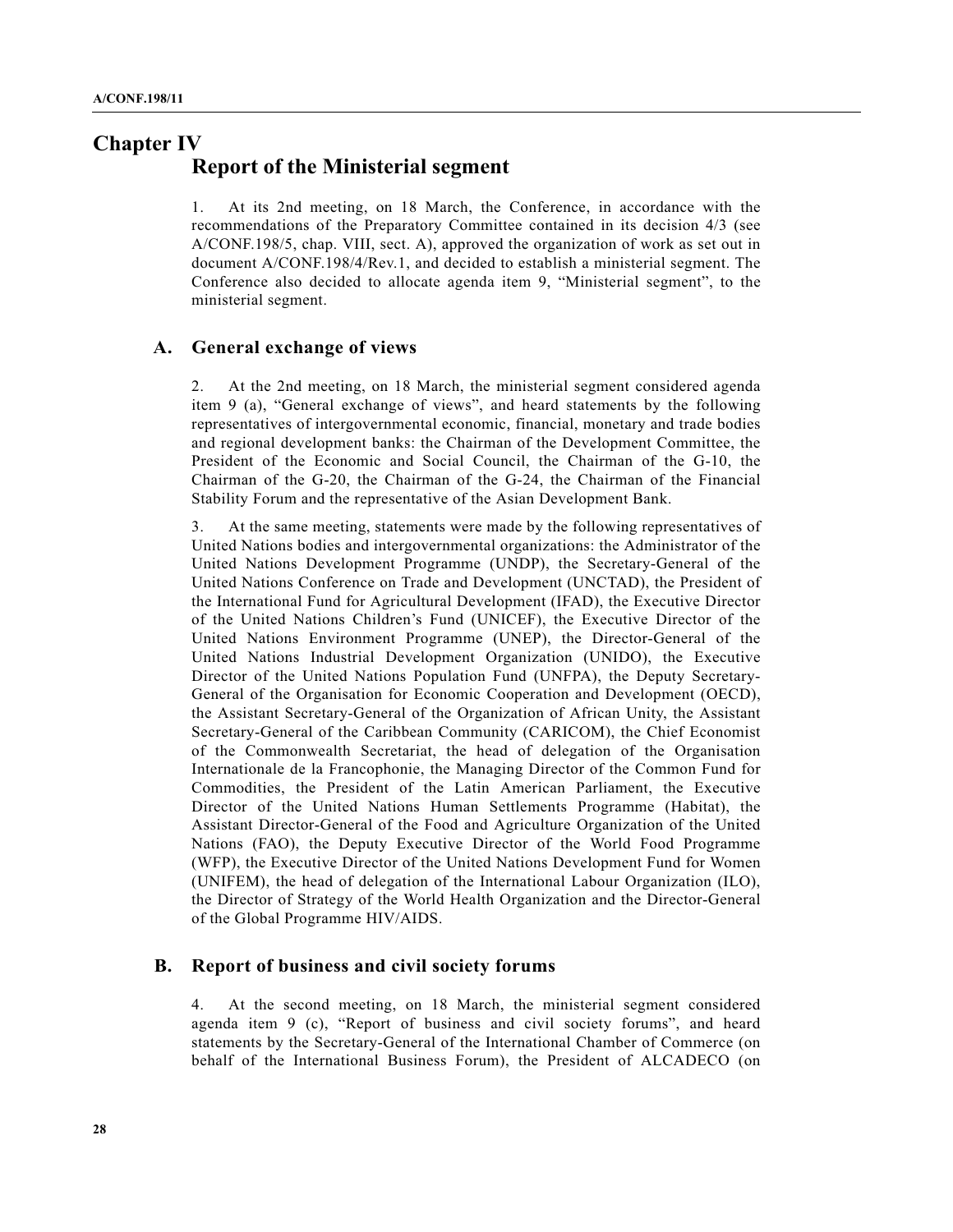behalf of the Civil Society Forum), the representative of the Mexican Senate (on behalf of the Parliamentarians Forum) and the Mayor of Monterrey (on behalf of the Local Authorities Forum).

## C. Consideration of the draft Monterrey Consensus

At the second meeting, on 18 March, the ministerial segment considered sub-5. item 9 (b), "Consideration of the draft Monterrey Consensus"; for its consideration of the sub-items, it had before it a note by the Secretariat transmitting the draft outcome of the Conference (A/CONF.198/3), which it transmitted to the summit segment for adoption.

# D. Ministerial round tables

6. In accordance with General Assembly decision 56/445 the ministerial segment held eight multi-stakeholder round tables: on Tuesday, 19 March, and Wednesday, 20 March, two simultaneous round tables were held each morning and afternoon. The theme of the ministerial round tables held on 19 March was "Partnerships in financing for development"; the theme for those held on 20 March was "Coherence" for development". An account of the ministerial round tables is set out below.

## Ministerial round table A.1

## Partnership in financing for development

7. The Co-Chairmen of round table A.1, Paa Kwesi Nduom, Minister for Economic Planning and Regional Cooperation (Ghana), Charles Josselin, Minister for Cooperation and Francophonie (France), and Heidemarie Wieczorek-Zeul, Federal Minister of Economic Cooperation and Development (Germany), opened the ministerial round table and made introductory statements.

8. Statements were made by the representatives of Algeria, Antigua and Barbuda, the Republic of Korea, Argentina, Canada, Bolivia, the United States of America, Viet Nam, Nepal, Greece, Samoa, Bhutan, China, Norway, Ukraine, Sri Lanka, Portugal, Burkina Faso, Bangladesh, Brazil, Lithuania, Belize, Angola, Botswana, Chile, Cape Verde and the Sudan.

9. Statements were made by the following institutional stakeholder participants: Economic and Social Commission for West Asia, United Nations Industrial Development Organization, World Bank and International Monetary Fund.

10. Statements were made by the following business sector participants: Suez Infrastructure Leasing and Financial Services, Deutsche Bank Research, and Barra Mexicana Colegio de Abogados, Von Wobeser y Sierra.

11. Statements were made by the following civil society participants: United Nations Association — Dominican Republic, Friedrich Ebert Foundation, United Nations Association — Denmark, Asociación de Economistas de America Latina y el Caribe/Brasil, International Gender and Trade Network, Center of Concern, and Forum for African Alternatives (EcuTeam). The Co-Chairmen made concluding remarks.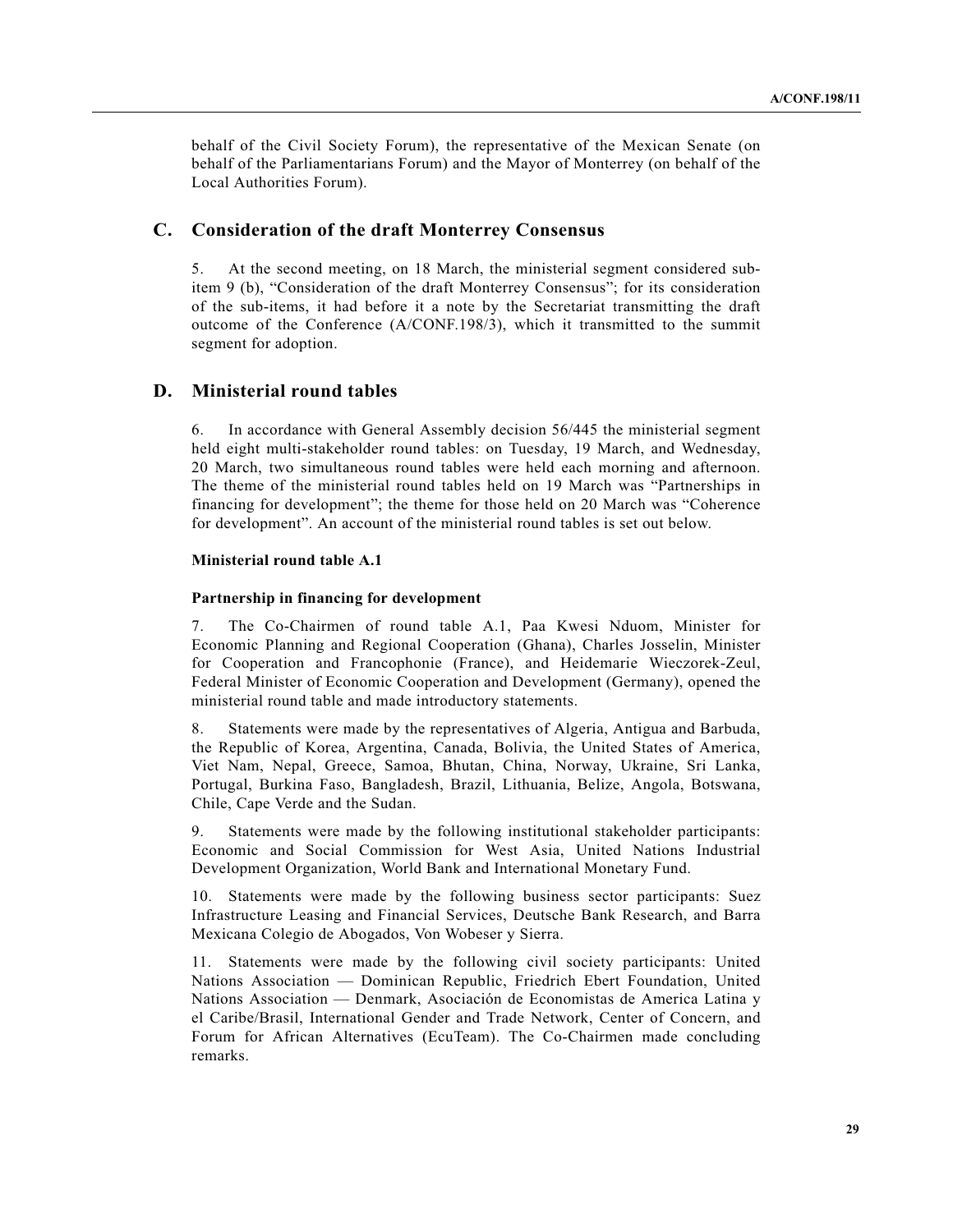12. The summary prepared by the Co-Chairmen (A/CONF.198/8/Add.4) read as follows:

"1. We began with a fundamental agreement: attaining the millennium development goals is a most urgent priority and partnership is at the root of the system of international cooperation that can turn those goals into reality. Ministers and senior officials of Governments, senior representatives of international organizations, business leaders and representatives of nongovernmental organizations were thus able to hold a rich and focused roundtable discussion on how to maximize the effectiveness of the contributions to financing for development of a wide variety of traditional and innovative partnerships between official entities, and between official entities and private enterprises and civil society.

### "Public-public partnerships

"2. The vast majority of speakers expressed their concern about the inadequacy of official development assistance to developing countries in the face of the urgent need to meet the targets agreed by the international community at the Millennium Summit of the United Nations General Assembly. It was recognized that despite their efforts, some developing countries will not be able to attract enough private capital flows or to amass sufficient domestic resources to finance their developmental needs. For those countries, ODA will continue to be an important source of resources. While welcoming recently announced ODA initiatives, speakers urged donor countries to increase both the level and the efficiency of ODA for the mutual benefit of both donor and recipient countries.

"3. It was recognized that ODA resources have not always been targeted at the poorer countries but have often been driven by geopolitical considerations. In that respect, it was suggested that donor ODA practices and policies need to be changed. The need was underlined for increased coordination among donor countries to support the priorities and programmes of recipient countries and efficient public partnerships. A long-term planning framework, such as the poverty reduction strategy paper, should originate in the recipient country and be the basis for increased dialogue and consultation between the recipient country and its donors. Transparency and accountability are essential for the success of that process.

"4. Participants stressed the need to improve the policy coherence and consistency of donor countries as a means to improve ODA efficiency. While welcoming recent initiatives in that area, such as the Cotonou Agreement of the European Union and the African, Caribbean and Pacific Group of developing countries and the African Growth and Opportunity Act of the United States, several speakers voiced their concern about ongoing protectionist practices in donor countries, which mitigate the potential positive impact that ODA can have on developing countries and reduce opportunities for faster economic growth through increased trade. In addition, the view was expressed that such practices indicate a lack of commitment to trade liberalization, a condition often imposed on developing countries in their negotiations with international financial organizations, and could represent a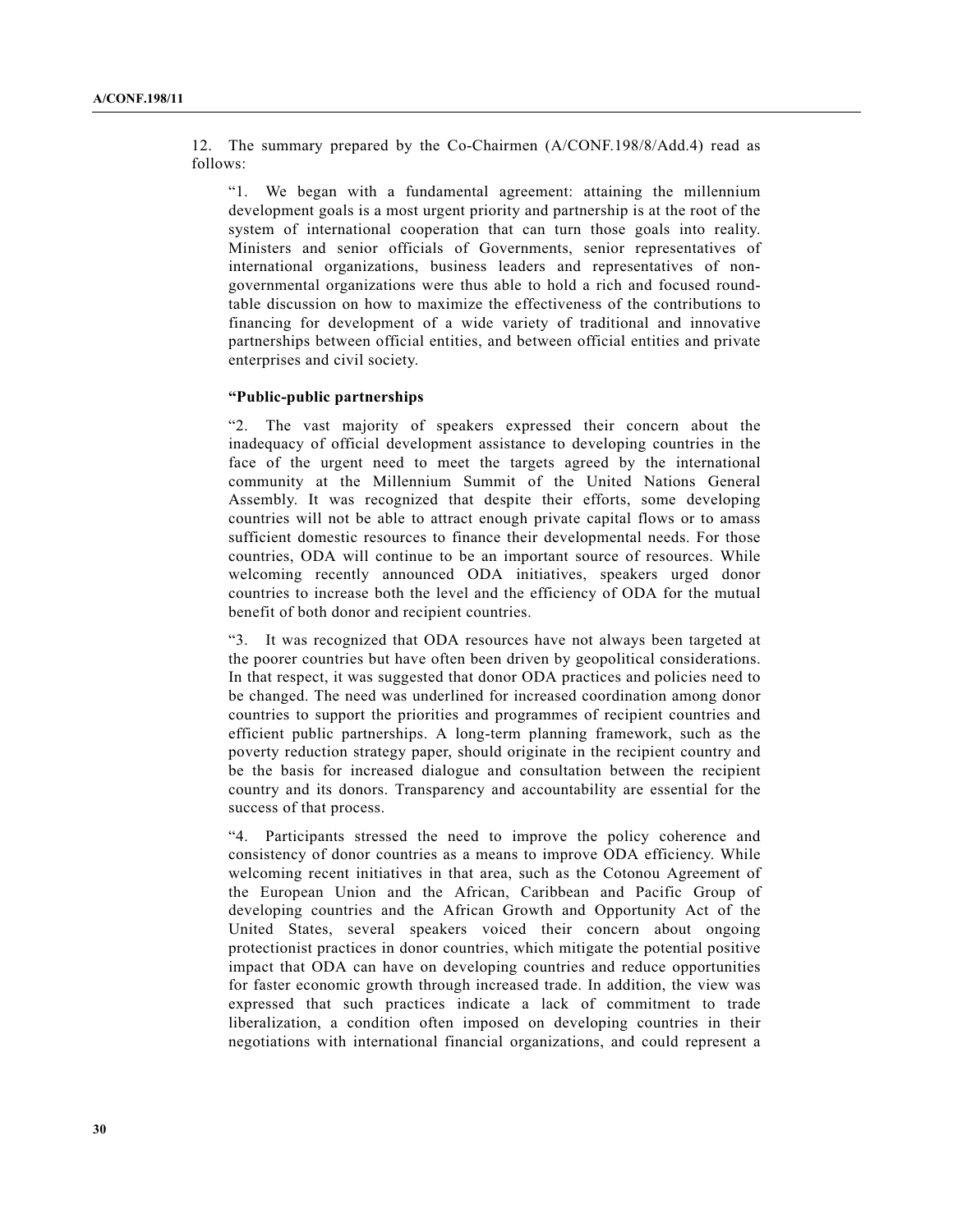serious impediment to the new development agenda for trade negotiations launched in Doha in November 2001.

"5. Lack of market access by developing countries to the markets of developed countries is considered a great obstacle to development. At the same time, additional efforts are necessary to overcome supply-side constraints in developing countries and enhance their productive capacities.

"6. The importance of regional integration was also highlighted, as well as the possibility that public-public partnerships could be explored to provide solutions to common problems not only in the economic domain but also in the areas of health and education, among others. Several speakers placed great hopes on the New Partnership for Africa's Development as an answer to the continent's developmental quest. While the Partnership is a home-grown initiative, there is recognition that African countries will need assistance in the implementation process. Accordingly, the Partnership could be considered as a model for a new framework of cooperation among major development partners.

"7. Several participants expressed support for the proposal that ODA be used to promote foreign direct investment and facilitate the integration of developing countries in international trade. Such measures would maximize potential synergies in the generation of additional resources for development. In that sense, capacity-building is considered essential.

"8. Speakers also expressed their concern that the conditionality for official flows to developing countries is not uniformly applied, and they urged greater consistency of such requirements. In addition, it was felt that conditionality should not go beyond what has been agreed in international forums.

"9. The debt overhang continues to represent a serious impediment to growth in developing countries because it discourages private flows and represents a significant drain on scarce local resources. In the past few years, the international community has witnessed a series of significant initiatives to relieve the external debt burden, particularly of the highly indebted poor countries. However, participants suggested that more needs to be done and greater flexibility must be exerted in establishing debt sustainability because countries are continuously subjected to external shocks, such as the recent global slowdown and sharp fall in commodity prices.

## "Public-private partnerships

"10. It was stressed that the effectiveness of public-private partnerships depends crucially on a supportive institutional environment, including a modern judicial system. A modern legal system is seen as one of the most important structural changes because it enhances governance by providing increased transparency and accountability, which would help curtail corruption where it is a problem. Accordingly, the development of a strong justice system should be supported by technical assistance.

"11. It was emphasized that to increase private investment, including foreign direct investment, more government or public-private investment in infrastructure is needed. There were also suggestions to increase the role of regional development banks in trade financing and project financing, together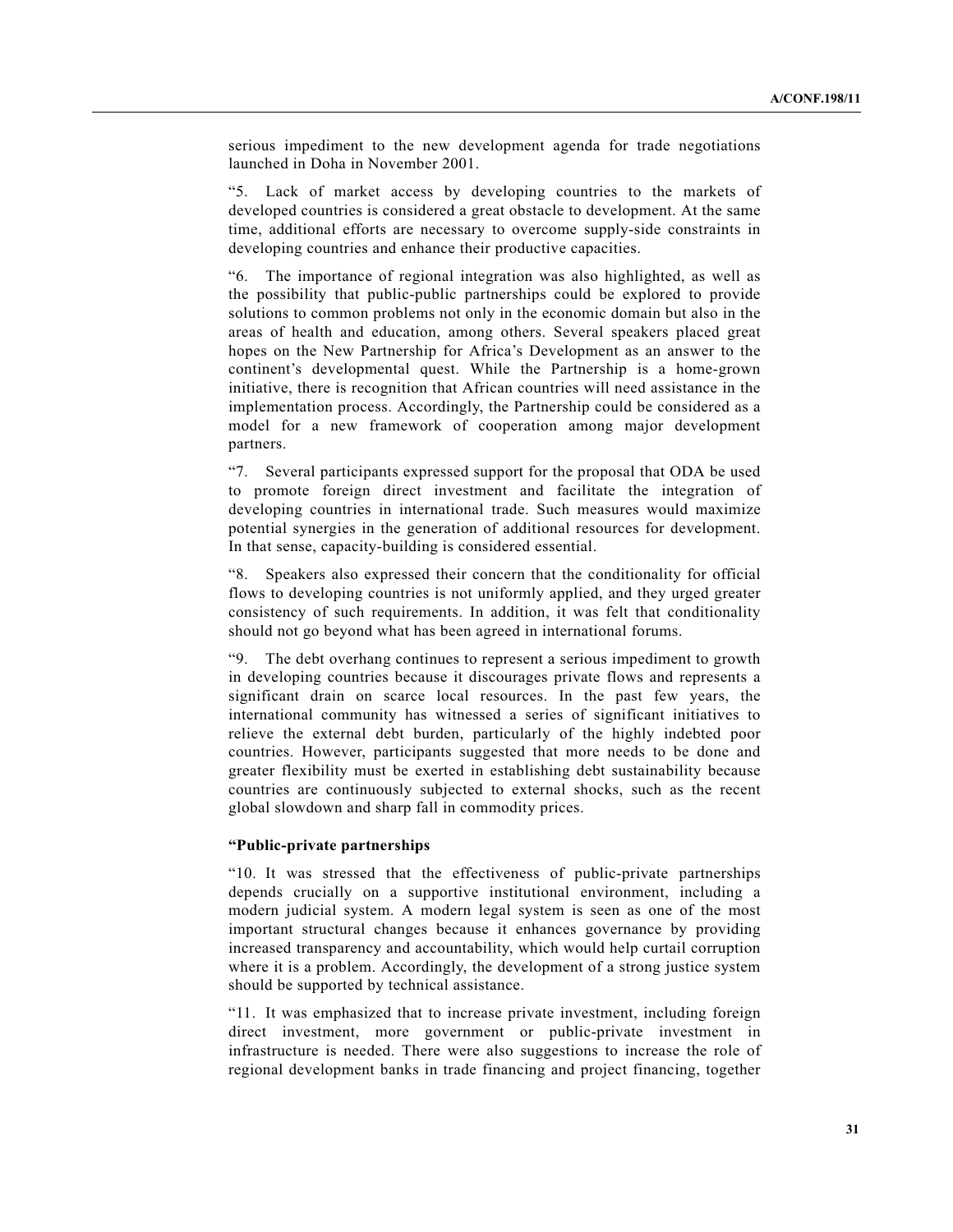with the private sector. Several examples of successful collaboration between public and private sectors were given, including infrastructure development (water supply, telecommunications), education, research and development, and foreign equity investment in small and medium-sized enterprises.

## "Overall considerations

"12. Several speakers emphasized that broader institutional considerations need to be in place for the above partnerships to be effective. They should make it possible to realize the right to development in a just society, with gender equality. By emphasizing the social dimensions of sustainable development and mobilizing public support in developing and developed countries, civil society is making an important contribution to that process.

"13. Problems of global economic governance were also discussed, including the increased participation of developing countries. The participants pointed to the need for more cooperation, coherence and consistency among different international economic organizations. In addition, some speakers argued that there is a gap in global economic governance because a global economic forum is lacking. Accordingly, it was suggested that treaties, such as those on global environmental issues, could serve as a model for more formal partnerships. In addition, some speakers suggested that partnerships in economic governance could be solidified through the establishment of an Economic Security Council."

## Ministerial round table A.2

#### Partnerships in financing for development

13. The Co-Chairmen, Didier Opertti-Badan, Minister of Foreign Affairs (Uruguay) and Myoung-Ho Shin, Vice-President of the Asian Development Bank, opened the ministerial round table and made introductory statements.

14. Statements were made by the representatives of the United Kingdom of Great Britain and Northern Ireland, Italy, Cuba, Denmark, Ecuador, Tunisia, El Salvador, the Dominican Republic, Monaco, Nepal, Colombia, Djibouti, the Lao People's Democratic Republic (on behalf of the landlocked developing countries), New Zealand (on behalf of the Pacific Islands), Egypt, Costa Rica, Malta and the Syrian Arab Republic.

15. The following representatives of the institutional stakeholders made statements: Food and Agricultural Organization of the United Nations, Organisation for Economic Cooperation and Development, Economic and Social Commission for Asia and the Pacific, World Bank, International Monetary Fund.

16. The following representatives of the business sector made statements: Grupo Emyco, Samuels Associates, Potomac Associates, Moody's Investor Service, Evian Group, Uganda Small Business Enterprise, Grameen Phone.

17. The following representatives of civil society made statements: International Confederation of Free Trade Unions, Quaker United Nations Office, World Association of Former United Nations Interns and Fellows, KULU Women in Development/WEDO. The Co-Chairmen made concluding remarks.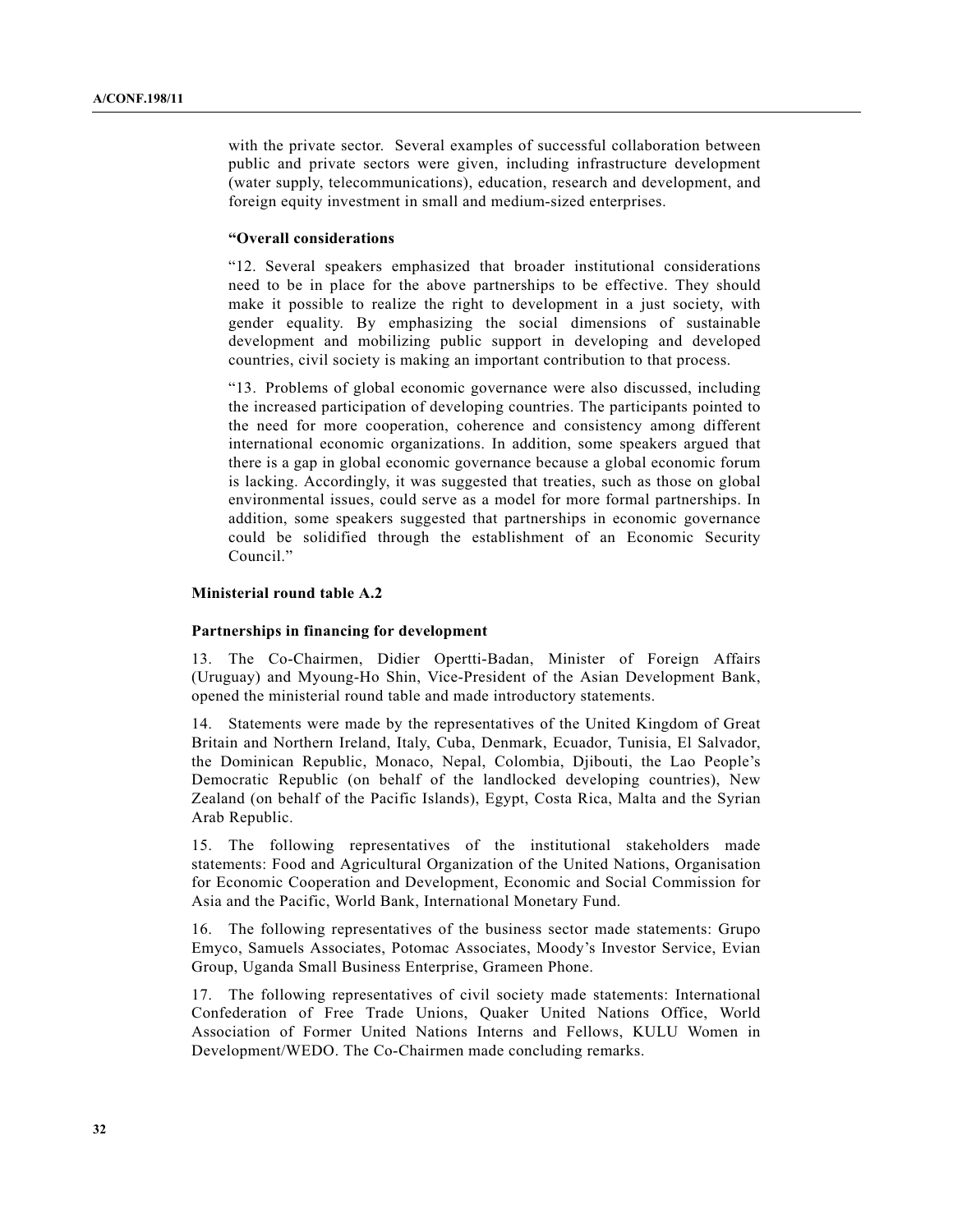18. The summary prepared by the Co-Chairmen (A/CONF.198/8/Add.1) read as follows:

"1. The round table held a very rich debate on the main issues before the International Conference on Financing for Development and on the theme "Partnerships in financing for development". A summary of the discussion is set out below.

## "General considerations

- $\cdot$  2. The general considerations of the round table were as follows:
	- Ministers expressed strong support of the draft Monterrey Consensus, in particular of the domestic and international reforms that it advocates. The draft Consensus has put financing at the top of the international agenda;
	- Ministers focused on the implementation of the draft Monterrey Consensus. They were of the view that an effective and rapid implementation of the draft Monterrey Consensus is critical to spur economic growth worldwide and eradicate poverty;
	- It was noted that implementation will require major national and international efforts, and that substantial technical efforts should be accompanied by a strong and persistent political will. The participation of heads of State and Government in the Conference augur well for such political will;
	- Partnership was seen as critical. However, partnerships must go hand in hand with country ownership. No single partner — whether a country or an institution — can do enough. Several dimensions of partnership are considered to be key to development. Public-private partnership is at the core of rapid economic growth. Partnership between countries and development organizations, as well as among the latter, are also crucial for sustainable development. Partnership between aid agencies and NGOs also make a major contribution to development efforts;
	- · Participants stressed that the millennium development goals are the driving force of the new unprecedented international effort for mobilizing financing for development. Considerable progress has been made in the last 30 years in the areas of health, education and other basic social services. Yet the numbers of the poor and the illiterate remain far too high, and international goals in the areas of health and basic social services are far from being achieved. The situation in least developed countries and landlocked developing countries calls for particular attention. Commitments to help those countries, other developing countries and countries with economies in transition to develop and integrate with the world economy must be implemented;
	- · Some ministers were of the view that the draft Monterrey Consensus should have been more explicit in addressing the social agenda and the financing of programmes in social sectors. They also pointed to the need to address unemployment, pay greater attention to the informal sector of the economy and support small entrepreneurs. In that regard, particular attention must be paid to rural areas, where the majority of the poor live;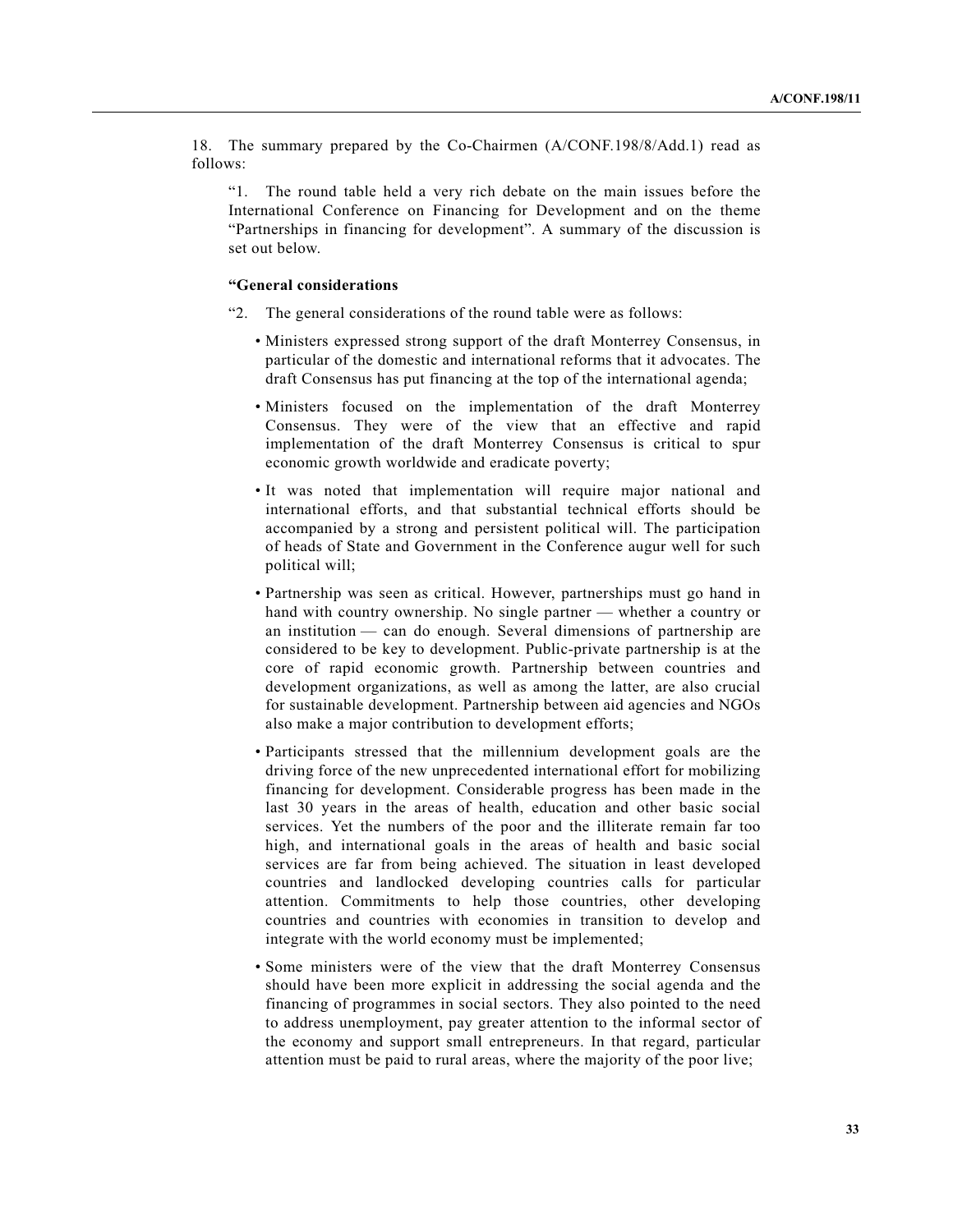• Many ministers stressed the importance of education for all, particularly girls and women. Positive change requires education at all levels, particularly universal primary education for boys and girls, as called for in the United Nations Millennium Declaration. The implementation of the Conference outcome must be pursued in a human rights framework.

## "Main issues discussed

"3. Alongside support of the draft Monterrey Consensus by all ministers, discussion focused on a number of key issues. There was agreement that good governance forms the basis for mobilizing both domestic and international resources for developing countries. It was pointed out that effective efforts to eradicate corruption are essential for good governance in all countries, and that those efforts are the joint responsibilities of developing and developed countries. Allocation of government resources to military uses diverts funds from development expenditures. With regard to international private resources, foreign direct investment was seen as preferable to short-term capital and more volatile credit. Many participants pointed out that the improvement of market access for agricultural products represents an important contribution to financing for development. There was general agreement that effective progress in implementing the Doha Ministerial Declaration, particularly the liberalization of trade in agriculture, is crucial. In that regard, it was stressed that mechanisms should be developed to support the effective functioning of small entrepreneurs in a globalized economy, and that care must be taken to ensure that entrepreneurs benefit from international assistance. Many urged the rapid implementation of the enhanced heavily indebted poor countries (HIPC) initiative and efforts by donor countries to increase official development assistance to reach 0.7 per cent of gross national product. At the same time, ministers emphasized that the quality of ODA needs to be enhanced through improved coordination of donor efforts and conditions, the untying of aid and improved capacity of recipient countries to use aid effectively. A major international effort to assist developing countries in capacity-building in all areas was identified as an integral part of development assistance. Ministers underscored the importance of achieving consistency and coherence of the international monetary, trading and financial systems, as well as in the policies of developed countries, which can affect the international economic conditions that impact the economies of developing countries. They also emphasized the importance of reform of the Bretton Woods institutions and increased participation of developing countries in economic decision-making.

#### "Proposals additional to those contained in the draft Monterrey Consensus

- "4. The following represent proposals made by various participants:
	- Extended use of regional swap network for central banks;
	- · Regional banks to create new credit lines for emergency loans and to increase loans to the social sector;
	- Debt cancellation for IDA-non-HIPCs;
	- More extensive use of debt swaps;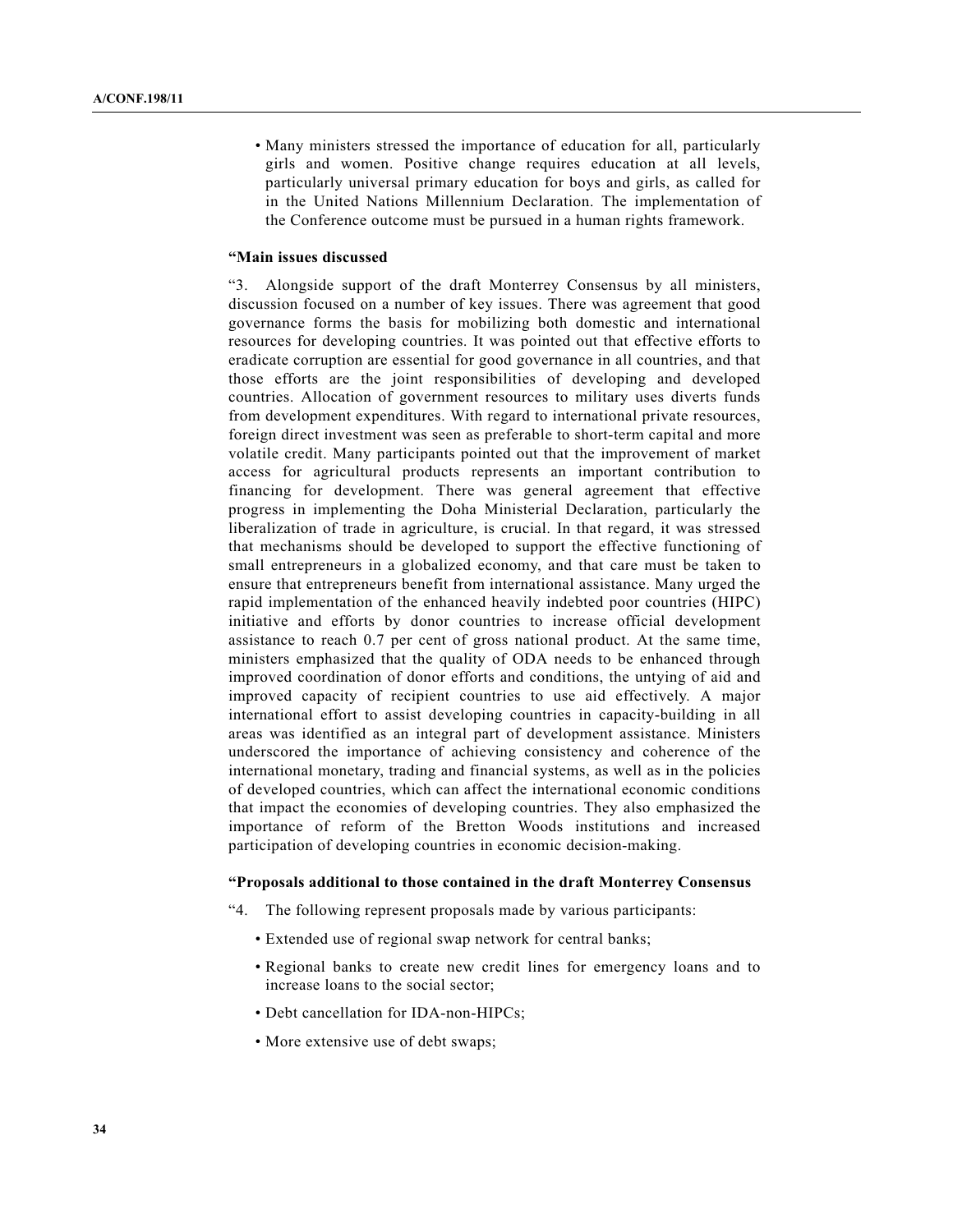- · International Monetary Fund/World Bank/Organisation for Economic Cooperation and Development international dialogue on taxation;
- Industrialized countries should open labour markets to workers from developing countries;
- · Establish international standards of partnership;
- Strengthen various global information clearinghouses for use by domestic and international investors;
- Improvement of private credit rating methodology."

## Ministerial round table A.3

#### Partnerships in financing for development

19. The Co-Chairmen, Shaukat Aziz, Minister of Finance (Pakistan) and Mark Malloch Brown, Administrator of the United Nations Development Programme, opened the ministerial round table.

20. Statements were made by the representatives of Japan, Morocco, Australia, Guyana, Guatemala, the United States of America, Mali, Czech Republic, Liechtenstein, Iceland, Finland, Ireland, Honduras, Netherlands, Panama, the Russian Federation, Switzerland, South Africa, Jamaica, Yugoslavia, Namibia, Mexico and Ethiopia.

21. The following representatives of institutional stakeholders made statements: UNAIDS, Common Fund for Commodities, Economic Commission for Europe, European Commission.

22. The following representatives of the business sector made statements: International Chamber of Commerce, AMBAC Financial Group, Daimler Chrysler, Securities Industries Association, Cisneros Group of Companies, Union Bank of the Philippines.

23. The following representatives of civil society made statements: Carter Center, World Confederation of Labour, United Methodist Church, Social Watch Asia, Swedish Labor Organization, Maryknoll Sisters of St. Dominic, Center for Global Development, Instituto Braziliero de Analysis Sociais e Economicas.

24. The summary prepared by the Co-Chairmen (A/CONF.198/8/Add.2) read as follows:

"1. Ministers regarded the draft Monterrey Consensus as the embodiment of a new partnership for development, although a number of participants felt that it is not sufficiently far-reaching. There was broad agreement that its adoption must be followed by a strong focus on implementation and translation from words into action if it is to become a meaningful global initiative. Political will and leadership — in both the developed and the developing countries — will be key factors determining its ultimate success.

"2. The need to ensure national ownership of development was underlined. The development process must be fully inclusive and the concerns of all must be taken into account in the formulation and implementation of strategies, programmes and projects. External assistance should be regarded as economic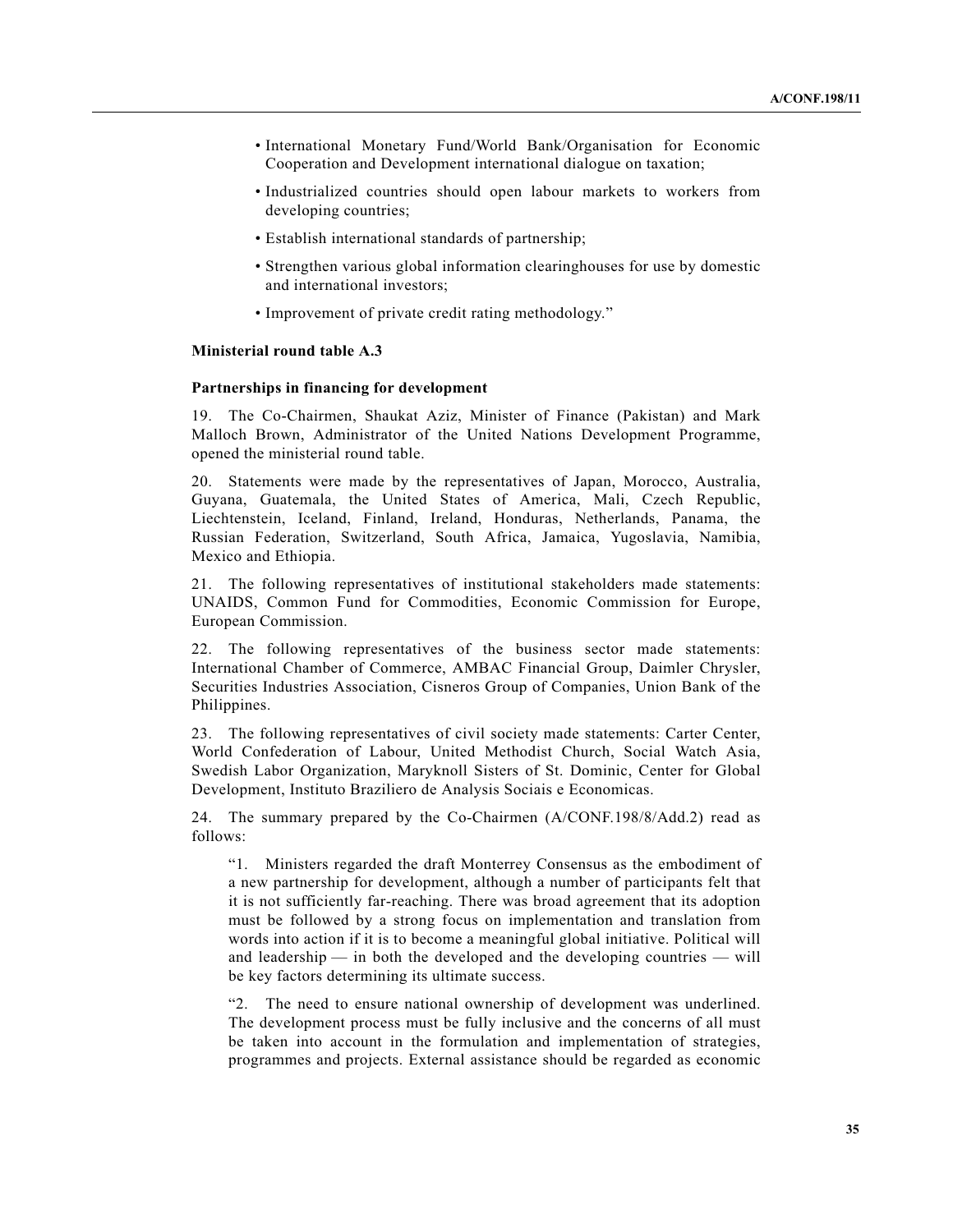cooperation rather than "aid", not as a permanent crutch but as a means of helping developing countries to help themselves. It is of the utmost importance that recipient countries themselves design programmes of reform and poverty eradication and fully own them. Donor countries should support implementation of such programmes instead of requiring recipient countries to follow any donor-designed reforms. The experience of Ireland with the aid received from its European partners was hailed as a good example of ownership, in which the recipient was encouraged to set its own developmental priorities, which were then supported by its partners. The New Partnership for Africa's Development was recognized as an important recent initiative fully owned by the developing countries involved.

"3. Within the framework of ownership, partnerships entail a clear understanding of the reciprocal commitments and mutual obligations of all parties involved in development. Ministers endorsed the concept of partnership as a central principle of international development cooperation, but felt that further work will be required to refine the new commitment to partnership into concrete results.

"4. Different aspects of the concept of partnership were stressed, including partnerships between developing countries, among developing countries and between the public and the private business sectors, as well as those involving various branches of civil society, including NGOs and trade unions. One of the key aspects of the concept of partnership is the need to fully recognize the role and contribution of those civil society partners. Participants also emphasized the need to incorporate the gender perspective into all development programmes and projects.

"5. Several examples were provided of the need for and benefits of partnerships within countries. It was recognized that the State's responsibility for development must be shared with a range of other stakeholders within and outside the countries. The private sector has a comparative advantage in some areas, although there are a number of risks and activities that are best left in the realm of the State. In some cases, public-private partnerships provide a means of taking advantage of the strengths of both parties. Several participants provided examples of such public-private collaboration.

"6. Official development assistance was universally recognized as indispensable to meeting the millennium development goals, particularly in the poorest countries. Attention should be focused on supporting national efforts to improve education and health, including AIDS, but there is also a manifest need for capacity-building, including in the management of ODA; some participants felt that infrastructure development no longer receives adequate attention in aid programmes.

"7. The accountability of both donors and recipients of aid was widely stressed. Recipients of aid should be accountable to both their citizens and donors in terms of commitment to sound governance and policies, but donors are also accountable to recipients in many ways, including in such respects as the volume, quality and effectiveness of their aid. Developed countries should make their own accountability a priority rather than leaving it to NGOs.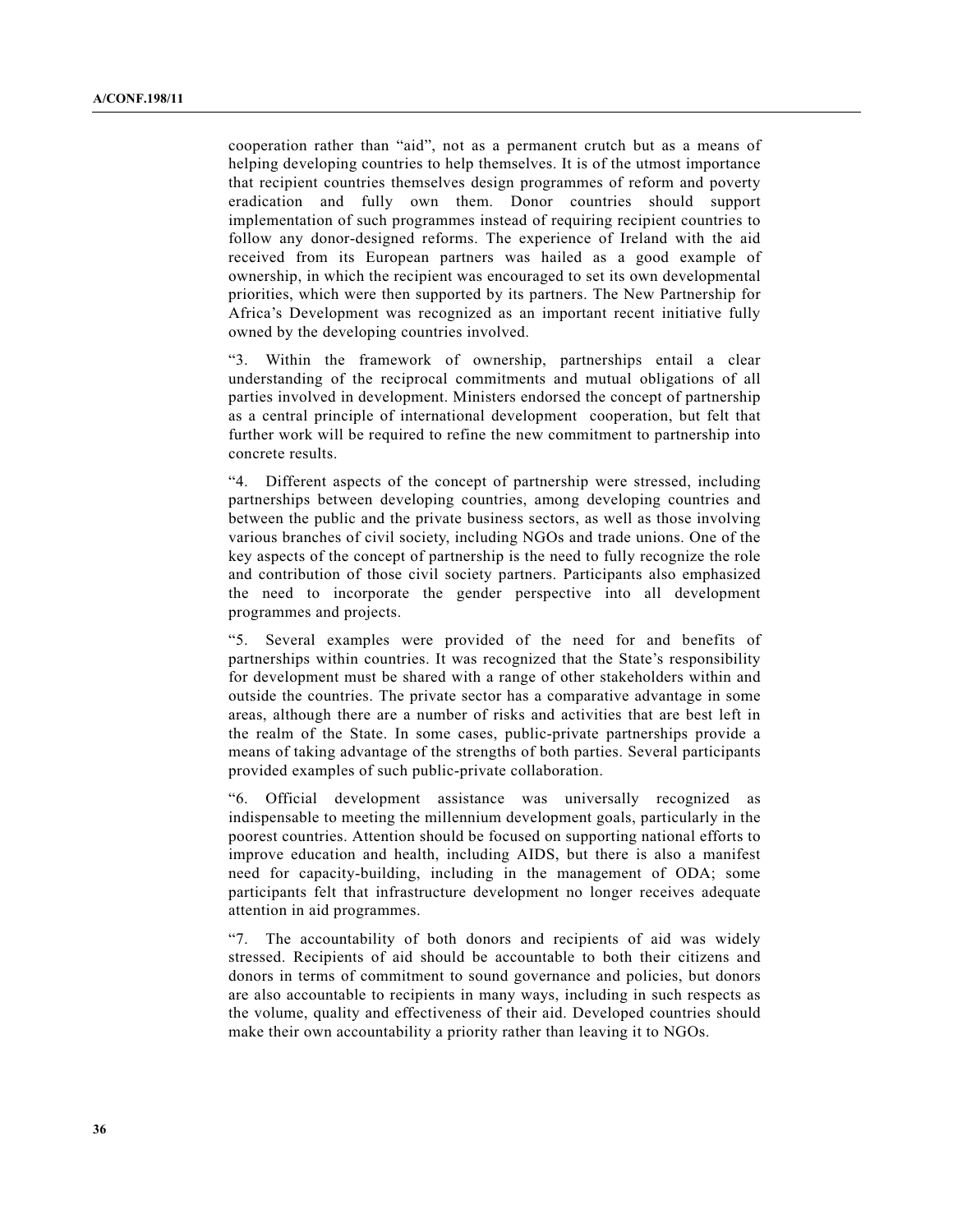"8. The need to enhance coherence and coordination in international development assistance was emphasized. Developing countries are often required to comply with varying conditions in order to receive aid because donors' priorities and procedures differ. Improved coordination among donors could reduce the burden on recipient countries, particularly small States.

 $^{44}Q$ Many ministers emphasized that public awareness about the importance of closing the poverty gap needs to be raised in the developed countries. There is a need to increase recognition of the need for and effectiveness of ODA in order to increase public support for additional flows. The Conference has already had a positive impact in that respect; the media could be an important partner in continuing that effort. Appreciation was expressed for the proposed increases in flows that have been announced by some major donors in the days prior to the Conference, but there is concern that ODA will still fall far short of both the estimates of the flows required to ensure that the millennium development goals are met and the target of 0.7 per cent of gross national product.

"10. There was an emphasis on the need for coherence among the trade, finance and development policies of developed countries. Several participants highlighted the impediments to development in developing countries created by protectionism and domestic subsidies in the developed countries.

## "Proposals going beyond the draft Monterrey Consensus

- "11. The following represent proposals made by various participants:
	- One delegation clarified an earlier announcement regarding an increase in its country's future aid flows;
	- One delegation announced that its country would be proposing a global lottery;
	- A number of recipient countries recommended that donors delegate full responsibility for the management of their external assistance programmes to their offices in recipient countries;
	- It was also proposed that donors pool their resources into a single fund at the country level;
	- There was a suggestion that the international financial institutions report on donor countries' performance in terms of volume and quality of aid given, as well as on other development-related policies towards developing countries, such as trade;
	- Two private-sector enterprises made proposals concerning learning frameworks and learning networks to build capacity for entrepreneurship and organizational skills in developing countries;
	- It was suggested that the United Nations is in an advantageous position to raise public awareness of the need for additional aid flows."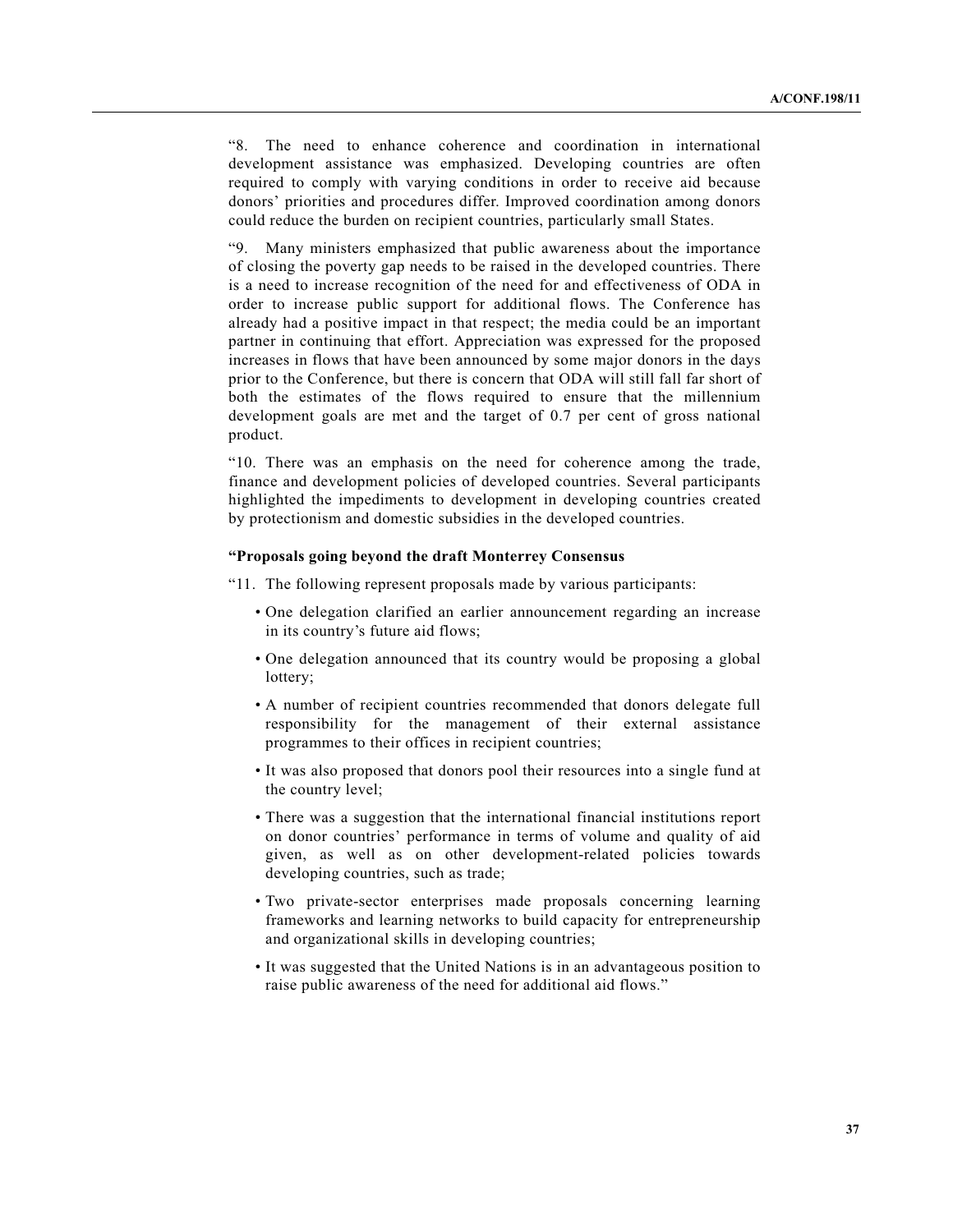## Ministerial round table A.4

#### Partnerships in financing for development

25. The Co-Chairmen, Mugur Isarescu, Governor of the National Bank of Romania, and K. Y. Amoako, Executive Secretary of the Economic Commission for Africa, opened the round table.

26. Statements were made by the representatives of Brazil, the Philippines, the former Yugoslav Republic of Macedonia, Mozambique, Peru, India, Suriname, Spain, Slovakia, Sweden, Cameroon, Austria, Tuvalu, Venezuela, Turkey, Brunei Darussalam, Saint Lucia, Georgia, Mauritius, Senegal, Sierra Leone, Singapore, Mongolia, Trinidad and Tobago, and Tonga.

27. The following representatives of institutional stakeholders made statements: United Nations Human Settlements Programme (Habitat), Economic Commission for Latin America and the Caribbean, United Nations Development Programme.

28. The following representatives of the business sector made statements: Frank Russell Company, African Business Round Table, Spring Investment Corporation, Financial Services Volunteer Corps.

29. The following representatives of civil society made statements: Japan Network on Debt and Poverty, Church of Norway (EcuTeam), KARAT Coalition, World Council of Churches (EcuTeam), National Association of Economists, Development Network of Indigenous Volunteer Associations. The Co-Chairmen made concluding remarks.

30. The summary prepared by the Co-Chairmen (A/CONF.198/8/Add.3) read as follows:

"1. The draft Monterrey Consensus was welcomed as a historical instrument and a turning point in the global partnership for development.

"2. Participants emphasized that partnership is a critical element for poverty eradication and the achievement of the millennium development goals. Several dimensions of partnerships are considered key to people-centred sustainable development. At the national level, partnerships should be based on shared responsibilities and complementarity of efforts and roles of the State, the private sector and civil society. At the global level, developed and developing countries should pursue development as a joined responsibility. Partnerships among countries, development organizations, civil society and business are considered to be essential for achieving greater coherence and accelerating development. Delegates also strongly encouraged public/private partnerships as effective ways to create a favourable climate for socially responsible investment. A number of speakers stressed the important role of the private sector in wealth creation, and called for stronger partnerships between transnational corporations and national entrepreneurs to promote investment and growth.

"3. There was strong support for the domestic and international reforms advocated in the draft Monterrey Consensus, including, at the domestic level, solid democratic institutions, respect for human rights, gender equality, good governance, sound macroeconomic policies and an enabling environment for private investment (both domestic and foreign). At the international level,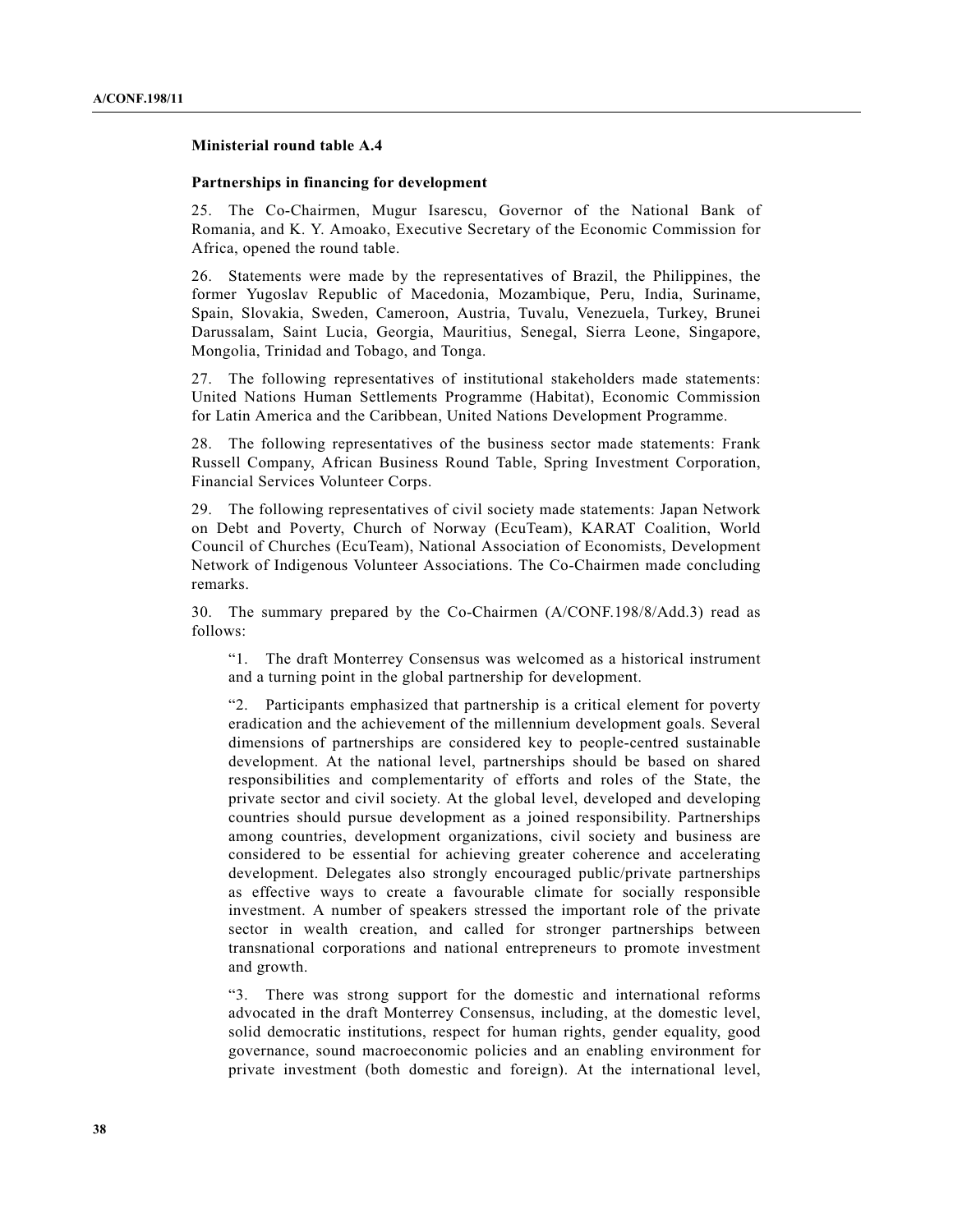effective progress on trade liberalization along the lines of the Doha Ministerial Declaration, especially enhanced market access for developing countries, substantially increased quantity and quality of official development assistance, external debt relief, efforts to stabilize international financial markets and enhanced capacity-building in developing countries, were seen as crucial.

"4. With regard to ODA, the recent initiatives announced by some developed countries to increase their development assistance were welcomed as promising steps in the right direction. At the same time, several participants emphasized the need to increase the effectiveness of ODA through such measures as the untying of aid, improved coordination of donor efforts, increased country ownership and enhanced absorptive capacity of the recipient countries.

"5. Rapid and effective implementation of the draft Monterrey Consensus was the focus of many interventions. Building partnerships should be part of the process of staying engaged as a long-term commitment.

"6. The special needs of Africa, the least developed countries and the small island developing States were emphasized. Investment in those countries needs to be encouraged, including through the catalysing effect of ODA flows. The importance of the New Partnership for Africa's Development was stressed as a key partnership that should be supported by the international community.

#### "Proposals additional to those contained in the draft Monterrey Consensus

"7. Alongside the support for the draft Monterrey Consensus in general terms, the following concrete proposals were put forward:

- Creation of a forum for business entities from North and South under the auspices of the World Bank and the regional development banks;
- Doubling ODA as a first step towards meeting the 0.7 per cent target to achieve the millennium development goals;
- Capacity-building reforms, with a special focus on post-conflict countries;
- Creation of an international task force focusing on global public goods;
- Creation of a permanent consultative forum among developing and developed countries on financial and debt issues;
- · Ensuring greater participation of developing countries in decisionmaking on international economic and financial issues;
- Reducing expenditure on defence and increasing public spending on social sectors, in particular for human resource development;
- · Enhanced International Monetary Fund and World Bank support for regional and subregional reserve funds and development banks;
- Additional efforts to move towards sustainable debt levels of developing countries: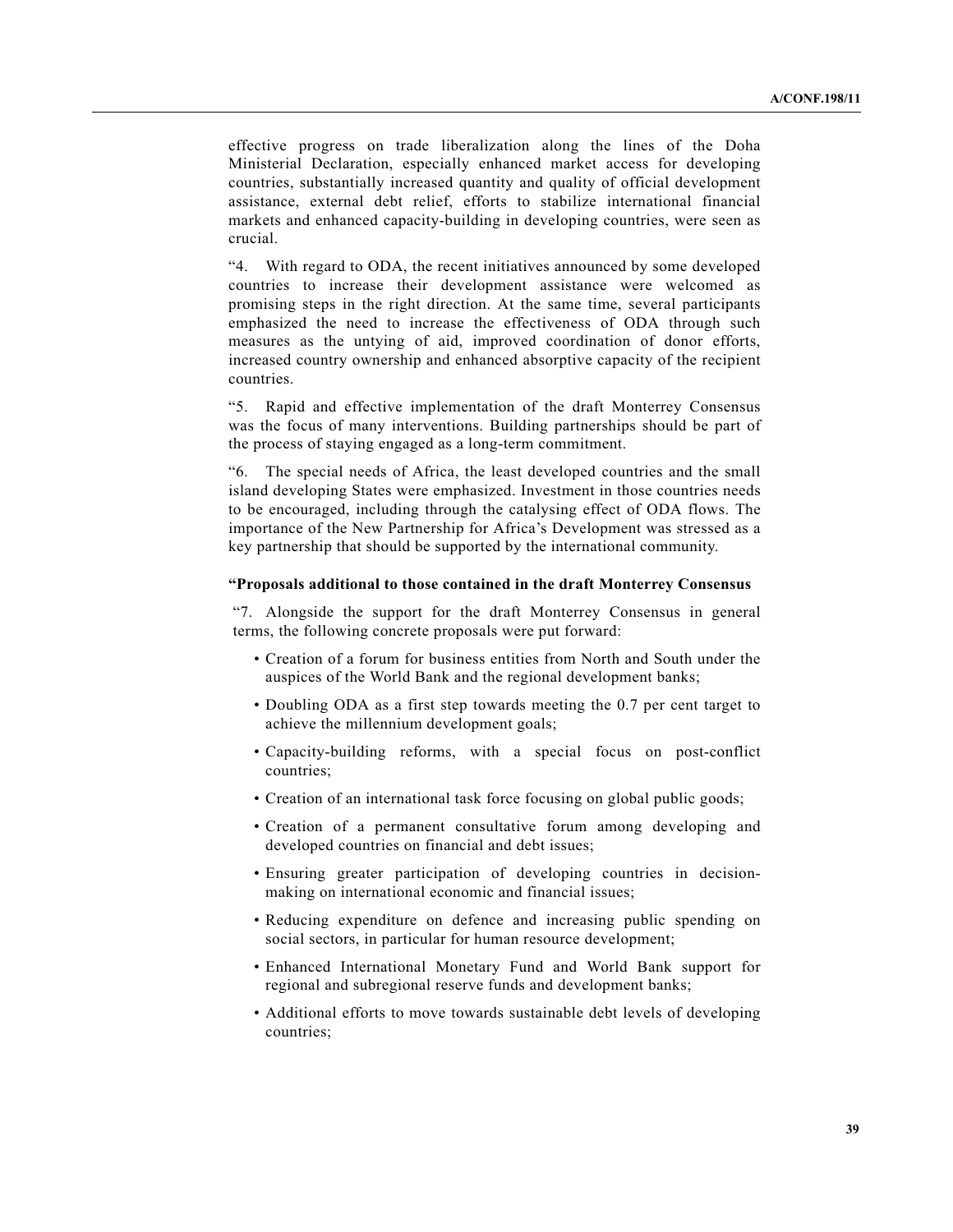- Strengthening the resources of the international financial institutions and the United Nations system and increasing coordination and coherence of actions among them;
- Further consideration of private sector proposals made at the Conference;
- A reassessment of conditionalities;
- Addressing the issue of subsidies, particularly in agriculture;
- New and innovative sources of financing, including a currency transaction tax and tax incentives for private flows;
- Gender mainstreaming at all levels and in all policies;
- Establishment of an entity to issue guarantees for capital markets risk coverage in sub-Saharan Africa;
- Establishment of a global forum on taxation;
- Development of mechanisms for debt arbitration among creditor and debtor countries."

#### Ministerial round table B.1

#### **Coherence for development**

31. The Co-Chairmen, Jan Kavan, Deputy Prime Minister and Minister of Foreign Affairs (Czech Republic), and Rubens Ricupero, Secretary-General of the United Nations Conference on Trade and Development, opened the ministerial round table and made introductory statements.

32. Statements were made by the representatives of China, the United States of America, Saint Lucia, Trinidad and Tobago, India, Denmark, Jordan, Malaysia, Angola, Australia, Slovenia, Sri Lanka, Suriname, Venezuela, Iraq, Lesotho, Egypt, Bangladesh, Sweden, Rwanda, Saint Vincent and the Grenadines, Ireland, Uruguay, Viet Nam, Peru, Chad, Ethiopia and Botswana.

33. The following representatives of institutional stakeholders made statements: European Commission, Financial Stability Forum, World Bank, World Food Programme, United Nations Population Fund, World Trade Organization.

34. The following representatives of the business sector made statements: Business Council for the United Nations, Samuels Associates, Capital Markets Credit Society, Calvert Funds, AB Volvo, State Street Global Investor Services Group, Allied Zurich.

35. The following representatives of civil society made statements: African Network for Environmental and Economic Justice, Congregación de la Sagrada Familia, Catholic Committee against Hunger and for Development, Women's International Coalition for Economic Justice, Network for African Women Economists. The Co-Chairmen summarized the discussion.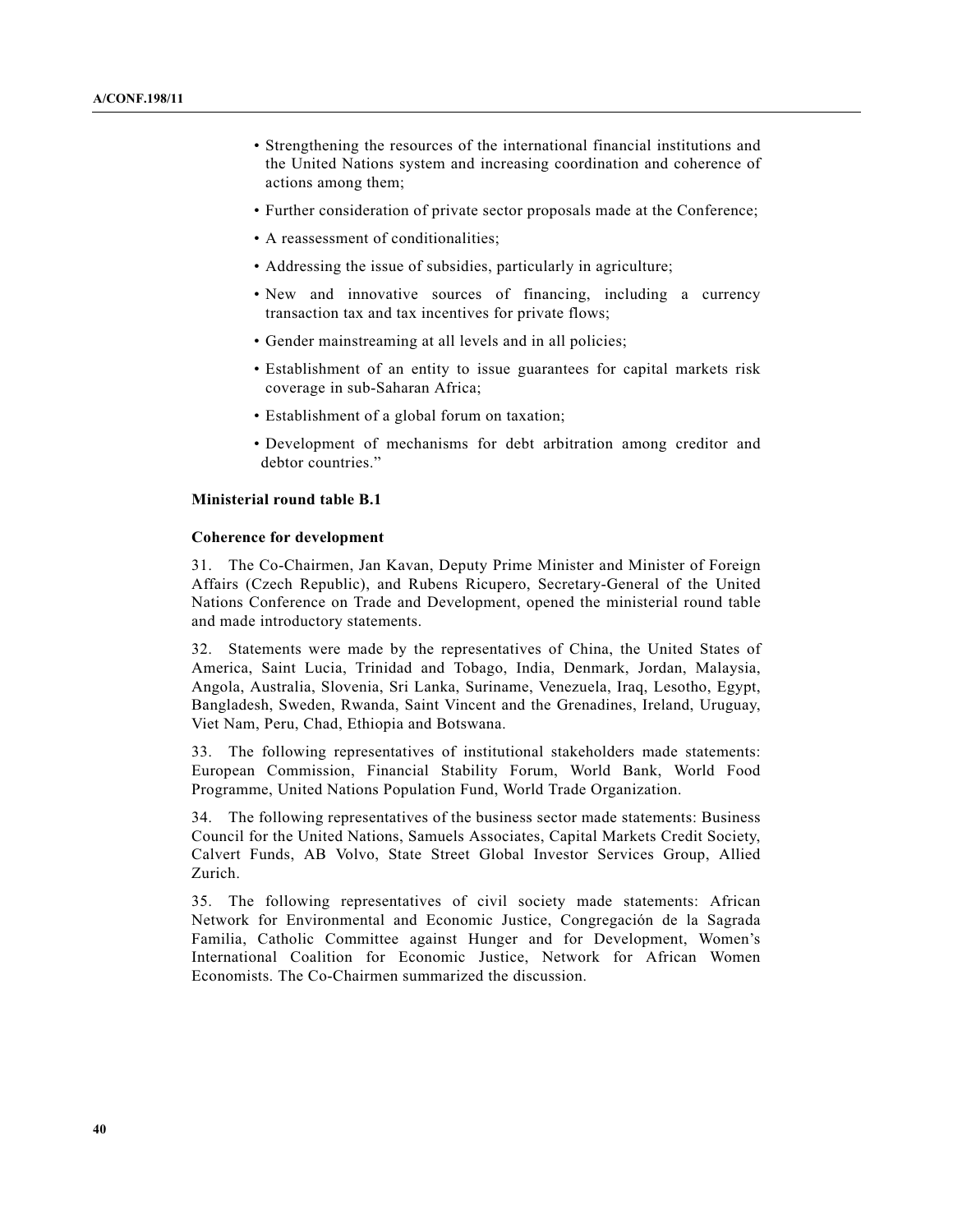36. The summary prepared by the Co-Chairmen (A/CONF.198/8/Add.6) read as follows:

"1. The round table began with the recognition that the International Conference on Financing for Development needs to successfully address the matter of coherence. Policy-making in both individual Governments and intergovernmental settings has become specialized into more or less related entities that cooperate imperfectly. In many cases, the difficulty is not lack of information but unresolved differences in policy preferences that lead Governments or international organizations into inconsistent actions. Our discussion focused on coherence difficulties both in national Governments and internationally. Certain participants in our round table also announced a significant initiative.

## "Domestic coherence

"2. Participants noted that the search for coherence is not a new phenomenon and that additional efforts are required. However, in approaching the issue, all dimensions of development and all stakeholders and partners should be considered in a comprehensive and holistic approach, in which all players should reinforce each other. For instance, lack of cohesion in the international sphere can undermine efforts to enhance cohesion at the domestic level.

"3. Some participants considered that despite its importance, enhancing coherence should not be pursued at the expense of addressing specific problems. Sometimes painful policy reforms are necessary and they should not be dismissed under the false pretence that they undermine consistency. On the other hand, it was widely recognized that developing countries are overburdened by a vast array of donor and creditor requirements. Seeking to implement them drains scarce resources and they thus need to be simplified.

"4. Considerable attention was devoted to the need to promote and enhance cohesion at the national level, both in developed and developing countries. Some speakers noted that achieving that goal would be a major challenge. The process involves numerous actors who may have conflicting interests and objectives - the national, regional and local levels of government and public institutions, the private sector and civil society.

"5. Participants considered that a clear vision or development strategy, formulated at the country level, that brings all stakeholders together in a spirit of true partnership and cooperation, could have an important bearing on improving coherence. In addition, it was stressed that such a vision should be based on respect for and support of human rights, promotion of gender equality and protection of the environment. The global compact launched by the Secretary-General of the United Nations and the increased attention by large institutional investors, such as pension funds to good corporate citizenship by the firms in which they invest, were cited as examples of relevant actions by different stakeholders.

"6. Some speakers highlighted the importance of public sector reform as a means to improve coherence at the national level. As the role of government has evolved in a number of countries, the State has become less a direct producer and more an enabler of economic activity. This requires that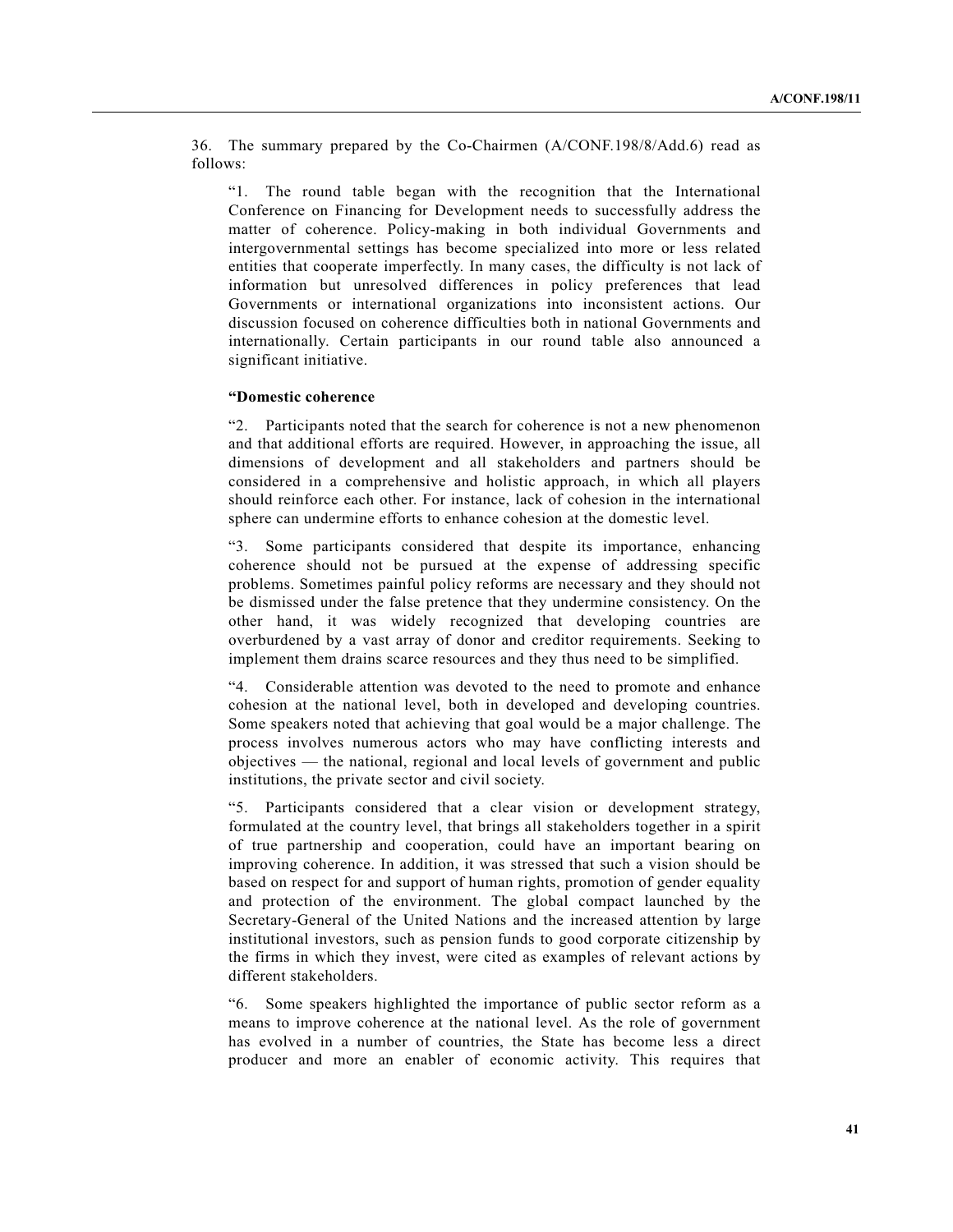government have a strong institutional, supervisory and regulatory capacity, for example for the development of an effective financial sector, which is central to successful domestic resource mobilization. Adequate financial and technical support from the international community is also considered necessary to enable such reforms.

"7. Some speakers noted that although foreign direct investment (FDI) is important for development, simply attracting FDI does not automatically imply faster growth. There is a need for complementary domestic policies to link the operations of foreign firms to the domestic economy and thereby increase its benefits for the country concerned.

"8. One means of reducing inconsistencies is to increase the transparency of business and government practices and share information fully. Accordingly, representatives of the business sector put forward a series of proposals, including the establishment of a global information clearing house, the promotion of investment guidelines in least developed countries, enhancing developing countries' access to equity and debt financing, new mechanisms for infrastructure financing, and strengthening small and medium-sized enterprises in developing countries.<sup>7</sup>

## "International coherence

"9. Participants stressed the importance of better coherence between national development efforts and international cooperation. It was argued that the major industrial countries should pay more attention to the consequences of their macroeconomic policies for the rest of the world. It was also observed that combating corruption requires cooperation between developing and developed countries, especially if developing countries are to recover illicitly removed funds.

"10. A large majority of speakers expressed concern about incoherence between trade and development policies. It was emphasized that structural reforms in developing countries, including foreign trade liberalization, have not been accompanied by adequate measures in industrial countries to open up their economies. Moreover, developed countries still heavily subsidize the export of many products, and developing countries that are efficient producers of those products have had to compete in third countries against those subsidized exports. Hence, the efforts of many developing countries to modernize their economies are held back by the lost opportunity to earn sufficient financial resources from exports. In addition, many developing countries do not have the capacity to adequately participate in negotiations to further liberalize trade in a balanced way, as in the case of agriculture in the World Trade Organization (WTO). It is recognized that technical cooperation to assist those countries in trade negotiations should be a priority.

"11. Problems of cohesion in official development assistance were also highlighted. The participants argued that although in the 1990s the developed countries experienced strong growth, in that period the volume of ODA

<sup>7</sup> See paper entitled "Strengthening financing for development: proposals from the private sector", compiled by the United Nations-sanctioned business interlocutors to the International Conference on Financing for Development, March 2002.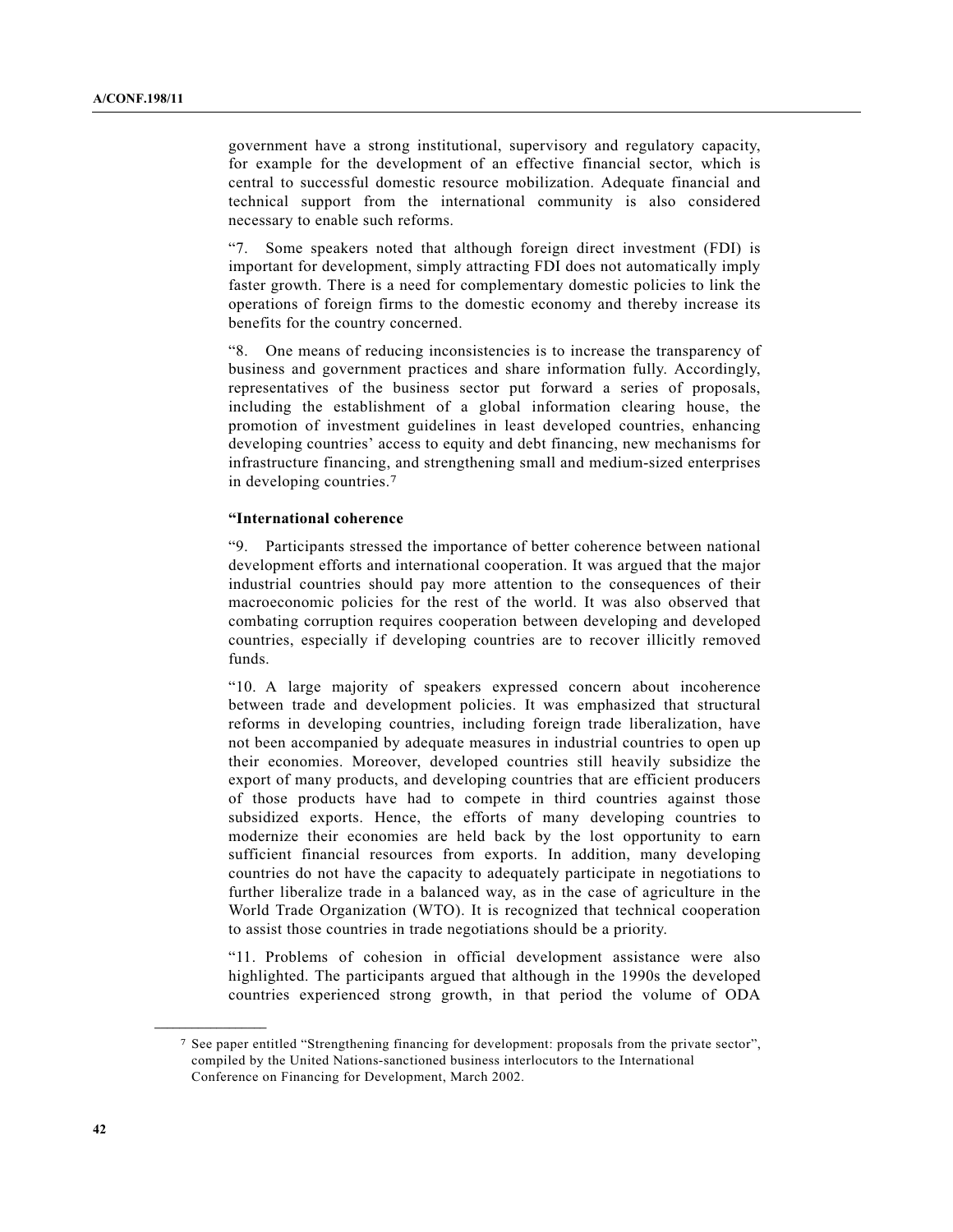declined, which, according to one speaker, represented a fundamental incoherence. It was also stressed that unlike the time-bound commitments contained in the adjustment programmes that developing countries arrange with multilateral creditors, most donors have not set a timetable for increasing ODA. Moreover, it was stressed that donors should streamline and harmonize procedures and not lightly or frequently change priorities of assistance, which sends conflicting and confusing messages to the recipients.

"12. The participants tried to find ways to better link national and international development efforts. It was agreed that that could be achieved if respective goals were clear and shared. Developing countries should be assisted to build the capacity to determine their own viable development programmes, which should be supported by the international community. Poverty reduction strategy papers are considered to be a move in the right direction.

"13. The need to improve coherence among the international agencies was also emphasized as one of the most critical issues. It was stressed that member countries often speak in different voices in different organizations and that those organizations can speak in different voices to individual countries. In addition, the economic programmes for developing countries do not always take due account of domestic conditions. A standardized approach should be avoided.

"14. There should also be more coherence among donors at the operational level, for example to simplify procedures and cut costs of implementation. Furthermore, policies of international development institutions have not always produced expected outcomes. For instance, the retreat of public financing from infrastructure projects has led to substantial reductions in that important component of investment. It was argued that the regional development banks should increase their activities in that sphere and that consideration should be given to strengthening regional financial cooperation for development.

"15. At the same time, speakers stressed that there have been positive developments in the closer cooperation of international organizations, including Bretton Woods institutions, WTO and the United Nations and its agencies and programmes. It was suggested that the United Nations play a central role in monitoring, assessing and coordinating international development cooperation, and that the relationship between WTO and the United Nations be put on the same basis as that between the United Nations and the Bretton Woods institutions.

## "A specific proposal

"16. China and the United States of America announced a notable initiative during the round table as a follow-up to the Conference. They intend to bring together Governments and enterprises in Shanghai, China, in November 2002 in order to help better realize the potential contribution of foreign direct investment to economic growth and development."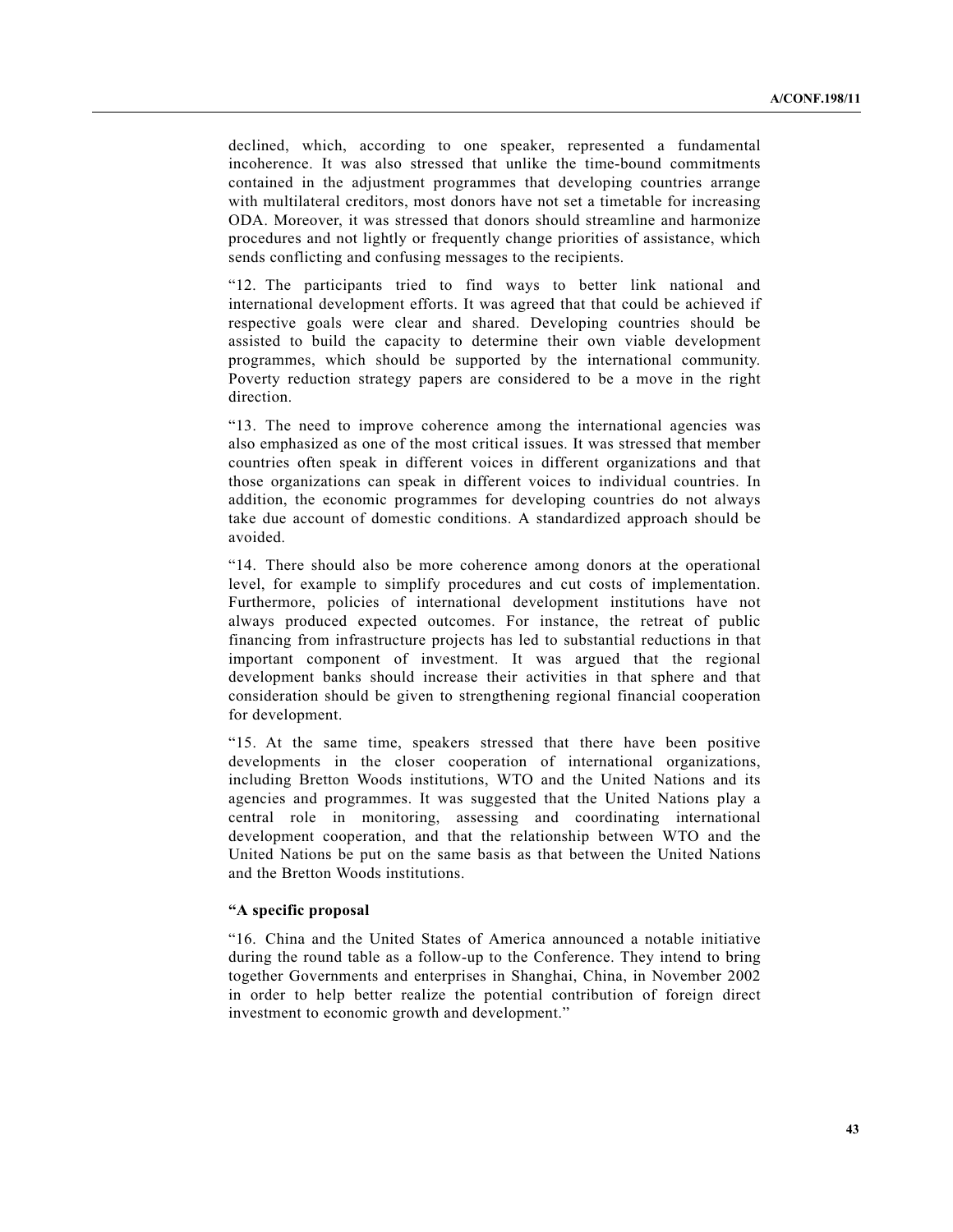## Ministerial round table B.2

#### **Coherence for development**

37. The Co-Chairmen, Trevor Manuel, Minister of Finance (South Africa), and Eveline Herfkens, Minister for Development Cooperation (Netherlands), opened the ministerial round table and made introductory statements.

38. Statements were made by the representatives of Mozambique, Pakistan, Guyana, Norway, the Philippines, the former Yugoslav Republic of Macedonia, Panama, Liechtenstein, Yemen, Portugal, Mali, Cambodia, Haiti, the Lao People's Democratic Republic, Tunisia, Switzerland, the Congo and the Russian Federation.

39. The following representatives of institutional stakeholders made statements: World Trade Organization, International Monetary Fund, World Bank, United Nations, United Nations Development Fund for Women, Latin American Economic System, IUCN-World Conservation Union and International Fund for Agricultural Development.

40. The following representatives of the business sector made statements: Soros Fund Management, BRED Banque Populaire, ESKOM, Eurorient, Money Matters Institute.

41. The following representatives of civil society made statements: Instituto Braziliero de Analysis Sociais e Econo-micas, Bretton Woods Project, Third World Network, Oxfam International, Espacio Autónomo, CIDSE and All Pakistan Federation of Labour.

42. The summary prepared by the Co-Chairmen (A/CONF.198/8/Add.8) read as follows:

"1. The round table had a highly interactive and lively discussion on enhancing coherence for development. Many dimensions of coherence were addressed, both national and international, in particular coherence among international institutions and among international institutions and developing countries.

## "General considerations

"2. A key thrust of the debate was that the millennium development goals, the draft Monterrey Consensus and the sustainable development agenda have provided major impetus to achieving greater coherence in the development policies and actions of all partners. There is now broad consensus that more coherence is needed. But that has to be translated into concrete implementation and actions.

"3. Ministers and stakeholders noted that the current approach adopted by many countries of giving uncoordinated directives from individual ministries to the various international institutions creates problems for good global governance. Coherence must start at home. Otherwise, such lack of coherence is exported to the international systems and hinders the efforts to guide globalization so that it supports the millennium development goals. In the end however, coherence must be established worldwide.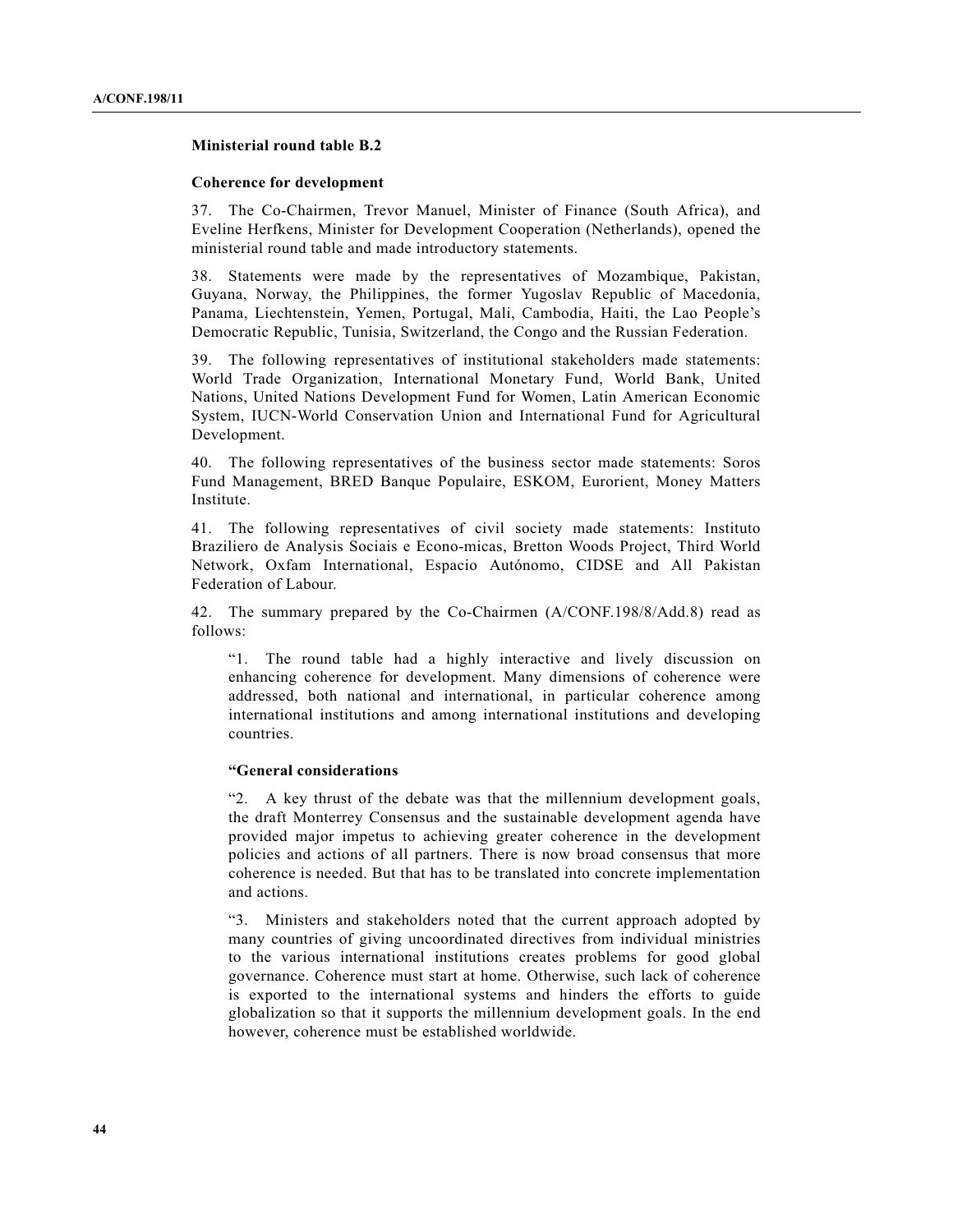"4. A major challenge today is how to introduce a pro-poor focus in trade policies and the international trading system and ensure that they better support development goals. The agricultural and energy policies of developed countries must be submitted to the same scrutiny on policy coherence. The most restrictive trade barriers are a burden on the products of the poor. In particular, agricultural subsidies could be better spent on investing in millennium development goals.

"5. Coherence in cooperation policies should accompany country ownership of national poverty reduction strategies. Some progress has been made, but we need increased efforts in that area. Often, lack of coherence in national policies reflects the insufficient administrative capacity of a country to make policies in today's complex conditions. Once national poverty-focused strategies are formulated, with adequate participation by all stakeholders, donors should be more flexible and finance strategies with a predictable, multi-year commitment, preferably in common pool mechanisms.

Countries' poverty reduction strategies - notably the poverty reduction "6. strategy papers — are excellent tools for countries to foster policy coherence and make education, health and defence budgets add up to one integrated budget with a poverty focus. Coherence between macroeconomic policies and microeconomic policies is crucial for sustainable development. Yet a proper analysis of what pro-poor policy contains is country specific. Countries other than the highly indebted poor countries should also consider formulating poverty reduction strategy papers in order to reduce poverty in a comprehensive manner.

"7. At the national level, transparency and communication, as well as consultation with all partners at local and other levels, are critical to improved coherence. Thus, transparent and sound governance at the national level goes a long way towards ensuring policy coherence.

#### "Main issues

"8. The lack of policy coherence at the national level in developing countries reflects both a lack of capacity and, in many cases, incoherence among donors. Increased coherence in developing countries requires a major cooperation effort for capacity-building. A coherent approach by developed countries to support development requires removing obstacles to the exports of developing countries and providing market access, particularly in the areas of agriculture, manufacturing and services. Often, inconsistency arises from conditionalities imposed by donor countries and institutions. One country reported that it had to comply with some 160 conditions for obtaining support to its poverty reduction strategy. It was considered important for donors to show flexibility and help countries to respond to new situations or needs of an urgent nature. Double standards should be avoided, and all countries should impose on their own actions the same scrutiny and goals that they impose on others.

"9. When international financial volatility originates in developed countries, the demand for liberalization of the capital account worsens rather than improves financial conditions and stability in developing countries. It was stressed that the International Monetary Fund (IMF) does not currently call for indiscriminate liberalization of the capital account in developing countries but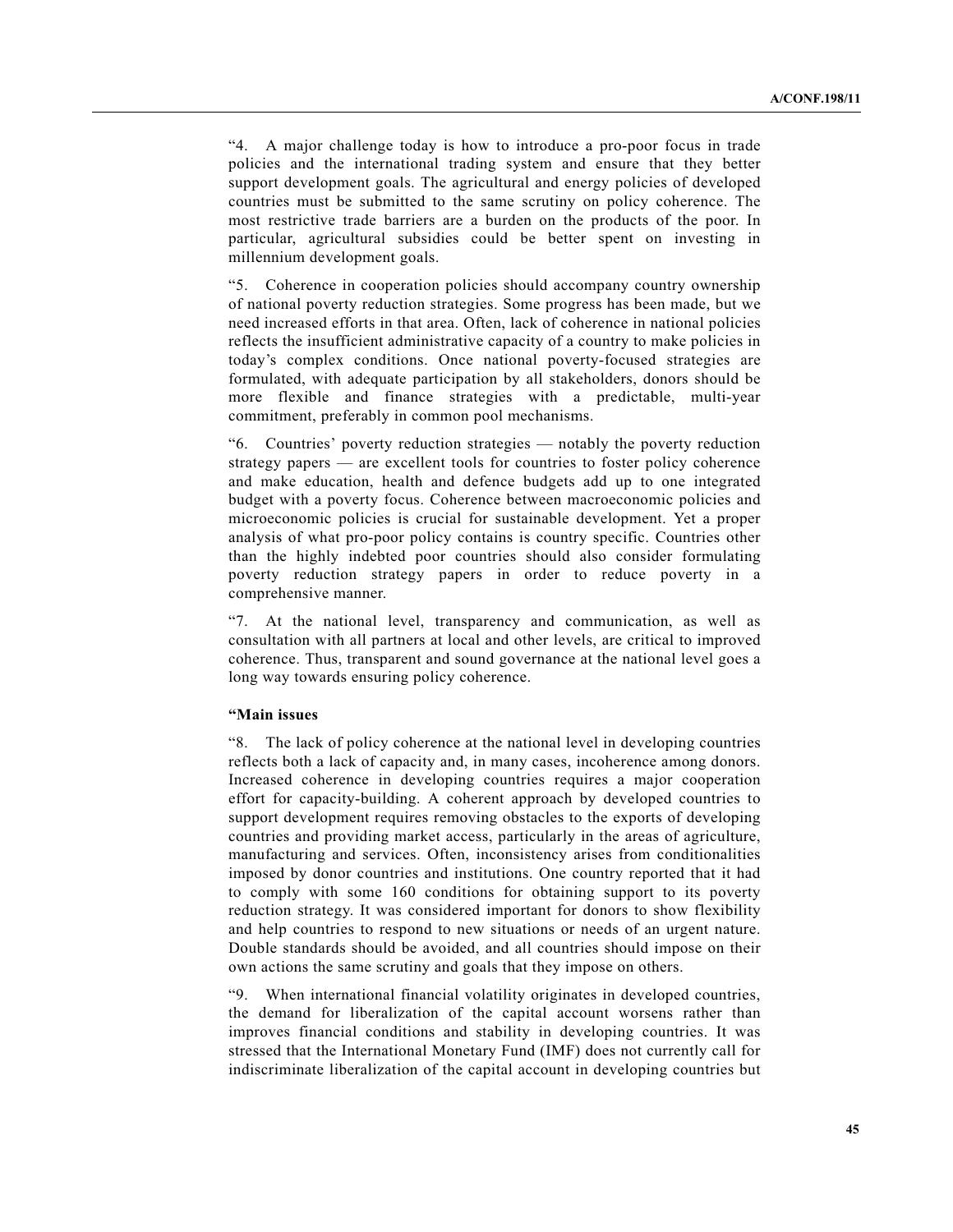rather for the appropriate sequencing of strengthening of the financial sector and capital account liberalization.

"10. Coherence between macroeconomic and microeconomic policies in developing countries is crucial for achieving development. That includes supporting poverty reduction priorities with budget levels that accommodate pro-poor spending and establishing coherence between social and economic development policies and between public investment and private investment policies. Linkage between trade and development policies must also be made in development strategies, and the link between trade and poverty needs to be assessed.

"11. Coherence must be ensured between business actions and national plans. New initiatives, such as the New Partnership for Africa's Development, could be a driving force for mobilizing the contribution of the private sector to development.

"12. Gender blindness is an obvious example of lack of coherence. Trade liberalization may have negative consequences for women. Improved participation of women in economic policy-making must be ensured. Girls' education is one of the most effective means to reduce poverty.

"13. Reference was also made to the issue of incoherence in the policy advice provided by IMF, i.e., its article one on full employment.

"14. There is a need to formulate a single set of issues for the Bretton Woods institutions, the World Trade Organization and the United Nations. WTO members should invite their representatives to subscribe to the millennium development goals as a charter since the Marrakech Agreement Establishing WTO describes trade as a means to development.

"15. The multilateral organizations and bilateral donors still have fragmented priorities and strategies that undermine coherence. Ad hoc contributions to subprogrammes of the specialized agencies create even more fragmentation rather than a coherent United Nations strategy.

"16. In the United Nations, ongoing reform efforts aim to reduce the fragmentation of its operations and improve coherence in its day-to-day work, but more remains to be done. The United Nations needs help from donor countries in that respect through an increase in their core contributions. One participant suggested that at the next General Assembly, a request be made that the Secretary-General explore the idea of establishing an economic and social security council, with comparable functions to those of the Security Council. At the same time, there is a need to ensure that the Economic and Social Council is focused on the key issues of development.

"17. Coherence at the multilateral level requires the full participation of developing countries. In WTO, there has been progressive transparency in its operations, and there is now a requirement that all members participate better in decision-making. The more members understand trade issues and how they impact their development, the better their participation and coherence of decisions. The draft Monterrey Consensus and the International Conference on Financing for Development are definite steps forward in the participation of all stakeholders and in improving coherence.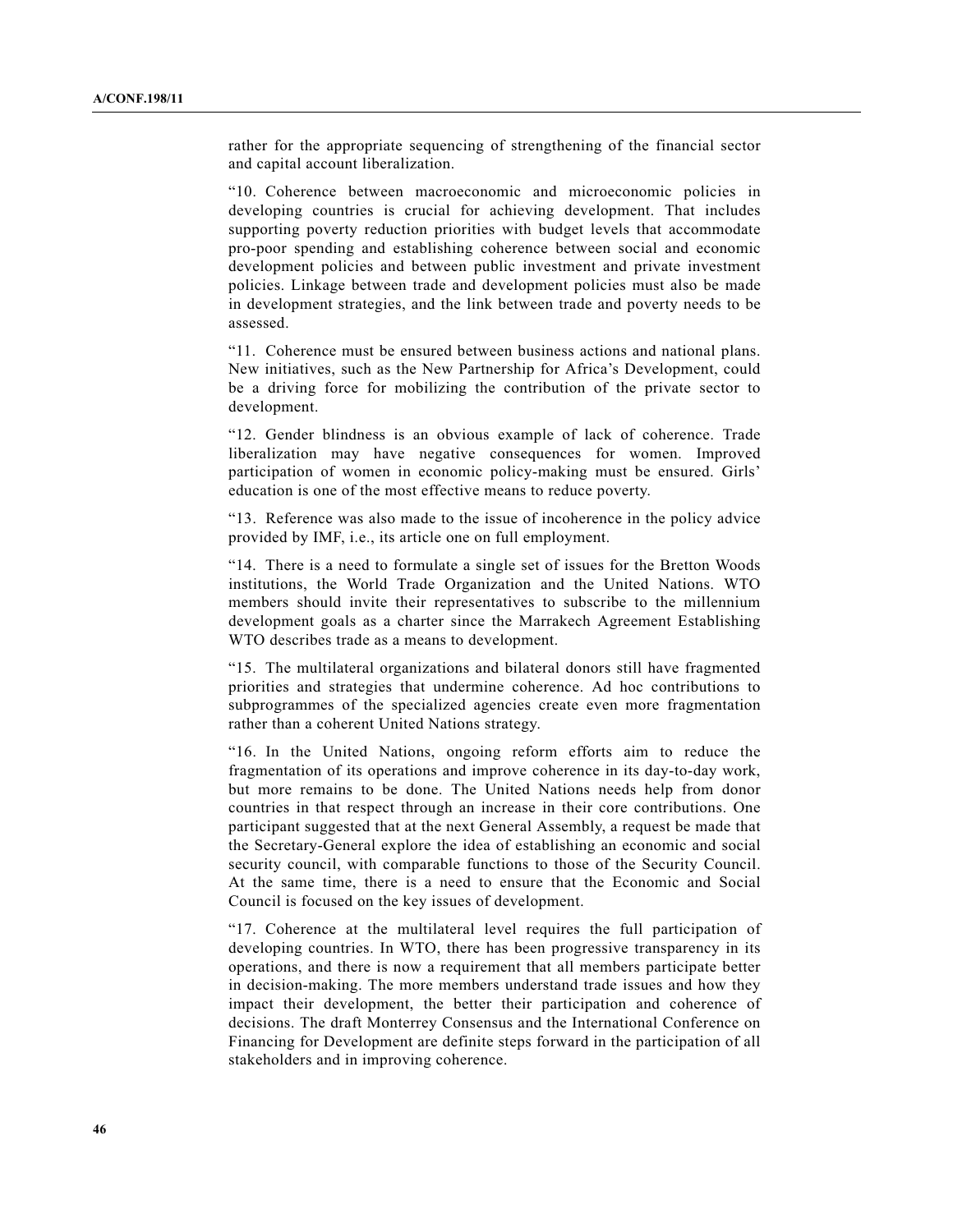## "Looking ahead

- "18. The following issues were revised:
	- What do we focus on now in terms of how we want international institutions to be? Who should be doing the thinking now since the existing institutions are not the places that should be doing it? Who will provide the political leadership for listening to new ideas and changing institutions?
	- Is there a true sense of multilateralism? Can large countries choose to opt out or are there the same rules and standards for all countries?
	- The issues discussed need a lot of creative thinking. The focus on the millennium development goals and the road map for their implementation can provide us with strong guidance for coherence. Upcoming events the World Summit on Sustainable Development to be held in Johannesburg, the Development Committee meeting to be held at the World Bank-IMF meetings and the Economic and Social Council-Bretton Woods institutions high-level dialogue  $-$  will provide opportunities for bringing those issues forward after some further thinking and continuing the momentum that was generated at this round table. Accordingly, we will submit the main findings of the round table to the high-level dialogue.

#### "Recommendations

- "19. The following recommendations were made:
	- There is a need to establish at the developing country level one coordination (or central contact) point for economic cooperation to give a sense of direction and ensure coherence between donors and domestic policy. Periodic briefing of donors and discussion with domestic stakeholders should be part of such a mechanism;
	- There is a need to develop a single matrix for development, including national authorities, official development assistance, technical assistance and foreign direct investment, partly to avoid donors operating in the jurisdictions of ministries, and to reconcile national and international agendas;
	- . When countries come up with credible PRSPs, based on broad consultation with stakeholders, donors should be ready to provide more flexible financing;
	- In developed countries, to confront the conflicts between national issues (interests) and the requirements to assist development (global issue) it is necessary to give a new public dimension to the global fight against poverty;
	- The Organisation for Economic Cooperation and Development ministerial meeting held in June 2000 subscribed to policy coherence, which should now be followed up by an implementation plan;
	- · The European Union, already committed to enhance coherence in Maastricht in 1992, should pursue that commitment more vigorously;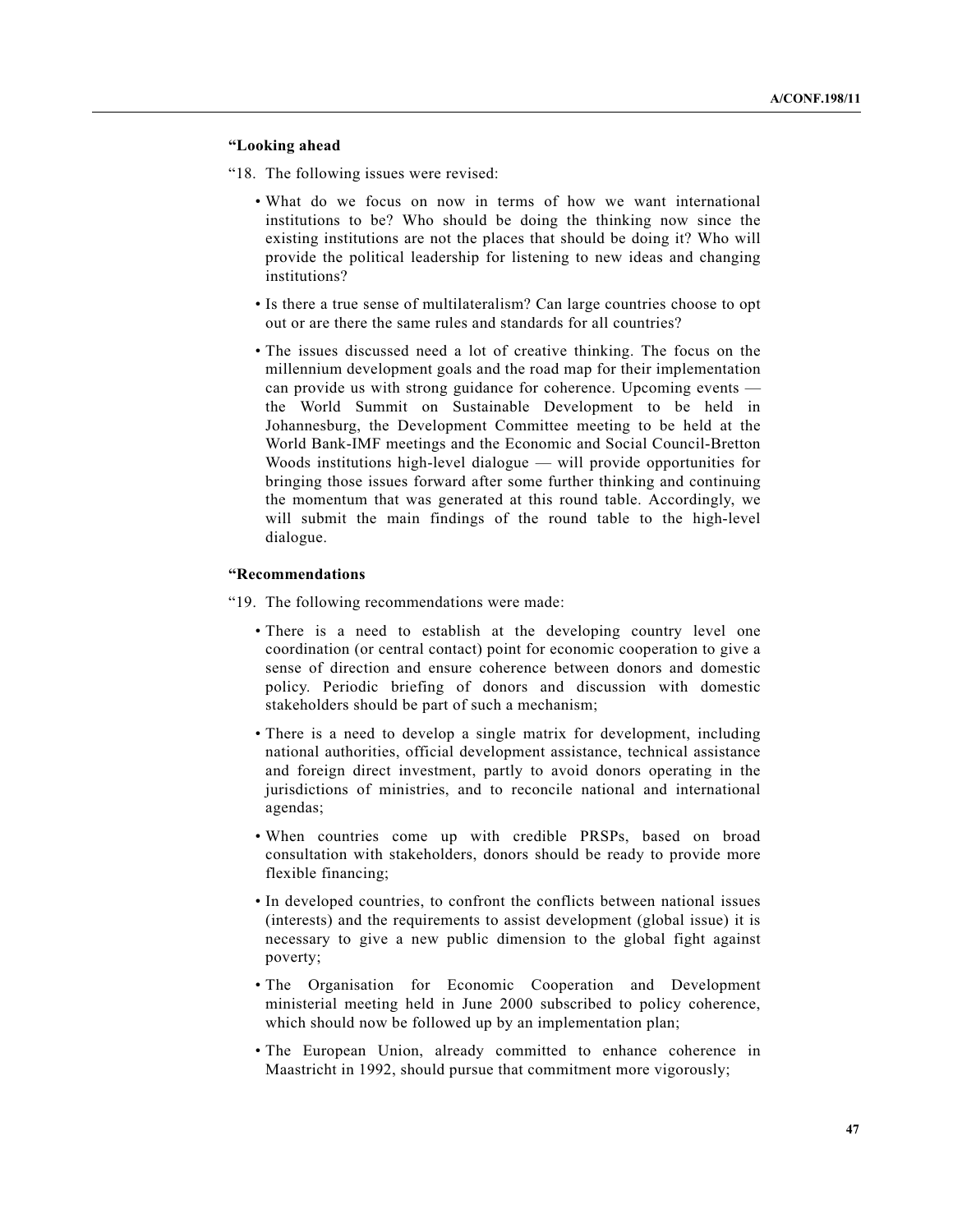- It is crucial to review progress in national and international efforts in order to achieve the millennium development goals and reduce inequity;
- The Bretton Woods institutions and WTO must help to build partnerships for enhancing countries capacities in the area of sustainable development;
- WTO should ensure that its work more clearly supports the pursuit of the millennium development goals and poverty eradication;
- The Philadelphia coordinating mechanism, which brings together Bretton Woods institutions executive directors and delegates to the United Nations, should be expanded to Geneva-based institutions and could be broadened to include other developed countries;
- The Economic and Social Council must focus on key topical issues of the day. It has an important role to play in the follow-up to the Monterrey Conference and in helping to keep the focus on coherence and coordination in pursuit of the millennium development goals."

#### Ministerial round table B.3

#### **Coherence for development**

43. The Co-Chairmen, Ram Sharan Mahat, Minister of Finance (Nepal), and Enrique Iglesias, President of the Inter-American Development Bank, opened the ministerial round table and made introductory statements.

44. Statements were made by the representatives of Ecuador, Cuba, Spain (also on behalf of the European Union), Zambia, Iceland, Turkey, Japan, Ukraine, Cameroon, El Salvador, Malaysia, the Dominican Republic, Luxembourg, Colombia, Ghana, Guatemala, Belgium, Costa Rica, Grenada and Azerbaijan.

45. The following representatives of institutional stakeholders made statements: Pacific Island Forum, World Bank, the Economic Commission for Latin American and the Caribbean (on behalf of the United Nations), International Monetary Fund.

46. The following representatives of the business sector made statements: Business Council for Sustainable Development (Mexico), Business Council for the United Nations.

47. The following representatives of civil society made statements: Third World Network, World Council of Churches (EcuTeam), African Center for Empowerment Gender and Advocacy, Intermon Oxfam, Campaign to Reform the World Bank, WFUNA/UNA-Argentina, ATTAC/Norwegian Forum for Environment and Development. The Co-Chairmen summarized the discussion.

48. The summary prepared by the Co-Chairmen (A/CONF.198/8/Add.7) read as follows:

"1. Various dimensions of coherence were addressed - national, regional and international — among international institutions, among international institutions and developing countries, and among objectives and instruments. Coherence among the economic, human, gender, social and environmental dimensions is seen as essential. Striking the balance among those different agendas will be a key challenge for the World Summit on Sustainable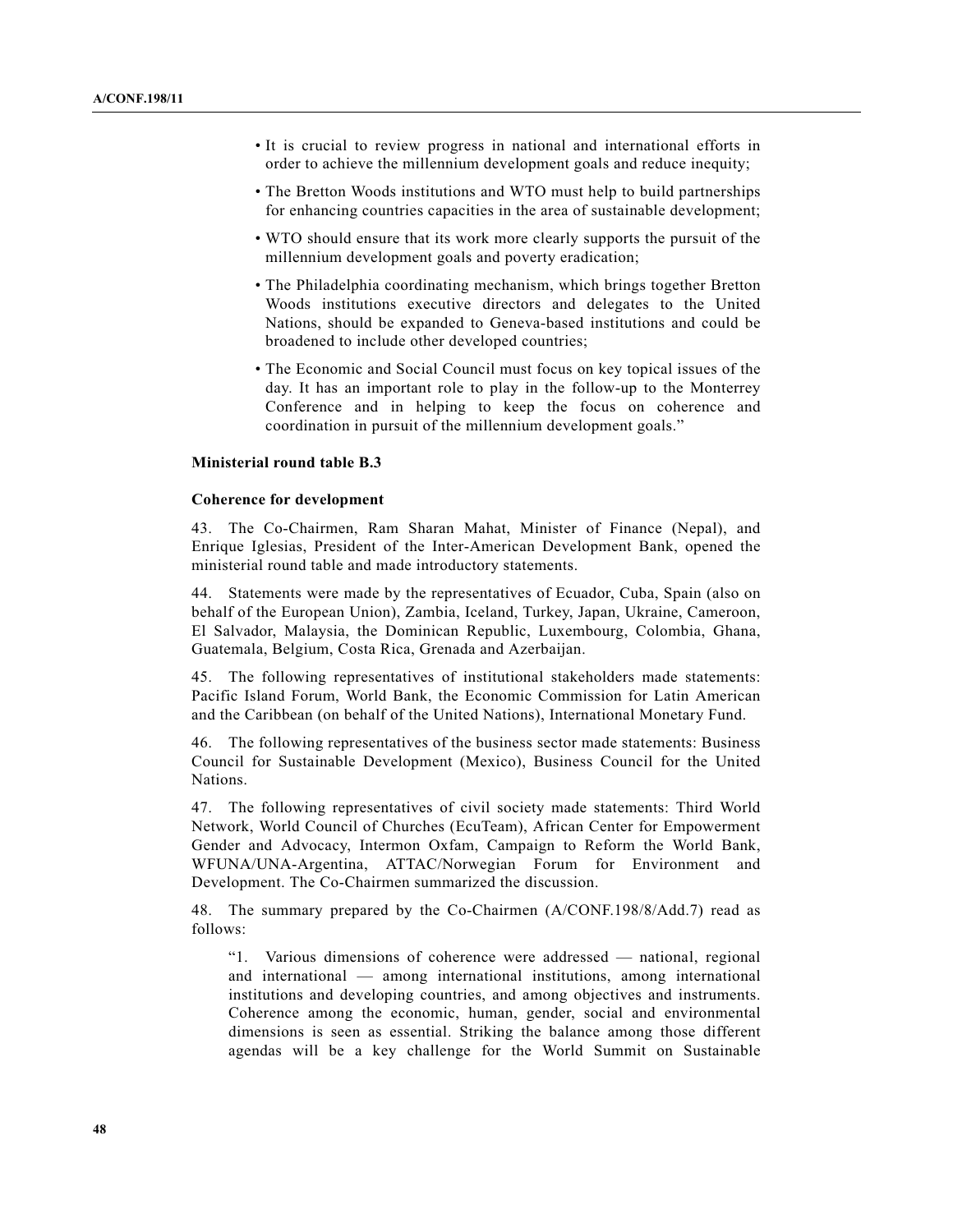Development. In that sense, the success of the International Conference on Financing for Development and the Summit are closely related.

"2. The millennium development goals provide a broad framework for coherence not only among policies and programmes of countries but also among multilateral institutions. The commitment to the substance and the spirit of the draft Monterrey Consensus and its follow-up should give new impetus to the mobilization of resources for their effective implementation. Since broad consensus has emerged on the need for coherence, attention should now focus on practical and effective measures for its promotion. In the end, coherence will be measured by its ability to reduce the number of people living in poverty.

"3. Several speakers stressed that coherence must start at home, especially among different ministries and other stakeholders, if directives to international institutions are to be equally coherent. No single actor or policy can succeed on its own but only in an effective combination of efforts. In that regard, better governance and coordination are essential to improve coherence within and among countries and institutions in the delivery and effective use of development assistance. The role of nationally owned policies as a framework for coherence, including in relation to poverty reduction strategy papers, was also emphasized. The need for coherence between national policies and multilaterally agreed commitments was further stressed. Cooperation among countries on issues that need to be addressed at the regional level can also enhance coherence of policies and actions.

"4. At the global level, increased participation of developing countries in international decision-making was seen as critical for coherence. Moreover, an effective strategy for development should seek to reduce existing asymmetries in access to capital and technology as well as between mobility of capital and restrictions to labour movements. The vulnerability of developing countries to external shocks and the frequency and more pronounced nature of economic cycles in those countries should also be addressed through a more coherent response that encompasses macroeconomic, financial, trade and social measures. Similarly, increased official development assistance for low-income countries should not come at the expense of flows directed to middle-income countries, otherwise poverty levels in the latter would inevitably rise. External debt burdens should be sustainable and consistent with poverty reduction goals.

"5. Speakers pointed out the importance of strengthening coherence between the United Nations, the Bretton Woods institutions and the World Trade Organization, as well as regional financial institutions. Development should be placed at the centre of the global political agenda. The dialogue on development among all stakeholders, including decision makers, in the political, development, finance and trade areas spurred by the Monterrey process was welcomed, and the importance of continuing it as a major new trend was stressed.

"6. It was considered that coherence in the international trading system requires the removal of obstacles to developing countries' exports, especially in agriculture and textiles. The Doha Ministerial Declaration and upcoming trade negotiations were seen as an opportunity to make the international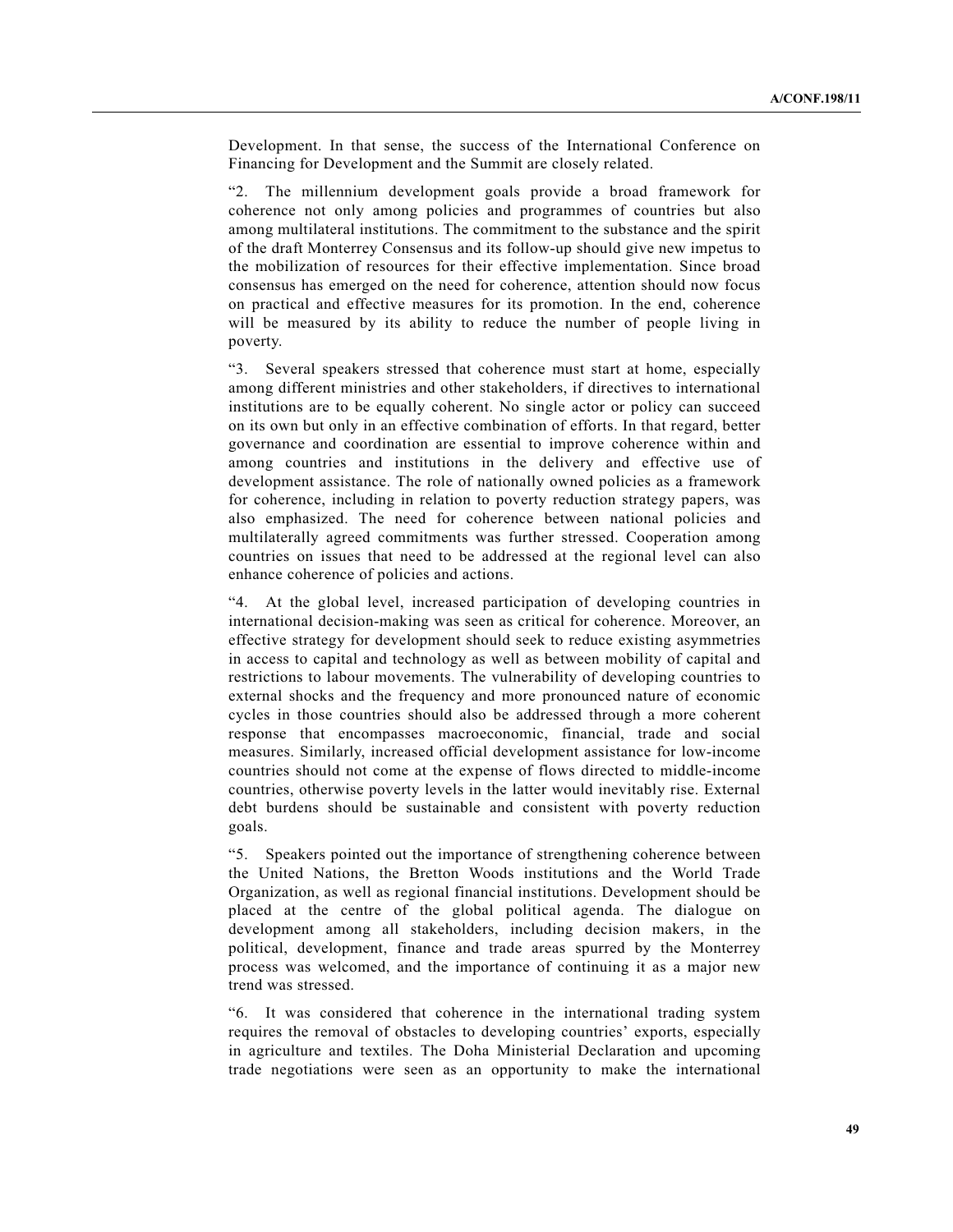trading system more responsive to the development needs of developing countries and more sensitive to the social and environmental dimensions.

"7. The need for greater investment to prevent the conflict situation that has affected many developing countries was also stressed. The conflict situation has deepened and expanded poverty, enriching only those who benefit from the arms trade.

"8. A better understanding of the relationship and exploitation of the synergies between the millennium development goals and other relevant policies will require further analytical work.

## "Proposals and recommendations

- "9. The following proposals and recommendations were made:
	- Establish a "global compact for coherence" of commitments by developed and developing countries;
	- · Address consistency in donor countries between national interests and constraints, on the one hand, and development assistance goals on the other:
	- Harmonize policies, actions and procedures of various institutions to align them with the millennium development goals and their implementation, as well as for monitoring and assessing results;
	- As the most inclusive and participatory forum, the United Nations should remain at the centre of discussion on the promotion of coherence among development cooperation, macroeconomic and social policies;
	- Fully utilize the potential of the Economic and Social Council to promote meaningful dialogue for policy coherence;
	- Further strengthen the United Nations Development Assistance Framework and United Nations Development Group mechanisms;
	- Establish a clearing house at the national level to share information, enhance coordination among different ministries and other actors and build on the outcomes of various United Nations conferences;
	- Ensure that development cooperation policies do not directly or indirectly support arms purchases that lead to conflicts. Exploitation of conflicts for financial gains should be prevented through the development of global ethics:
	- Promote the democratization of global governance;
	- · Ensure balance between macroeconomic reform programmes and the social agenda;
	- ODA should be supportive of recipient countries' national strategies and should be untied."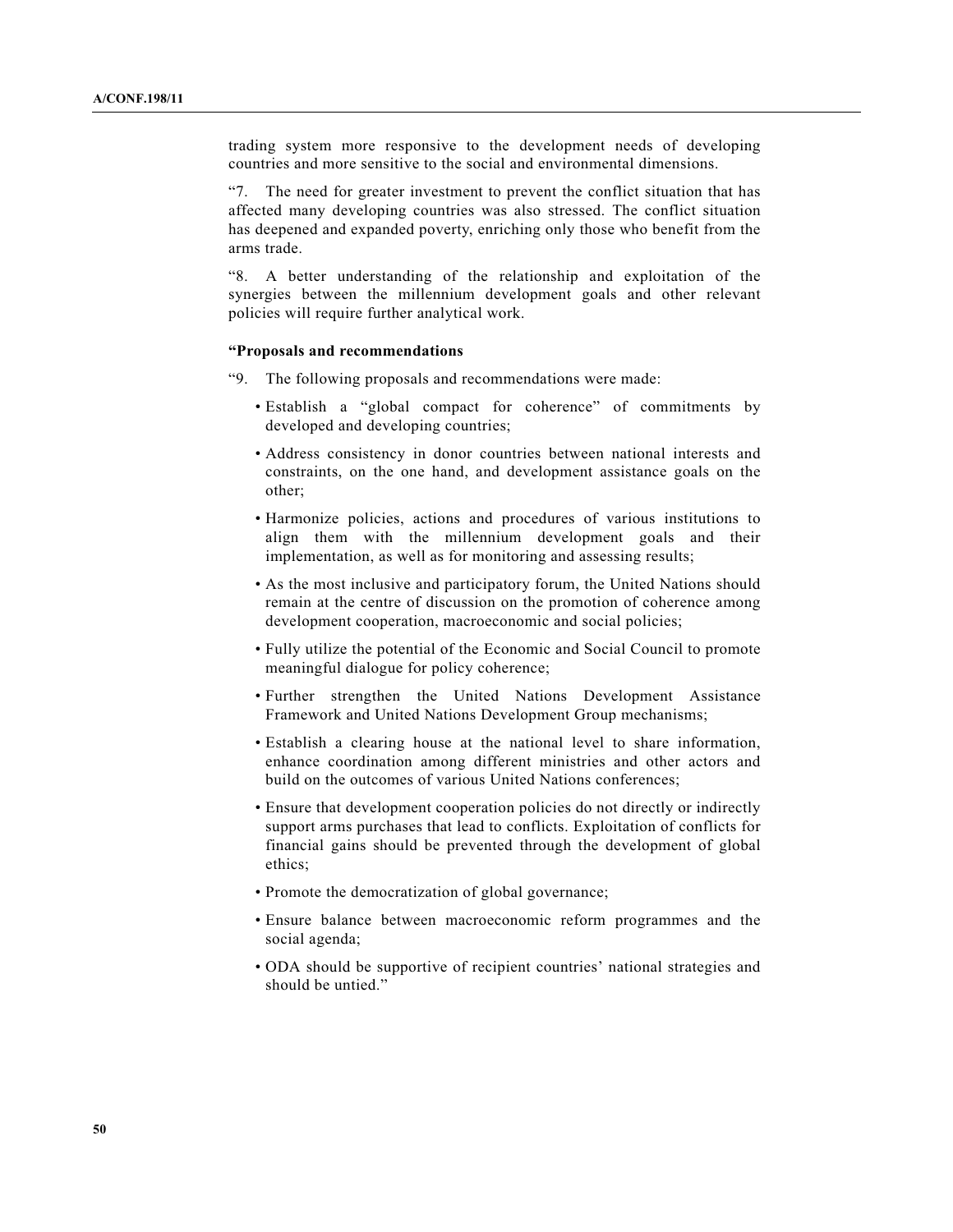## Ministerial round table B.4

## Coherence in development

The Co-Chairmen, Owen A. Arthur, Prime Minister and Minister of Finance 49. (Barbados), and Jean Lemierre, President of the European Bank for Reconstruction and Development, opened the ministerial round table and made introductory statements.

50. Statements were made by the representatives of the United States, Brazil, Canada, Côte d'Ivoire, Algeria, Morocco, Finland, the Holy See, Benin, Burkina Faso, Chile, Austria, Djibouti, the Bahamas, Kenya, Armenia, the United Kingdom of Great Britain and Northern Ireland, Argentina, Belize and Yugoslavia.

51. The following representatives of institutional stakeholders made statements: Organisation for Economic Cooperation and Development, Islamic Development Bank, International Labour Organization, World Bank.

52. The following representatives of the business sector made statements: Grupo IMSA, World Economic Forum, Business Council on Sustainable Development -Argentina, China Online, FireXchange.

53. The following representatives of civil society made statements: InterAction, World Economy, Ecology and Development, Grupo Género y Economía, Environmental Development Action in the Third World, Institute for Agriculture and Trade Policy, Action for Economic Reform.

54. The summary prepared by the Co-Chairmen (A/CONF.198/8/Add.5) read as follows:

"1. The round table produced a rich debate on many aspects and dimensions of coherence and its relevance to development. There was a widespread view that the draft Monterrey Consensus provides a sound framework for a coherent approach to development and the achievement of the millennium development goals.

## "General aspects

"2. Participants welcomed the impetus provided by the draft Monterrey Consensus and emphasized that more coherent policies and efforts are needed at all levels. Coherence requires a long-term approach and must be built on a set of sound domestic policies, democracy, the rule of law, the enforceability of contracts and anti-corruption measures. A supportive international environment is seen as crucial. Multiple conditionalities, protectionism, domestic subsidies and inadequate coordination in the development policies of international institutions are hindering efforts to create a global economic system that supports the achievement of the internationally agreed development goals.

"3. Ministers and other stakeholders stressed that coherence implies partnership at all levels. The coordination of efforts to rapidly implement the goals set out in the draft Monterrey Consensus is the duty of each and every party. There is a need for clarity in the responsibilities of all stakeholders to coordinate efforts and to improve broad-based policy dialogue. Transparency and accountability must be the underlying principles in that endeavour.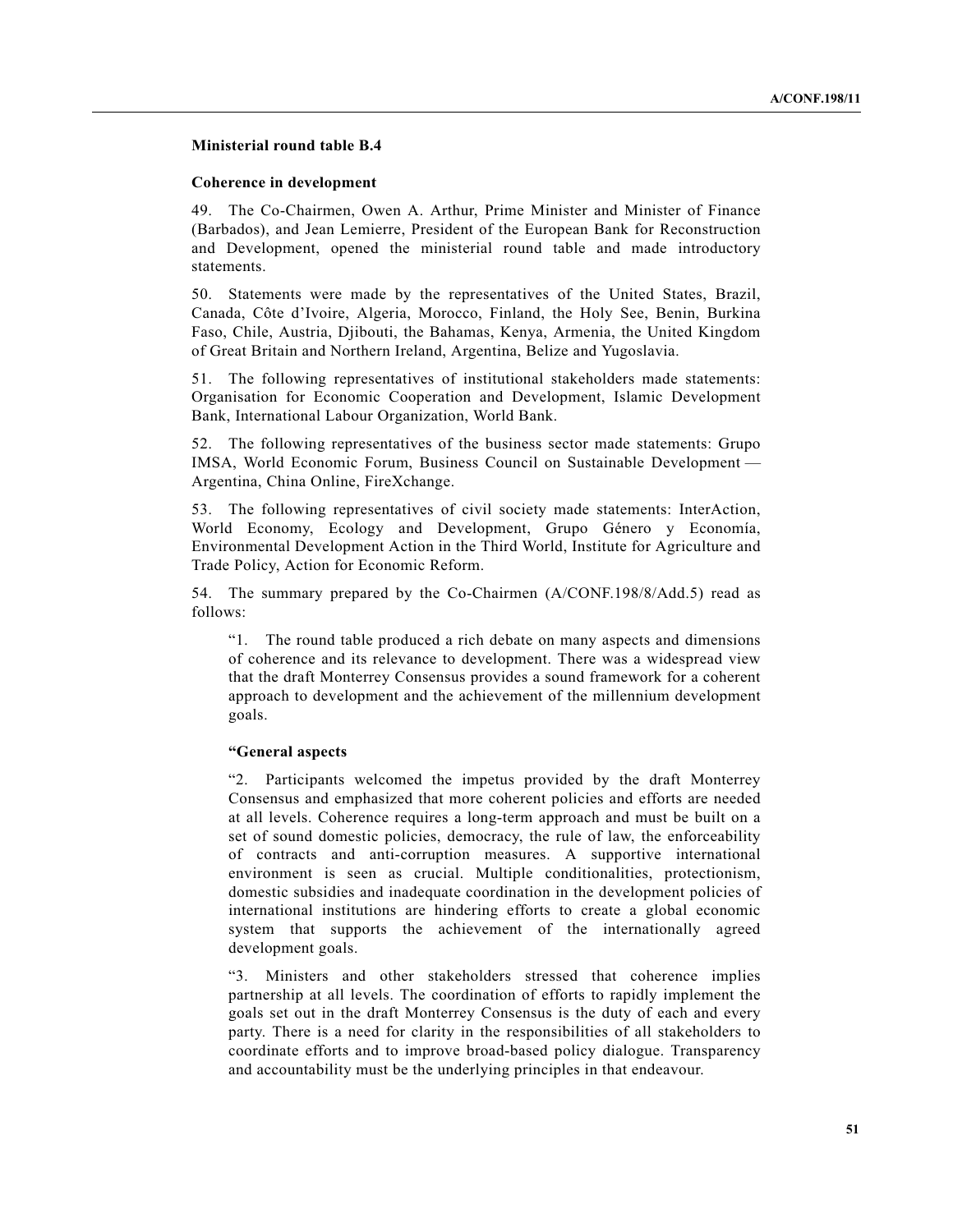"4. Coherence must be people-centred and aim at a higher quality of sustainable livelihoods. It was stressed that true coherence relies on the citizen, who must be integrated through an appropriate institutional framework. Everyone must be able to participate in order to support a well-functioning political process. Coherence is a coming together of all parties and in all sectors — in an early and broad manner.

"5. Coherence and diversity work together. Participants stressed that development strategies must recognize different policy environments. Pluralism and heterodox approaches should be encouraged, but all forces must be brought together, which requires an environment that is conducive to better and more transparent coordination of efforts.

"6. Resources are an important aspect of coherence. The recent European Union and United States initiatives to increase spending on official development assistance are welcome as first promising steps in the right direction. The effectiveness of aid has increased in the past few years, but more remains to be done to enhance the absorptive capacity of developing countries, including through private/public partnerships. Every country is responsible for its own development, and it is crucial for development strategies to be owned by individual developing countries. However, development requires much more than aid. Coherence implies joint efforts to address domestic resource mobilization, trade issues, debt problems and the reform of the international financial architecture.

## "Main issues discussed

"7. Many participants stressed the need to address the inconsistencies in the overall approach to development. A coherent approach would imply the use of a variety of instruments and policies that do not conflict with each other. A fundamental problem in that respect lies in the incoherence between the development assistance and trade policies of developed countries. Protectionism, especially in the agricultural and agro-industrial sectors, creates distortions in international trade, and by penalizing competitive producers in developing countries that have comparative advantages in those sectors represents an obstacle to growth. The agreements reached at Doha, if fully implemented, represented an opportunity to advance towards a more development-oriented series of trade negotiations. However, as one minister noted, capacity constraints could be an obstacle preventing many developing countries from reaping the benefits that more accessible markets make possible through optimizing the scale of production.

"8. The combination of liberalized and increasingly volatile capital flows, particularly short-term flows, with an international financial system that is designed for a world with capital controls and far less integrated financial markets, is another source of incoherence that needs to be addressed. One reflection of that problem is the repeated occurrence of international financial crises, which are often preceded by large capital inflows and revel underlying vulnerabilities and shortcomings at both the national and international levels. Coherence in the financial sense requires measures in developing and developed countries, as well as at the international level. Such measures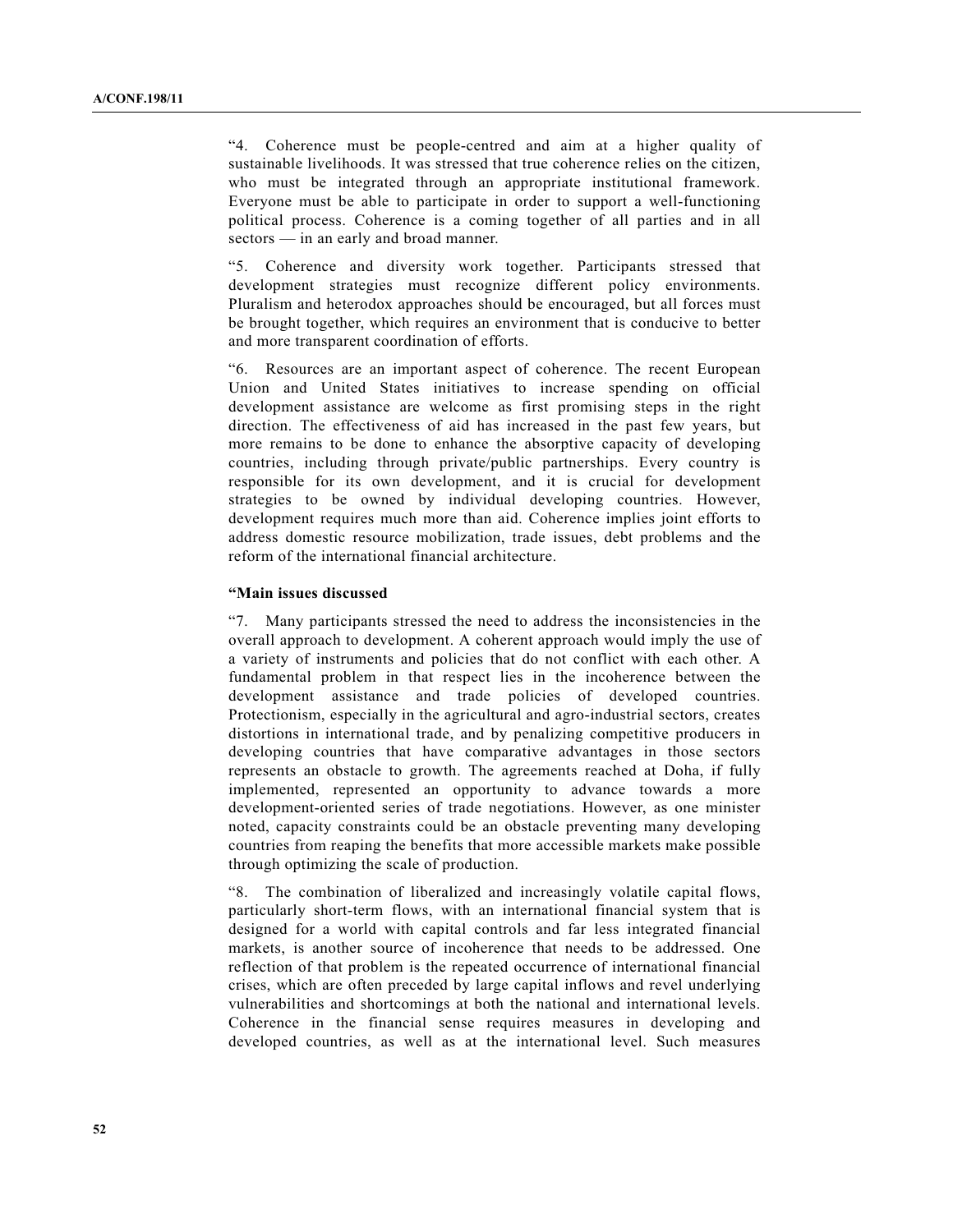should include international financial regulations for institutional investors, highly leveraged financial institutions and off-shore financial centres.

"9. Several ministers referred to the crisis in Argentina as a dramatic example of the urgent need to address incoherence at the international level. Some ministers expressed their solidarity with the Argentine people and its Government, and emphasized the need to support the Government in its pursuance of economic reforms amid extremely difficult circumstances.

"10. Conditionality attached to development aid could be a source of incoherence and needs to be addressed, according to several participants. In many cases, multiple and conflicting conditionalities can impose a heavy burden on recipient countries, and their absorptive capacity needs to be taken into account in that respect. Improved coordination among donors is essential. It was also stressed that conditionality needs to be applied in such a way that the people of developing countries are not penalized for the failure of their leaders to meet basic performance criteria for aid. It was also felt that effective development assistance requires donors and recipients to share the same goals, as well as a full commitment by Governments of recipient countries to those goals, particularly to poverty eradication. Ministers also addressed the need to avoid confusion between the goals of ODA and those of private economic activity, for example by avoiding the use of ODA to subsidize private business and to mitigate its inherent risk.

"11. Ministers had a broad discussion on the coherence of policies at different levels and with different approaches. One key issue was the coherence and coordination of the macroeconomic policies of the main advanced countries, which was seen as an essential ingredient of global macroeconomic stability and sustained, effective development policies, which would benefit all, particularly the developing countries. It was also viewed as a key aspect of the establishment of an enabling international environment, without which the development efforts of developing countries cannot succeed.

"12. Another aspect of policy coherence concerns development policies in the developing countries, particularly between macroeconomic and sectoral policies. For example, the subsidization of certain sectors can exacerbate fiscal burdens and lead to distortions in economic activity. One key aspect of policy coherence raised by one minister was the importance of public awareness of and support for economic policy and reform options. Even if policies are technically sound, they cannot succeed without the support of the people.

### "Proposals

"13. The following proposals were made:

- An international taxation organization should be created to tackle issues of international coordination of tax policies, with a possible extension to issues concerning foreign direct investment (FDI);
- A committee should be established to harmonize the evaluation of procedures by the international financial institutions;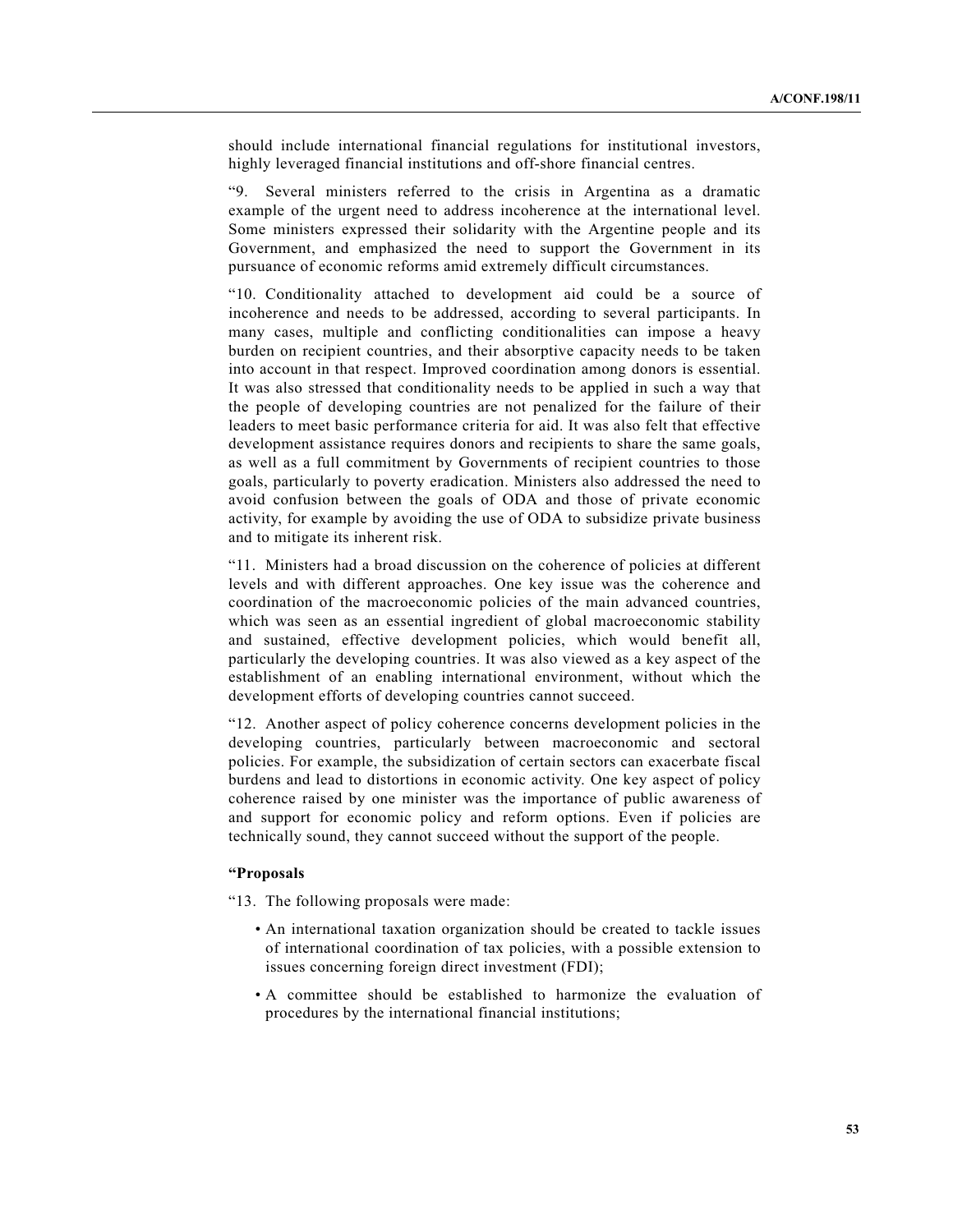- The United Nations should study the positive and negative aspects of FDI and how to maximize its benefits for developing countries while limiting its negative impacts;
- Enhancing the civil service's effectiveness should become one of the priorities of official development assistance, inter alia, because it is needed for the development of the private sector;
- An index of sustainability of enterprises of developing countries, along the lines of the one that is already in place for developed countries, should be developed. That initiative would help to improve the triple social-environmental-economic bottom line at the national level;
- The international high-level economic dialogue now carried out under the Group of Eight Major Industrialized Countries grouping should be opened to include other groupings and the widening of the agenda."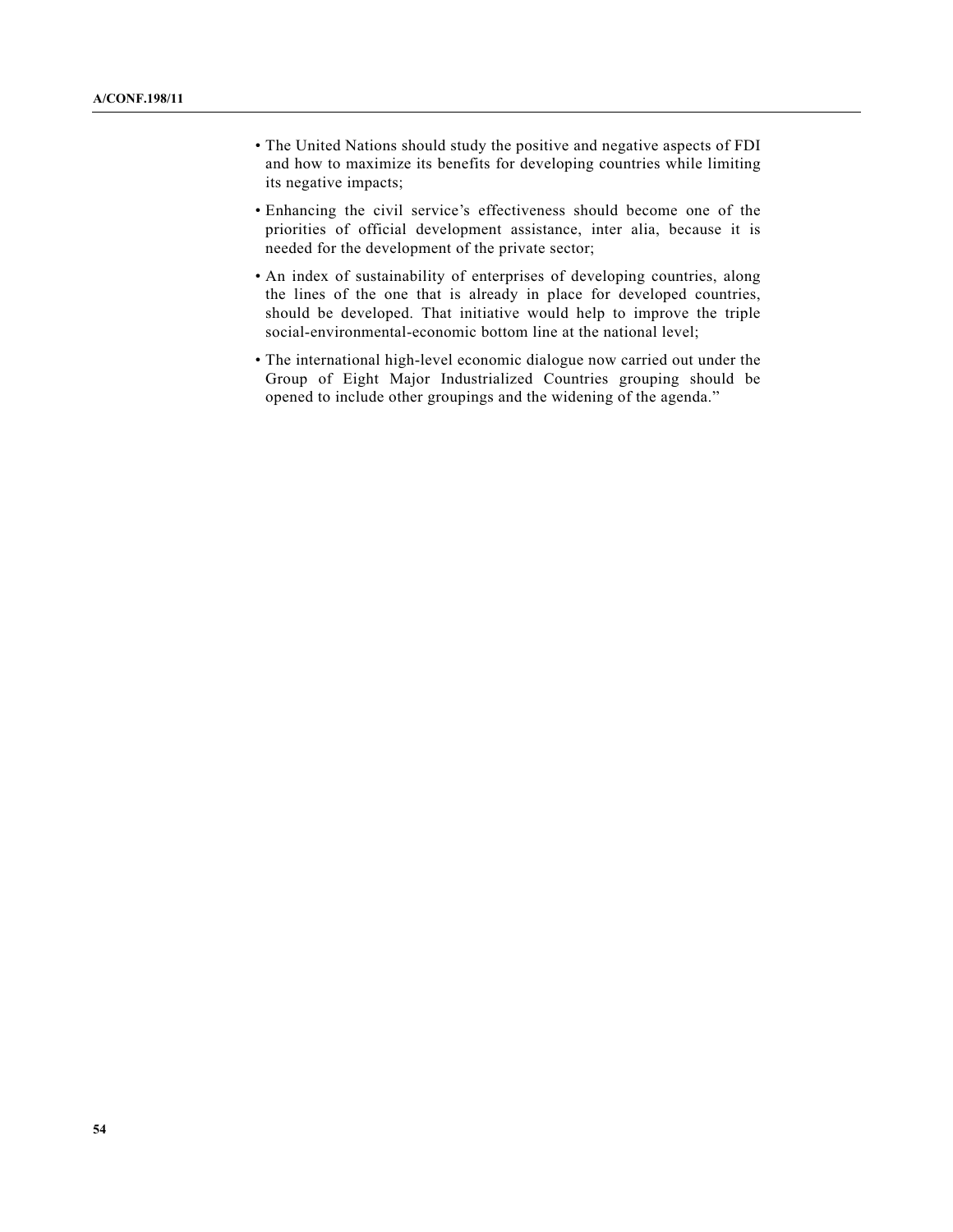# **Chapter V Report of the summit segment**

1. At its 1st plenary meeting, on 18 March, in accordance with the recommendations of the Preparatory Committee contained in its decision 4/3 (see A/CONF.198/5, chap. VIII, sect. A), the International Conference on Financing for Development approved the organization of work as set out in document A/CONF.198/4/Rev.1, and decided to establish a summit segment. The Conference also decided to allocate agenda items 10, "Summit segment", 11, "Adoption of the Monterrey Consensus" and 12, "Adoption of the report of the Conference", to the summit segment.

# A. General exchange of views

2. The summit segment held a general exchange of views at its 3rd to 6th meetings, on 21 and 22 March 2002.

3. At the 3rd meeting, Vicente Fox, President of Mexico and President of the Conference, declared open the summit segment of the Conference and addressed the Conference.

4. At the same meeting, Kofi Annan, Secretary-General of the United Nations, addressed the Conference.

5. Also at the same meeting, addresses were made by Han Seung-Soo (Republic of Korea), President of the General Assembly, James D. Wolfensohn, President of the World Bank, Horst Köhler, Managing Director of the International Monetary Fund and Mike Moore, Director-General of the World Trade Organization.

6. At the same meeting, statements were made by Hugo Chávez Frías, President of Venezuela (on behalf of the Group of 77 and China); José María Aznar, President of the Government of Spain (on behalf of the European Union); Olusegun Obasanjo, President of Nigeria; Alejandro Toledo Manrique, President of Peru; Leo Falcam, President of the Federated States of Micronesia; Agbéyomé Messan Kodjo, Prime Minister of Togo; Guy Verhofstadt, Prime Minister of Belgium; Jean Chrétien, Prime Minister of Canada; José Maria Pereira Neves, Prime Minister of Cape Verde; Thabo Mbeki, President of South Africa; Tommy Remengesau, Jr., President of Palau; Enrique Bolaños Geyer, President of Nicaragua; Fidel Castro Ruz, President of Cuba; Francisco Guillermo Flores Pérez, President of El Salvador; Boris Trajkovski, President of the former Yugoslav Republic of Macedonia; Jorge Battle Ibáñez, President of Uruguay; Festus Mogae, President of Botswana; Ricardo Maduro Joest, President of Honduras; Hipólito Mejía Domínguez, President of the Dominican Republic; Pascoal Manuel Mocumbi, Prime Minister of Mozambique; King Abdullah Bin Al Hussein, King of Jordan; Abderrahman Youssoufi, Prime Minister of Morocco; Miguel Angel Rodríguez Echeverría, President of Costa Rica; Ralph Gonsalves, Prime Minister of Saint Vincent and the Grenadines and Minister for Finance, Planning, Economic Development, Labour, Information, the Grenadines and Legal Affairs; Stjepan Mesi, President of Croatia; Tarja Halonen, President of Finland; and Ion Iliescu, President of Romania.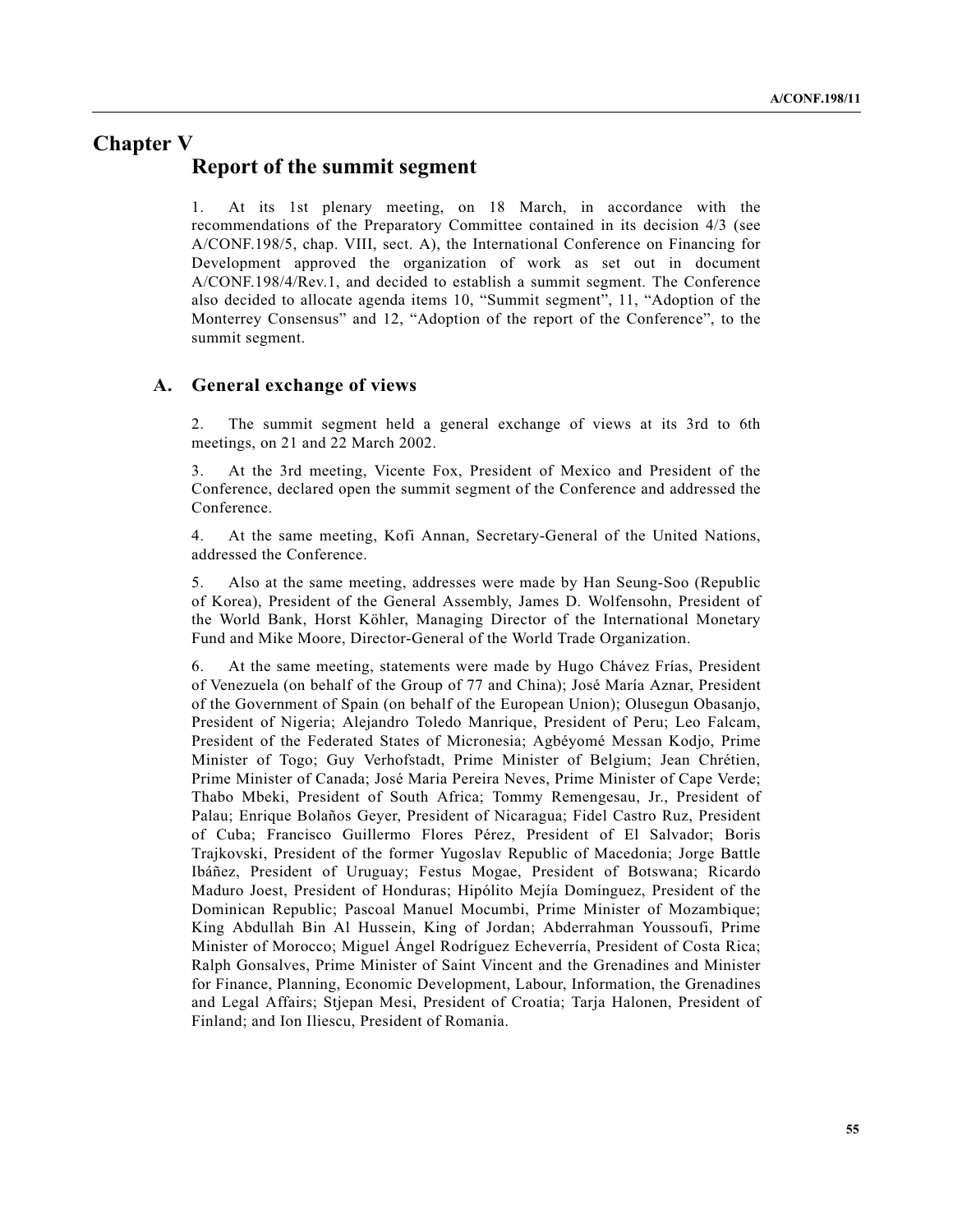At the 4th meeting, statements were made by Andrés Pastrana Arango,  $7_{\scriptscriptstyle{\ddots}}$ President of the Republic of Colombia; Kjell Magne Bondevik, Prime Minister of Norway; Thaksin Shinawatra, Prime Minister of Thailand; Abdoulaye Wade, President of Senegal; Abdelaziz Bouteflika, President of Algeria; Mireya Elisa Moscoso Rodríguez, President of Panama; Mohamed Ghannouchi, Prime Minister of Tunisia; El Hadj Omar Bongo, President of Gabon; Nagoum Yamassoum, Prime Minister of Chad; Owen Arthur, M.P., Prime Minister and Minister for Finance and Economic Affairs of Barbados; Eduardo Duhalde, President of Argentina; Jorge Quiroga Ramírez, President of Bolivia; Charles Goerens, Minister for Cooperation and Humanitarian Action of Luxembourg; Teofisto Guingona, Jr., Vice-President and Minister for Foreign Affairs of the Philippines; Majozi Sithole, Minister of Finance of Swaziland; Donald Kaberuka, Minister of Finance and Economic Planning of Rwanda; Roni Milo, Minister for Regional Cooperation of Israel; Saufatu Sopoanga, Minister of Finance, Economic Planning and Industries of Tuvalu; Jakaya Kikwete, M.P., Minister for Foreign Affairs and International Cooperation of the United Republic of Tanzania; Ibrahim Al-Assaf, Minister of Finance and National Economy of Saudi Arabia; Lyonpo Yeshey Zimba, Minister of Finance of Bhutan; Xiang Huaicheng, Minister of Finance and Representative of the President of China, Jiang Zeming; Volodymyr Pershyn, State Secretary, Ministry of Economy and for European Integration of Ukraine; Shaukat Aziz, Minister of Finance of Pakistan; Kermechend Raghoebarsing, Minister of Planning and Development Cooperation of Suriname; Joseph Henry Mensah, Senior Minister for Government and Business of Ghana; Joseph Deiss, Minister for Foreign Affairs of Switzerland; Carlos Julio Emanuel, Minister of Economy and Finance of Ecuador; El Hadj Oumar Kouyaté, Minister of State for Planning of Guinea; M. Saifur Rahman, Minister of Finance and Planning of Bangladesh; Mohamed Ould Nany, Minister of Economic Affairs and Development of Mauritania; Per Srig Moller, Minister for Foreign Affairs of Denmark; John Dalli, Minister of Finance of Malta; Bosse Ringholm, Minister of Finance of Sweden; Raymond Lim, Minister of State for Foreign Affairs and Trade and Industry of Singapore; Liz O'Donnell, T.D., Minister for Development Cooperation of Ireland; Abdullah bin Khalid Al-Attiayh, Governor of the Central Bank of Qatar; Julian Hunte, Minister for External Affairs of Saint Lucia; Delia Grybauskaite, Minister of Finance of Lithuania; Mpho Malie, Minister of Finance and Planning of Lesotho; Heidemarie Wieczorek-Zeul, Federal Minister for Economic Cooperation and Development of Germany; Francois Xavier Ngoubeyou, Minister of State for External Relations of the Republic of Cameroon; Maris Riekstinš, Secretary of State of the Ministry for Foreign Affairs of Latvia; Andreas Loverdos, Vice-Minister for Foreign Affairs of Greece; Anne Konate, Vice-Minister in charge of Economic Development of Burkina Faso; Franz Morak, State Secretary of Austria; Maskarim Wibisono, Vice-Minister for Foreign Affairs for Foreign Economic Relations of Indonesia; Jelica Minic, Vice-Federal Minister for Foreign Affairs of Yugoslavia; Archbishop Renato Martino, Chairman of the Delegation of the Holy See; Madina Jarbussynova, Chairperson of the Delegation of Kazakhstan; Warnasena Rasaputram, Chairman of the Delegation of Sri Lanka; Mohammad Abdulhassan, Chairman of the Delegation of Kuwait; Nouhad Mahmoud, Chairman of the Delegation of Lebanon; Altai Efendiev, Chairman of the Delegation of Azerbaijan; Fredrick Pitcher, Chairman of the Delegation of Nauru; and Guyla Nemeth, Chairman of the Delegation of Hungary.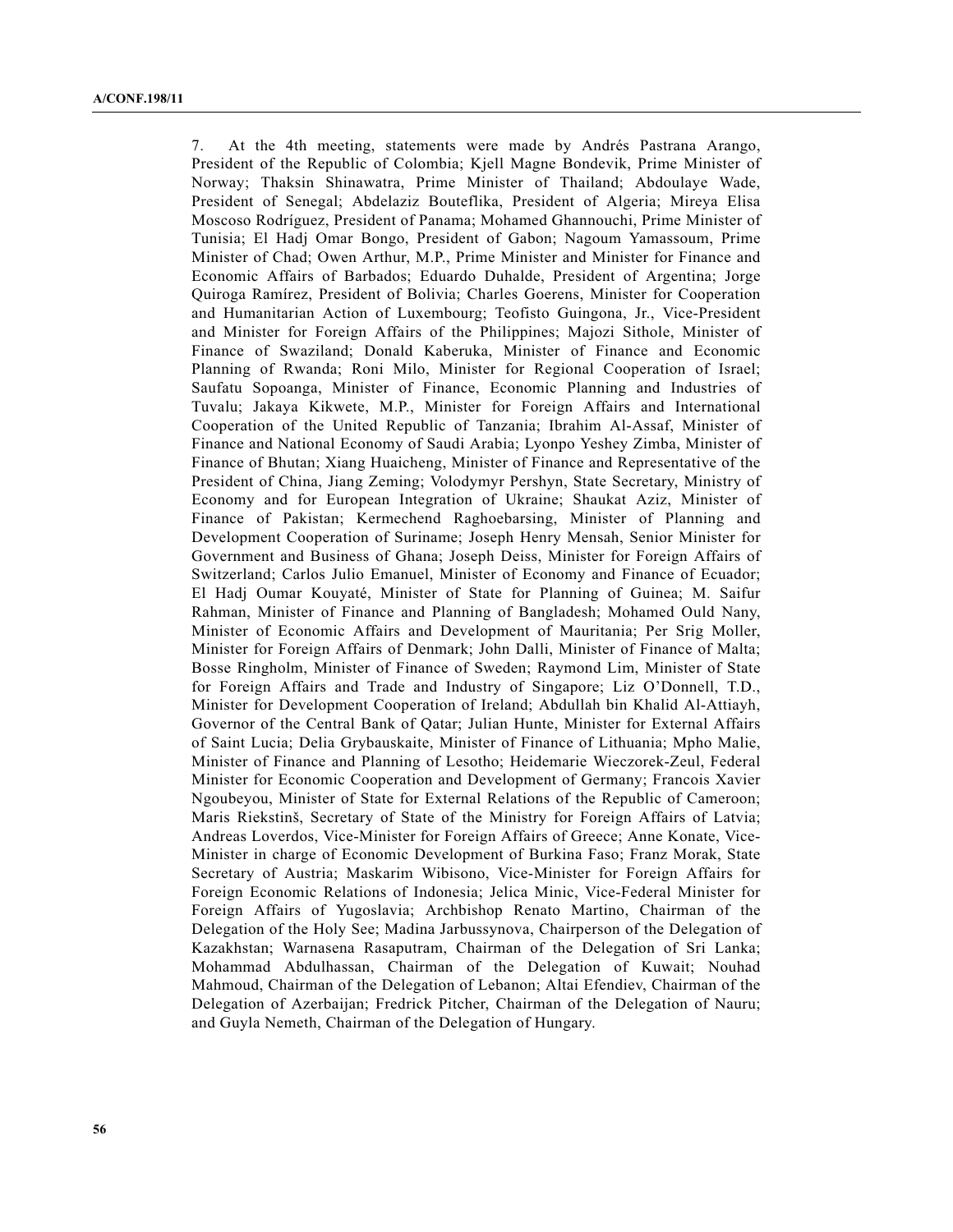At the 5th meeting, statements were made by Andranik Margaryan, Prime 8. Minister of Armenia; Ricardo Lagos, President of Chile; Jacques Chirac, President of France; George W. Bush, President of the United States of America; Alfonso Portillo Cabrera, President of Guatemala; Romano Prodi, President of the European Commission; Vasile Tarlev, Prime Minister of the Republic of Moldova; Hubert Ingraham, Prime Minister of the Bahamas; Jin Nyum, Deputy Prime Minister and Minister of Finance and Economy of the Republic of Korea; Marek Belka, Deputy Prime Minister and Minister of Finance of Poland; Jan Kavan, Deputy Prime Minister and Minister for Foreign Affairs of the Czech Republic; Ivan Mikloš, Deputy Prime Minister for Economic Affairs of Slovakia; José Antonio Moreno Ruffinelli, Minister for Foreign Affairs of Paraguay; Anil Kumarsingh Gayan, Minister for Foreign Affairs and Regional Cooperation of Mauritius; Samuel Insanally, Minister for Foreign Affairs of Guyana; Mohamed Mahdi Salih, Minister of Trade of Iraq; Eveline Herfkens, Minister for Development Cooperation of the Netherlands; Ch. Ulaan, Minister of Finance and Economics of Mongolia; Soukanh Mahalath, Minister of Finance of the Lao People's Democratic Republic; Kristiina Ojuland, Minister for Foreign Affairs of Estonia; Kadi Sesay, Minister of Development and Economic Planning of Sierra Leone; Aboudramane Sangaré, Minister of State and Minister for Foreign Affairs of Côte d'Ivoire; Tahmaseb Mazaheri, Minister for Economic Affairs and Finance of the Islamic Republic of Iran; K. D. Knight, M.P., Minister for Foreign Affairs and Foreign Trade of Jamaica; Matt Robson, Minister for Disarmament and Arms Control and Associate Minister for Foreign Affairs and Trade for Official Development Assistance of New Zealand; Ram Sharan Mahat, Minister of Finance of Nepal; Datuk Azmi Khalid, Minister of Rural Development of Malaysia; Chris Gallus, Minister for Development Cooperation of Australia; Mulu Ketsela, Minister of State, Ministry of Finance and Economic Development of Ethiopia; David Aptsiauri, Vice-Minister for Foreign Affairs of Georgia; Sergei Kolotukhin, Vice-Minister of Finance of the Russian Federation; Alfredo Mantica, Vice-Minister for Foreign Affairs of Italy; Amraiya Naidu, Chairman of the Delegation of Fiji; Sheelagh de Osuna, Chairperson of the Delegation of Trinidad and Tobago; Guy Razafinony, Chairman of the Delegation of Madagascar; Tuiloma Neroni Slade, Chairman of the Delegation of Samoa; Barrie Ireton, Chairman of the Delegation of the United Kingdom of Great Britain and Northern Ireland; Luis Marques Amado, Minister of State for Foreign Affairs and Cooperation of Portugal; Kemal Dervis, Minister of State of Turkey.

9. At the same meeting, the representative of Mesa Directiva del Senado de Mexico (Parliamentarians Forum) made a statement.

10. At the 6th meeting, statements were made by Jean Bertrand Aristide, President of the Republic of Haiti; Kessai Note, President of the Republic of the Marshall Islands; Hama Amadou, Prime Minister of the Republic of the Niger; John Briceño, Deputy Prime Minister of Belize; Ahmed Mohamed Sofan, Minister of Planning and Development of Yemen; Friday Jumbe, Minister of Finance and Economic Planning of Malawi; Christopher Obure, M.P., Minister of Finance of Kenya; Abdurrahman Mohamed Shalghem, Secretary of the General People's Committee for Foreign Liaison and International Cooperation of the Libyan Arab Jamahiriya; Woldal Futur, Minister of Planning and Development of Eritrea; Fayza Aboulnaga, Minister of State for Foreign Affairs of Egypt; Cham Prasidh, Minister of Commerce of Cambodia; Tran Xuan Gia, Minister of Planning and Investment of Viet Nam; Arun Shourie, Minister for Privatization of India; Bruno Amoussou, Senior Minister in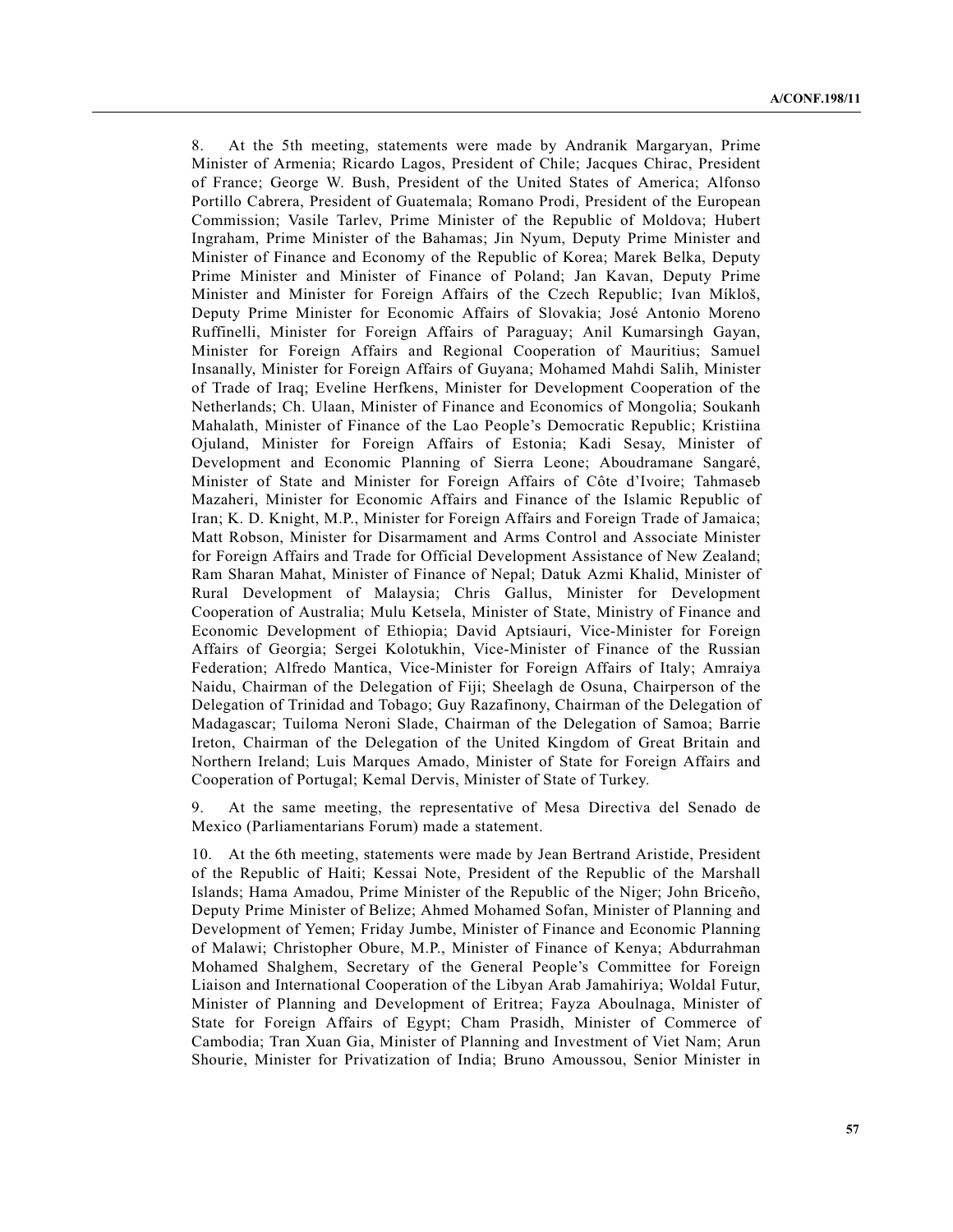charge of the Coordination of Government Action, Planning and Development, Personal Representative of the Head of State of Benin (on behalf of the least developed countries); Khin Maung Thein, Minister for Finance and Revenue of Myanmar; Geir Haarde, Minister of Finance of Iceland; Mohamed Jaleel, Minister of Finance and Treasury of Maldives; Anton Rop, Minister of Finance of Slovenia; Famara Jatta, Secretary of State for Finance and Economic Affairs of the Gambia; Gaston Browne, Minister of Planning of Antigua and Barbuda; Celso Lafer, Minister for External Relations of Brazil; Timothy Harris, Minister for Foreign Affairs of Saint Kitts and Nevis; Shigeru Uetake, Senior Vice-Minister for Foreign Affairs of Japan; Anne Konate, Minister in charge of Economic Development of Burkina Faso; Pehin Dato Ahmad Wally Skinner, Deputy Minister of Finance of Brunei Darussalam; Shaikh Ebrahim Bin Khalifa Al-Khalifa, Under-Secretary of the Ministry of Finance and National Economy of Bahrain; Stefan Sotirov, Director Minister of Finance of Bulgaria; Patrick Kalifungwa, M.P., Deputy Minister of Finance and National Planning of Zambia; Abdulaziz Al-Shamsi, head of the delegation of the United Arab Emirates; Jacques Boisson, head of the delegation of Monaco; Martin Andjaba, head of the delegation of Namibia; Sotirios Zacheos, head of the delegation of Cyprus; Sergei Ling, head of the delegation of Belarus; Mikhail Wehbe, head of the delegation of the Syrian Arab Republic; Jaume Gaytán, head of the delegation of Andorra; Mubarak Hussein Rahmtalla, head of the delegation of the Sudan; Lamuel Stanislaus, head of the delegation of Grenada; Jadranko Prlić, Vice-Minister for Foreign Trade and Economic Affairs of Bosnia and Herzegovina.

11. At the same meeting, statements were also made by the representatives of the International Chamber of Commerce (Business Forum) and the Civil Society Forum.

#### **B. Consideration of the draft Monterrey Consensus**

12. At the 6th meeting, the summit segment considered sub-item 10 (b), "Consideration of the draft Monterrey Consensus"; for its consideration of the subitem, it had before it a note by the Secretariat transmitting the draft outcome of the Conference (A/CONF.198/3), which it transmitted to the Conference for adoption.

#### $\mathbf{C}$ . **Summit round tables**

13. In accordance with General Assembly decision 56/445, the summit segment held four round tables on Thursday, 21 March, two in the morning and two in the afternoon. The theme of the summit round tables was "Looking ahead". An account of the summit round tables is set out below.

## Summit round table C.1 **Looking** ahead

14. The Co-Chairmen, Guy Verhofstadt, Prime Minister of Belgium, José María Aznar López, President of Spain, and James Wolfensohn, President of the World Bank, opened the summit round table and made introductory statements.

15. Statements were made by the representatives of Nigeria, the United States of America, the Czech Republic, India, Guyana, Cuba, Australia, Sweden, Kenya, New Zealand, the United Kingdom of Great Britain and Northern Ireland, Nepal, Togo, Maldives and Algeria.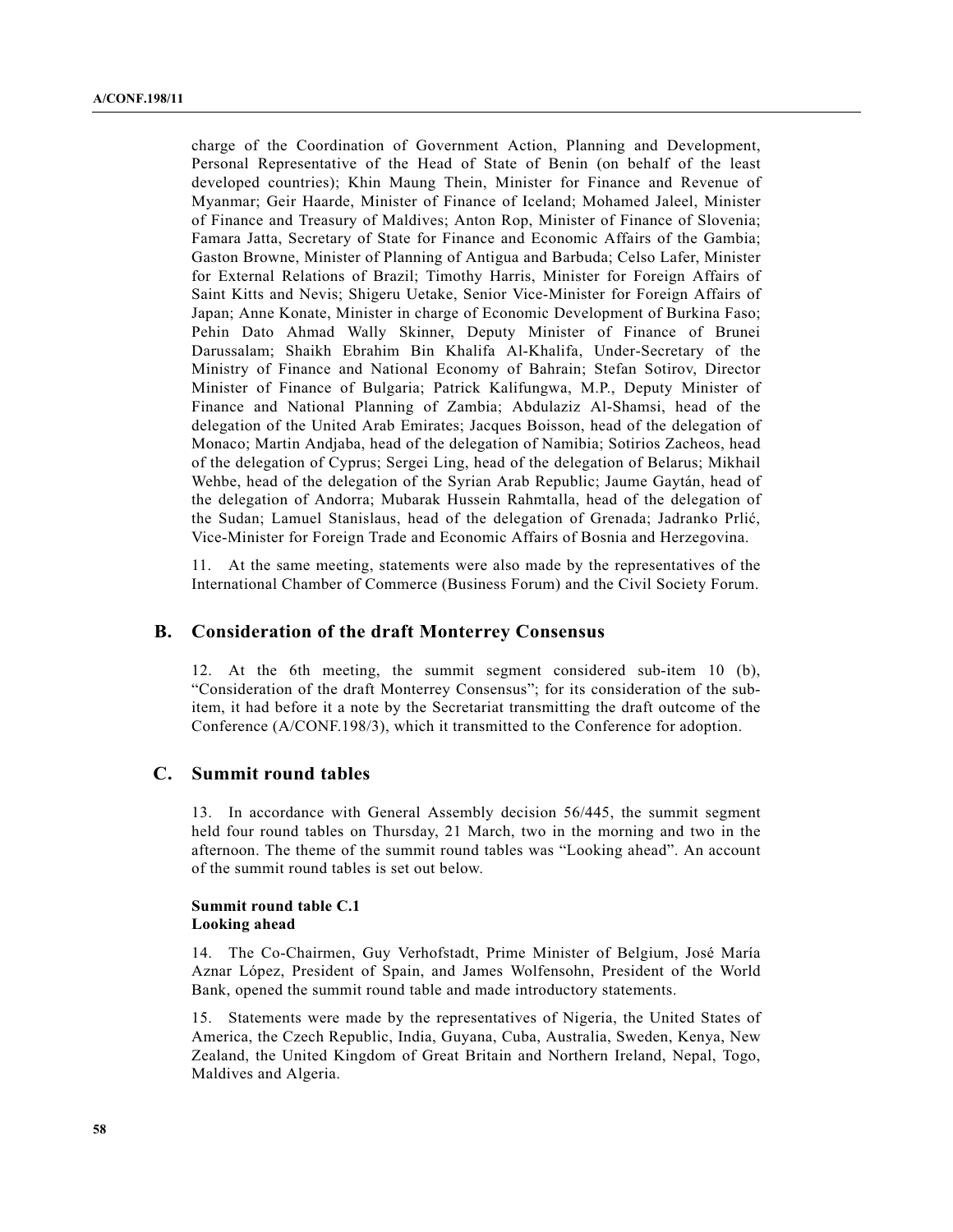16. Statements were made by the following institutional stakeholder participants: United Nations, International Monetary Fund, World Health Organization, United Nations Development Programme (UNDP) and the OPEC Fund for International Development.

17. Statements were made by the following business sector participants: Institute of Liberty and Democracy, ONDEO Suez, Cisneros Group of Companies, Total Fina Elf, and Calvert Funds.

18. Statements were made by the following civil society participants: Jubilee Debt Program, Country Women Association of Nigeria (COWAN), Asociación Nacional de Economistas y Contadores de Cuba, International Confederation of Free Trade Unions/Africa, Canadian Labour Congress, Center for Development Studies/Arab NGO Network for Development and Mexican Action Network for Free Trade.

19. The Co-Chairmen made concluding remarks. The summary prepared by the Co-Chairmen (A/CONF.198/8/Add.11) read as follows:

"1. Our perception is that in building up to the International Conference on Financing for Development, the international community has created the political space for unprecedented dialogue among all relevant stakeholders on financing for development. Certainly, the dialogue has not yet solved the key concerns of policy makers or policy advocates. However, we have seen actions on some issues that go beyond what only recently were called 'the narrow limits of the possible'. The Monterrey Conference has been a process of convergence, albeit far from complete.

"2. Today, multiple stakeholders have managed to hold a rich discussion of their respective priorities, prescriptions and concerns. Heads of State and other senior policy makers, along with stakeholders from intergovernmental organizations, the private sector and civil society organizations, have been able to focus on priorities for advancing private and official financing for development and on conditions for effectively 'staying engaged'.

## "Private resources and investment

"3. For private investment to play its role in development, an enabling environment is essential. Well established property rights are seen as indispensable for productive private investment and fully mobilizing domestic resources. However, the practical institution of effective property rights for all people, especially the poor, could be a long and complex process.

"4. Some speakers noted that investment incentives need to be carefully designed. They may reduce risk for certain undertakings but should not completely insulate private investors from risk. It was suggested that sovereign guarantees of foreign investment be the exception and not the rule. Otherwise, they could lead to irresponsible investor behaviour and budgetary losses. Increasing information flows to investors, such as through an Internet-based clearing house, is a promising avenue of support of private investment.

"5. Several speakers considered that neither private nor official investors will undertake some types of essential investments, such as large infrastructure projects, on their own. They suggested that official development assistance continue to finance infrastructure investments, including co-financing with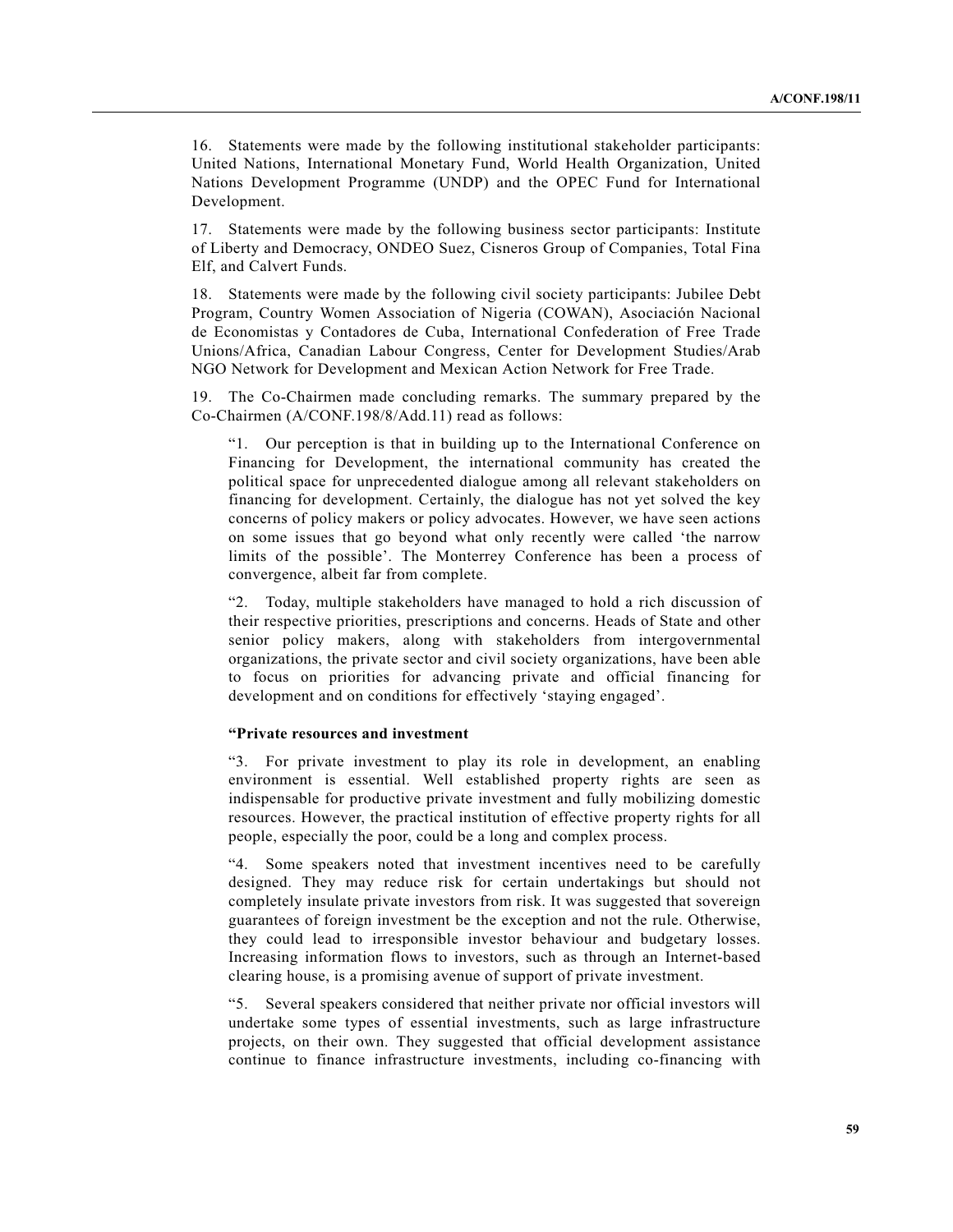private investment, such as for water supply projects for the benefit of the poor. Important benefits are seen in the participation of users in the operation and maintenance of infrastructure facilities after they are built. It was also stressed that collaboration between the public and private sectors should be performance-oriented and accompanied by mutual accountability and transparency.

"6. It was further stressed that other types of alliances between the public and private sectors could work successfully. Examples were given of successfully applying advanced information technology to assist developing countries in increasing education in Latin America. Public-private alliances are also helping poor communities to improve health care.

"7. Participants noted a growing tendency of multinational corporations to make their operations in emerging markets more transparent and socially responsible, reflecting the changing demands of institutional shareholders, such as pension funds, as well as awareness by many corporations themselves of the need to change the ways they do business. In addition, government policies in developed countries towards the foreign behaviour of their multinational enterprises have been changing, albeit with a lag, and some speakers sought further progress in that area.

#### "Public resources and investment

"8. Several speakers noted that the commitment to the millennium development goals have imposed fundamental responsibilities on Governments. Investing in people  $-$  including in education, health, basic social infrastructure and social security programmes — is vital for overcoming poverty. It is also a very productive investment for economic growth. However, sustained government stewardship over those investments is required for efforts in those areas to be effective.

"9. Several participants pointed out that the current substantial gap between external financing levels and needs puts at risk the success of the New Partnership for Africa's Development. A number of speakers stressed that adequate international attention is also required to combat poverty in the developing countries of Asia, Latin America and the Pacific.

"10. ODA is recognized as an essential complement to domestic resources in the effort to reach the millennium development goals. ODA, when properly and effectively used and guided primarily by the needs of developing countries, can have a major impact, as illustrated by some speakers, who gave examples of countries moving from recipient to donor status. Both the quantity and quality of ODA are critical. The Monterrey Conference has clearly focused on both, and has already produced some concrete results. Recent donor initiatives to significantly increase ODA levels, while steps in the right direction, are felt to be insufficient and calls were made for additional support. Several speakers also stressed the need to enhance ODA effectiveness through the efforts of donors and recipients and such measures as untying of aid, improved donor coordination and increased country ownership. Several speakers emphasized that capacity-building is essential for long-term sustainability. Some of the expenditure on armaments could be usefully utilized for development purposes.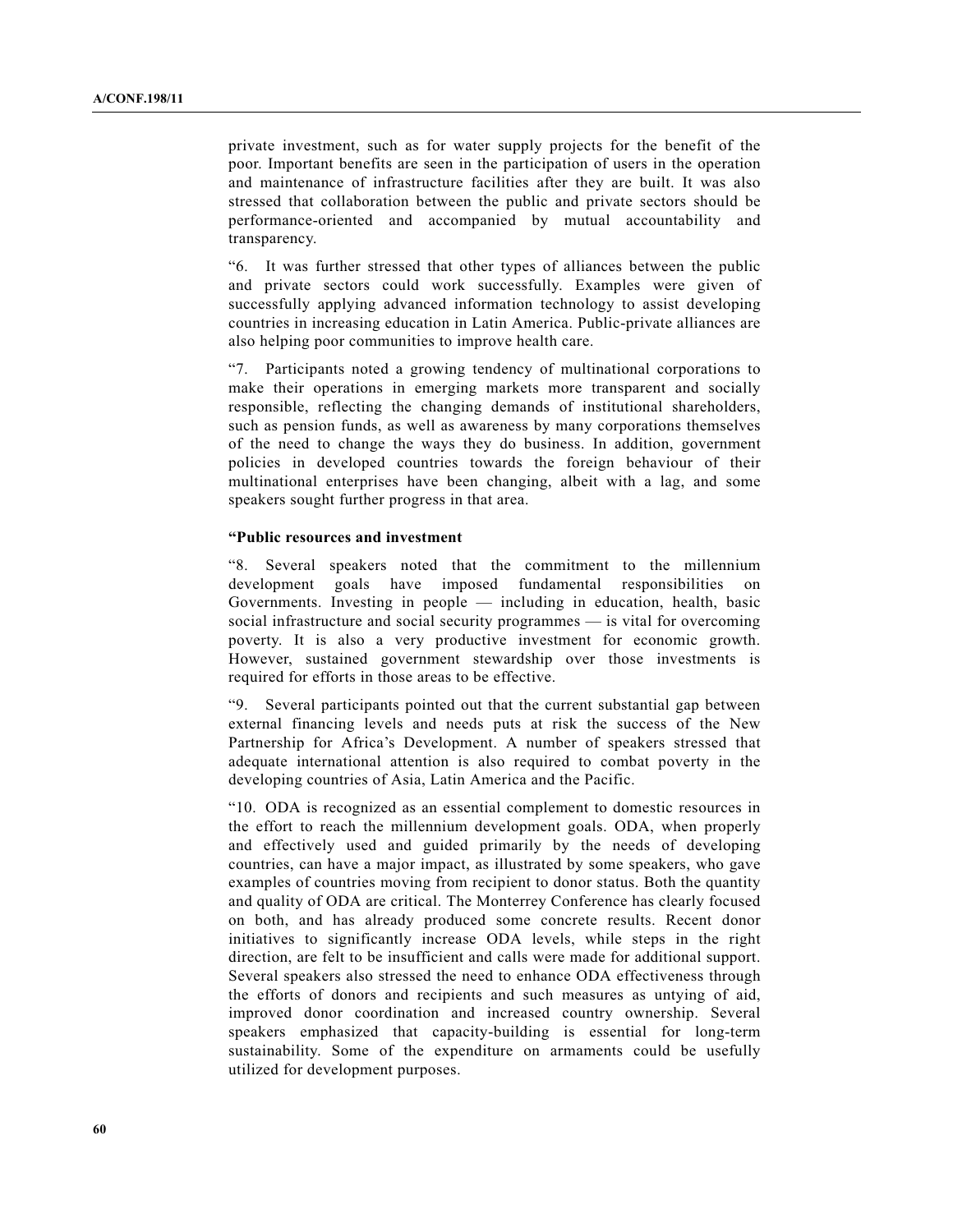"11. Debt relief is also seen as holding the potential to release essential resources for poverty eradication and sustainable human development. The enhanced initiative for the heavily indebted poor countries has provided some progress, but there were also calls for further efforts to relieve developing countries of their unsustainable debt burden, including streamlining debt-relief mechanisms and strengthening the relationship between debt relief and development programmes. The United Nations and the Bretton Woods institutions were called upon to explore new approaches, such as collective debt cancellation by groups of countries and revised criteria for debt sustainability. There is also interest in developing the proposals for a new sovereign debt restructuring mechanism.

"12. It was also suggested that innovative sources of financing, such as environmental taxes and taxes on currency transactions, be seriously considered, particularly in support of global public goods. In addition, it was suggested that the 1997 International Monetary Fund agreement for a special equity allocation of special drawing rights be implemented now. Moreover, significant efforts should be made to track down illicitly transferred public funds and repatriate them, within the context of a coordinated effort to combat corruption, including through an international convention on corruption.

#### "Staying engaged

"13. Many speakers wanted to capitalize on the positive spirit of the Monterrey Conference. Key concepts in the new dynamic between North and South are partnership, solidarity and good governance. Democracy, the rule of law, accountability, transparency and the fight against corruption are considered essential prerequisites for financing for development.

"14. Ways were suggested to nurture and maintain the spirit of the Monterrey Conference for an effective follow-up to the Conference. A common interest in that regard is to turn the concept of mutual accountability into concrete practice at the international as well as at the national level.

"15. According to several speakers, a first step at the international level is to institute frank and timely monitoring of the implementation of commitments and further requirements of the key partners in development, including developing countries, donor Governments and multilateral institutions, along with other stakeholders. Such monitoring, it was suggested, should be comprehensive and take a coherent approach to the financing of development. The monitoring of the millennium development goals could also make an important contribution in that regard.

"16. The efforts of the United Nations to draw all relevant stakeholders together during the preparatory process to the Monterrey Conference has shown the potential results of close collaboration that should be enhanced in the follow-up to the Conference. It was also suggested that the democratization of global governance could be strengthened by making greater use of regional groupings of countries as intermediate forums to develop proposals and build consensus among Governments on the great challenges of tomorrow.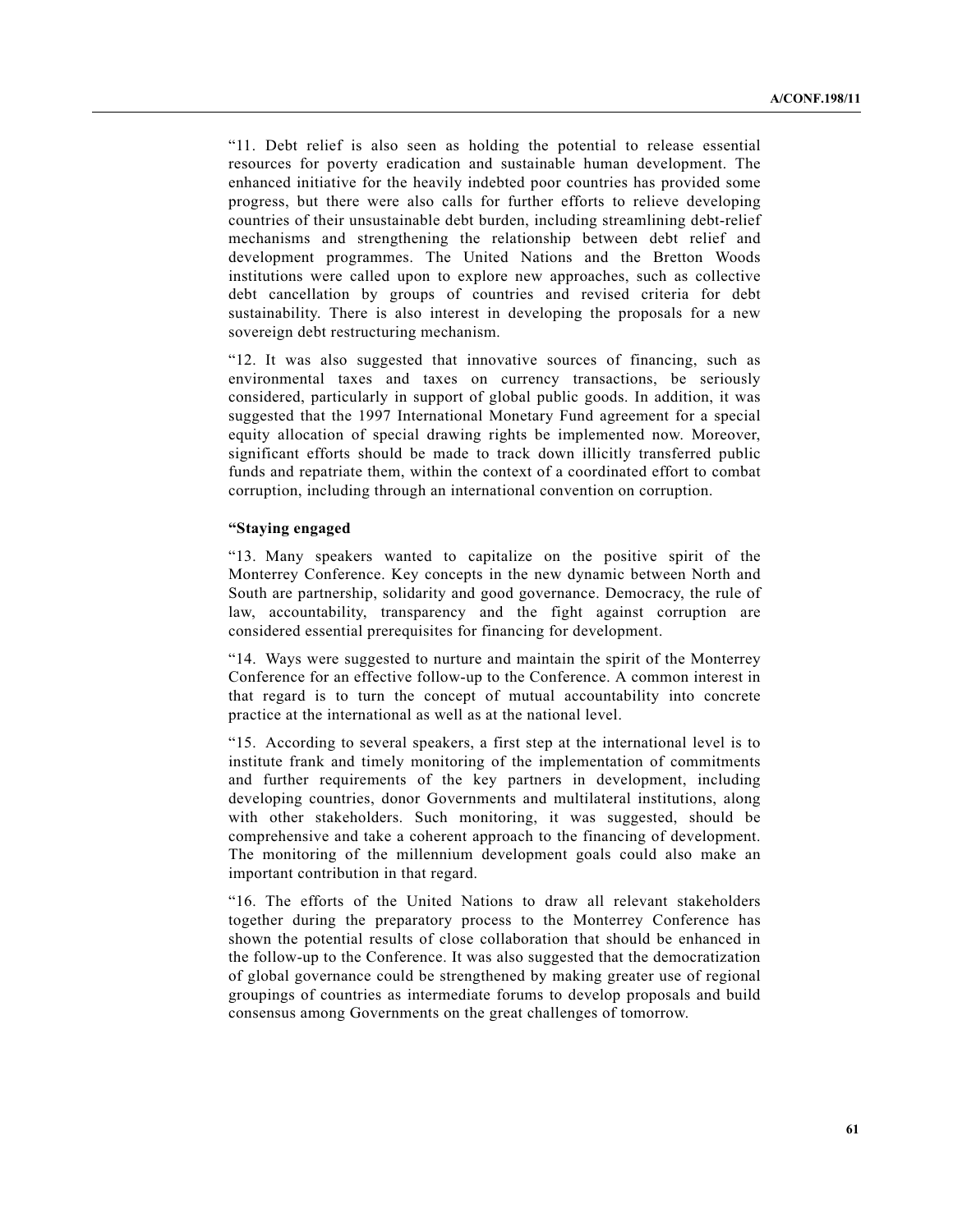"17. There is a distinct sense that the world must make the effort now, not later, to make the commitments made at Monterrey real in order to strengthen development and finally begin to conquer global poverty. The terrorist attacks of 11 September 2001 have had a profound impact on the world. There is no place to hide. There is no time to lose. We need to instil a sense of urgency in the public on the issue of poverty reduction. In conclusion, it was noted that although all of the stakeholders may not agree on everything there is a strong sense that the overriding objective of poverty reduction is shared by all."

## Summit round table C.2 **Looking** ahead

20. The Co-Chairmen, Thabo Mbeki, President of South Africa, and Horst Köhler, Managing Director of the International Monetary Fund, opened the round table and made introductory statements.

21. Statements were made by the representatives of Zambia, Germany, France, Finland, Denmark, Rwanda, Fiji, Panama, Ireland, Haiti and Morocco.

22. The following representatives of institutional stakeholders made statements: United Nations Conference on Trade and Development, World Bank, World Trade Organization and United Nations.

23. The following representatives of the business sector made statements: International Chamber of Commerce, Ultraquimia Group and FUNDES.

24. The following representatives of civil society made statements: Women's Environment and Development Organization, Women's Eves on the Multilaterals/ALCADECO, Oxfam International, North-South Institute/Social Watch, International Confederation of Free Trade Unions, African Forum and Network on Debt and Development, and Iniciativa Cartagena/Women's Popular **Education Network.** 

25. The Co-Chairmen made concluding remarks. The summary prepared by the Co-Chairmen (A/CONF.198/8/Add.12) read as follows:

"1. There was broad agreement among speakers that the draft Monterrey Consensus marks an important and substantial step towards achieving the millennium development goals. Looking ahead, the challenge is to maintain the momentum and translate those goals and the draft Monterrey Consensus into concrete actions to provide the resources that will produce meaningful results for the world's poor. Even if the resources were to become available, the required results would not necessarily be forthcoming. All stakeholders must assume their share of the responsibility for translating principles and commitment into action, and should do so without delay. It is necessary to solidify progress in the months ahead so that further concrete implementation measures can be agreed upon at the World Summit for Sustainable Development, to be held in Johannesburg in August 2002.

"2. One of the underlying principles behind the vision of the draft Monterrey Consensus is that of shared responsibilities and mutual commitment. The developing countries are committing themselves to taking full responsibility for their own development by undertaking structural reforms, with sound policies, good governance, gender mainstreaming, respect for human rights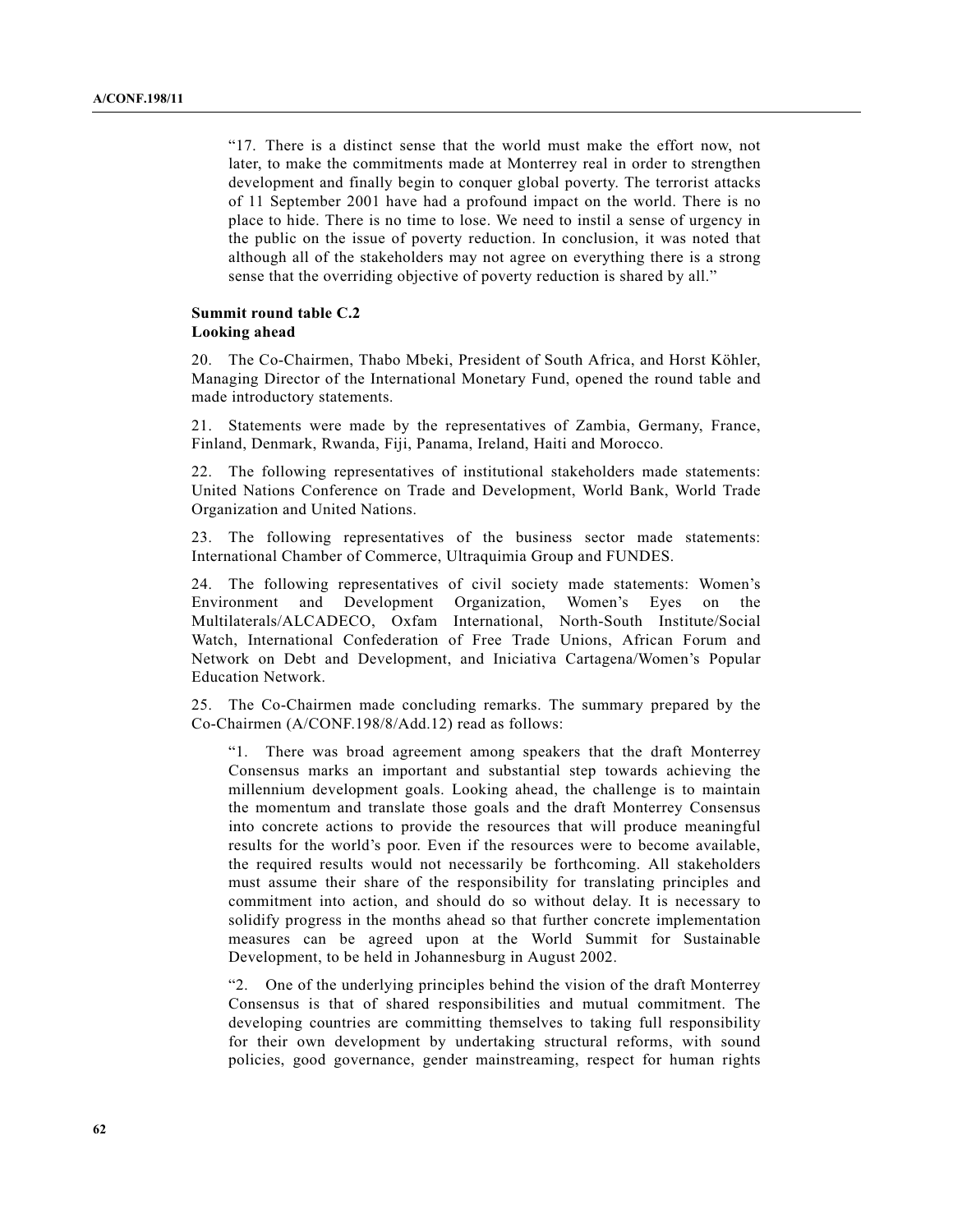and the protection of the environment as indispensable underpinnings. The international community is committing itself to supporting developing countries' efforts through enhanced resource flows and a more developmentfriendly international environment. Such a 'two pillar' approach also underpins the New Partnership for Africa's Development.

"3. Having developed international consensus on principles, Governments must build within their countries — both developed and developing — the public support necessary to translate their collective vision into action. That would require political leadership  $-$  in the developing countries to overcome the many difficulties in undertaking institutional and policy reform, and in the developed countries to develop engagement and solidarity with the developing countries in their efforts to reduce poverty. It would also require a coordinated effort on the part of all stakeholders and all segments of society to support the formulation, implementation and monitoring of development programmes and activities.

In the developed countries, the citizenry at large will have to be  $4.4$ convinced that development and the reduction of poverty must be matters of concern in national policy, and that addressing those concerns will require resources and structural change. Some participants pointed to the wide support for development in some developed countries in terms of both commitment of resources and willingness to undertake necessary reforms. However, in most cases, particularly in the area of trade liberalization, considerable additional efforts are required for the population to become as aware of the need for change as they are in developing countries.

"5. There was general appreciation for the increases in official development assistance announced in preceding days, but also concern that total ODA will still fall far below both what is required to ensure that the millennium development goals are met, as well as the longstanding target of devoting 0.7 per cent of the gross national product of developed countries to ODA. Most participants underlined the need to achieve that target; one Minister called for each country to establish a timetable for doing so. It was suggested that such expenditures be regarded as an investment in the future rather than a current cost. The challenges of fully financing the heavily indebted poor countries initiative and the United Nations initiative on AIDS, malaria and tuberculosis were highlighted by some participants. A few were disappointed that the draft Monterrey Consensus does not propose the use of other innovative sources of development finance, such as issues of special drawing rights and various forms of international taxation. A few other participants regretted that the draft Consensus did not address global public goods and indicated that they would be pursuing the matter in other forums.

"6. It was emphasized that ODA is only one component of the developed countries' contribution to development, and that other elements should be not only consistent but complementary and reinforcing. Particular attention was focused on the impediments to growth and poverty reduction created by the trade barriers and subsidies of developed countries. It was pointed out that, if such measures were abolished, developing countries could realize far greater revenue than they would receive in ODA. It was incumbent on developed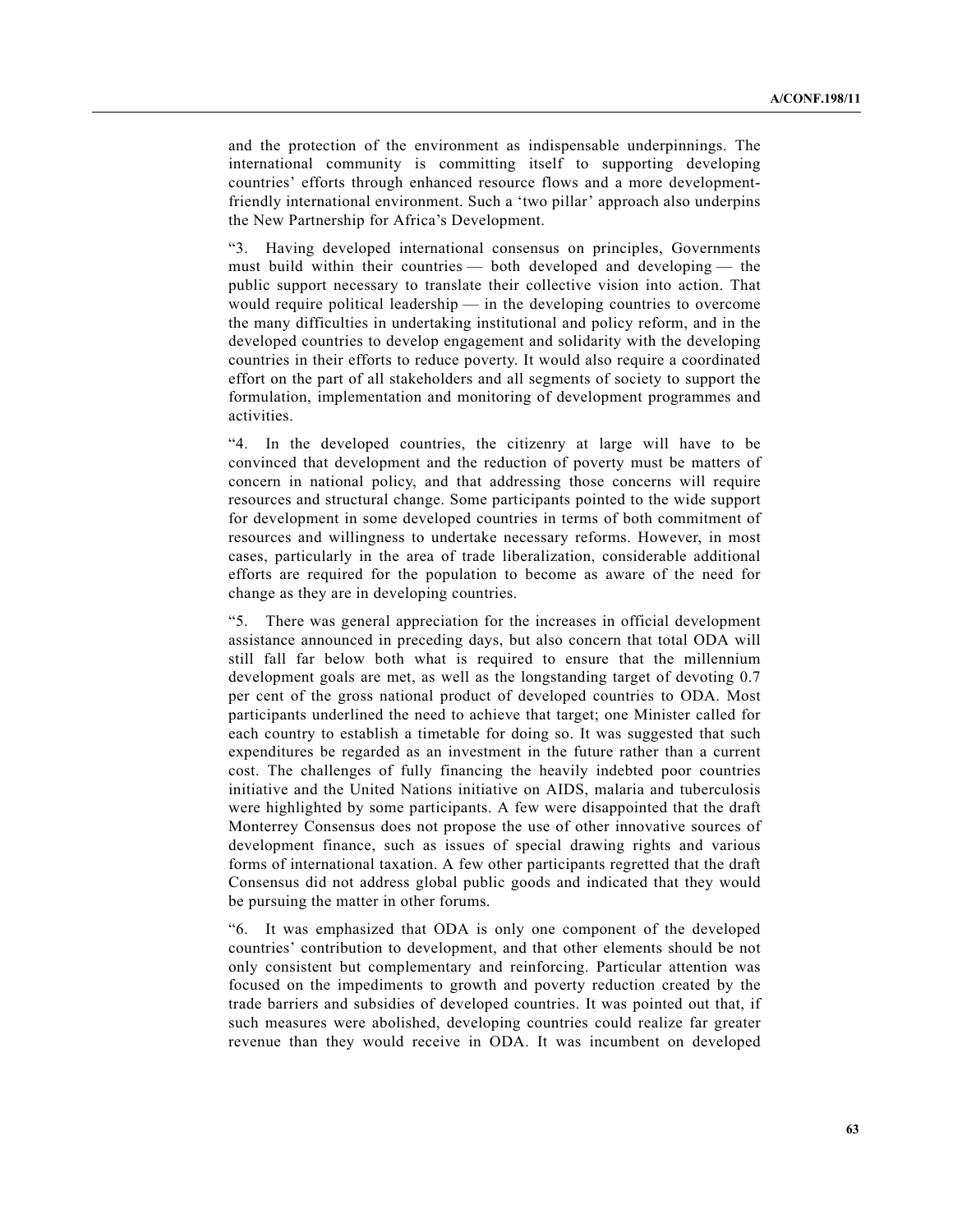countries to remove such impediments to growth, particularly for the poorest countries.

"7. External debt was viewed as another major constraint to achieving the millennium development goals in many countries, particularly the least developed countries. Some participants emphasized the need for additional measures to deal with the external debt problem. Reduced debt service obligations are considered to be crucial for being able to allocate additional domestic resources to anti-poverty purposes, such as health and education. Speakers called for a long-term effort to vigorously pursue debt relief for countries facing unsustainable debt burdens, with a few advocating full debt cancellation.

 $"8.$ Several participants elaborated on the potential contribution of the private sector to development and poverty eradication. Developing countries need to create conditions to support entrepreneurship, particularly in small and medium-sized enterprises, including farms, and to encourage private investment, including foreign direct investment. Concern was expressed about the low levels of FDI in countries where it is needed most, particularly in Africa. In some instances, countries have made considerable efforts to fulfil the conditions for attracting FDI but have made little impact on flows or the perceptions of risk of investors. A number of participants, however, questioned the value of FDI, saying that it does not always necessarily contribute to development and poverty reduction.

"9. The need to develop adequate institutional capacity was noted and the complexities of achieving that objective were highlighted. One speaker pointed out that the institutions that are currently considered to be prerequisites for development arose in industrialized countries as a result and not as a precondition of development. In addition, the level of economic development itself sets the limits to what can be achieved and replicated at the level of institutional development, and the same arrangements are not necessarily optimal for all countries.

"10. Some participants also addressed the need to re-examine the representation of developing countries in the international financial institutions and the need for better gender balance.

"11. The process leading to the Monterrey Conference was based on a new partnership, involving dialogue and consultations, and enhanced transparency and sharing of information among the various development partners and stakeholders, all of which contributed to trust and consensus building. Participants welcomed the improved cooperation among the various multilateral organizations that had resulted from the financing for development process. It is imperative to stay engaged and further improve global policy coherence. The preparations for the upcoming Summit in Johannesburg will be part of that process, but the dialogue will also have to be sustained and enriched over the longer term. Some participants felt that, in order to enhance policy coherence at the global level, the international community should continue its efforts to improve global governance. Regional consultative mechanisms could contribute to this process.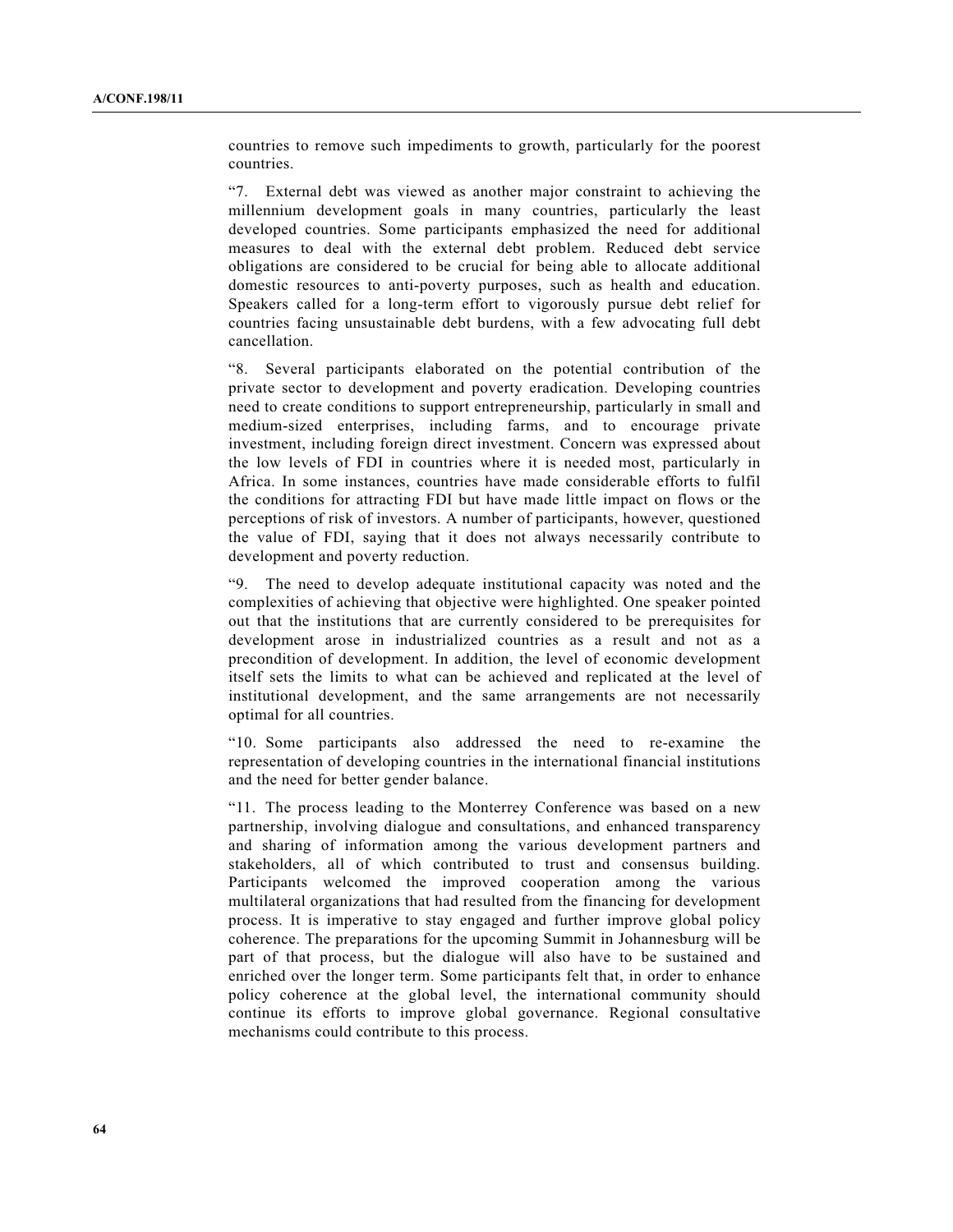"12. It was recognized that the draft Monterrey Consensus will require an effective monitoring system to follow up on the commitments by countries, international institutions, the business sector and civil society to ensure that the millennium development goals are achieved by 2015. There was support for the establishment of a formal mechanism for that purpose, and it was suggested that that could be a responsibility of the United Nations, in full and active cooperation with the International Monetary Fund, the World Bank, the World Trade Organization and other stakeholders. It was stressed, however, that such an exercise should not be accusatory but rather a means for all stakeholders to monitor and evaluate their own contributions and exchange views."

### Summit round table C.3 Looking ahead

26. The Co-Chairmen, Miguel Rodríguez Echeverría, President of Costa Rica, Alejandro Toledo Manrique, President of Peru, and Mike Moore, Director-General of the World Trade Organization, opened the summit round table and made introductory statements.

27. Statements were made by the representatives of Argentina, Austria, China, Canada, Japan, Saint Lucia, the Republic of Korea, Suriname, Lesotho, Venezuela, Yemen, Turkey, Iraq, Italy and Ghana.

28. Statements were made by the following institutional stakeholder participants: Organisation for Economic Cooperation and Development/Development Assistance Committee, Common Fund for Commodities, World Bank, European Commission and International Monetary Fund.

29. Statements were made by the following business sector participants: Samuels Associates, Zurich Group, Fundación Merced, Infrastructure Leasing and Financial Services, and Bank of the Philippines.

30. Statements were made by the following civil society participants: International Confederation of Free Trade Unions/ORIT, Development Alternatives with Women for a new Era, African Women's Economic Policy Network, International Council for Social Welfare, Rural Reconstruction Nepal, Liberal Society Institute and South African Council of Churches (Ecumenical Team).

31. The Co-Chairmen made concluding remarks. The summary prepared by the Co-Chairmen (A/CONF.198/8/Add.10) read as follows:

"1. After participating in the opening of the debate, Alejandro Toledo Manrique, President of Peru and Co-Chair of the round table, had to leave the session prematurely due to the events that had taken place in his country. Participants expressed their solidarity with the President and people of Peru.

"2. The round table generated a rich exchange on the salient issues in terms of 'looking ahead' beyond the International Conference on Financing for Development. The main thrust of the discussion is summarized below.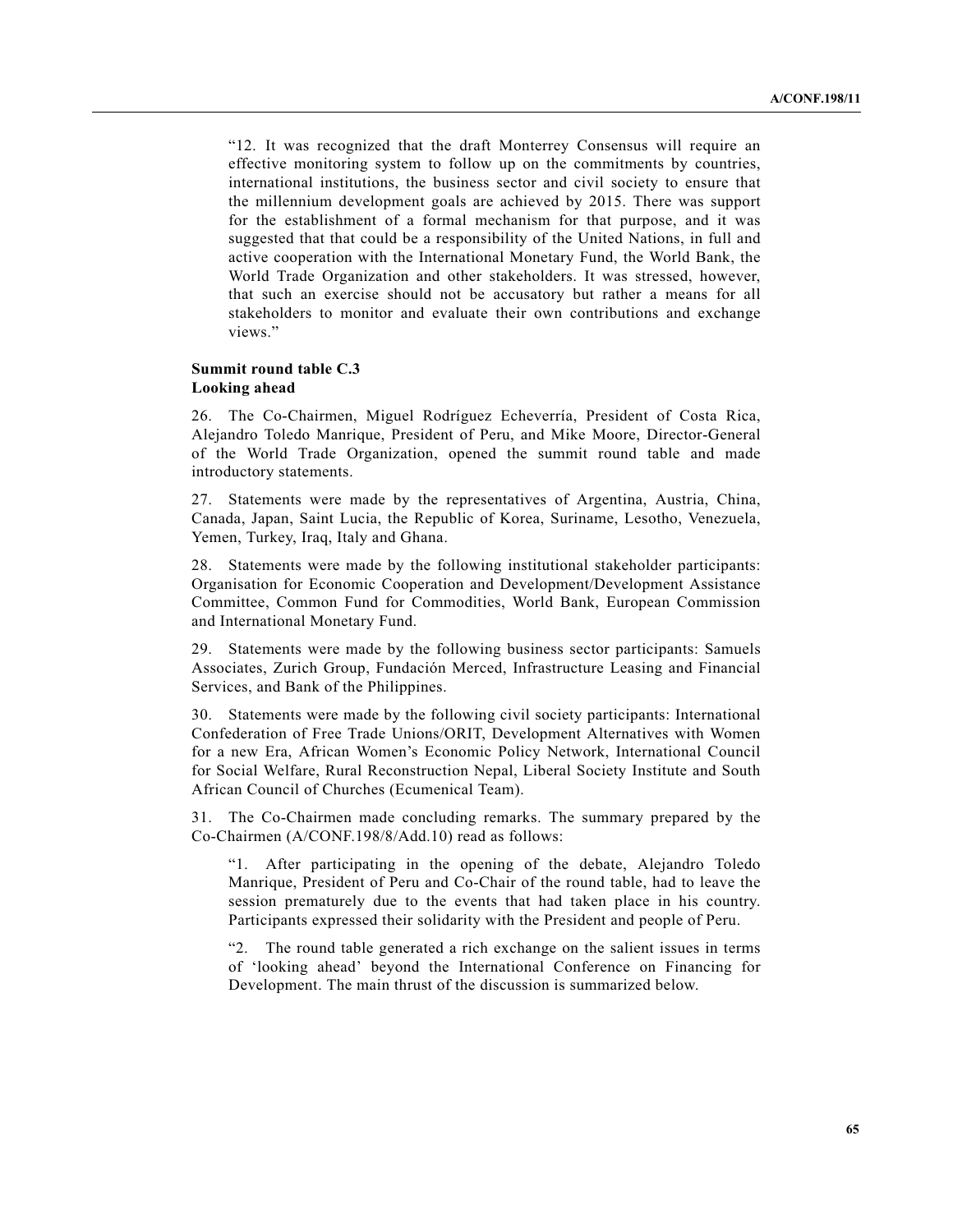#### "General considerations

"3. Participants agreed that the commitments contained in the draft Monterrey Consensus are clear and that their implementation is the responsibility of all. To translate the draft Consensus into action will involve a process of arriving at politically acceptable decisions at the national and international levels. There is a need for strong political will. Some participants noted that there is room for optimism in that regard because there has been a growing common intellectual base for moving forward on the draft Consensus.

"4. Many participants affirmed their commitment to eradicating terrorism, within the bounds of the law, wherever it arises. Global security and the health of the world economy are closely linked since insecurity discourages private national and international investment.

"5. The discussion reiterated the importance of coherence, partnership, ownership and participation in effective implementation of the draft Monterrey Consensus and working towards achieving the millennium development goals. There is a need for coordinated efforts to strengthen governance and participation in decision-making at the national and international levels while pursuing coherent development, trade and economic cooperation policies.

"6. Several participants underscored the major potential contribution of trade to development and poverty reduction in developing countries and the huge cost that subsidies and trade barriers in developed countries have imposed on developing countries.

"7. Participants welcomed the new aid commitments resulting from the Monterrey Conference, while noting that they represent only a first step in efforts to increase aid to achieve the millennium development goals. There was general agreement that improving the effectiveness of aid is the responsibility of donor and recipient countries, and involves improved coordination and capacity as well as national ownership of programmes.

"8. It was noted by some participants that the time frame for implementation of the draft Monterrey Consensus is not sufficiently explicit. Some participants felt strongly that there is insufficient consideration of human rights, labour rights, working conditions, fair pay and social protection in the draft Monterrey Consensus. Some also emphasized the need for greater consideration of women's participation in decision-making at all levels and the importance of assessing the gender impact of economic and social policies. It was emphasized that poverty reduction and the provision of health services, education, employment opportunities and justice for all are necessary for strengthening democracy.

"9. Participants underscored the importance of the follow-up to the Monterrey Conference as well as more specific modalities of implementation.

### "Main issues discussed

"10. Delegates agreed that the Monterrey Conference represents a key turning point in building the momentum for change in development assistance. The recent initiatives announced by developed countries could be signalling a reversal of the long trend of declining official development assistance. The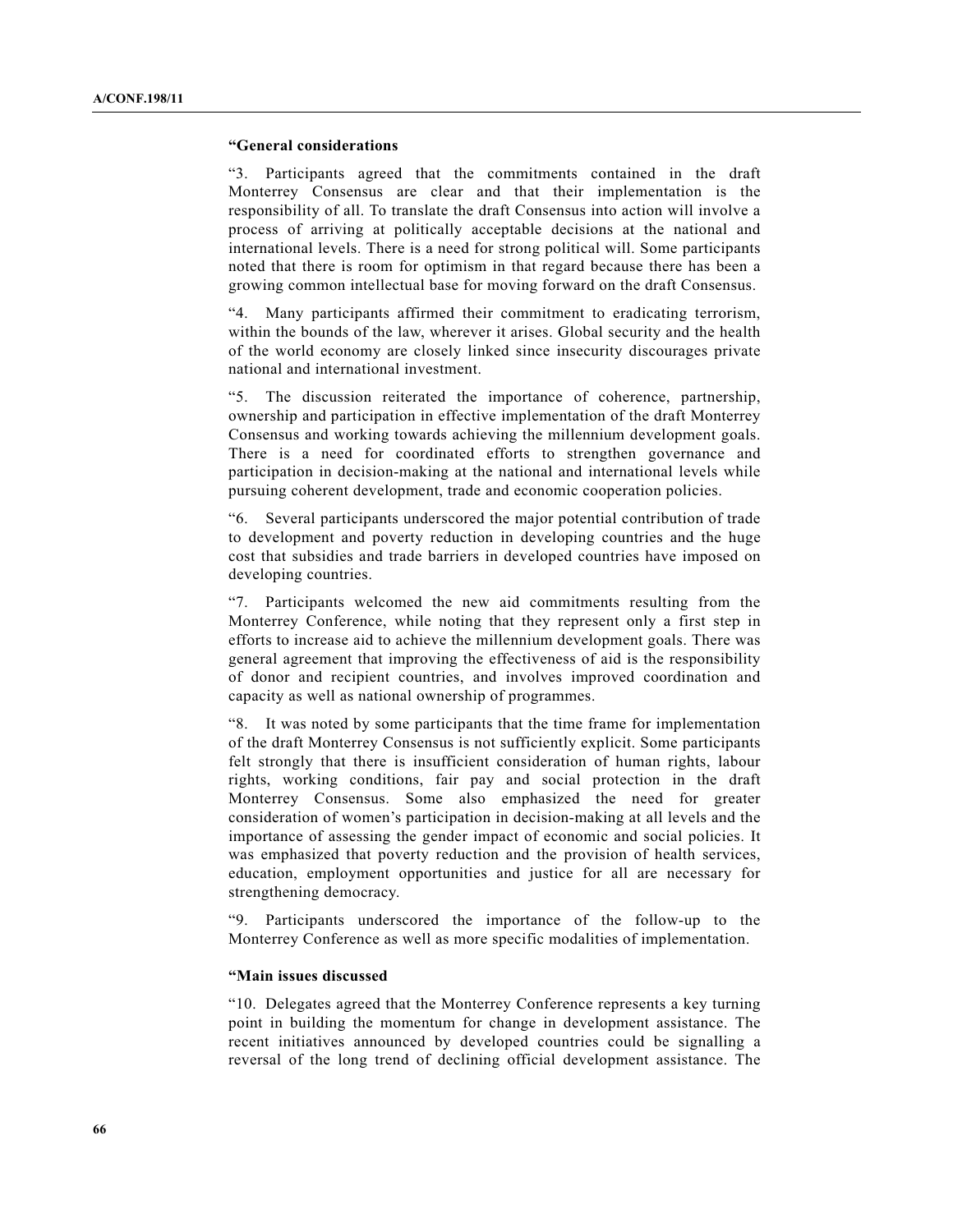groundwork has now been laid for that reversal to be sustained over the long term: developing countries are more explicit about their responsibilities and the need for sound policies and good governance, and developed countries needed to prove the sincerity of their commitments, not just in the field of ODA. In large part, that mutual understanding is the result of common learning in the course of finding a new relationship between developed and developing countries throughout the last half century.

"11. Specific challenges of great importance remain ahead for ODA: it should be effective and should also be delivered efficiently. It should prioritize capacity-building, whether for people — such as in the access to technologies — or at the governmental level — e.g., developing countries' capacity to take part in increasingly complex trade negotiations. It should also take into account the need to enhance productivity and diversification in the agricultural sector.

"12. Delegates noted that an essential aspect of coherence consists in a more effective division of labour and development of partnerships between international organizations, in which the respective comparative advantages would be taken into account in the implementation of development strategies. In that light, the World Trade Organization highlighted its commitment to tap into the expertise of other international organizations, such as the United Nations Industrial Development Organization, the United Nations Conference on Trade and Development and the United Nations Development Programme.

"13. To many delegates, the Monterrey Conference embodies a crucial first stepping stone in the road to a new international financial architecture. In order to be truly instrumental in the process of financing development, the new architecture will have to be more participatory and embody two key principles: prevention and stability. Stable and transparent financial flows and capital markets, at both the domestic and the international levels, are widely seen as a prerequisite for a sustained implementation of development strategies, since episodes of financial turbulence have too often interrupted social progress. Also, the institutionalization of good governance practices by developing countries at the domestic level requires a long-term approach that is incompatible with excessive volatility of financial flows, particularly shortterm flows. In that light, the building of institutional capacities for prevention of financial crises at the international level is seen as essential. Accordingly, a mechanism to deal in a fair and transparent way with the problem of external over-indebtedness of developing countries was considered by delegates to be a key aspect of the latter.

"14. Participants considered that the excessive volume of external debt of the developing countries must be tackled in a coherent way. External debt should not constitute a permanent and increasing drain on financial resources that would otherwise be available for development purposes. Some participants called for the cancellation of the external debt of the poorest countries. The heavily indebted poor countries initiative was commended by participants as a first step in advancing towards a solution; however, in order to enhance its coherence with other aspects of the international development strategies, progress still needs to be made by broadening the criteria for eligibility of countries and enhancing the volume of debt relief that it provides. True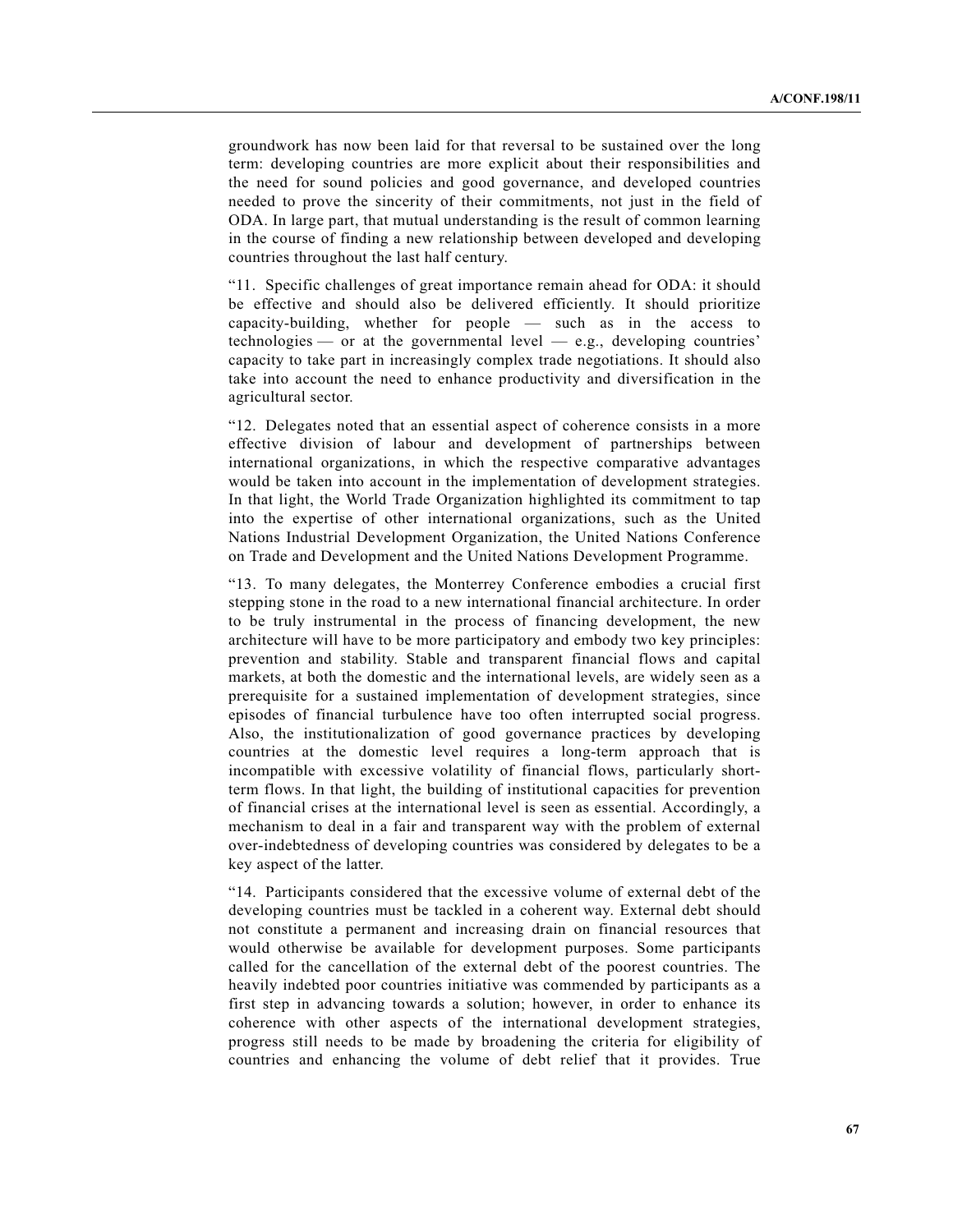ownership of debt reduction strategies and their connected poverty eradication programmes by the recipient countries was also considered a key element of success. Special consideration should be given to avoid placing undue burdens on creditor developing countries. The final aim is to ensure that a country's level of external debt can be sustainable in the long run without compromising economic and social objectives.

"15. Many participants drew attention to the enormous costs that are caused by protectionism for developed and developing countries alike, particularly in the area of agricultural products, textiles and other labour intensive goods. The agreements reached at Doha represent a historical opportunity to start building developmental concerns into the trade liberalization agenda, and developed countries now have a golden opportunity to live up to their commitments. But developing countries also have their part to play in the trade agenda, notably in the field of integration, in a manner that is compatible with WTO rules. That would make their markets large enough to achieve the scale economies necessary, and it is also linked with the need to attract foreign direct investment inflows: one of the reasons that FDI has shied away from Africa, for example, is the pervasive high degree of trade protectionism among Africans themselves, which in too many cases represents an obstacle to an efficient scale of production. Another factor that represents a key obstacle to FDI is the lack of certainty and predictability of the legal and institutional framework, underlining the key importance of good governance policies at the domestic level.

#### "Proposals

"16. The following proposals were put forward:

- · Establish a strong and effective mechanism for monitoring the implementation of the draft Monterrey Consensus;
- The United Nations should play the lead role in the follow-up to the Monterrey Conference;
- · Establish a permanent consultation and discussion forum between developed and developing countries on monetary and financial issues;
- Establish an annual forum for the follow-up to the Monterrey Conference:
- Pursue an arrangement between the United Nations and WTO to bring WTO into the United Nations system to improve coherence;
- Set up an international task force to advance thinking on global public goods and their financing;
- Establish an international humanitarian fund financed from traditional and non-traditional sources, including taxes on speculative capital flows and confiscation of the proceeds of drug trafficking;
- · Establish an international economic/financial crisis prevention mechanism comparable to the Secretary-General's proposed early warning mechanism for conflicts in the Security Council."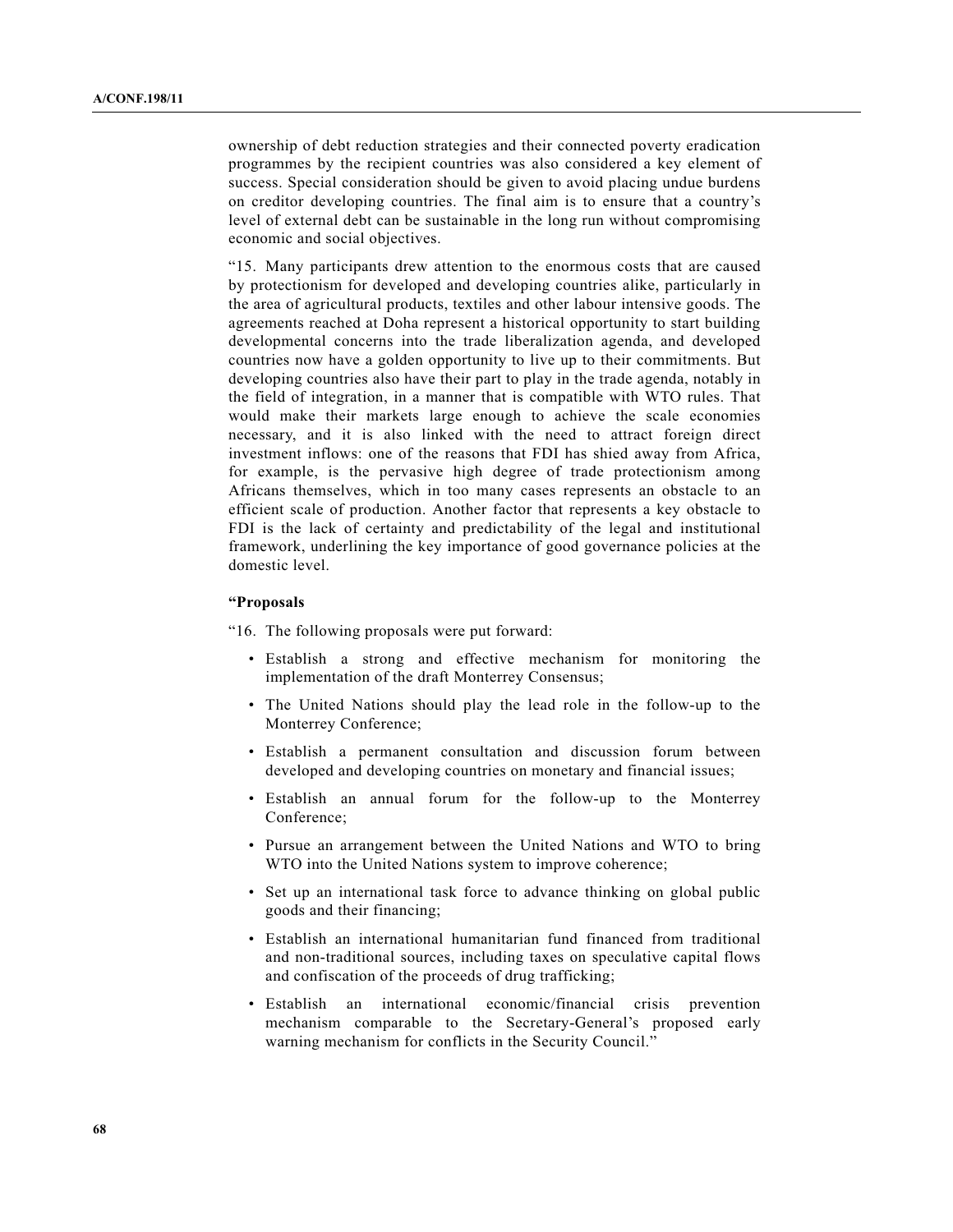### Summit round table C.4 Looking ahead

32. The Co-Chairmen, Ion Iliescu, President of Romania, and Thaksin Shinavatra, Prime Minister of Thailand, opened the round table and made introductory statements.

33. Statements were made by the representatives of Monaco, Malaysia, Colombia, Singapore, Brazil, Slovakia, Bangladesh, Pakistan, Belize, Switzerland, the Sudan and the Islamic Republic of Iran.

34. The following representatives of institutional stakeholders made statements: Commonwealth Secretariat, Organisation for Economic Cooperation and Development, World Bank, United Nations, and International Federation of Red Cross and Red Crescent Societies.

35. The following representatives of the business sector made statements: GTFI Fund Management, Electrolux, Potomac Associates, Cisneros Group of Companies, Calvert Funds, and African Business Round Table.

36. The following representatives of civil society made statements: World Confederation of Labor, Southern and Eastern African Trade Negotiations, Red Thread/Women's Environment and Development Organization, Instituto del Tercer Mundo/Social Watch, Gender and Economic Reforms in Africa, Development Alternatives with Women for a New Era/Iniciativa Cartagena, and Red Latinoamericano de Mujeres Transformando la Economia.

37. The Co-Chairmen made concluding remarks. The summary prepared by the Co-Chairmen (A/CONF.198/8/Add.9) read as follows:

"1. The round table had a very rich and substantive debate, a further testimony of the commitments of leaders of government and civil society at large to financing for development.

"2. A key message of the debate was strong support for the draft Monterrey Consensus. The International Conference on Financing for Development has managed to involve the international community and a range of partners in the first ever debate on how to finance development. It will give impetus to the implementation of the millennium development goals.

"3. Globalization unites us in one world. Poverty in one place is poverty everywhere. Globalization should be made truly inclusive, and should benefit all nations and partners more equitably to reduce poverty.

"4. The Conference has started forging crucial alliances between developing and developed countries and all partners. Those alliances aim to achieve the goals of halving poverty, reducing the gap between poor and rich countries, building social justice and gearing the international financial, trade and economic systems towards the achievement of the goals set at the Millennium Summit of the United Nations General Assembly.

"5. The new global partnership for development now has to be translated into concrete actions. We must now not only look ahead but move ahead.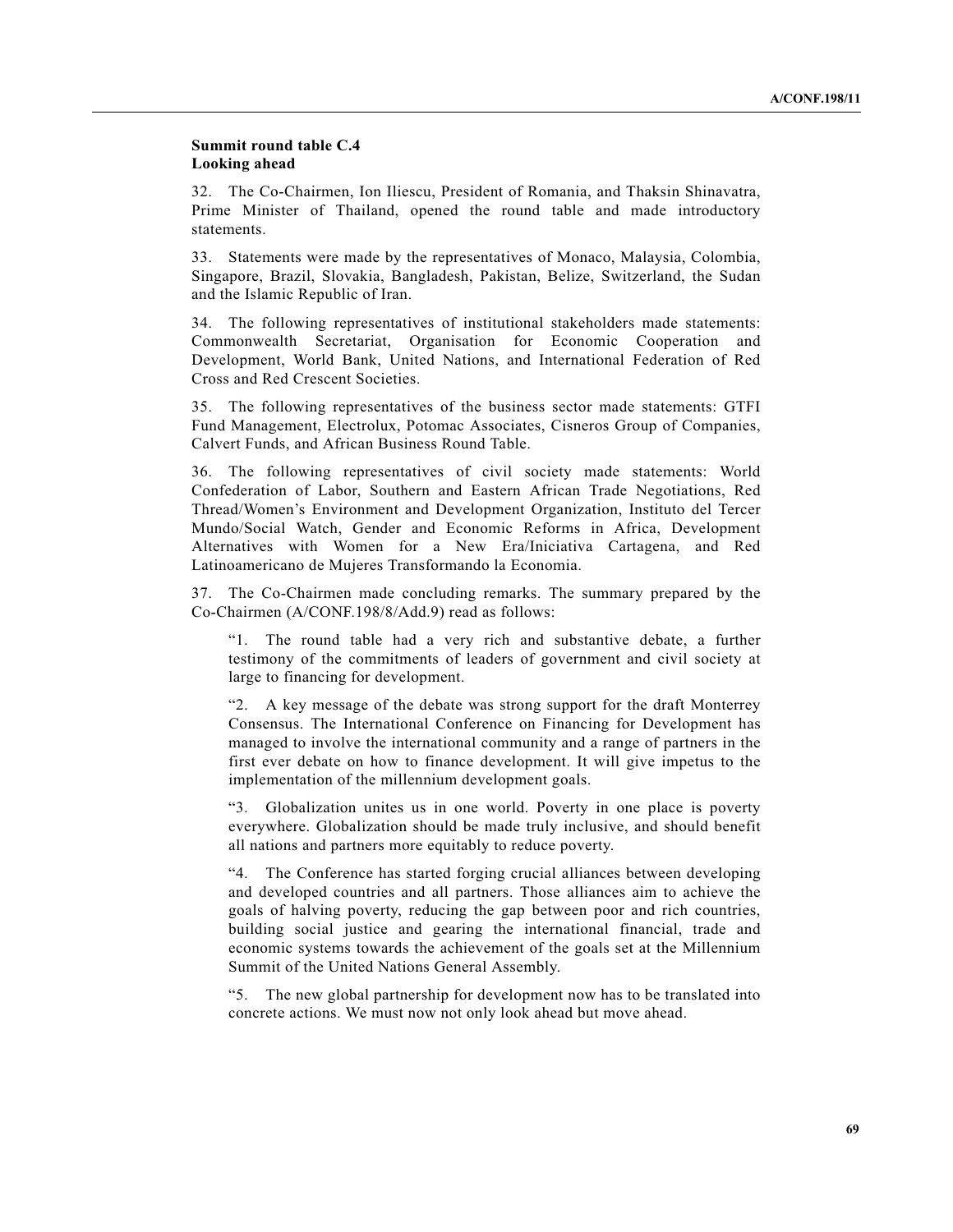"6. That will entail carrying forward the set of reforms and policies agreed to in Monterrey. There is growing consensus that reforms are necessary at both the national and international levels to ensure a stable and conducive environment for development.

"7. At the domestic level, countries have an obligation to work to eradicate poverty. Policies have to reconcile the concern for longer-term development goals and structural reform with the need to respond to the urgent needs of the poor. The benefits of development should target those most in need, particularly people at the grass-roots level, who should be provided with greater access to capital and information technologies. Good governance, sound policies and strengthening of the financial sector are crucial for development and for attracting investments. Gender should be mainstreamed in all policies. It is important to ensure broad participation and transparency in devising policies and initiatives at both the national and international levels.

"8. A major international effort is called for to give countries the tools to move forward in development and poverty eradication. Official development assistance, trade and foreign direct investment are three essential tools for development financing.

"9. The promises of the Doha Ministerial Declaration for a meaningful trade liberalization, supportive of development, must be fulfilled. A major effort is required by developed countries for liberalizing trade in agriculture and reducing subsidies. Some speakers stressed the importance of labour standards and the role of the International Labour Organization in that regard. Others advised against linking trade discussions with those on environmental and labour standards.

"10. Greater coherence and coordination at all levels is essential. Efforts to build a more stable and participatory international system must be pursued. Reform of the international financial architecture is crucial and must be pursued to foster international financial stability and help to build an international financial environment supportive of development. Standards and codes are essential for the conduct of international financial relations, but they also need to take into account the readiness of the domestic institutions in each country.

"11. The commitment expressed by some countries to increase ODA are welcomed. It is essential that all donors renew their commitments to increase ODA and reach agreed targets. Further progress is needed to solve the problems of poor countries' external debt.

"12. International efforts to build the capacity of developing countries are essential. Development cooperation must be conducted in the context of country-owned frameworks.

"13. The international community should support the New Partnership for Africa's Development as the new strategy for reviving development in the continent.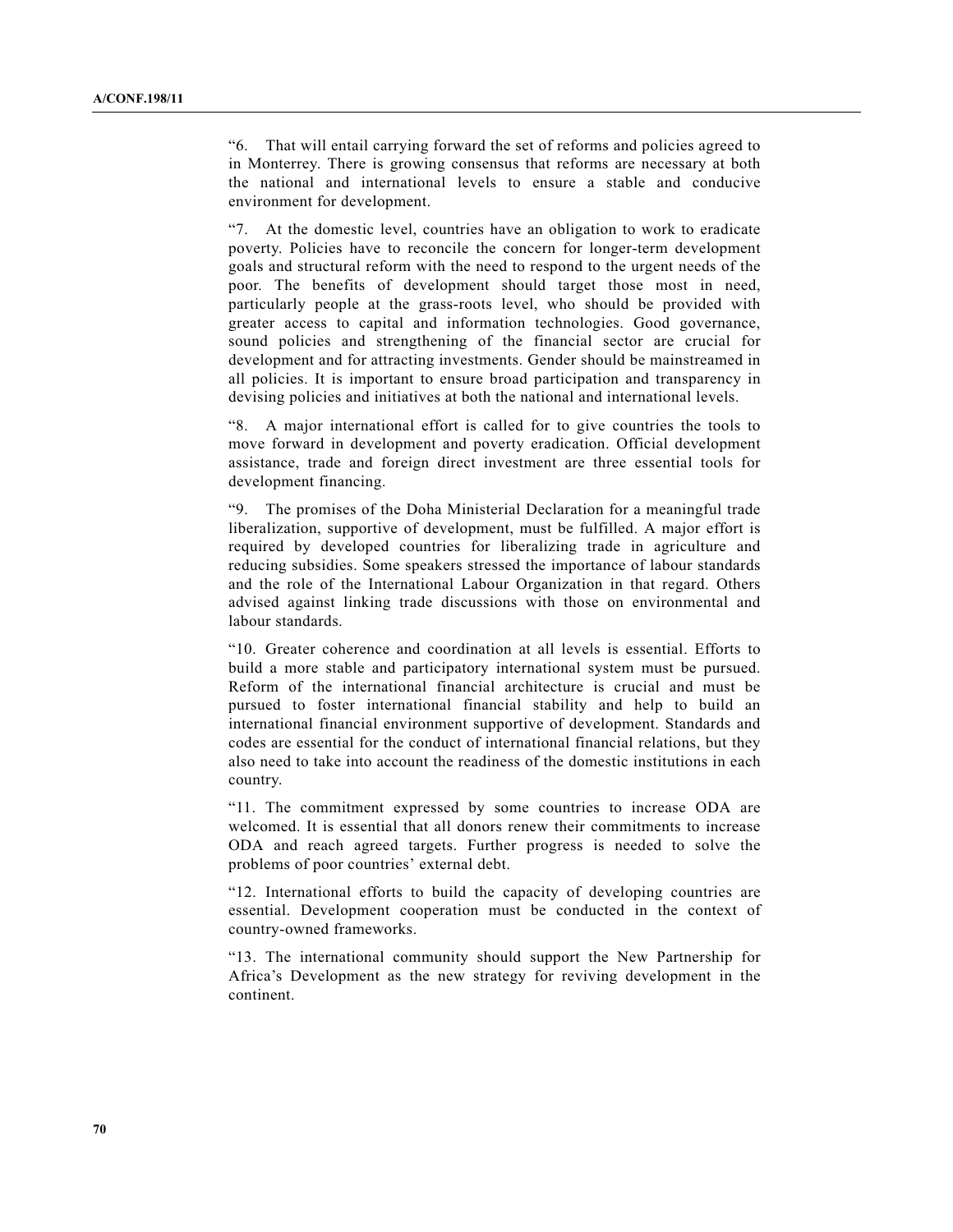"14. The key role and responsibilities of the business sector in development were underscored. Small and medium-sized enterprises are especially important for creating employment, helping to reduce poverty and supporting growth.

"15. We need to set up some concrete mechanisms for the follow-up to the Monterrey Conference.

"16. The United Nations, the Bretton Woods institutions, the World Trade Organization and other international institutions have an important role in the implementation and follow-up to the Conference. The structures and functions of those institutions, notably the Bretton Woods institutions and WTO, may need to evolve to respond to a rapidly changing environment so as to best carry forward the goals of the Conference.

"17. Developing countries need to be given a greater voice in international financial institutions. Reform in that regard must be pursued. It is hoped that the Monterrey Conference will lead to developing a new, more equitable system of international governance.

"18. The presence of so many heads of state and government as well as leaders of business and civil society in Monterrey augurs well for the future implementation of the Conference and for the upcoming World Summit on Sustainable Development.

### "Proposals

"19. A number of proposals and ideas were put forward in the course of the discussions of the round table to reinforce or carry forward the commitments of the draft Monterrey Consensus, including the following:

- An action plan and a follow-up mechanism should be developed for implementing the Conference;
- Compacts should be established between recipients and donors to monitor policies;
- An external gender monitoring group could be set up to monitor the integration of gender perspectives in efforts to promote coherence and coordination in the achievement of the millennium development goals;
- An international debt workout system was called for;
- Proposals made by the business sector, such as the creation of a global information clearing house or venture capital funds to help support enterprise creation, should be considered in the follow-up to the Monterrey Conference;
- The United Nations should help to coordinate and disseminate privatesector development initiatives, such as in the education or distantlearning fields;
- A global development corporation could be set up by the United Nations, with private sector participation, to support the creation of small and medium-sized enterprises in developing countries;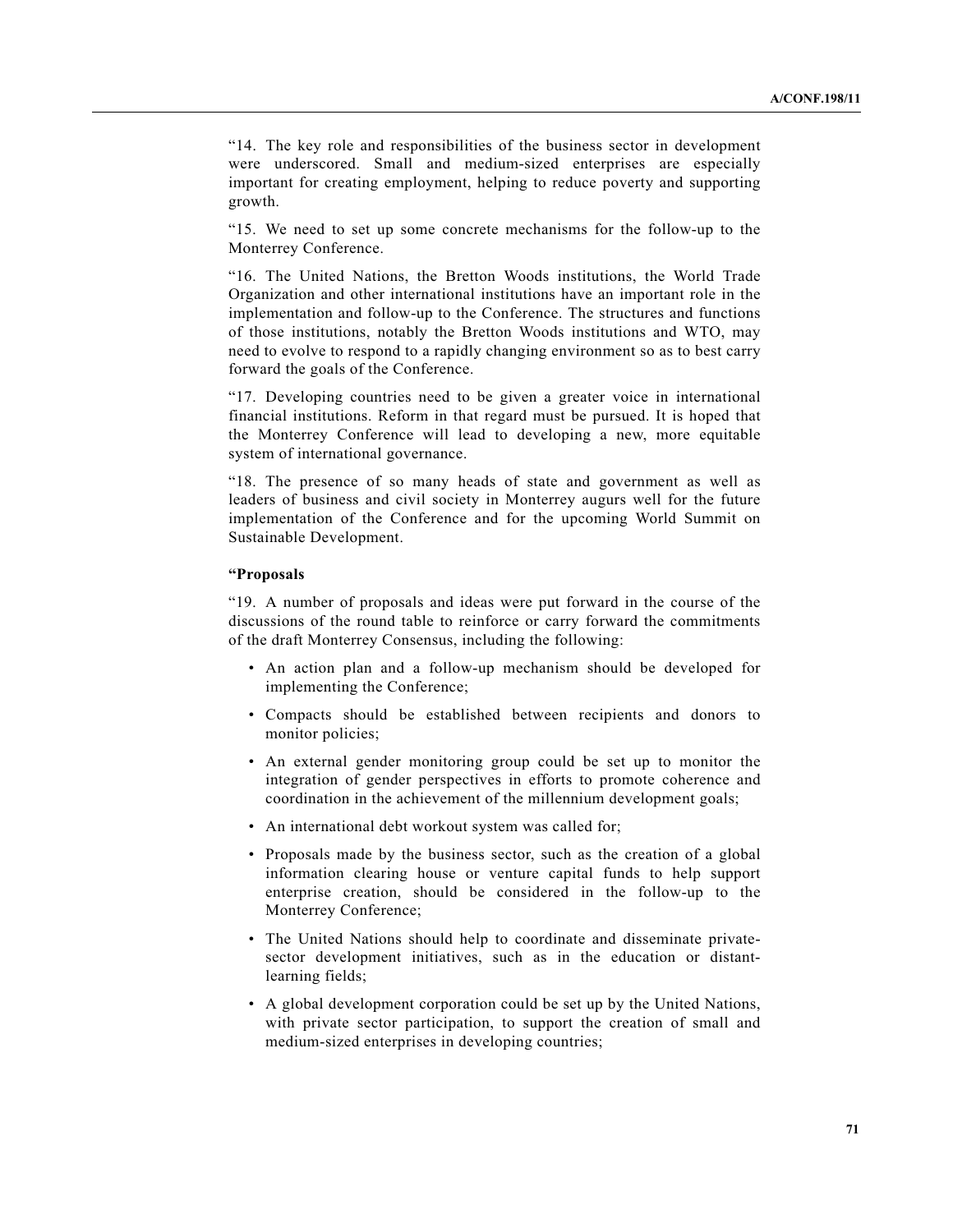- Mechanisms for mobilizing resources to achieve the millennium development goals, such as taxation on speculative capital and on carbon emissions and a new allocation of special drawing rights should be studied and followed up;
- Efforts to combat corruption and illicit drugs should be actively pursued;
- Human rights commitments should guide the implementation of the draft Monterrey Consensus;
- The United Nations, in particular the Economic and Social Council, should be at the centre of the follow-up process, which should be accountable and should empower the international community to oversee globalization."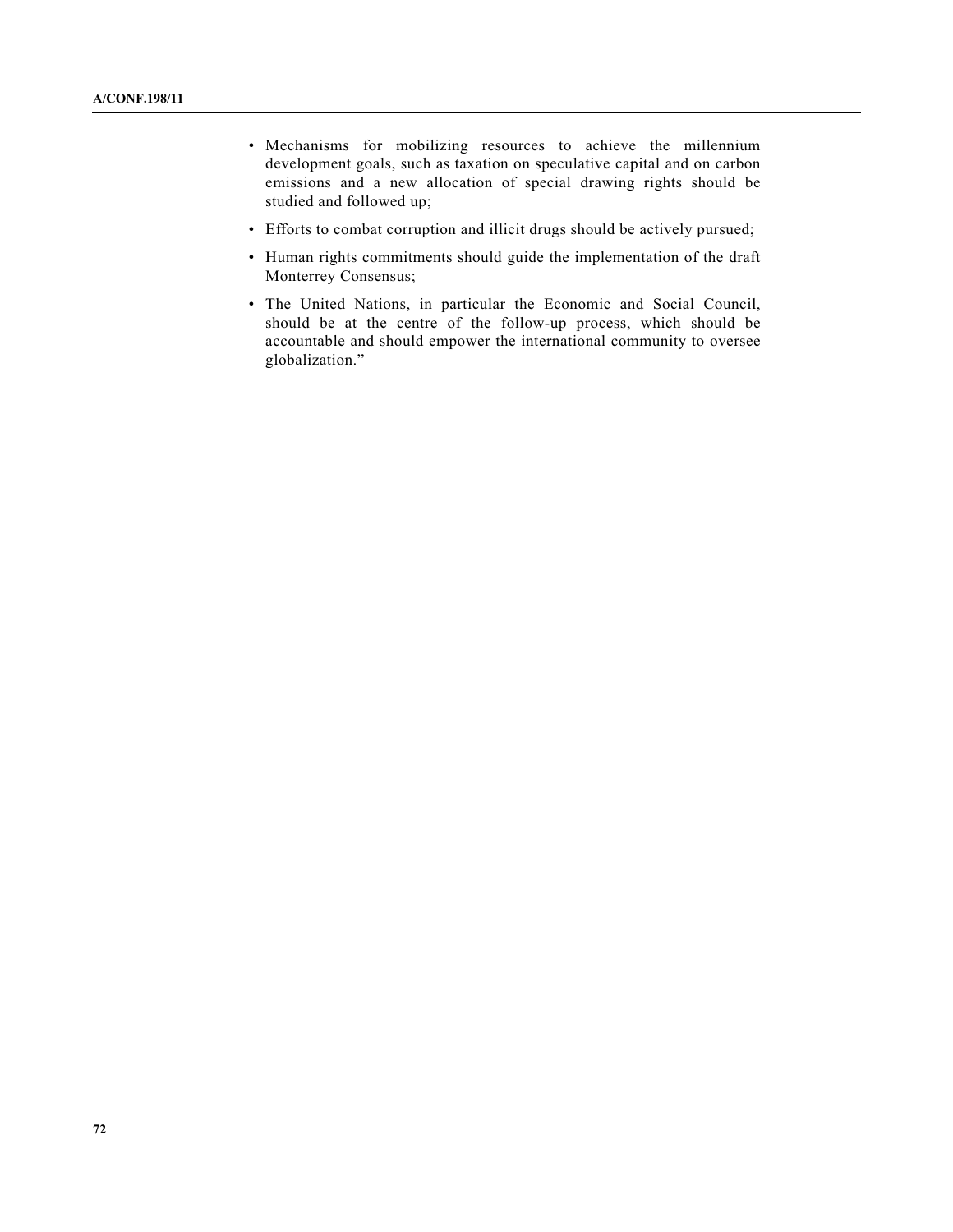## **Chapter VI Adoption of the Monterrey Consensus**

1. On the recommendation of its Preparatory Committee at its fourth session and as endorsed by its high-level officials, ministerial and summit segments, the Conference considered the draft Monterrey Consensus transmitted to it in a note by the Secretariat (A/CONF.198/3).

2. At its 5th plenary meeting, on 22 March 2002, on the recommendation of the President of the Conference, the Conference unanimously adopted the Monterrey Consensus of the International Conference on Financing for Development and recommended it for endorsement by the General Assembly (for the text, see chap. I, resolution 1).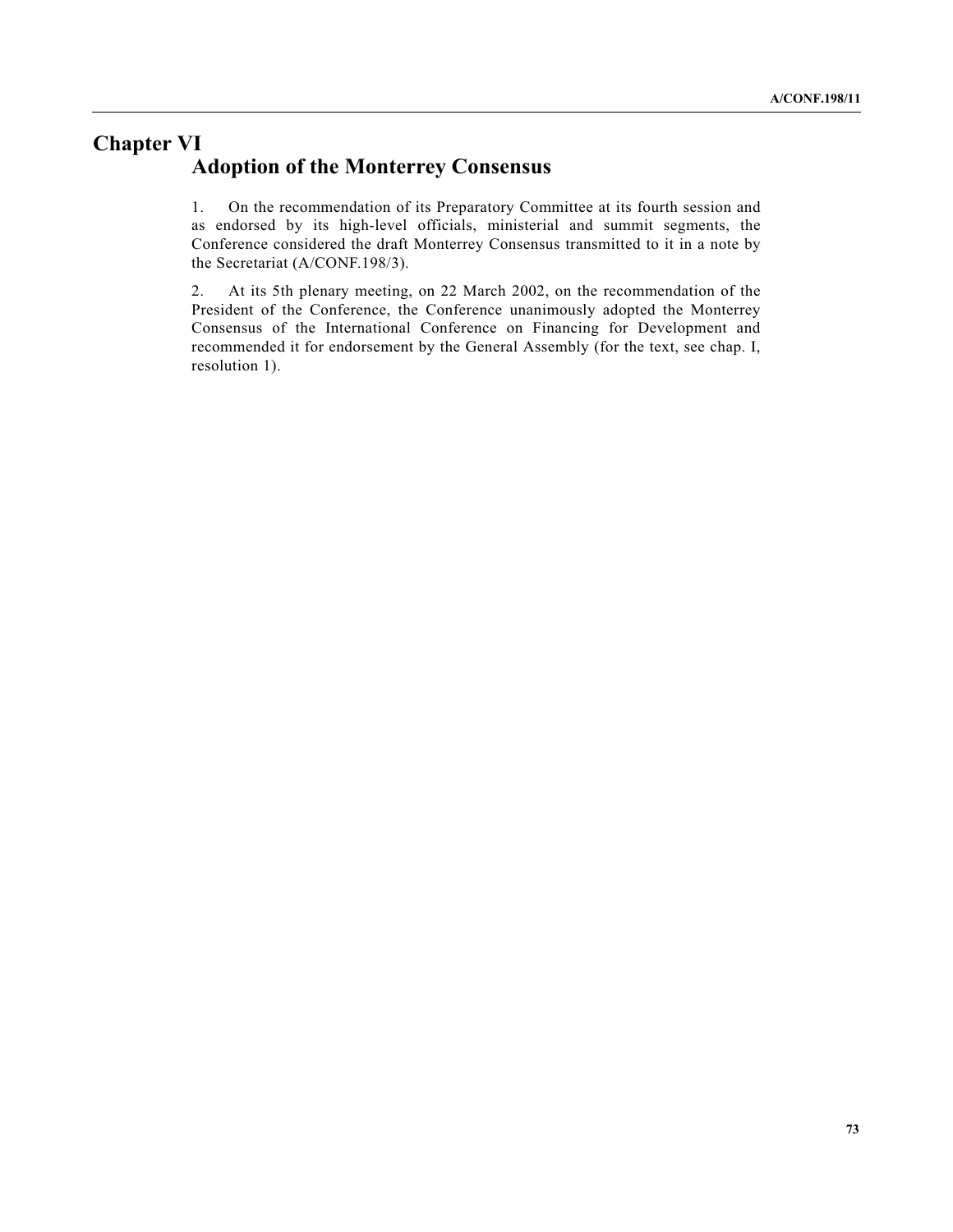## **Chapter VII Report of the Credentials Committee**

1. At its 1st plenary meeting, on 18 March 2002, the Conference, in accordance with rule 4 of its rules of procedure, appointed a Credentials Committee with the same composition as that of the Credentials Committee of the General Assembly of the United Nations at its fifty-sixth session, namely, China, Denmark, Jamaica, Lesotho, the Russian Federation, Senegal, Singapore, the United States of America and Uruguay.

2. The Credentials Committee held one meeting, on 20 March 2002.

3. The Committee had before it a memorandum by the Secretary of the Conference dated 20 March 2002 on the credentials of representatives of States and of the European Community to the Conference. A representative of the Office of Legal Affairs of the United Nations Secretariat made a statement relating to the memorandum, in which, inter alia, he updated the memorandum to indicate credentials and communications received subsequent to its preparation.

4. As noted in paragraph 1 of the memorandum and in the statement relating thereto, formal credentials of representatives to the Conference, in the form required by rule 3 of the rules of procedure of the Conference, had been received as of the time of the meeting of the Credentials Committee from the following 41 States and the European Community: Algeria, Bahamas, Barbados, Belarus, Burkina Faso, Cambodia, China, Colombia, Cook Islands, Cyprus, Czech Republic, Dominican Republic, Eritrea, Finland, Guinea-Bissau, Holy See, Iceland, Iraq, Lao People's Democratic Republic, Libyan Arab Jamahiriya, Malaysia, Monaco, Mongolia, Morocco, Myanmar, Nicaragua, Republic of Korea, Russian Federation, Singapore, South Africa, Spain, Sudan, Suriname, Swaziland, Sweden, Tunisia, Turkey, Ukraine, Uruguay, Yugoslavia and Zimbabwe.

5. As noted in paragraph 2 of the memorandum and in the statement relating thereto, information concerning the appointment of the representatives of States to the Conference had been communicated to the Secretary-General of the United Nations, as of the time of the meeting of the Credentials Committee, by means of a cable or a telefax from the head of State or Government or the Minister for Foreign Affairs, or by means of a letter or note verbale from the mission concerned, by the following 138 States: Afghanistan, Albania, Andorra, Angola, Antigua and Barbuda, Argentina, Armenia, Australia, Austria, Azerbaijan, Bahrain, Bangladesh, Belgium, Belize, Benin, Bhutan, Bolivia, Botswana, Brazil, Brunei Darussalam, Bulgaria, Burundi, Cameroon, Canada, Cape Verde, Central African Republic, Chad, Chile, Comoros, Congo, Costa Rica, Côte d'Ivoire, Croatia, Cuba, Denmark, Djibouti, Ecuador, Egypt, El Salvador, Equatorial Guinea, Estonia, Ethiopia, Fiji, France, Gabon, Gambia, Georgia, Germany, Ghana, Greece, Grenada, Guatemala, Guinea, Guyana, Haiti, Honduras, India, Indonesia, Iran (Islamic Republic of), Ireland, Israel, Italy, Jamaica, Japan, Jordan, Kazakhstan, Kenya, Kuwait, Kyrgyzstan, Latvia, Lebanon, Lesotho, Liechtenstein, Lithuania, Luxembourg, Madagascar, Malawi, Maldives, Mali, Malta, Marshall Islands, Mauritania, Mauritius, Mexico, Micronesia (Federated States of), Mozambique, Namibia, Nauru, Nepal, Netherlands, New Zealand, Niger, Nigeria, Norway, Oman, Pakistan, Palau, Panama, Paraguay, Peru, Philippines, Poland, Portugal, Qatar, Republic of Moldova, Romania, Rwanda, Saint Kitts and Nevis, Saint Lucia, Saint Vincent and the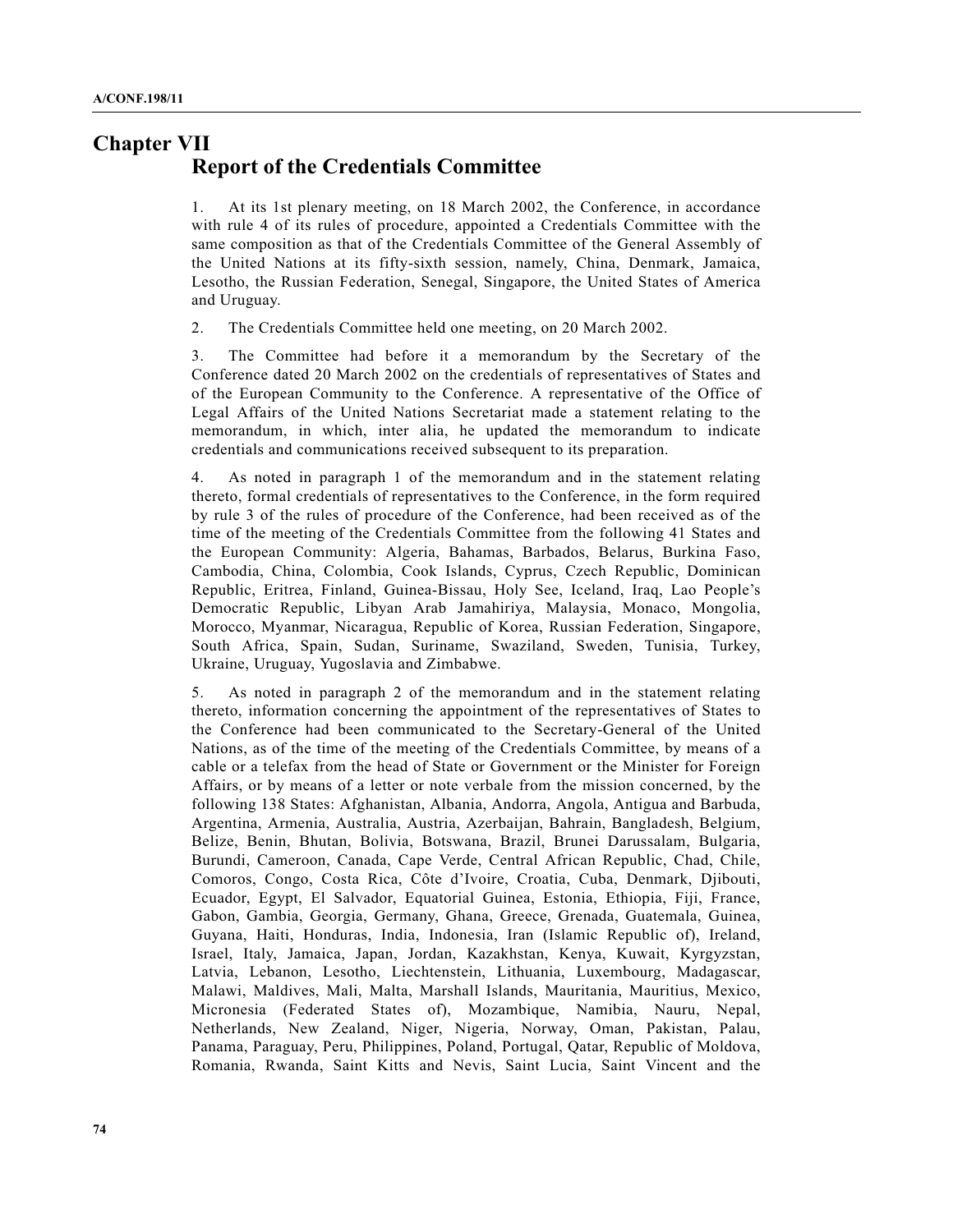Grenadines, Samoa, Saudi Arabia, Senegal, Seychelles, Sierra Leone, Slovakia, Slovenia, Solomon Islands, Somalia, Sri Lanka, Switzerland, Syrian Arab Republic, Thailand, the former Yugoslav Republic of Macedonia, Togo, Tonga, Trinidad and Tobago, Turkmenistan, Tuvalu, Uganda, United Arab Emirates, United Kingdom of Great Britain and Northern Ireland, United Republic of Tanzania, United States of America, Venezuela, Viet Nam, Yemen and Zambia.

6. As noted in paragraph 3 of the memorandum and in the statement relating thereto, the following two States participating in the Conference had not, as of the time of the meeting of the Credentials Committee, communicated to the Secretary-General any information regarding their representatives to the Conference: Bosnia and Herzegovina, and Hungary.

7. The Committee decided to accept the credentials of the representatives of all States listed in the above-mentioned memorandum and the statement relating thereto and the European Community, on the understanding that formal credentials for the representatives of the States referred to in paragraphs 6 and 7 above would be communicated to the Secretary-General as soon as possible. The Secretary-General subsequently received the credentials of Bosnia and Herzegovina and Hungary.

8. The Committee adopted the following draft resolution without a vote:

"The Credentials Committee,

"Having examined the credentials of the representatives to the International Conference on Financing for Development referred to in the memorandum of the Secretary of the Conference dated 20 March 2002,

"Accepts the credentials of the representatives of the States and of the European Community referred to in the above-mentioned memorandum."

9. The Committee decided, without a vote, to recommend to the Conference the adoption of a draft resolution approving the report of the Committee.

### **Action taken by the Conference**

10. At its 6th plenary meeting, on 22 March 2002, the Conference considered the report of the Credentials Committee (A/CONF.198/7).

11. The Conference adopted the draft resolution recommended by the Committee in its report (for the text, see chap. I, resolution 3.)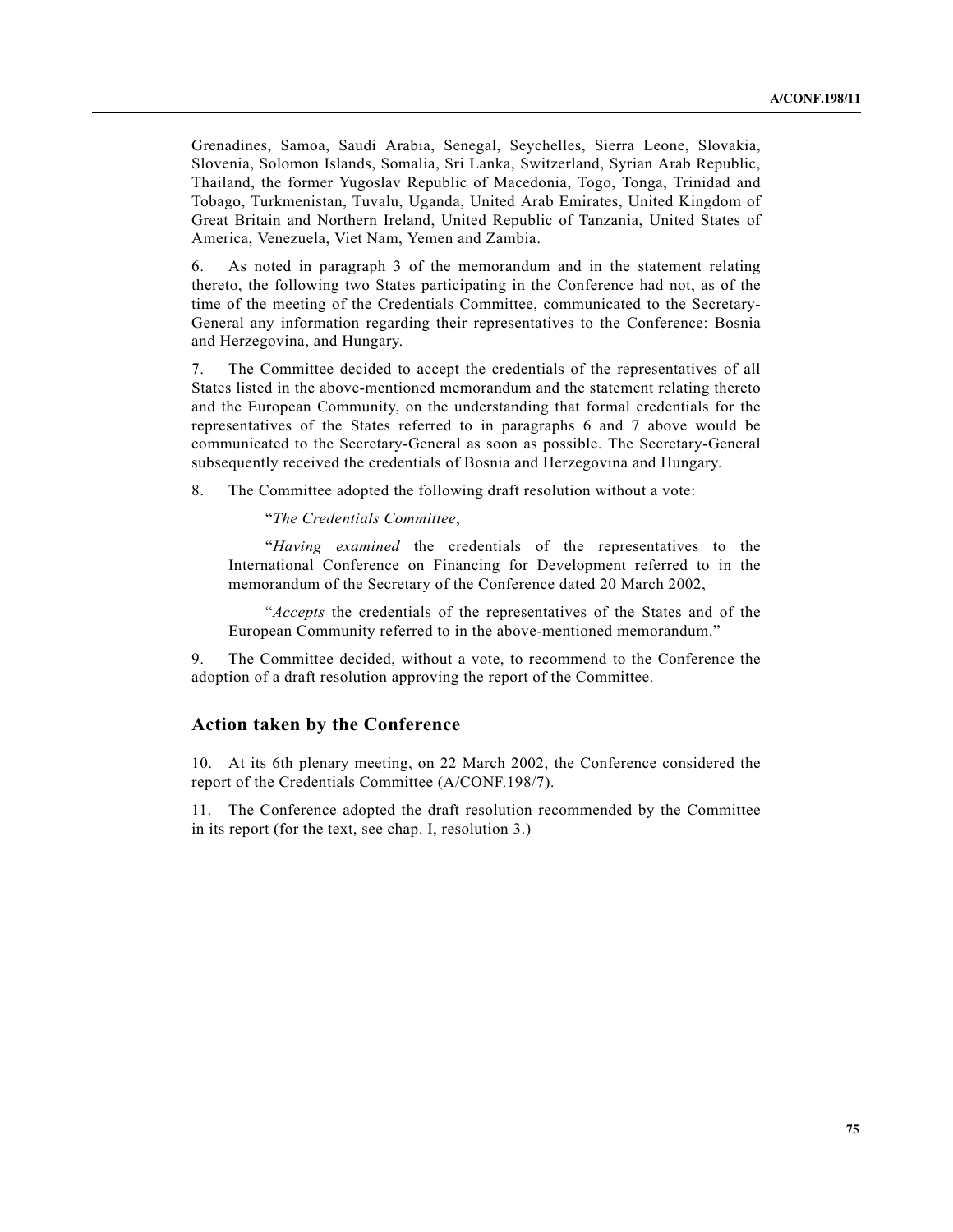# **Chapter VIII** Adoption of the report of the Conference

At the 6th plenary meeting, on 22 March 2002, the Rapporteur-General 1. introduced the report of the Conference (A/CONF.198/L.1 and Add.1-3).

At the same meeting, the Conference adopted the draft report and authorized 2. the Rapporteur-General to finalize the report, in conformity with the practice of the United Nations, with a view to its submission to the General Assembly at its fiftyseventh session.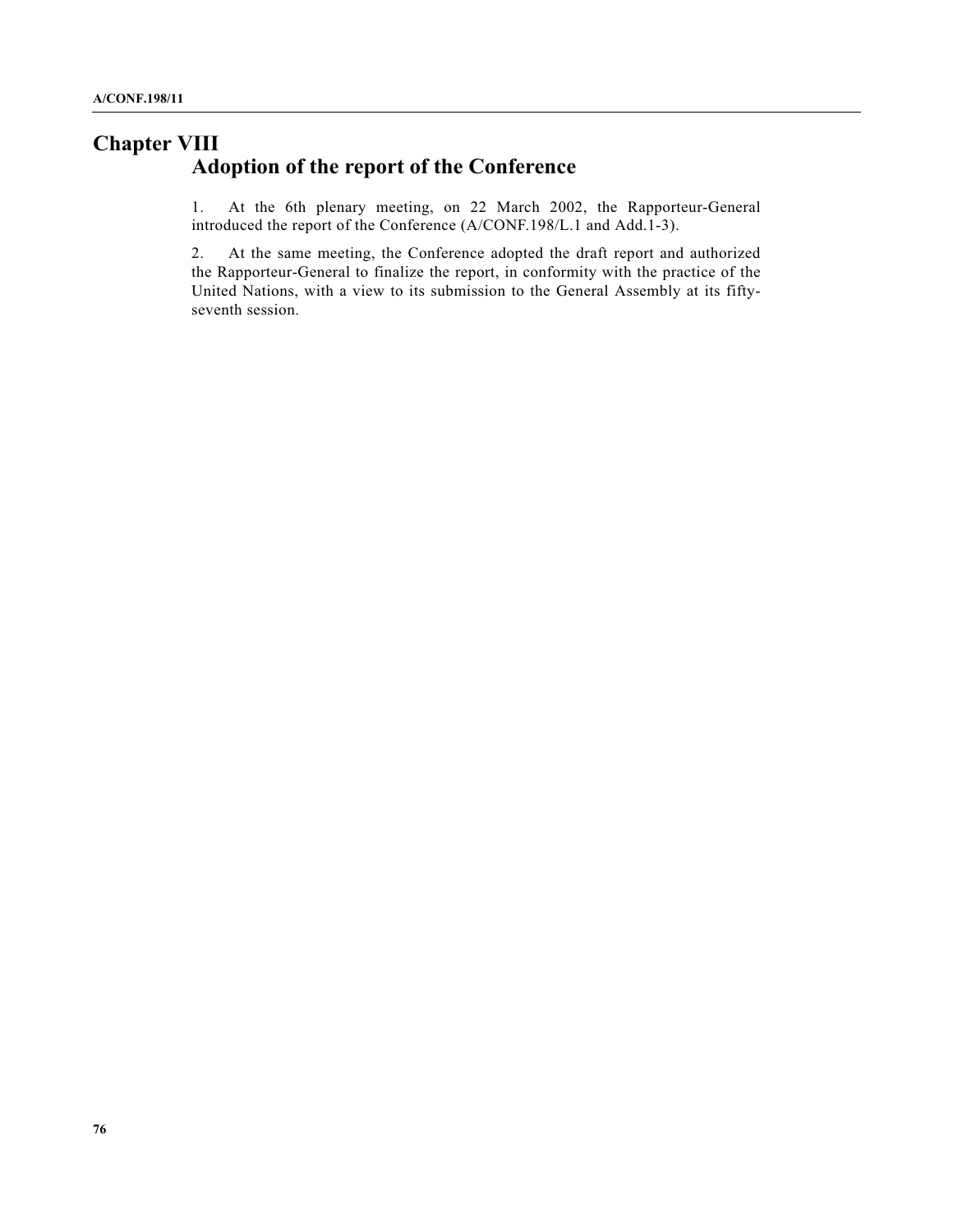# **Chapter IX Closure of the Conference**

At the 6th plenary meeting, on 22 March 2002, the representative of 1. Venezuela, on behalf of the States Members of the United Nations that are members of the Group of 77 and China, introduced a draft resolution expressing the Conference's gratitude to the host country (A/CONF.198/L.2).

2. At the same meeting, the Conference adopted the draft resolution (for the text, see chap. I, resolution 2).

3. Also at the same meeting, the Under-Secretary-General for Economic and Social Affairs made a statement.

4. At the same meeting, the Minister of Foreign Affairs of Mexico made a statement and declared the Conference closed.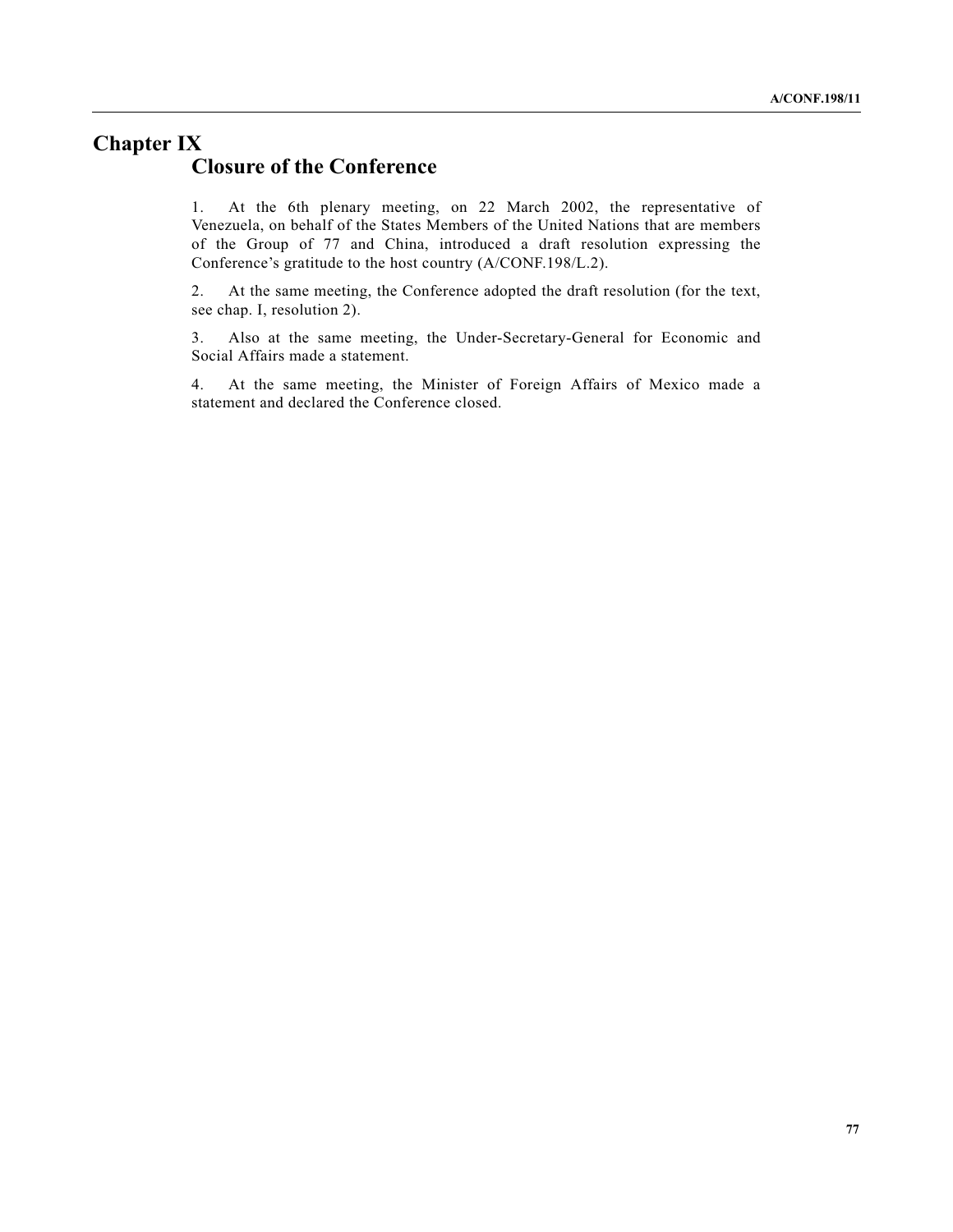# **Annex I**

# **List of documents**

| Symbol                     | Title or description                                                                                                                                                                                                           |
|----------------------------|--------------------------------------------------------------------------------------------------------------------------------------------------------------------------------------------------------------------------------|
| A/CONF.198/1/Rev.1         | Provisional agenda                                                                                                                                                                                                             |
| A/CONF.198/2               | Provisional rules of procedure                                                                                                                                                                                                 |
| A/CONF.198/3 and Corr.1    | Note by the Secretariat transmitting the draft outcome of<br>the Conference                                                                                                                                                    |
| A/CONF.198/4/Rev.1         | Note by the Secretariat on organizational and procedural<br>matters                                                                                                                                                            |
| A/CONF.198/5               | Report of the Preparatory Committee for the Conference<br>on its fourth session                                                                                                                                                |
| A/CONF.198/6               | Letter dated 5 March 2002 from the Chargé d'affaires of<br>the Permanent Mission of Mexico to the United Nations<br>and the Permanent Representative of Norway to the<br>United Nations addressed to the Secretary-General     |
| A/CONF.198/7               | Report of the Credentials Committee                                                                                                                                                                                            |
| A/CONF.198/8               | Note by the Secretariat on summaries of multi-<br>stakeholder round tables                                                                                                                                                     |
| A/CONF.198/8/Add.1         | <i>Addendum:</i> Ministerial round table A.2                                                                                                                                                                                   |
| A/CONF.198/8/Add.2         | <i>Addendum:</i> Ministerial round table A.3                                                                                                                                                                                   |
| A/CONF.198/8/Add.3         | <i>Addendum:</i> Ministerial round table A.4                                                                                                                                                                                   |
| A/CONF.198/8/Add.4         | <i>Addendum:</i> Ministerial round table A.1                                                                                                                                                                                   |
| A/CONF.198/8/Add.5         | <i>Addendum</i> : Ministerial round table B.4                                                                                                                                                                                  |
| A/CONF.198/8/Add.6         | <i>Addendum:</i> Ministerial round table B.1                                                                                                                                                                                   |
| A/CONF.198/8/Add.7         | Ministerial round table B.3                                                                                                                                                                                                    |
| A/CONF.198/8/Add.8         | <i>Addendum:</i> Ministerial round table B.2                                                                                                                                                                                   |
| A/CONF.198/8/Add.9         | <i>Addendum:</i> Summit round table C.4                                                                                                                                                                                        |
| A/CONF.198/8/Add.10        | Addendum: Summit round table C.3                                                                                                                                                                                               |
| A/CONF.198/8/Add.11        | <i>Addendum:</i> Summit round table C.1                                                                                                                                                                                        |
| A/CONF.198/8/Add.12        | <i>Addendum:</i> Summit round table C.2                                                                                                                                                                                        |
| A/CONF.198/9               | Letter dated 22 March 2002 from the Permanent<br>Representative of Venezuela to the United Nations<br>addressed to the Secretary-General                                                                                       |
| A/CONF.198/10              | Letter dated 22 March 2002 from the Permanent<br>Representative of Oman to the United Nations addressed<br>to the Secretary-General                                                                                            |
| A/CONF.198/L.1 and Add.1-3 | Draft report of the Conference                                                                                                                                                                                                 |
| A/CONF.198/L.2             | Draft resolution submitted by Venezuela (on behalf of the<br>States Members of the United Nations that are members<br>of the Group of 77 and China), entitled "Expression of<br>thanks to the people and Government of Mexico" |
| A/CONF.198/INF/1           | Information for participants                                                                                                                                                                                                   |
|                            | A/CONF.198/INF/2 (Part I and Part II) Provisional list of delegations to the Conference                                                                                                                                        |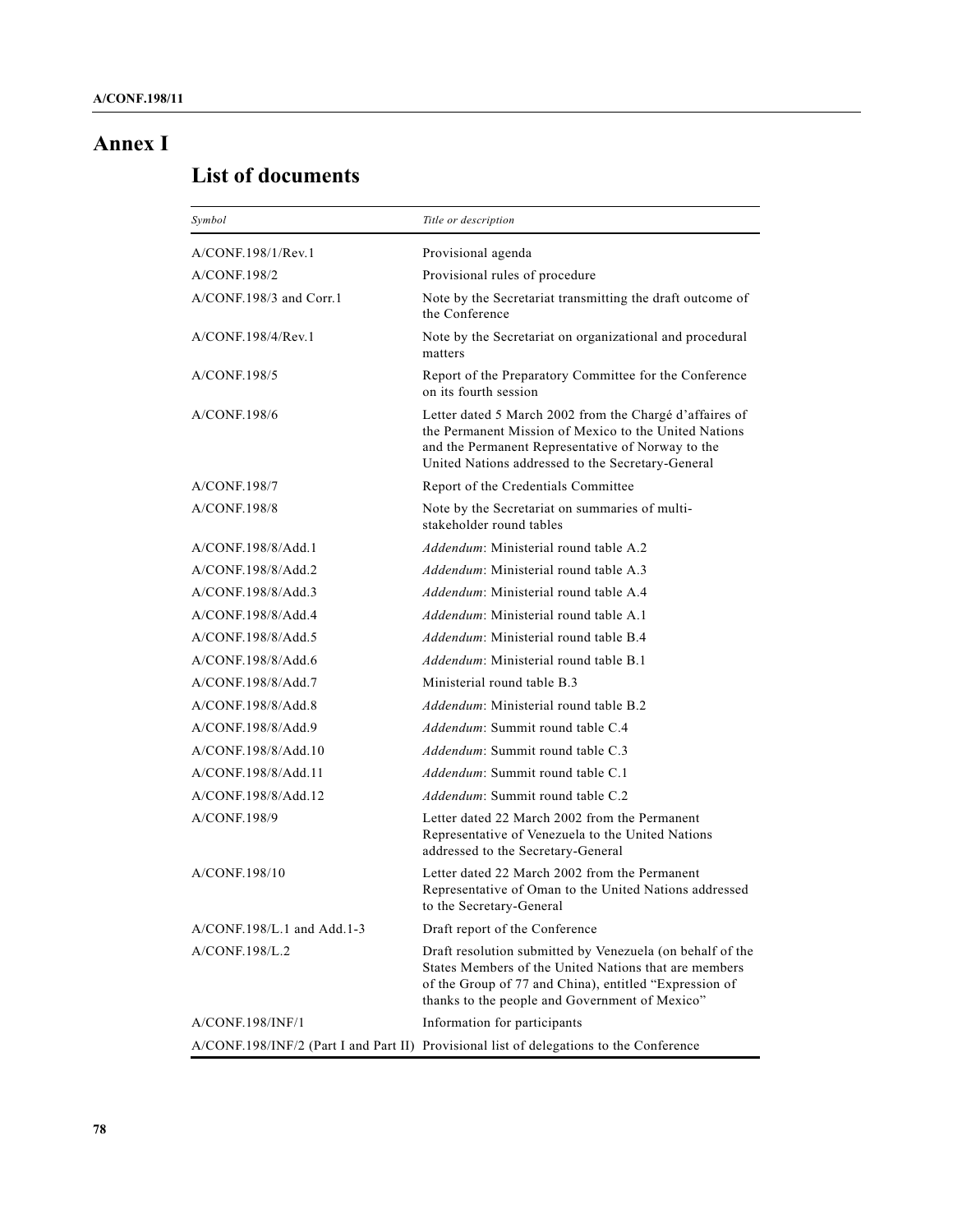# **Annex II**

### **Opening statements**

Statement by Vicente Fox Quesada, President of Mexico and President of the **International Conference on Financing for Development** 

Distinguished Heads of State and Government;

Mr. Secretary-General of the United Nations;

Distinguished delegates;

Ladies and Gentlemen:

Welcome to Mexico.

Welcome to a nation that seeks to build a bridge from the problems of the past to the opportunities of the future; welcome to a country that, based on a new vision of itself, is seeing the world through new eyes.

Today is a very special day, of great significance to all Mexicans. Today we are celebrating the anniversary of the birth of Benito Juárez, an admirable man who left an indelible mark on our nation. And it is appropriate to recall him here, at this United Nations meeting, because of his belief that respect for the rights of others is equivalent to peace, which is also one of the principles underlying the coexistence among our peoples.

We know from our own experience the suffering and poverty that accompany the lack of development. But we also know the success and prosperity that can be achieved by a country determined to work and to move forward, if it has the necessary resources.

Hence we have enthusiastically supported this meeting between the developing world and the developed countries.

For decades, the nations of the world have endeavoured to come to grips with the problem of development and poverty through international cooperation. So far, however, the results have been meagre, belated and discouraging. We have completed a century where security was identified with the building of walls and barriers. It is our responsibility to pave the way today for a century of bridges, not barriers; a century of encounters, not wars; of shared responsibilities and achievements, not isolated efforts.

Consider yourselves welcome to an historic opportunity to build these bridges by working together. Let us build together, developing and developed countries alike, the bridges between economic growth and human development, between opening up and local development, between an efficient economy and the well-being of all citizens. Let this be the spirit that guides our meeting. Let this be the spirit of Monterrey.

It is time to change; but to change in order to build. This meeting marks the beginning of a new concept of development. Monterrey has become the spark for a new movement designed to combat marginalization and underdevelopment.

Monterrey gives us an opportunity to devote ourselves freely  $-$  the developing countries to the implementation of responsible economic policies, and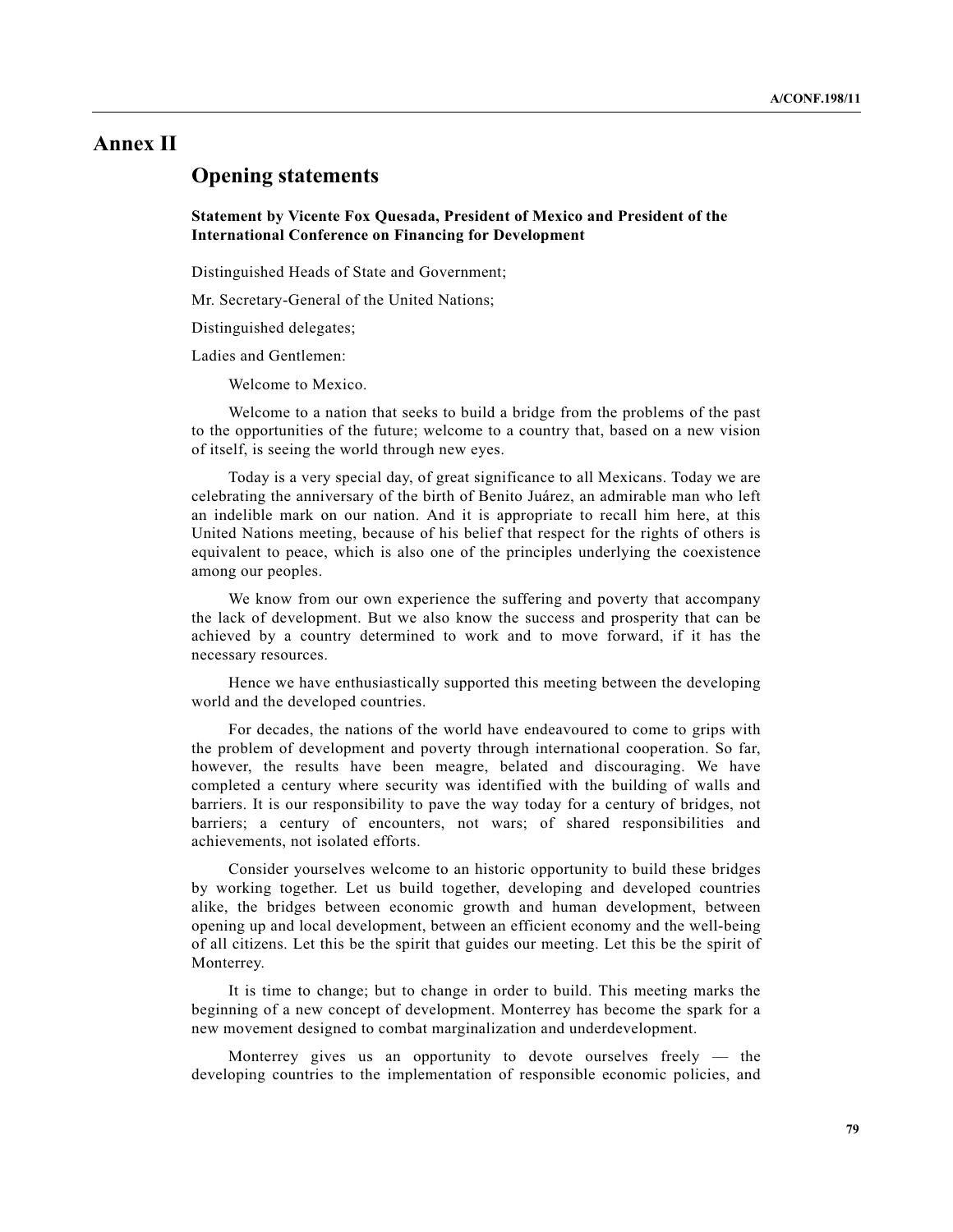the developed nations to the advancement of the poorest among us. In this new era of shared progress, all of us must assume our responsibilities.

If the twenty-first century is to be a century of development for all, we must be prepared to undertake bold actions. This involves a challenge to our former attitudes and a quest for new ideas and actions. Let this be the spirit of Monterrey.

Distinguished Heads of State and Government;

Ladies and Gentlemen:

This Conference is not an isolated event; it is part of a global movement in pursuit of development. The Millennium Summit marked the beginning of this new effort to eradicate marginalization. At Doha, emphasis was placed on promoting fairer participation by the developing countries in world trade.

In a few months, the Johannesburg summit meeting will focus on the environmental aspects of sustainable development.

We must all contribute to the new world development agenda; we must all help to shape the future of peace, harmony and universal development to which we all aspire, in a new spirit, the spirit of Monterrey.

We can no longer afford a restricted form of well-being, confined to a few nations; we can no longer run the risk of living in a world of exclusion and injustice. The fight against poverty is a fight for justice and for peace in the world.

Let us forge a new future for our nations. Let us adopt the Monterrey Consensus and, beyond that, let us promote the future development of nations in a spirit of responsibility and solidarity.

We hold in our hands a great opportunity; let us also have the determination to use it. Let us not disappoint those who have placed their trust and their hopes in this meeting. We will all benefit from a more humane, more prosperous and more just community.

Future generations will either recognize us for our courage or reproach us for our lack of vision.

Let us be bold enough to make this century one of bridges and encounters, not of walls and barriers.

The time has come to decide, today, here in Monterrey.

Thank you very much.

#### **Statement by Kofi Annan, Secretary-General of the United Nations**

We are here to discuss the fate of people. Not people in abstract, but millions upon millions of individual men and women and children - all of them eager to improve their own lives by making their own choices; and all of them able to do so, if only they are given a little chance. At present, they are denied that chance by multiple hardships, each of which makes it harder to escape from the others: poverty, hunger, disease, oppression, conflict, pollution, depletion of natural resources. Development means enabling people to escape from that vicious cycle. And for development, you need resources. Human resources, natural resources and also, crucially, financial resources.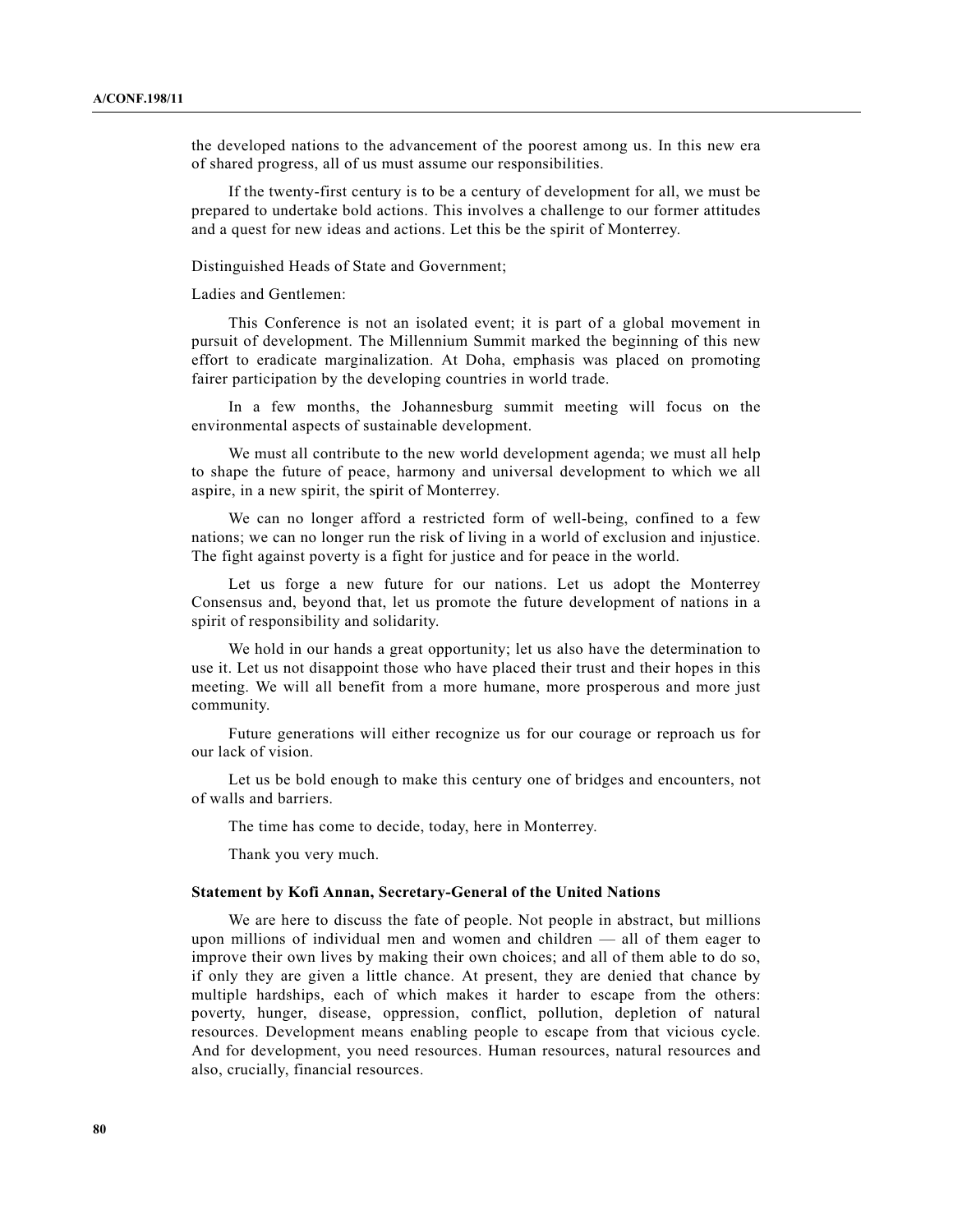That is why we are here  $-$  and it is good to see so many of you here, particularly those of you from developed countries. You have realized, as more and more of your fellow citizens are realizing, that we live in one world, not two; that no one in this world can feel comfortable or safe while so many are suffering and deprived. It is equally good to see so many leaders here from the developing world itself. They are not here asking for handouts. They know that they themselves have much to do to mobilize domestic resources in their own countries, as well as attract and benefit from international private capital. What they are asking for is the chance to make their own voices heard and ensure that their countries' interests are taken into account when the management of the global economy is being discussed.

What they are also asking for is the chance for their countries to trade their way out of poverty, which means that the markets of the developed world must be fully and genuinely open to their products and the unfair subsidies to competing goods must be removed. The promise of Doha must be fulfilled. What many of them are asking for is relief from an unsustainable burden of debt. And many of them are saying that, in order to do without handouts, their countries first need a helping hand up in the form of significant increase in official development aid.

Eighteen months ago, the political leaders of the entire world agreed, at the Millennium Summit, that we must use the first 15 years of this new century to begin a major onslaught on poverty, illiteracy and disease. And they gave us a clear measure of success or failure: the millennium development goals. Achieving those goals by 2015 would not mean the battle for development had been won. But if we fail to achieve them, we shall know we are losing.

And all serious studies concur that we cannot achieve them without at least an additional \$50 billion a year of official aid — roughly double current levels — given in an efficient way, which, for instance, leaves recipient countries free to choose the suppliers and contractors that best meet their needs. The clearest and most immediate test of the Monterrey spirit, which the President referred to, is whether the donor countries will provide that aid. The substantial amounts that have been made and the substantial announcements that have been made in the last few days clearly reflect a new spirit and a revival of commitment to aid.

Some donors may still be sceptical, because they are not convinced that "aid works". To them, I say "look at the record". There is abundant evidence that aid does work. Aid brings spectacular improvements in literacy and spectacular declines in infant mortality when it is channelled to countries with enlightened leaders and efficient institutions. Indeed, enlightened leaders can use aid to build efficient institutions.

Aid is vital, but it is not the whole story. Development is a complex process, in which many different actors have to work together and not against each other. To take just one example, it is no good helping dairy farmers in a country if, at the same time, you are exporting subsidized milk powder to it. That is why it is encouraging to see finance ministers and businessmen here, as well as development ministers. And that is why the process of preparing this Conference — with the United Nations, the World Trade Organization and the Bretton Woods institutions working together as never before — has been so extraordinary. At last, we are all tackling the issues together, in a coherent fashion. That is the true spirit of Monterrey, which we must sustain in the months and years ahead. The Monterrey Consensus is not a weak document, as some have claimed. It will be weak if we fail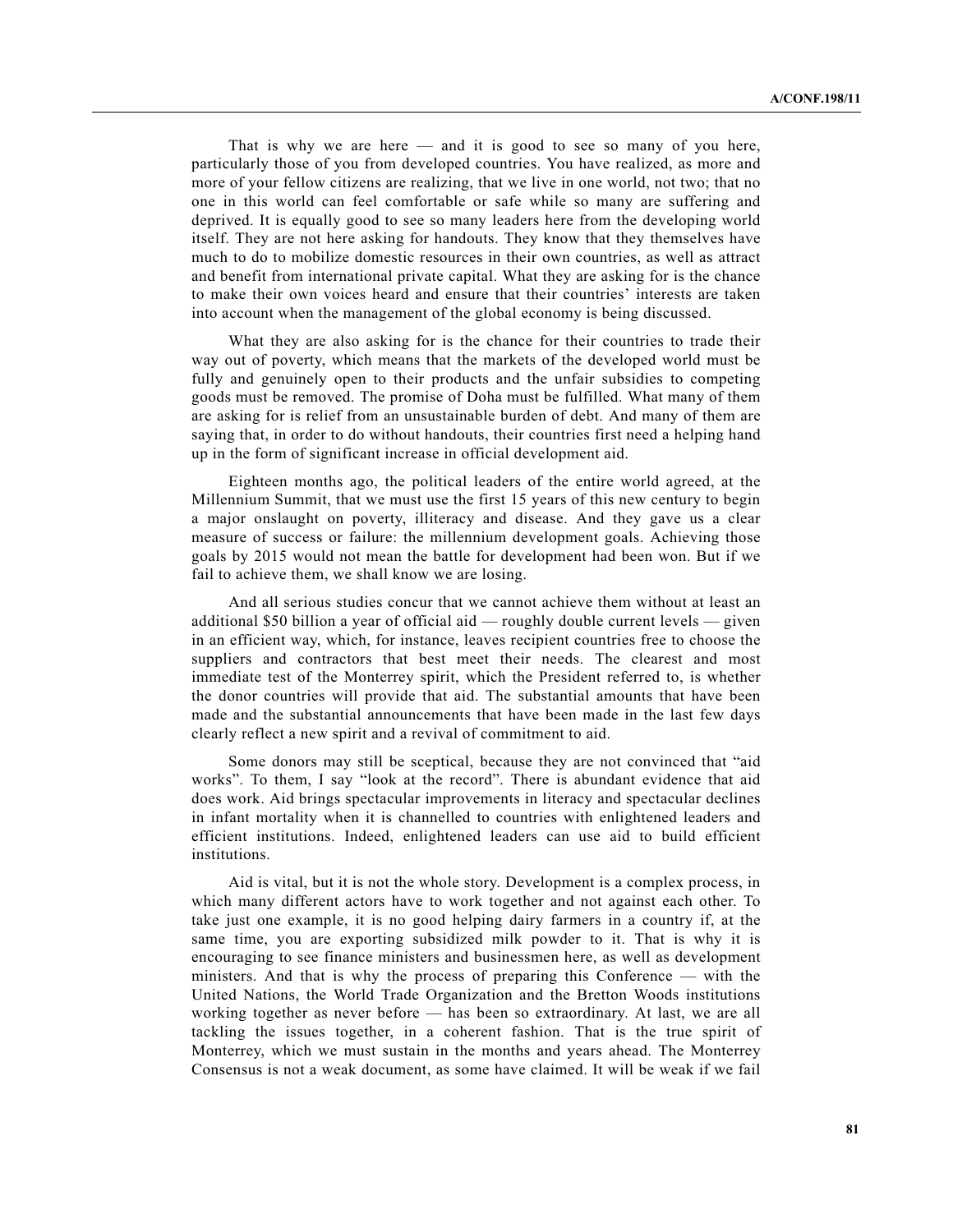to implement it. But if we live up to the promises it contains and continue working on it together, it can mark a real turning point in the lives of poor people all over the world. Let's make sure that it does!

### Statement by Han Seung-soo, President of the General Assembly of the **United Nations**

I would like to express my profound gratitude to the Government and people of Mexico for hosting this meeting and especially for the warm hospitality extended to all of us. The contributions that Mexico, under the leadership of President Fox, is making to better global governance are a source of inspiration and encouragement for the entire international community. I have no doubt that President Fox's dynamic leadership and keen insight will do much to facilitate a successful conclusion. I would also like to pay tribute to Dr. Ernesto Zedillo for the most valuable contributions he has made as the Chairman of the High-Level Panel on Financing for Development.

Now, more than ever, the challenge of development is the central task confronting humankind. The rapid pace of globalization and the rise of information technologies have given an added urgency to the development agenda. Countries that fail to grasp these unprecedented opportunities in time risk falling permanently behind in the race for development.

In September 2000, world leaders gathered in New York adopted the United Nations Millennium Declaration, which presents a clear vision for the future and, on that basis, sets forth international development targets to be achieved by 2015. Eighteen months have passed since then, and progress towards achieving those targets has been rather slow. Something must be done to galvanize the global political will for an accelerated drive to meet the Millennium Declaration targets. This Conference is our best hope to provide the needed momentum.

In the wake of 11 September, we were forcibly reminded that development, peace and security are inseparable. Underdevelopment and extreme poverty are breeding grounds for violence and despair, thus undermining peace and security for developed and developing countries alike. When the terrorists struck the United States in September 2001, they also dealt a heavy blow to the fragile economies of scores of developing countries. We must find a way to break the vicious cycle of poverty, despair, and violence. And I am convinced that the United Nations Millennium Declaration points the way forward.

I need hardly emphasize that each country should take primary responsibility for its own economic and social progress. In that regard, I also want to stress that no country can achieve sustainable development without meeting at least three preconditions. First, it must have access to financial resources, domestic or external, or most likely a combination of the two. Second, it needs the human capacity to efficiently absorb those resources and the wherewithal to build greater human capacity as more resources are generated. And third, it requires the "appropriate" intangible infrastructure, such as markets to make productive use of available resources.

The core elements of intangible infrastructure include free enterprise, good governance, sound macroeconomic policies, a strong anti-corruption ethic and the transparently applied rule of law. If those are present in large measure, a healthy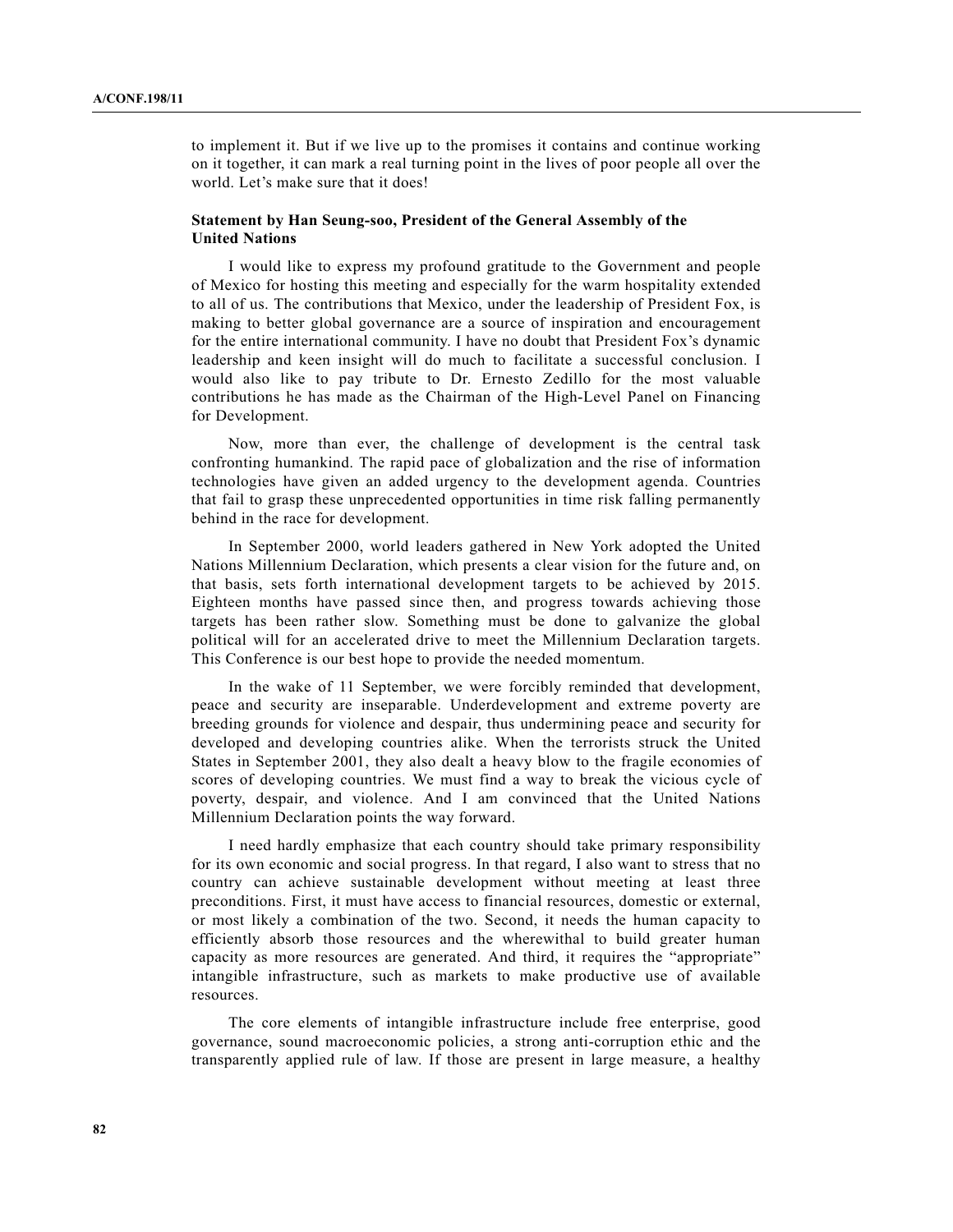market economy will, I believe, almost inevitably develop as a result. The preconditions I have broadly described, when met, will not only promote efficient domestic resource allocation but also attract substantial inflows of external financial resources

Often, developing countries lack an adequate level of domestic savings to finance rapid development. Also, during certain periods and in certain circumstances, inflows of external private capital may fall far short of what is needed. Under such conditions, Official development assistance plays a crucial role in promoting development. The importance of domestic savings, foreign borrowings, FDI and ODA in financing development should not be understated. However, I believe that the most important potential and very self-reliant source of such financing for the developing countries is export earnings. In the post-Second World War period, virtually every country that has completed the transition from underdevelopment to development has relied primarily on income from exports. That pattern of development can be no less apparent at the start of the twenty-first century, the century of globalization.

But for such a strategy to succeed, the developed countries must make their markets more open and accessible to the developing countries and maintain the high levels of growth needed to absorb ever rising imports. And so it is gratifying to note that the United States economy is now showing signs of recovery. I would strongly urge other developed countries to adopt the kind of growth-stimulating policies that would enable them to boost domestic consumer spending, thus benefiting both local consumers and overseas exporters, many from developing countries.

I am pleased to note that the Monterrey Consensus includes the recognition that the United Nations, particularly the General Assembly and the Economic and Social Council, should play a central role in enhancing the coherence, governance and consistency of the international monetary, financial and trading systems. Based on my own experience of the General Assembly, I firmly believe that the General Assembly and its high-level dialogue constitute the most appropriate forum for monitoring and facilitating implementation of the present Conference's outcome, given its universal membership of 189 States and its character as the chief deliberative and policy-making organ in the United Nations system.

It is my profound hope and sincere expectation that through the Monterrey Consensus the global community will be able to achieve the internationally agreed upon goals and objectives, including those contained in the Millennium Declaration. Taken as a whole, they present to us a vision of mankind's future that should inspire our best efforts on behalf of both the six billion human beings alive today and the generations yet unborn.

In his Nobel lecture delivered in 1990, the great Mexican writer Octavio Paz lamented as such: "The advanced democratic societies have reached an enviable level of prosperity; at the same time they are islands of abundance in the ocean of universal misery". I believe that the global community has both the power and the will to cause that ocean to recede and, in time, to build up continents of prosperity where once there were only islands of abundance. Let us commit ourselves heart and soul to this most ambitious of all reclamation projects.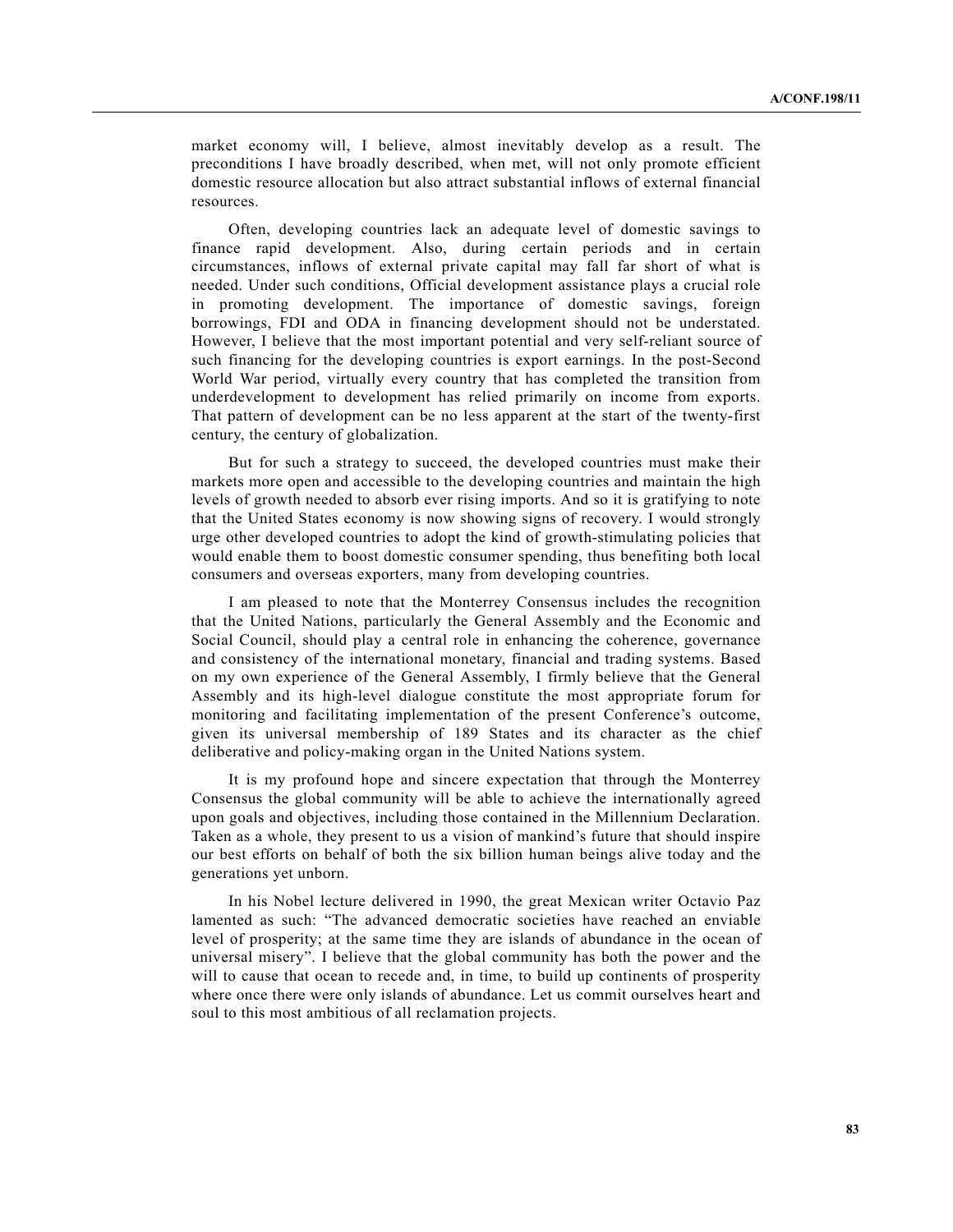### Statement by James D. Wolfensohn, President of the World Bank Group

Please allow me to thank both our host, President Vicente Fox of Mexico, and Secretary-General Kofi Annan for organizing the Conference.

As most of you know, the World Bank has been very closely involved in the financing for development process. We believe this is a great opportunity to reinforce our collective commitment to expand the opportunities and resources necessary to halve world poverty by 2015 and meet the other millennium development goals.

It is apt that we meet here in Monterrey. For Mexico today exemplifies much of what can be achieved from open markets, capacity-building, the creation of an investment climate, good fiscal and monetary policies, an attack on corruption and a commitment to democracy. Mexicans should be proud of their progress. But Mexico also shows how resilient inequality and exclusion can be. Development is a long road. We must not underestimate the challenge ahead.

This Conference brings together heads of State and Government, foreign, finance, development and trade ministers, civil society, business leaders and international institutions for perhaps the first time in an international meeting. And for perhaps the first time in an international meeting there is greater consensus than ever before about what needs to be done.

We must not squander that opportunity. Nor must we forget why we are here. All people have a right to human dignity. All people have a right to control their own lives. Yet for billions poverty snatches that right away. People have a right to opportunity — in education, trade and building a better future for their children. We must not fail them.

I have spoken before of an imaginary wall that separates the rich world from the poor. For too long belief in that wall, and in those separate and separated worlds, has allowed us to view as normal a world where less than 20 per cent of the population — the rich countries — dominates the world's wealth and resources and consumes 80 per cent of its income.

There is no wall. There are not two worlds there is only one. Here at Monterrey, we must rid ourselves of that wall once and for all. We must recognize the link between progress in development and progress in peace so that generations to come will point to Monterrey and say "something new began at Monterrey: a new global partnership was born at Monterrey". And we will remember, and we will tell our children — we were there and we did not fail. For the opportunity is ours to seize.

What is this new partnership? It is an understanding that leaders of the developing and developed world are united by a global responsibility based on ethics, experience and self interest. It is a recognition that opportunity and empowerment — not charity — can benefit us all. It is an acknowledgement that we will not create long-term peace and stability until we acknowledge that we are a common humanity with a common destiny. Our futures are indivisible.

And we have the makings of just such a new partnership before us. A new generation of leaders is taking responsibility in developing countries. Many of those leaders are tackling corruption, putting in place good governance, giving priority to investing in their people, and establishing an investment climate to attract private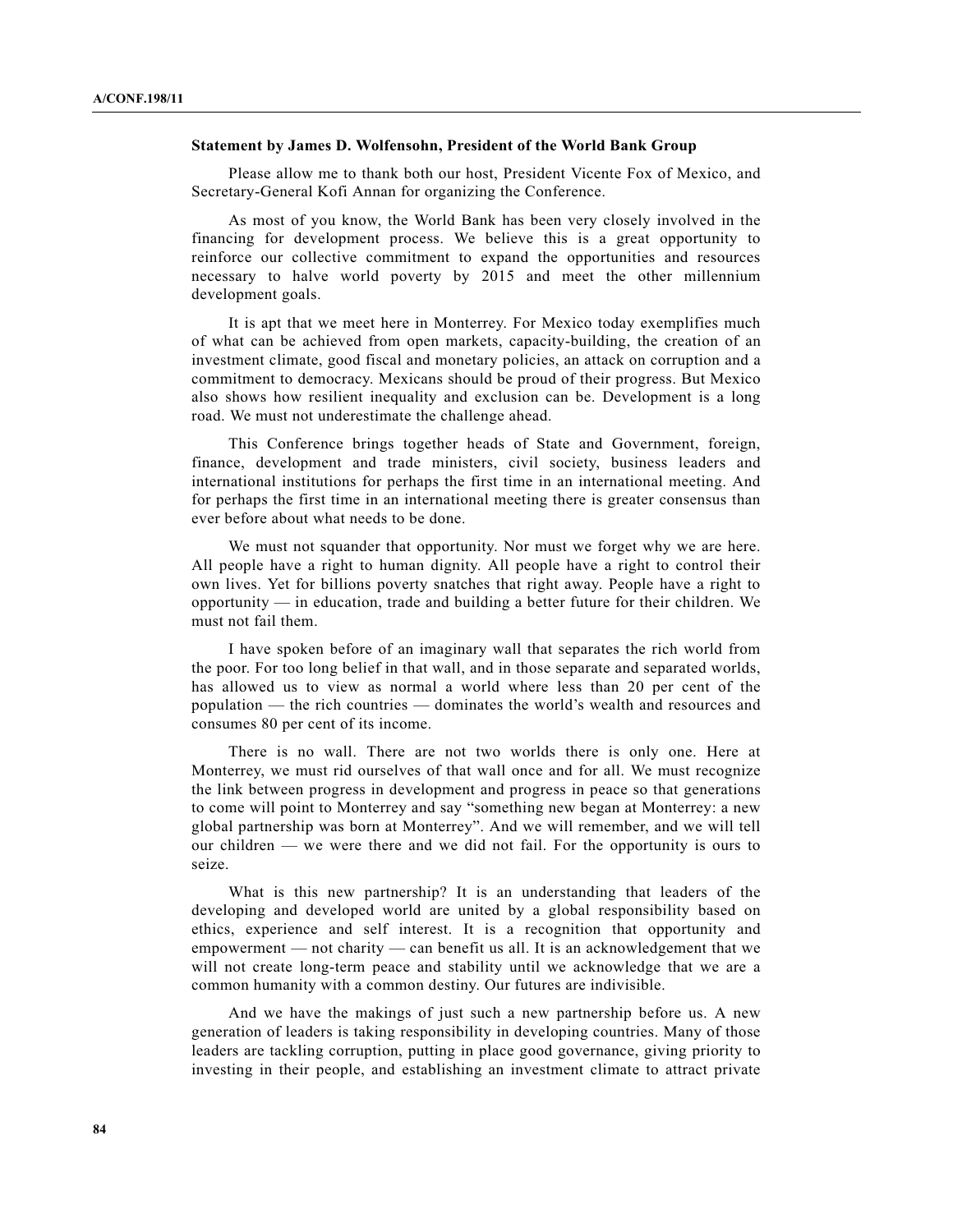capital. They are doing it in the private sector, in civil society, in government and in communities. They are doing it not because they have been told to but because they know it is right. We must support more and more countries in taking that path.

And in rich countries, growing numbers of people are beginning to understand that poverty anywhere is poverty everywhere, that imaginary walls will not protect us. And their leaders are listening. I very much welcome — as should we all — the recent decisions by President Bush and the European Union to boost aid spending. There is no debate that our efforts need to be focused and effective. On this we are all agreed. Too much money has been squandered in the past by decisions determined by politics instead of development. I look forward to the forthcoming discussions on increasing the effectiveness of the development community as a whole.

We have come a long way in just a week. But we must not stop there. This is not just about resources. It is about scaling  $up$  — moving from individual projects to programmes, building on and then replicating, for example, microcredit for women or community-driven development, in which the poor are at the centre of the solution not the end of a handout. It is about recognizing that any effort to fight poverty must be comprehensive. We know there is no simple formula that alone will defeat poverty, but we know too that there are conditions that foster successful development: education and health programmes to build the human capacity of the country; good and clean government; an effective legal and justice system; and a well-organized and supervised financial system. It is about recognizing that debt reduction for the most highly indebted poor countries is a crucial element in putting countries back on their feet, and that the funds released by debt relief can and must be used effectively for poverty programmes. And we must push ahead with that programme.

We know that, in countries with good governance and strong policies, aid can make an enormous difference. Yet we know too that corruption, bad policies and weak governance will make financial aid ineffective — even counterproductive.

We must support nations to build capacity so that they can create an investment climate and invest in their people, create jobs, increase productivity and boost investment in health and education. This is not about rich countries telling developing countries what to do; it is about creating a chance for developing countries to put in place policies that will enable their economies to grow. Policies that are home grown and home owned. For the surest foundation for long-term change is not development by fiat but social consensus.

But even if developing countries do all this, we estimate that it will take somewhere between \$40 to \$60 billion in additional resources a year to meet the millennium development goals. We have made a fine start. But we must not stop here. Let us work together for results and build the pressure for additional funds as we succeed in using effectively the funds now promised.

Nor can we shrink from taking action on trade. We must keep urging rich countries to tear down trade barriers that harm the world's poorest workers, depriving them of markets for their products. There will be powerful lobbies ranged against any such action. But it is the task of leaders to remind electorates that the lowering of trade barriers will not cost the rich countries anything in the aggregate; they gain from freer trade in these areas far in excess of any short-term costs of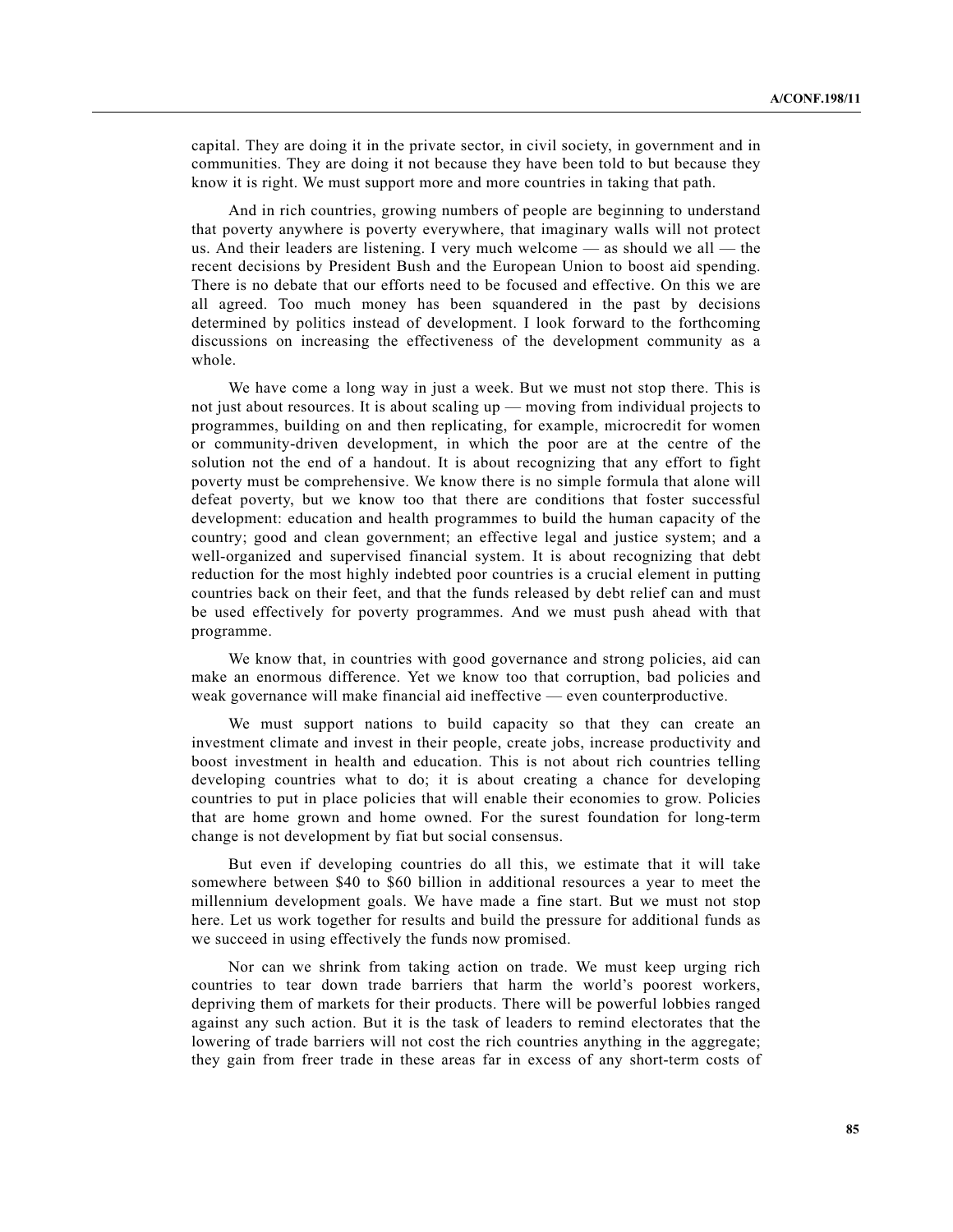adjustment. There is little sacrifice required and no excuse for failing to take action that would leave all countries better off.

Rich nations must also take action to cut agricultural subsidies — subsidies that rob poor countries of markets for their products; subsidies that are six times what the rich countries provide in foreign aid to the developing world. Trade and agriculture must be a crucial part of the new global deal.

In one week alone, we have seen new commitments on resources, and we have heard new words on interdependence. In recent months, we have seen the launch of a promising new trade Round. We have had a taste of what is possible. But we do not have much time. In 25 years, 2 billion more people will join our planet — the challenge will be greater, the pressure on resources will be more acute and the chances of success may be slimmer. Let us not have come this far to stop now. Let us build on this momentum as we move forward to Johannesburg. Let us tell our children. "We seized the moment: we did not fail".

### Statement by Horst Koehler, Managing Director of the International **Monetary Fund**

I would like to join in giving thanks to President Fox for hosting this Conference, and I would also salute the leadership of Kofi Annan, who has been a constant source of wise advice and friendship. This Conference should become a milestone in the fight against world poverty. I do think it is possible to achieve the millennium development goals. IMF is deeply committed to playing an active part in that effort. It is an honour to share my vision of the IMF role, and to seek your input and support.

I welcome the intensive and critical debate about globalization. We need to work for a better globalization — one that provides opportunities for all and one in which risks are contained. But let us not confuse ourselves  $-$  integration into the global economy is good for growth, and growth is essential for fighting poverty. The world needs more integration, not less. But it also needs stronger international cooperation to guide and shape the process of globalization. We must do our utmost to ensure that people at the local level understand the process, are engaged and have the means to take advantage of its opportunities. We need to build bridges through dialogue, cooperation, and inclusion, to create a sense of global ethics. And the interactions between people and nations must respect human rights, while recognizing personal and social responsibility.

I am encouraged that there is an unprecedented degree of agreement about what is required to overcome world poverty. The Monterrey Consensus defines the right priorities. It makes clear that nothing will work without good governance, respect for the rule of law, and policies and institutions which unlock the creative energies of the people and promote investment, including foreign direct investment. It also recognizes that when poor countries are ready to live up to those responsibilities, the international community should provide faster, stronger and more comprehensive support. I see four priorities for that support:

• Trade is the most important avenue for self-help. It generates income and reduces aid dependency in poor countries, and creates a win-win situation for all. We must work ambitiously to open markets and phase out trade-distorting subsidies in the industrial countries, and to reduce barriers to trade among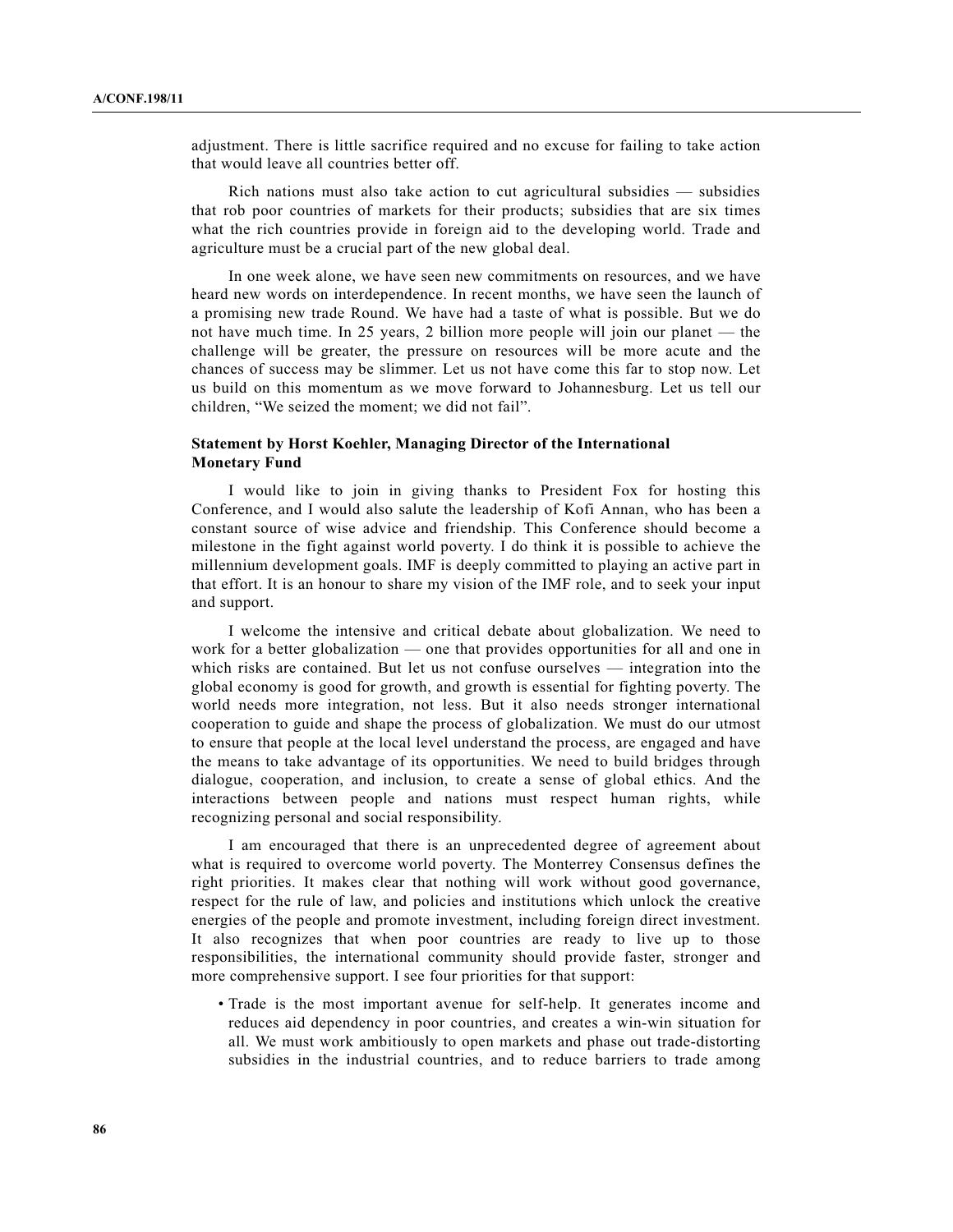developing countries. I share Mike Moore's appeal that Doha should be the start of a true "development round".

- Second, the international community should stick to the target of 0.7 per cent of GNP for official development assistance. And it should also stick to the principle of channelling support through budget laws because that is the most transparent, accountable and concrete expression of solidarity. The commitment by EU to raise ODA to an average of 0.39 per cent of GNP by 2006 and the recent proposal by President Bush are significant steps forward. I am confident that even stronger support will be possible if the public understands aid even better as an investment in peace, stability and shared prosperity, and  $-$  equally important  $-$  if poor countries demonstrate that they are putting aid to good use.
- Debt relief is another essential element in a comprehensive effort to fight poverty. The IMF and World Bank are working hard to make the enhanced HIPC initiative a success. But in all our work on debt relief, we should not forget that the ability to lend and borrow is an important element of financing for development, or that trust that contracts will be honoured is essential for a modern economy and a stable international financial system. I would challenge civil society organizations to devote as much energy and attention to a worldwide campaign to increase aid and trading opportunities for poor countries as they have to the successful effort on debt relief.
- Finally, we have to recognize that slow progress in the reforms needed to fight poverty often reflects lack of institutional capacity rather than lack of political will. Our response should be to pay even more attention to capacity-building in our work with poor countries. That is why IMF recently opened regional technical assistance centres in the Pacific and the Caribbean, and why I have proposed to set up regional centres in Africa in the Fund's core areas of responsibility, as part of our support for the New Partnership for Africa's Development (NEPAD).

IMF itself is in a process of reform, learning from experience and driven by our desire to make globalization work for the benefit of all.

- We are making IMF transparent and advocating transparency for our member countries.
- Knowing that financial crises can undo years of economic and social progress, we are concentrating more than ever on crisis prevention.
- We are actively promoting rules of the game for the global economy, through our work on standards and codes.
- We are helping our members to strengthen their domestic financial sectors, and to combat money-laundering and the financing of terrorism.
- In our work on international capital markets, we are looking equally at risks in emerging markets, and risks coming from the advanced countries.
- We are trying to define more clearly the roles of IMF and private creditors in financial crises. I believe it is essential to be able to resolve unsustainable debt situations in a more orderly, faster and less costly manner. I therefore welcome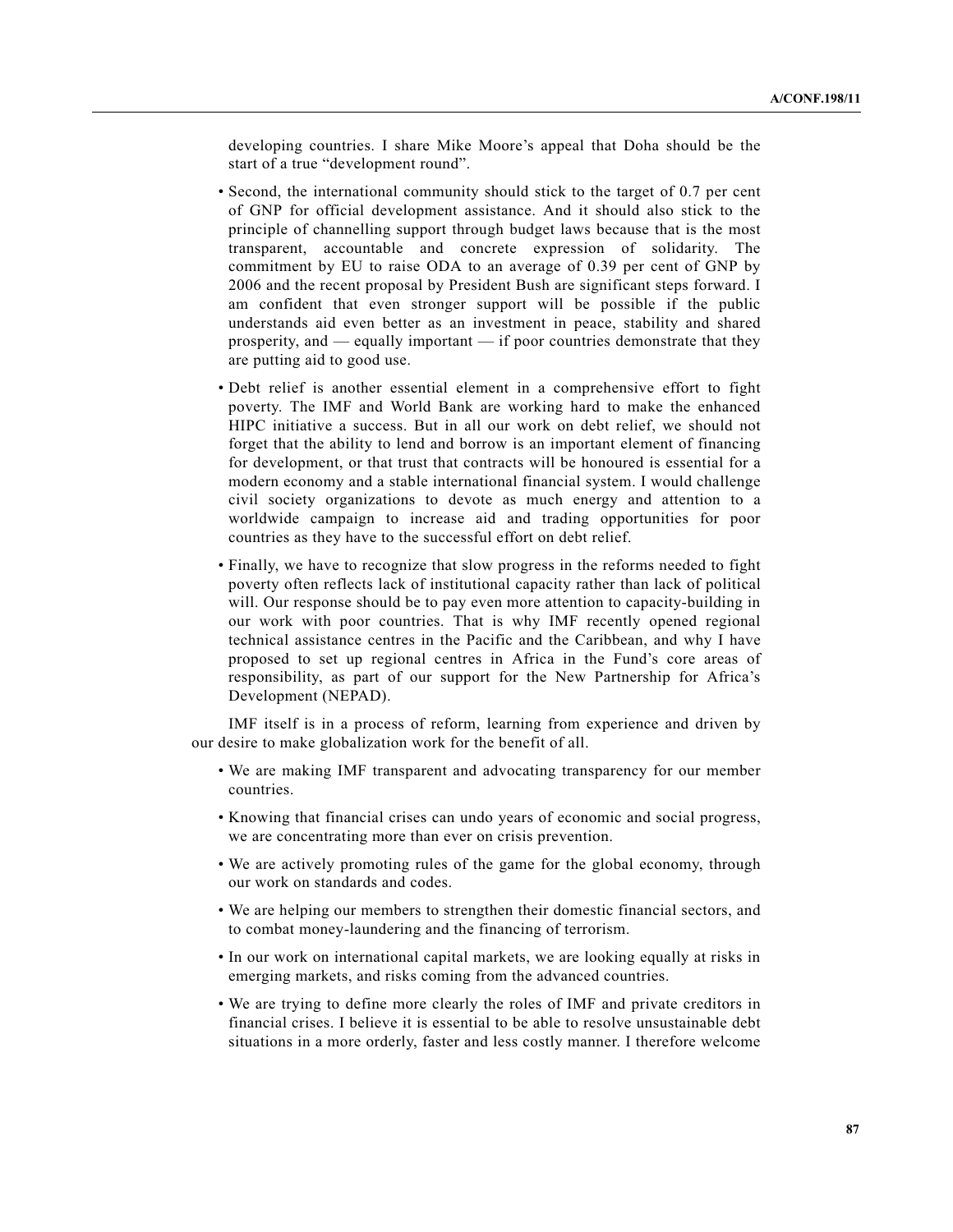the ongoing debate on IMF management's proposal for a sovereign debt restructuring mechanism.

- We have become more focused on IMF's core responsibility for macroeconomic stability, not as an end in itself but as a precondition for sustained growth, and because the poor suffer most from high inflation, unsound public finance and volatility.
- We are also taking steps to focus IMF conditionality and make room for true national ownership of reform programmes.
- And we are working in close cooperation with other international institutions, especially the World Bank and the broader United Nations family.

We recently completed a thorough review of the poverty reduction strategy paper process, pioneered two years ago by IMF and World Bank, and the IMF Poverty Reduction and Growth Facility. Our worldwide outreach, including the United Nations and civil society, has confirmed that the process is a promising approach for tackling poverty systematically. Why?

- First, because it is a country-led approach.
- Second, because it is a comprehensive, long-term approach, which integrates economic and social perspectives.
- And third, because it aims at broad consultation and engagement with domestic stakeholders and development partners.

Our reviews showed that there is room for improvement. We want to make sure that every paper and Facility-supported programme is tailored to the circumstances of individual countries. We will be working for an open dialogue with stakeholders about the content of reforms and possible alternatives. We need to pay more attention to the sources of sustainable growth, and to poverty and social impact analysis. And donors must better align their assistance with papers, simplify and harmonize their procedures, and work for more predictable aid flows.

It would be right to adopt the proposed "Monterrey Consensus" as an outcome of the present Conference. Beyond Monterrey, we must transform this consensus into concrete action, with a sense of urgency. And we need to develop a comprehensive and transparent system to monitor progress towards the millennium development goals. As part of that process, we should identify more clearly the respective responsibilities of poor countries and their development partners-donor countries, international institutions, the private sector and civil society. On that basis, we can establish better accountability. I would have no hesitation in subjecting IMF to the scrutiny of such a monitoring system, provided that it did not produce bureaucracy and would apply equally to all the parties involved.

With a concerted effort, I am optimistic that we can achieve the goals we have set. The global economy appears to be in a process of recovery. The United States has demonstrated leadership through timely policy action to minimize the risk of a more severe downturn. And I am confident that developing countries will benefit. The resilience of the global economy and financial system shows that the initiatives to strengthen the international financial architecture are beginning to pay off. The implementation of the Monterrey Consensus should be the next chapter in our efforts to create a better world.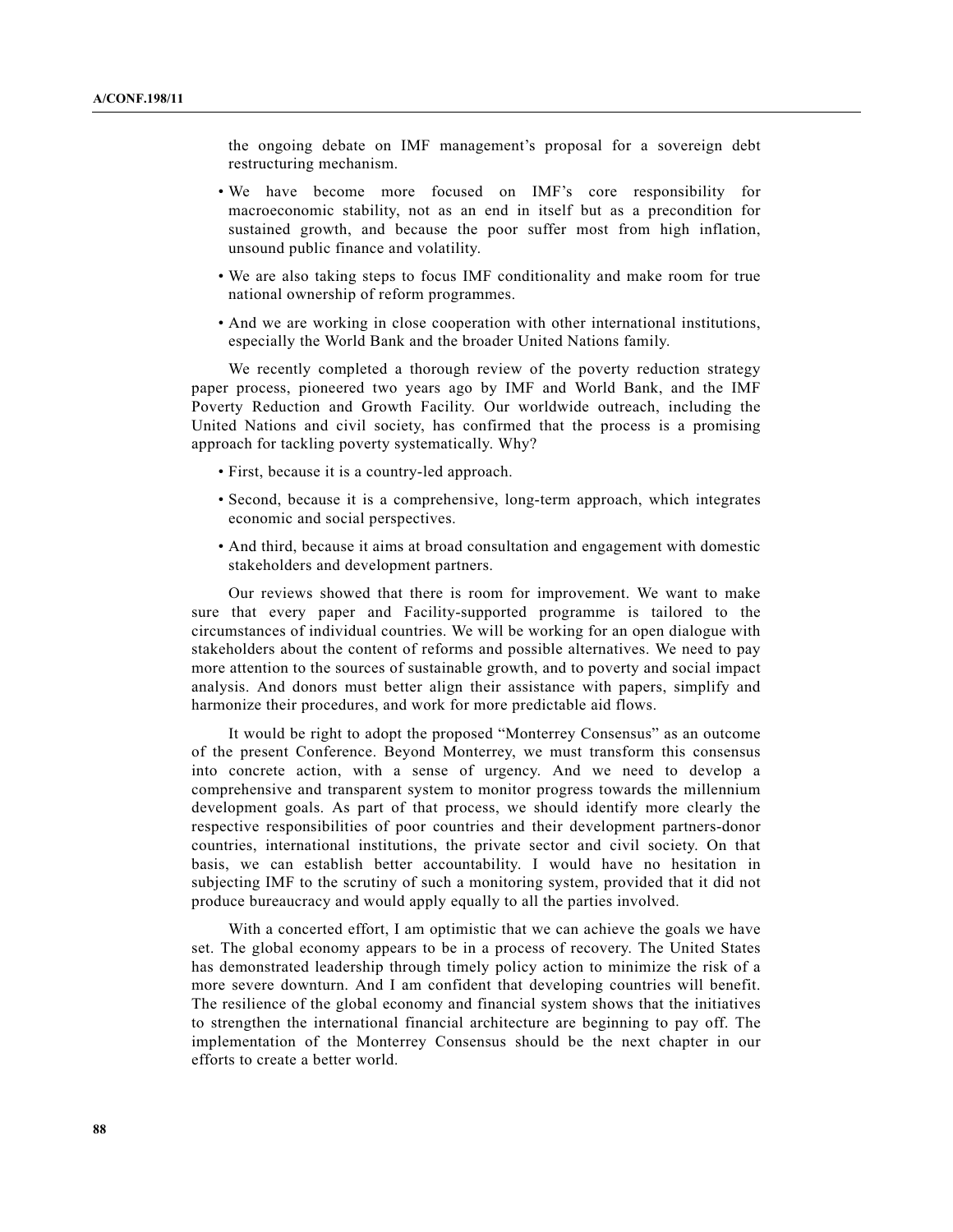#### Statement by Mike Moore, Director-General, World Trade Organization

I come to you with a clear and simple message: poverty in all its forms is the greatest single threat to peace, democracy, human rights and the environment. It is a time-bomb against the heart of liberty; but it can be conquered, and we have the tools in our hands to do so, if only we have the courage and focus to make proper use of them.

One of those tools is trade liberalization. It can make a huge contribution to the generation of resources for the financing of development. Study after study has shown the enormous impact of trade liberalization. Let me cite but one example. Everyone, globalizer or opponent, NGO or multinational, left or right on the political spectrum, would agree that health and education form the fundamental basis of any development programme. Recent studies have estimated that the cost of achieving the core millennium development goal of universal primary education could be in the region of US\$ 10 billion per year. Yet developing countries would gain more than 15 times that amount annually from further trade liberalization, according to one study by the Tinbergen Institute.

Indeed, the staff of IMF and the World Bank estimate that reaching all seven of the millennium development goals would require an additional US\$ 54 billion annually — just one third of the Tinbergen estimate of developing country gains from trade liberalization. And the World Bank's Global Economic Prospects report estimates that abolishing all trade barriers could boost global income by \$2.8 trillion and lift 320 million people out of poverty by 2015.

Of course, those are only estimates and we can quibble about the figures. But the basic message is clear: if Governments put their minds to it, the new trade round launched at Doha can bring huge benefits. It is the immense magnitude of the benefits of trade liberalization, which makes the work your Governments are doing in implementing the Doha Development Agenda so potentially important as a source of finance for development.

Poor countries need to grow their way out of poverty, and trade can serve as a key engine of that growth. But currently, products of developing countries face many obstacles in entering the markets of rich countries. Rich countries need to do more to reduce trade-distorting subsidies and dismantle their existing barriers on competitive exports from developing countries. So a basic priority of the international trade community must be  $-$  as the Doha Development Agenda recognized — the creation of conditions in which developing countries can maximize the gains they are able to reap from trade. This requires action in four key areas:

• Agriculture: this is the backbone of almost all developing economies. The poorest part of the population  $-$  living in the rural areas  $-$  depend for their incomes on the development of a sustainable and productive agricultural sector. Nearly 50 developing economies depend on agriculture for over one third of their export earnings. Nearly 40 of them depended on agriculture for over 50 per cent of their export earnings in 1998-2000. Yet massive agricultural support in the OECD countries undercuts the developing countries and forces even the most efficient producers out of markets where they would otherwise be earning foreign exchange. The number one element of a true development agenda will therefore be to reduce substantially such support (and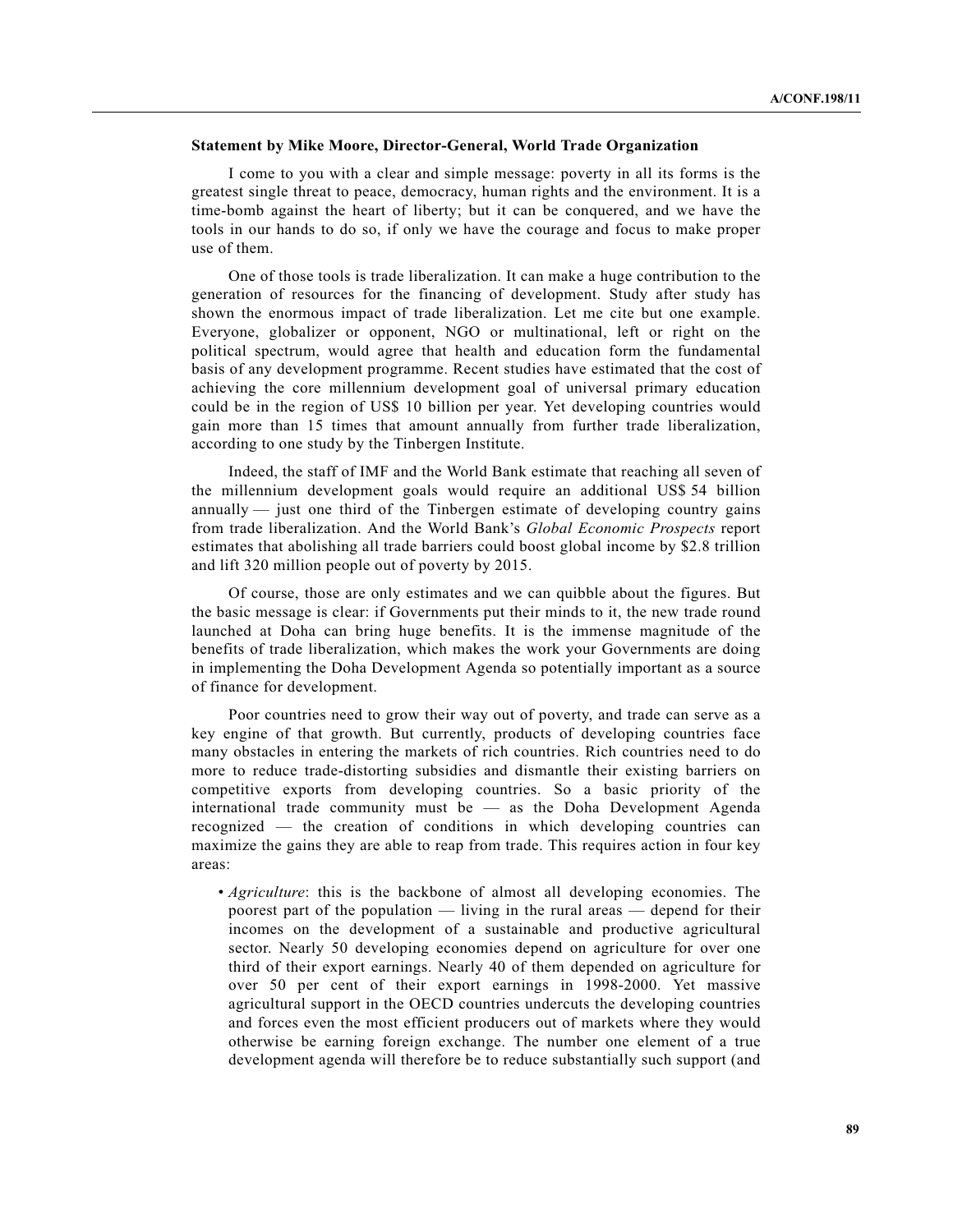to eliminate the specific export subsidies - but those are only a very small fraction of total agricultural support payments, which reach a billion dollars a day). In addition, the average OECD-bound tariff rate for agricultural products is four times that on industrial products. The return to developing countries in that one area would be eight times all the debt relief granted developing countries thus far. Complete liberalization in all sectors — agriculture, services and manufactures — would amount to about eight times ODA. Rapid action is also needed on this.

- Textiles and clothing: this is the greatest export earner for many developing countries, and negotiations must ensure that the sector is cleanly "integrated", as planned for 1 January 2005. Given the back-loading of that agreement, with the bulk of changes substantively improving export prospects of developing countries being left until the final year, there is every reason to be extremely vigilant.
- · Tariff peaks: study after study has shown how, despite low average nonagricultural tariffs, the products in which developing countries are competitive nevertheless continue to attract relatively high tariffs (in both developed and developing countries); those must imperatively be beaten down in the negotiations if trade is to provide the needed boost to resources for development.
- · Tariff escalation: even more insidious an issue than tariff peaks is that of tariff escalation, which tilts the tables against the development of indigenous processing/transformation (and thus movement up the value-added chain). If developing countries are ever to diversify their economies away from their dependence on a few primary products for most of their foreign exchange earnings, cutting them off from the most dynamic part of world merchandise trade, such escalation must be rooted out.

How do we pay for our dreams and the vision of this Conference? The restrictions I've outlined are costly to the countries that maintain them. For example, protection costs the European Union, the United States and Japan between US\$ 70 and US\$ 110 billion each annually. The net losses to the United States associated with its textile and clothing import restrictions alone amount to over \$10 billion annually.

This Conference is about financing development in an era when private foreign direct investment outnumbers ODA fourfold, and is 10 times the World Bank's development lending. Knowing that no country has too much invested, we should encourage an international agreement on investment. It's on the Doha Development Agenda, but many countries don't yet feel they have the ability to cope with the complexities of such negotiations.

Other important development and good governance issues, such as transparency in government procurement, competition policy and trade facilitation, need direction from the highest political levels. Trade facilitation, according to APEC and UNCTAD studies, will generate huge returns. An Inter-American Development Bank study showed how in South America, a truck delivering products to markets across two borders took 200 hours, 100 hours of which were bound up in bureaucratic delays at the border. The need for such public service infrastructure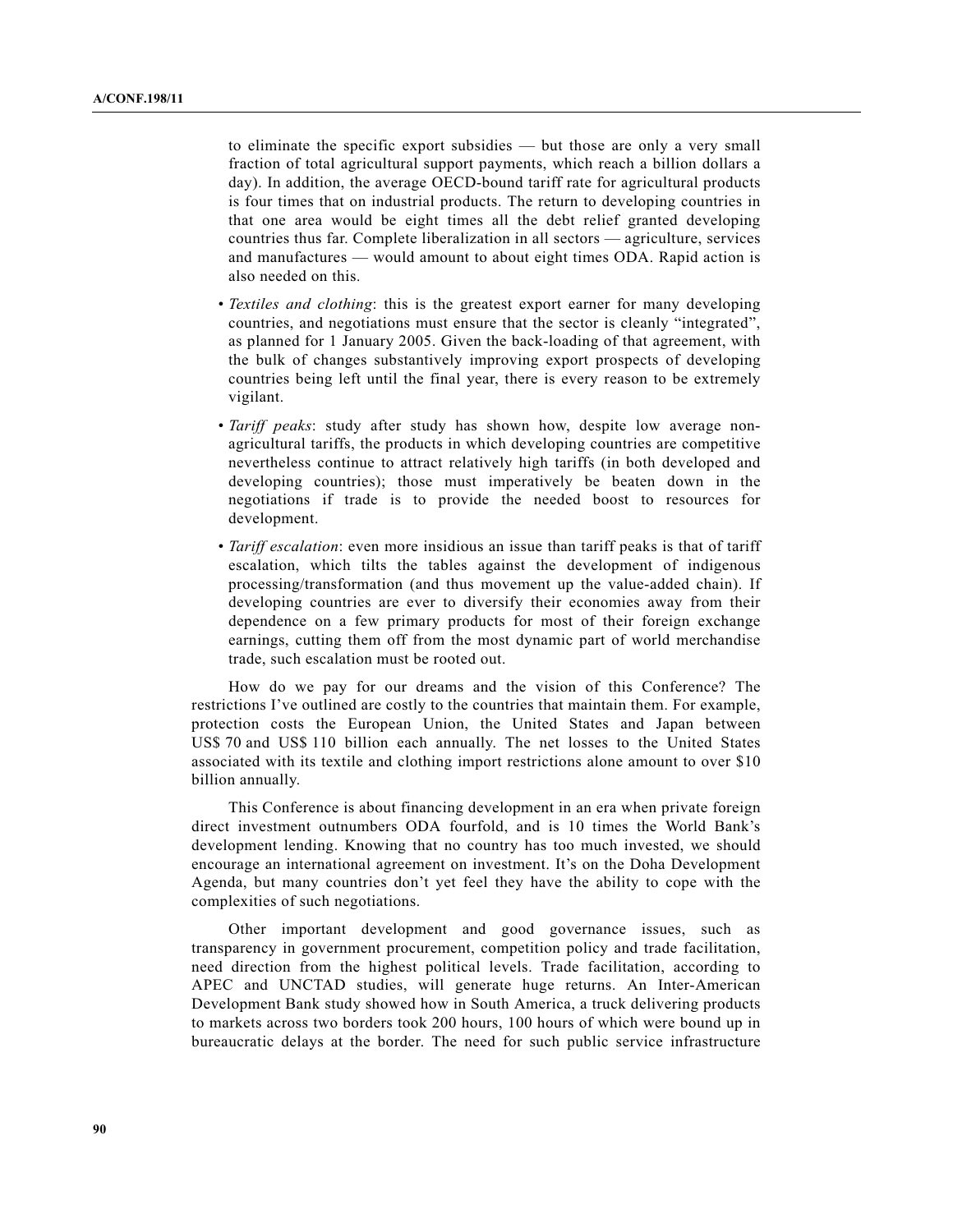improvement is desperately urgent to protect and promote domestic property rights and justice systems. Domestic red-tape and bad governance is costly and corrosive.

The poor's assets need to be legitimized. In Latin America, 80 per cent of all real estate is held outside the law. The extra-legal sectors in developing countries account for 50-70 per cent of all working people. In the poorest nation in Latin America, the assets of the poor are more than 150 times greater than all foreign investment since their independence in 1804. In one African country, it took 77 bureaucratic procedures at 31 public and private agencies to legally acquire land.

And if the United States were to raise its ODA to the United Nations target of 0.7 per cent, it would take the richest country on the planet 150 years to transfer to the world's poor resources equal to those they already possess. Unlocking and securing those investments, talent and skill is the challenge. That is where we can converge with the ambitions of NEPAD and other bold initiatives.

Developing countries need not wait until the conclusion of the Doha development round. South/South trade in the 1990s grew further than world trade, and now accounts for more than one third of developing country exports, or about \$650 billion. The World Bank reports that 70 per cent of the burden on developing countries' manufactured exports result from trade barriers of other developing countries. The quicker those walls come down, the quicker the returns to developing countries.

So the way forward is clear: you should resolve at the present Conference to instruct your trade ministers to ensure that their officials cast aside the petty mercantilist methodology, which has pervaded trade negotiations for so many decades, in favour of a grand bargain that would see the barriers I mentioned above (and others which persist in areas I have not mentioned) dismantled. Then trade can play its important role in generating finance for development — a role which, not incidentally, would also reduce significantly the burden on other facets of the finance for development equation.

I have good news to report from Geneva. Donor Governments have kept their word, giving us increased funding in our core budget for additional technical assistance to ensure developing countries can participate fully in the new Round. In addition, our pledging conference gave us Swiss francs 30 million, double our target. We must redirect ODA and technical assistance to train negotiators, build efficient customs regimes and plug porous tax systems. We must give as much attention to building up the intellectual infrastructures of skilled public servants as we did to filling in potholes and building roads and dams.

The United Nations agencies have been very supportive of WTO and partnerships with sister organizations have been formed, increasing institutional coherence and making better use of your resources. The round is successfully under way, and everything from negotiating structure and time-tabling of meetings to consensus on chairpeople for all committees is on schedule. The Doha development round can be achieved and implemented on time. Conditionality was improved by developing countries at Doha, the condition for success will be improving capacity to provide for good governance to enable them to participate, negotiate, conclude and implement our agenda. This is being done. We must and we can succeed.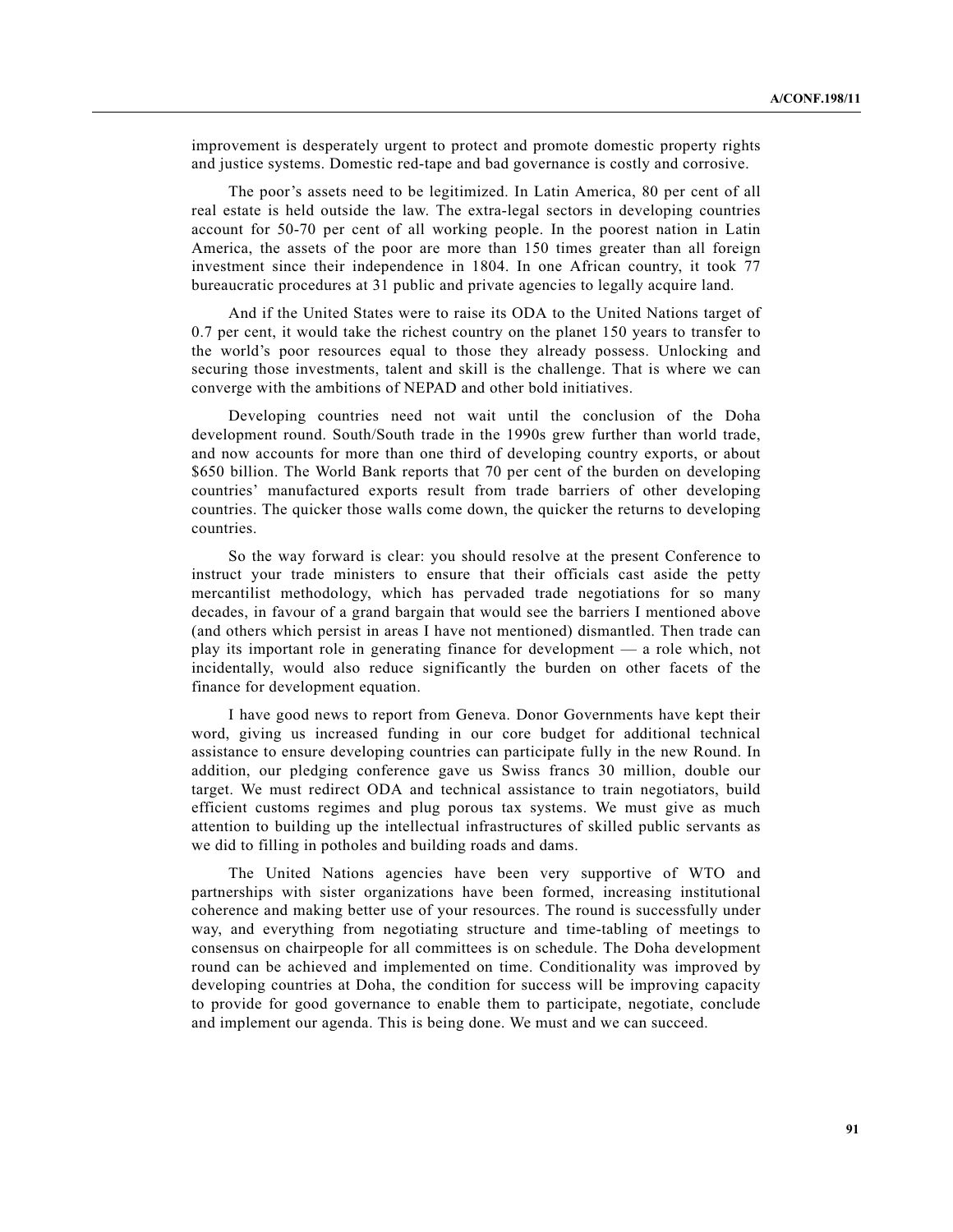### **Annex III**

### **Parallel and associated activities**

#### **Non-Governmental Organizations Forum**  $\mathbf{A}$ .

In accordance with General Assembly resolution 54/279 and in pursuit of the  $1_{\cdot}$ objective of encouraging multi-stakeholder participation and ownership of the financing for development process, civil society organizations and leadership were involved from the outset in providing inputs, expertise and proposals to the International Conference on Financing for Development. Altogether, representatives of 557 non-governmental organizations attended the Conference (299 were in consultative status with the Economic and Social Council and 258 were accredited to the Conference).

Activities involving NGOs on the occasion of the Conference included the 2. Global NGO Forum: Financing the Right to Sustainable and Equitable Development, held in Monterrey from 14 to 16 March 2002, which was organized by a Mexican steering committee, comprising six NGOs, in collaboration with an international support committee, including seven NGO networks. The Forum was held in a large auditorium in the Parque Fundidora (where the Conference venue was also located), and was attended by 2,600 persons, representing 700 organizations worldwide, including a number of government officials and representatives of the United Nations system, the World Bank and the International Monetary Fund. The Forum included eight thematic tents:

Tent No. 1. Mobilizing domestic resources, structural adjustment.

- Tent No. 2. Foreign direct investment and trade.
- Tent No. 3. Debt and ODA.
- Tent No. 4. Systemic issues and the new international financial architecture.
- Tent No. 5. Cross-cutting issues: gender, human rights, economic, social and cultural rights, environment, and labour issues (those issues were cross-cutting in all the tents; however, in this tent the issues were discussed in a general way).
- Tent No. 6. Popular tent: a place for popular education.
- Tent No. 7. Living together/co-existence, ecumenical space.
- Tent No. 8. Artisan's space and media centre.
- 3. The Global Forum outcome was presented at the Conference.

4. NGOs held 13 daily issue-based and geographical-based caucus meetings, and participated in seven press conferences.

Fifty-seven side events were held during the Conference in the Conference 5. Centre. The events were held in parallel to official meetings and during lunchtime and evening breaks, and were organized/co-sponsored by United Nations Member States (seven), official stakeholders (24) and other stakeholders (17 by NGOs and nine by business). Several other events were held outside the conference centre due to space limitation.